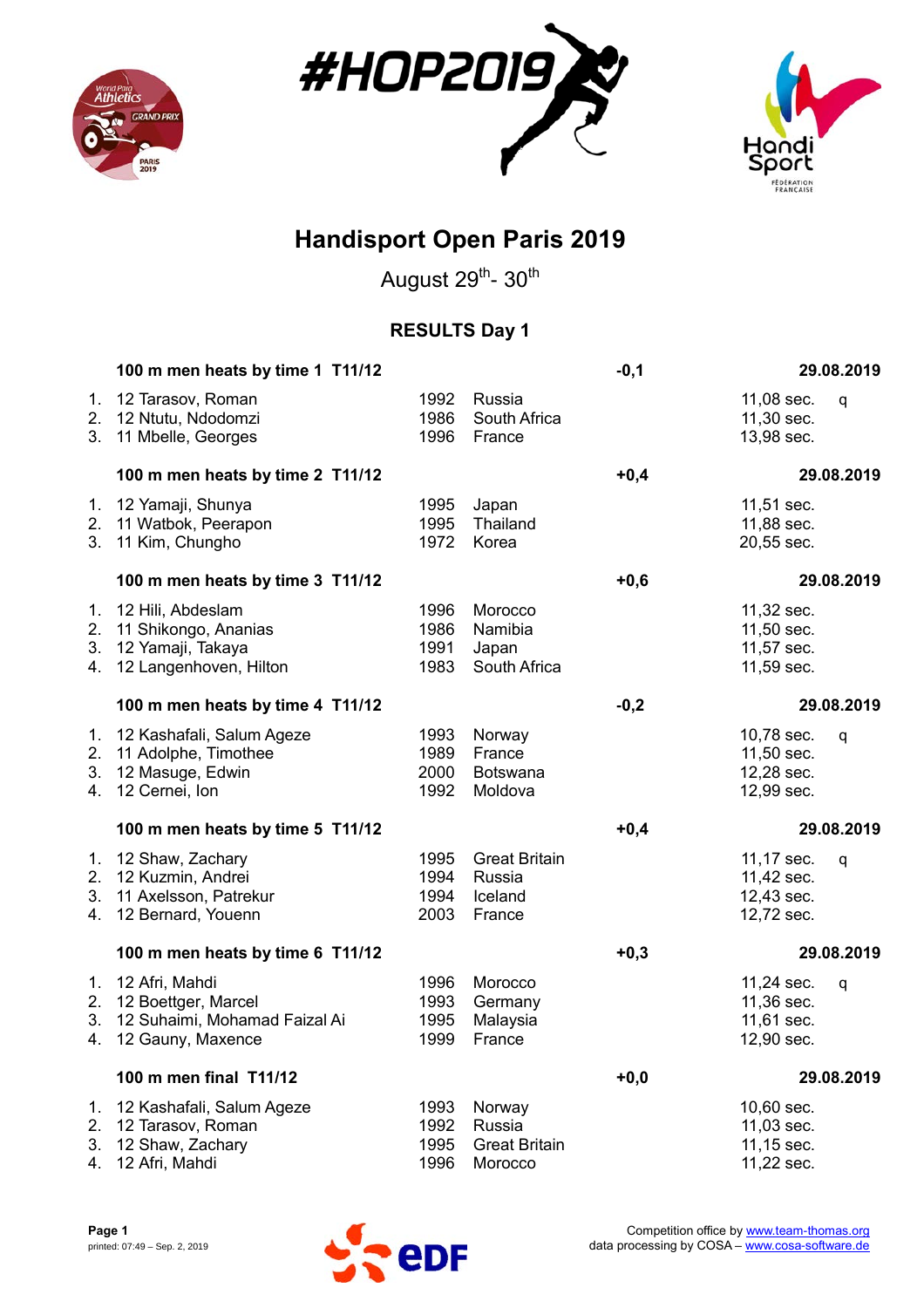





|                                              | 100 m men heats by time 1 T13/Deaf                                                                                                                                       |                                                              |                                                                                     | $+0,1$ |                                                                                                      | 29.08.2019       |
|----------------------------------------------|--------------------------------------------------------------------------------------------------------------------------------------------------------------------------|--------------------------------------------------------------|-------------------------------------------------------------------------------------|--------|------------------------------------------------------------------------------------------------------|------------------|
| 1.<br>2.<br>3.<br>4.                         | 13 Ingram, Austin<br>13 Tucaliuc, Octavian Vasile<br>13 Wagner, Manuel<br>60 Ribeiro, Nicolas<br>13 Amguoun, Mohamed                                                     | 2002<br>1994<br>1988<br>1999<br>1988                         | Canada<br>Romania<br>France<br>France<br>Morocco                                    |        | 11,23 sec.<br>11,96 sec.<br>13,76 sec.<br>14,19 sec.<br><b>DNS</b>                                   | q<br>v           |
|                                              | Out of ranking<br>Appin, Maurille                                                                                                                                        | 1976                                                         | France                                                                              |        | 12,86 sec.                                                                                           |                  |
|                                              | 100 m men heats by time 2 T13/Deaf                                                                                                                                       |                                                              |                                                                                     | $+0,6$ |                                                                                                      | 29.08.2019       |
| 1.<br>2.<br>3.<br>4.<br>5.                   | 13 Nambala, Johannes<br>13 Anzai, Hiro<br>13 Zorzi, Axel<br>13 Gerber, David<br>13 Leroutier, Matthias<br>13 Chattoui, Younes                                            | 1991<br>1998<br>1997<br>1996<br>1997<br>1996                 | Namibia<br>Japan<br>France<br>France<br>France<br>Morocco                           |        | 11,20 sec.<br>11,51 sec.<br>11,51 sec.<br>11,82 sec.<br>12,58 sec.<br><b>DNS</b>                     | q<br>q<br>q<br>q |
|                                              | 100 m men heats by time 3 T13/Deaf                                                                                                                                       |                                                              |                                                                                     | $+0,6$ |                                                                                                      | 29.08.2019       |
| 1.<br>2.<br>3.<br>4.<br>5.<br>6.             | 13 Handler, Philipp<br>13 Lamsan, Songwut<br>13 Dambakate, Bacou<br>13 Pillard, Charles<br>13 Gonzalez, Antoine<br>13 Kenoy, Brice                                       | 1991<br>1990<br>1990<br>2000<br>1991<br>2002                 | Switzerland<br>Thailand<br>France<br>France<br>France<br>France                     |        | 11,22 sec.<br>11,52 sec.<br>12,10 sec.<br>12,87 sec.<br>13,23 sec.<br>15,32 sec.                     | q<br>q<br>q      |
|                                              | Out of ranking<br>Meseguer-Salvador, Frederic                                                                                                                            | 1974                                                         | France                                                                              |        | 13,59 sec.                                                                                           |                  |
|                                              | 100 m men final T13/Deaf                                                                                                                                                 |                                                              |                                                                                     | $-0,3$ |                                                                                                      | 29.08.2019       |
| 2.<br>3.<br>4.<br>5.<br>6.<br>7 <sub>1</sub> | 1. 13 Ingram, Austin<br>13 Handler, Philipp<br>13 Zorzi, Axel<br>13 Anzai, Hiro<br>13 Lamsan, Songwut<br>13 Gerber, David<br>13 Dambakate, Bacou<br>13 Nambala, Johannes | 2002<br>1991<br>1997<br>1998<br>1990<br>1996<br>1990<br>1991 | Canada<br>Switzerland<br>France<br>Japan<br>Thailand<br>France<br>France<br>Namibia |        | 11,09 sec.<br>11,24 sec.<br>11,36 sec.<br>11,46 sec.<br>11,50 sec.<br>11,86 sec.<br>11,96 sec.<br>DQ |                  |

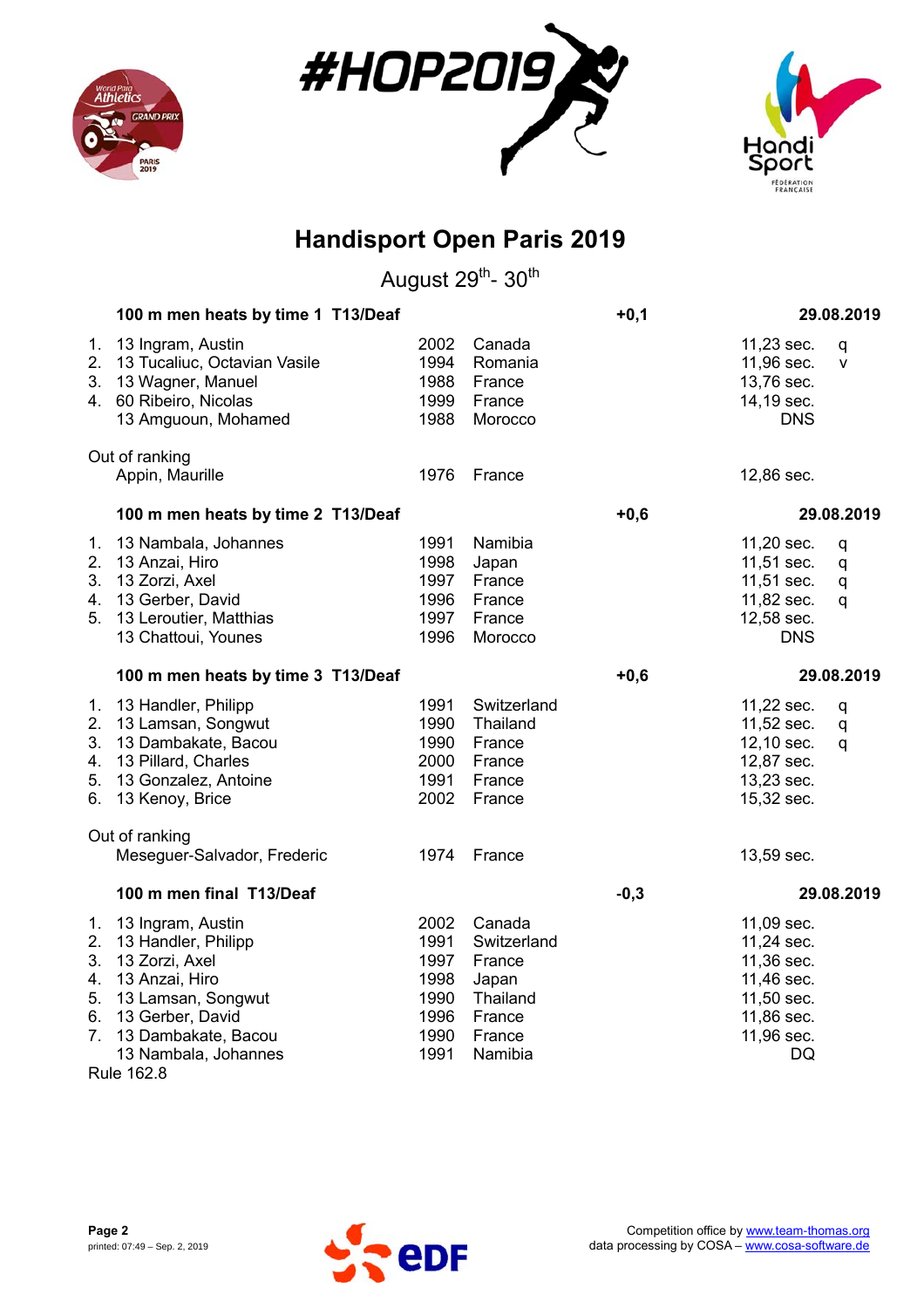





|                                           | 100 m men heats by time 1 T35/36                                                                                                                                                               |                                                              |                                                                                 | $-0,2$ | 29.08.2019                                                                                                   |  |
|-------------------------------------------|------------------------------------------------------------------------------------------------------------------------------------------------------------------------------------------------|--------------------------------------------------------------|---------------------------------------------------------------------------------|--------|--------------------------------------------------------------------------------------------------------------|--|
| 1.<br>2.<br>3.<br>4.                      | 36 Shvetsov, Evgenii<br>36 Protonotarios, Loukas Ioanni<br>35 Majdoub, Marouane<br>35 Pomeau, Fantin                                                                                           | 1988<br>1991<br>1999<br>2000                                 | Russia<br>Greece<br>France<br>France                                            |        | 13,26 sec.<br>q<br>13,36 sec.<br>q<br>15,82 sec.<br>q<br>16,69 sec.<br>q                                     |  |
|                                           | 100 m men heats by time 2 T35/36                                                                                                                                                               |                                                              |                                                                                 | $+0,8$ | 29.08.2019                                                                                                   |  |
| 1.<br>2.<br>3.                            | 36 Davidson, Brayden<br>36 Petria, Marian<br>35 Kumar, Ravi<br>4. 35 Da Silva, Joachim<br>36 Lestoquoy, Brayann Djason                                                                         | 1997<br>1990<br>1991<br>1991<br>1996                         | Australia<br>Romania<br>India<br>France<br>France                               |        | 13,11 sec.<br>q<br>14,50 sec.<br>q<br>21,50 sec.<br>q<br>22,08 sec.<br>q<br><b>DNS</b>                       |  |
|                                           | 100 m men final T35/36                                                                                                                                                                         |                                                              |                                                                                 | $+0,1$ | 29.08.2019                                                                                                   |  |
| $1_{\cdot}$<br>2.<br>3.<br>4.<br>5.<br>7. | 36 Shvetsov, Evgenii<br>36 Davidson, Brayden<br>36 Protonotarios, Loukas Ioanni<br>36 Petria, Marian<br>35 Kumar, Ravi<br>6. 35 Pomeau, Fantin<br>35 Da Silva, Joachim<br>35 Majdoub, Marouane | 1988<br>1997<br>1991<br>1990<br>1991<br>2000<br>1991<br>1999 | Russia<br>Australia<br>Greece<br>Romania<br>India<br>France<br>France<br>France |        | 12,70 sec.<br>13,10 sec.<br>13,54 sec.<br>14,64 sec.<br>15,84 sec.<br>16,97 sec.<br>22,24 sec.<br><b>DNS</b> |  |

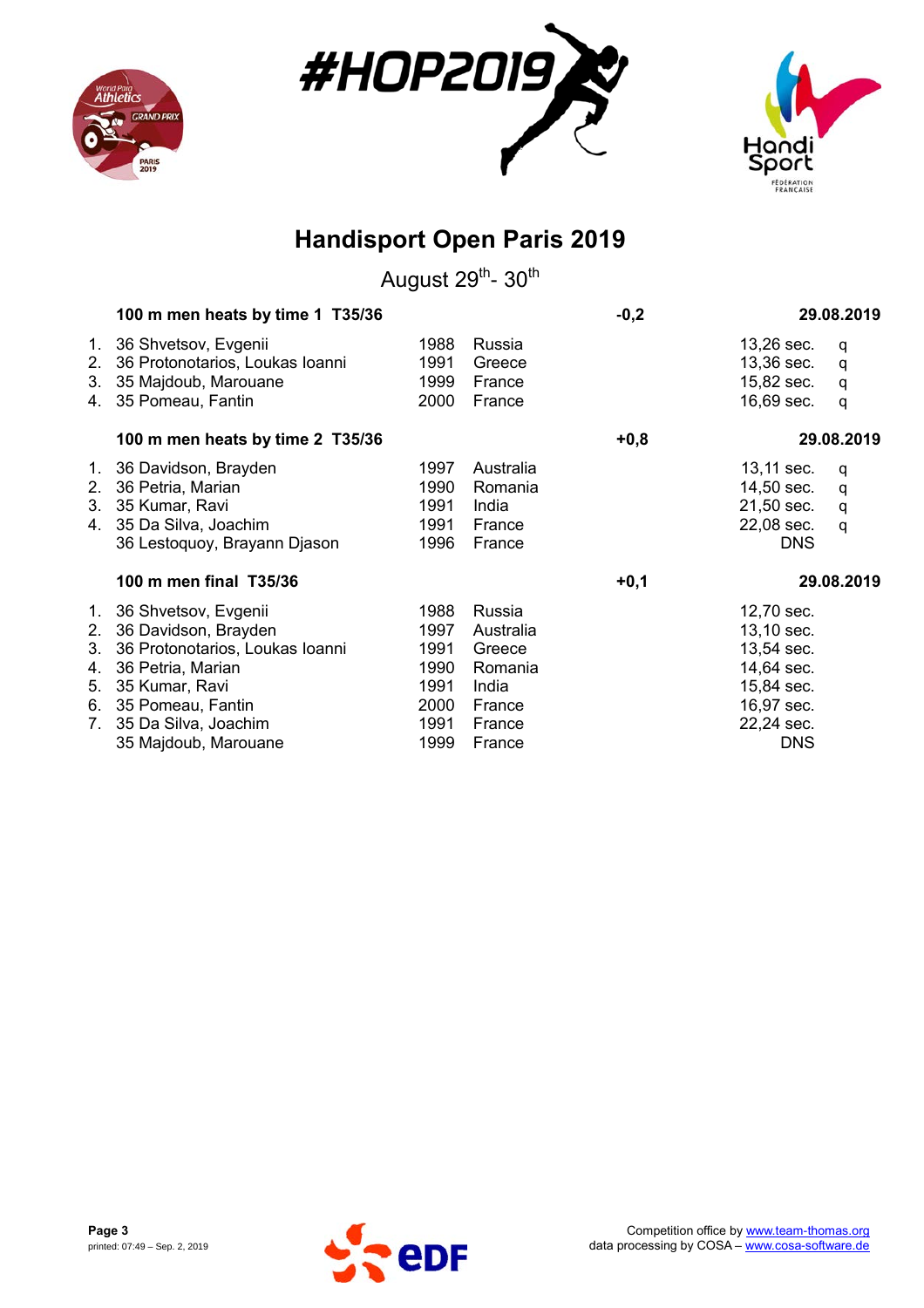





August 29<sup>th</sup>- 30<sup>th</sup>

|                                  | 100 m men heats by time 1 T37/38                                                                                                                                                              |                                                              |                                                                                                             | $-0,5$ |                                                                                                              | 29.08.2019       |
|----------------------------------|-----------------------------------------------------------------------------------------------------------------------------------------------------------------------------------------------|--------------------------------------------------------------|-------------------------------------------------------------------------------------------------------------|--------|--------------------------------------------------------------------------------------------------------------|------------------|
| 1.<br>2.<br>3.<br>4.<br>5.<br>6. | 38 Young, Thomas<br>38 Buis, Dyan<br>38 Sahin, Enes<br>38 Feoktistov, Anton<br>38 Williams, Jahziah<br>37 Maquigneau, Adrien<br>37 Taboura, Mahamadou                                         | 2000<br>1990<br>1996<br>2001<br>2000<br>1982<br>1999         | <b>Great Britain</b><br>South Africa<br>Turkey<br>Russia<br><b>Great Britain</b><br>France<br>France        |        | 11,54 sec.<br>11,85 sec.<br>12,76 sec.<br>12,78 sec.<br>13,40 sec.<br>16,20 sec.<br><b>DNS</b>               | q<br>q           |
|                                  | 100 m men heats by time 2 T37/38                                                                                                                                                              |                                                              |                                                                                                             | $+0,0$ |                                                                                                              | 29.08.2019       |
| 1.<br>4.<br>5.<br>6.<br>7.       | 38 Jozwicki, Dimitri<br>2. 37 Du Toit, Charl<br>3. 38 Harris, Dylan<br>38 Kavtaradze, Davit<br>38 Butthajee, Kullakorn<br>37 Meesap, Chatchawal<br>37 Hoffmann, Moritz                        | 1997<br>1993<br>1997<br>1987<br>2001<br>2001<br>1998         | France<br>South Africa<br><b>Great Britain</b><br>Georgia<br>Thailand<br>Thailand<br>Germany                |        | 11,63 sec.<br>11,90 sec.<br>12,47 sec.<br>12,56 sec.<br>12,87 sec.<br>12,94 sec.<br>13,70 sec.               | q<br>q           |
|                                  | 100 m men heats by time 3 T37/38                                                                                                                                                              |                                                              |                                                                                                             | $+0,4$ |                                                                                                              | 29.08.2019       |
| 3.<br>4.<br>5.<br>6.<br>7.       | 1. 37 Purnomo, Saptoyoga<br>2. 37 Kotkowski, Michal<br>38 Chaikhan, Nathayod<br>37 Kobesov, Chermen<br>38 Malcoste, Kerrian<br>37 van Rooyen, Ruhan<br>37 Djerboua, Mael<br>37 Schmoll, Roman | 1998<br>1998<br>1996<br>1996<br>2003<br>1994<br>2002<br>1997 | Indonesia<br>Poland<br>Thailand<br>Russia<br>France<br>South Africa<br>France<br>Germany                    |        | 11,68 sec.<br>12,09 sec.<br>12,19 sec.<br>12,20 sec.<br>12,44 sec.<br>12,57 sec.<br>15,11 sec.<br><b>DNS</b> | q<br>q<br>q<br>q |
|                                  | 100 m men final T37/38                                                                                                                                                                        |                                                              |                                                                                                             | $+0,1$ |                                                                                                              | 29.08.2019       |
| 3.<br>4.<br>5.<br>6.<br>7.       | 1. 38 Young, Thomas<br>2. 38 Jozwicki, Dimitri<br>37 Purnomo, Saptoyoga<br>38 Buis, Dyan<br>37 Kobesov, Chermen<br>37 Kotkowski, Michal<br>38 Chaikhan, Nathayod<br>8. 37 Du Toit, Charl      | 2000<br>1997<br>1998<br>1990<br>1996<br>1998<br>1996<br>1993 | <b>Great Britain</b><br>France<br>Indonesia<br>South Africa<br>Russia<br>Poland<br>Thailand<br>South Africa |        | 11,35 sec.<br>11,47 sec.<br>11,48 sec.<br>11,86 sec.<br>11,88 sec.<br>11,98 sec.<br>12,34 sec.<br>13,21 sec. |                  |

New Asian Record by Saptoyoga Purnomo(INA)

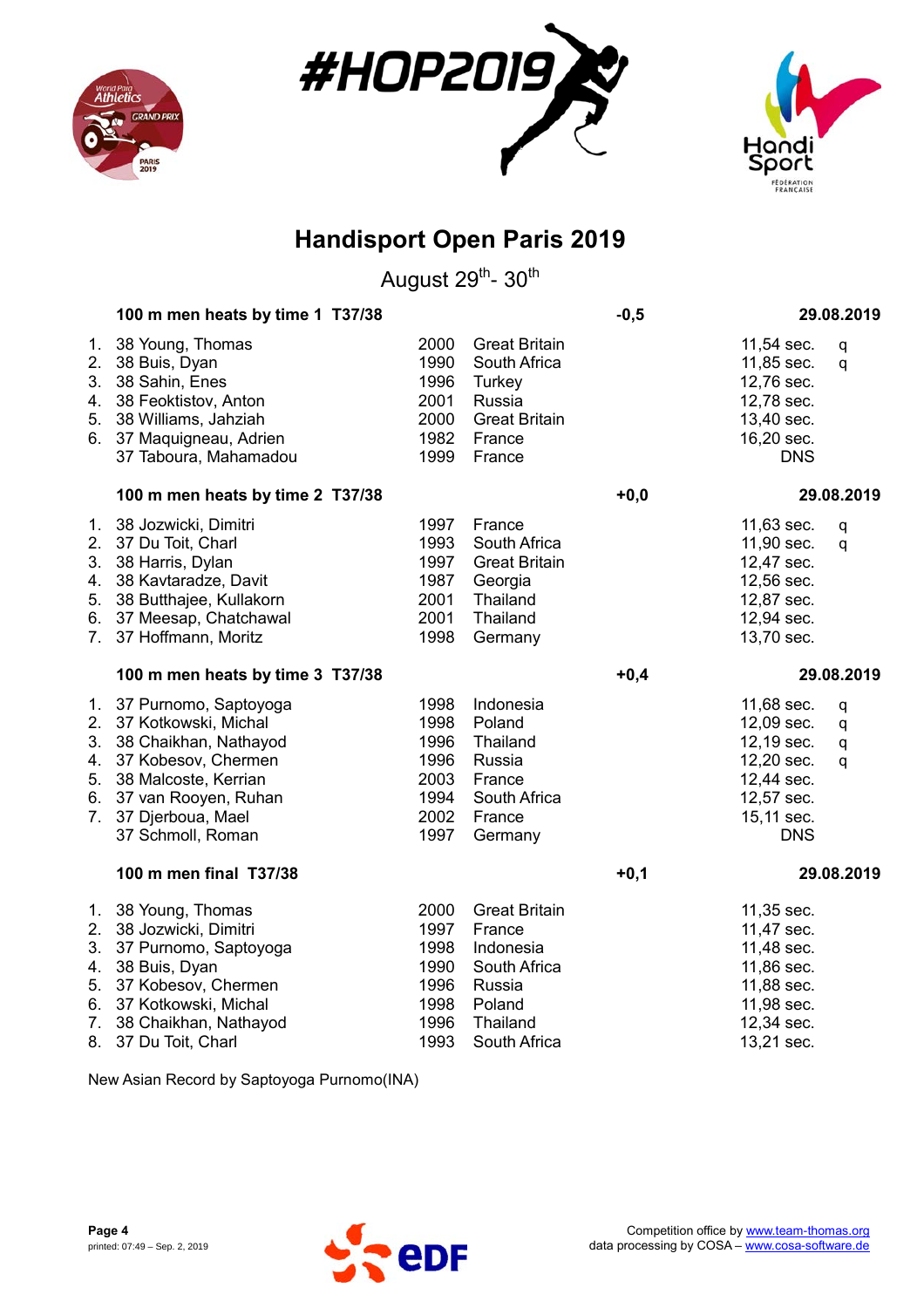





August 29<sup>th</sup>- 30<sup>th</sup>

|                                             |                                                                                                                                                                                                                                                                                                                                                                                                                                                                                                                                      |                                                                                                                                       | $+0,2$                                                                                     |                                                                                                              | 29.08.2019                       |
|---------------------------------------------|--------------------------------------------------------------------------------------------------------------------------------------------------------------------------------------------------------------------------------------------------------------------------------------------------------------------------------------------------------------------------------------------------------------------------------------------------------------------------------------------------------------------------------------|---------------------------------------------------------------------------------------------------------------------------------------|--------------------------------------------------------------------------------------------|--------------------------------------------------------------------------------------------------------------|----------------------------------|
| 34 Kobata, Atsuro<br>34 Alhammadi, Mohamed  | 1996<br>1993<br>1999<br>1996<br>1985                                                                                                                                                                                                                                                                                                                                                                                                                                                                                                 | Thailand<br>Japan<br><b>Great Britain</b><br><b>Great Britain</b>                                                                     |                                                                                            | 15,69 sec.<br>16,92 sec.<br>17,59 sec.<br>20,76 sec.<br><b>DNS</b>                                           | q<br>q<br>q                      |
|                                             |                                                                                                                                                                                                                                                                                                                                                                                                                                                                                                                                      |                                                                                                                                       | $+0,0$                                                                                     |                                                                                                              | 29.08.2019                       |
| 34 Martig, Baptiste                         | 1985<br>1993<br>1996<br>1997<br>1996<br>2001                                                                                                                                                                                                                                                                                                                                                                                                                                                                                         | Tunisia<br>Qatar<br><b>Great Britain</b><br><b>Great Britain</b><br><b>Great Britain</b><br>France                                    |                                                                                            | 15,15 sec.<br>17,09 sec.<br>18,74 sec.<br>19,08 sec.<br>20,74 sec.<br>23,96 sec.                             | q<br>q<br>q<br>$\mathsf{q}$<br>q |
| 100 m wheelchair men final T33/34           |                                                                                                                                                                                                                                                                                                                                                                                                                                                                                                                                      |                                                                                                                                       | $+0,1$                                                                                     |                                                                                                              | 29.08.2019                       |
| 34 White, Shaun<br>34 Patteson-Knight, Hugo | 1985<br>1996<br>1993<br>1993<br>1999<br>1996<br>1997<br>1996                                                                                                                                                                                                                                                                                                                                                                                                                                                                         | Tunisia<br>Thailand<br>Japan<br>Qatar<br><b>Great Britain</b><br><b>Great Britain</b><br><b>Great Britain</b><br><b>Great Britain</b> |                                                                                            | 15,16 sec.<br>15,67 sec.<br>16,71 sec.<br>16,75 sec.<br>17,30 sec.<br>18,92 sec.<br>19,09 sec.<br><b>DNS</b> |                                  |
| 100 m men final T42/44                      |                                                                                                                                                                                                                                                                                                                                                                                                                                                                                                                                      |                                                                                                                                       | $+0,1$                                                                                     |                                                                                                              | 29.08.2019                       |
| 44 Gamage, Indika                           | 1994<br>2000<br>1994<br>1986<br>1990                                                                                                                                                                                                                                                                                                                                                                                                                                                                                                 | South Africa<br>Thailand<br>Namibia<br>France<br>Sri Lanka                                                                            |                                                                                            | 11,12 sec.<br>12,11 sec.<br>12,79 sec.<br>13,16 sec.<br><b>DNS</b>                                           |                                  |
|                                             | 1. 34 Rattana, Chaiwat<br>2.<br>3. 34 Edwards, Jamie<br>4. 33 Freeman, James<br>1. 34 Ktila, Walid<br>2. 34 Al-Kubaisi, Mohammed Rashid<br>3. 33 Jenkins, Harri<br>4. 34 White, Shaun<br>5. 34 Patteson-Knight, Hugo<br>6.<br>1. 34 Ktila, Walid<br>2. 34 Rattana, Chaiwat<br>3. 34 Kobata, Atsuro<br>4. 34 Al-Kubaisi, Mohammed Rashid<br>5. 34 Edwards, Jamie<br>6. 33 Jenkins, Harri<br>$7_{\scriptscriptstyle{\sim}}$<br>1. 44 Mhlongo, Mpumelelo<br>2. 44 Kotcharang, Denpoom<br>3. 44 Namene, Denzel<br>4. 42 Kayitare, Clavel |                                                                                                                                       | 100 m wheelchair men heats by time 1 T33/34<br>100 m wheelchair men heats by time 2 T33/34 | <b>United Arab Emirates</b><br>$\mathbf{M} = \mathbf{M} \mathbf{M} + \mathbf{M} \mathbf{D}$                  |                                  |

New World Record by Mhlongo Mpumelelo (RSA)

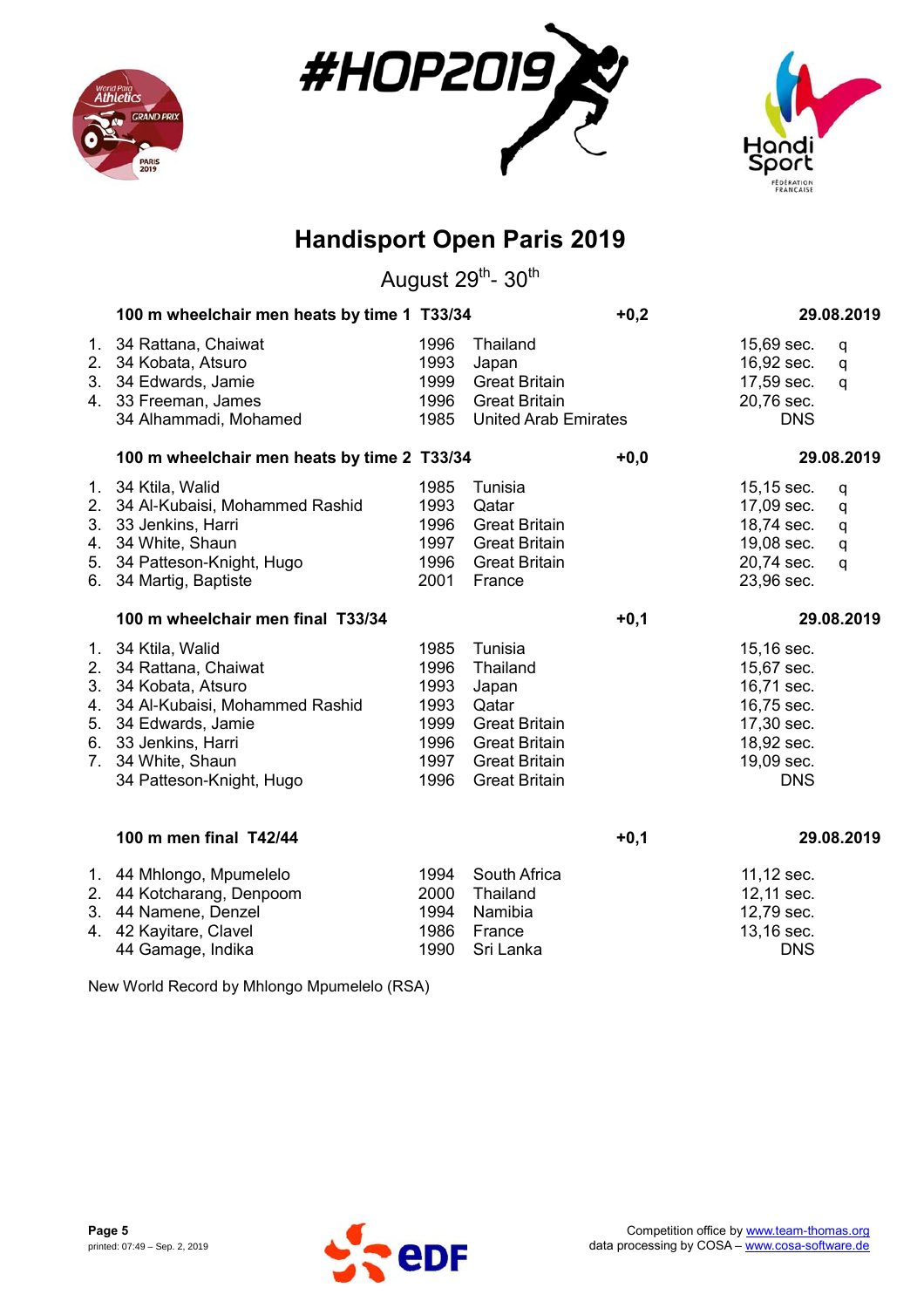





|                                                                         | 100 m men heats by time 1 T46/47                                                                                                                                                            |                                                              | $+0,3$                                                                                                                                       | 29.08.2019                                                                                                                  |  |
|-------------------------------------------------------------------------|---------------------------------------------------------------------------------------------------------------------------------------------------------------------------------------------|--------------------------------------------------------------|----------------------------------------------------------------------------------------------------------------------------------------------|-----------------------------------------------------------------------------------------------------------------------------|--|
| 2.<br>3.<br>4.<br>5.<br>6.<br>$7_{\scriptscriptstyle{\ddots}}$          | 1. 47 Pradana, Nur Ferry<br>46 Sodaitis, Danas<br>46 Mohd Nor, Ahmad Solihim<br>47 Tagawa, Tomoki<br>47 Dino, Arman<br>46 Maan, Sandeep Singh<br>47 Ilgaz, Abdullah                         | 1995<br>1989<br>1990<br>1986<br>1984<br>1993<br>1998         | Indonesia<br>Lithuania<br>Malaysia<br>Japan<br>Philippines<br>India<br>Turkey                                                                | 11,12 sec.<br>q<br>11,28 sec.<br>q<br>11,48 sec.<br>q<br>11,51 sec.<br>q<br>11,76 sec.<br>q<br>11,80 sec.<br>12,12 sec.     |  |
|                                                                         | 100 m men heats by time 2 T46/47                                                                                                                                                            |                                                              | $-0,6$                                                                                                                                       | 29.08.2019                                                                                                                  |  |
| $1_{\cdot}$<br>2.<br>3.<br>4.<br>5.<br>$7_{\scriptscriptstyle{\ddots}}$ | 46 Townsend-Roberts, Roderick<br>46 Ishida, Kakeru<br>46 Arnott, James<br>46 Murere, Bradley<br>47 Elyaz, Kerim<br>6. 46 Alblooshi, Yahya<br>46 Fernandez, Jerome<br>46 Ndlovu, Neo Richard | 1992<br>1999<br>1997<br>2002<br>1998<br>1994<br>1994<br>1996 | <b>United States of America</b><br>Japan<br><b>Great Britain</b><br>Namibia<br>Turkey<br>United Arab Emirates<br>Philippines<br>South Africa | 11,12 sec.<br>q<br>11,36 sec.<br>q<br>11,69 sec.<br>q<br>11,78 sec.<br>11,80 sec.<br>11,88 sec.<br>12,17 sec.<br><b>DNF</b> |  |
|                                                                         | 100 m men final T46/47                                                                                                                                                                      |                                                              | $+0,5$                                                                                                                                       | 29.08.2019                                                                                                                  |  |
| 2.<br>3.<br>4.<br>5.<br>7.                                              | 1. 46 Townsend-Roberts, Roderick<br>46 Sodaitis, Danas<br>47 Pradana, Nur Ferry<br>46 Ishida, Kakeru<br>47 Tagawa, Tomoki<br>6. 46 Mohd Nor, Ahmad Solihim<br>46 Arnott, James              | 1992<br>1989<br>1995<br>1999<br>1986<br>1990<br>1997         | <b>United States of America</b><br>Lithuania<br>Indonesia<br>Japan<br>Japan<br>Malaysia<br><b>Great Britain</b>                              | 11,06 sec.<br>11,18 sec.<br>11,31 sec.<br>11,33 sec.<br>11,54 sec.<br>11,57 sec.<br>11,59 sec.                              |  |
|                                                                         | 8. 47 Dino, Arman                                                                                                                                                                           | 1984                                                         | Philippines                                                                                                                                  | 11,61 sec.                                                                                                                  |  |

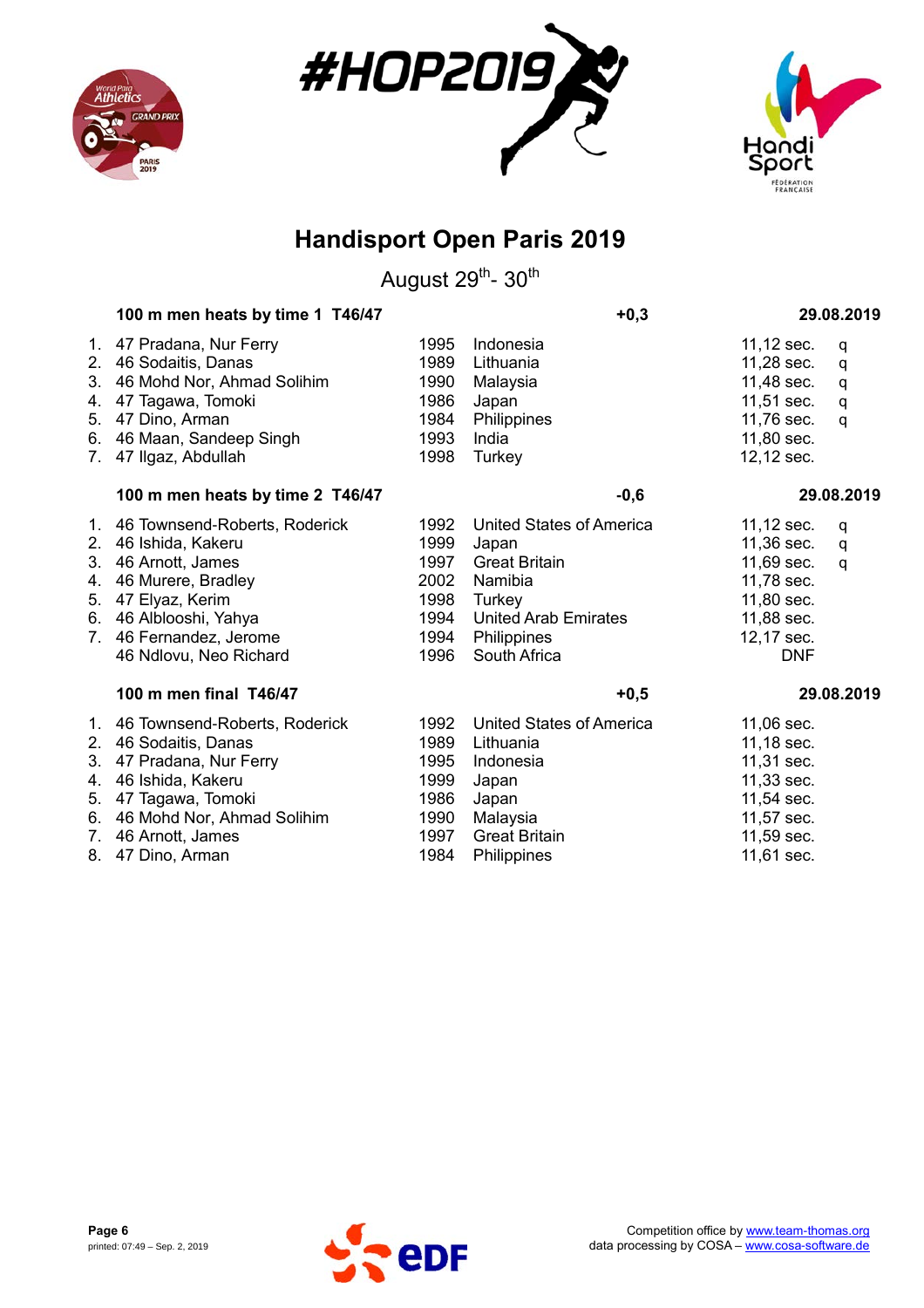





|                                  | 100 m wheelchair men heats by time 1 T51/52/53                                                                                                                                                        |                                                              |                                                                                              | $+0,0$ |                                                                                                              | 29.08.2019                  |
|----------------------------------|-------------------------------------------------------------------------------------------------------------------------------------------------------------------------------------------------------|--------------------------------------------------------------|----------------------------------------------------------------------------------------------|--------|--------------------------------------------------------------------------------------------------------------|-----------------------------|
| $1_{\cdot}$<br>2.<br>3.          | 53 Fairbank, Pierre<br>52 Jeong, Jongdae<br>52 Skucas, Kestutis<br>4. 52 Chesnais, Bryce<br>53 Pradalier, Sebastien<br>52 Mangliwan, Jerrold Pete                                                     | 1971<br>1984<br>1967<br>1979<br>1980<br>1979                 | France<br>Korea<br>Lithuania<br>France<br>France<br>Philippines                              |        | 15,17 sec.<br>18,44 sec.<br>19,30 sec.<br>20,81 sec.<br><b>DNS</b><br><b>DNS</b>                             | q<br>q<br>q<br>q            |
|                                  | 100 m wheelchair men heats by time 2 T51/52/53                                                                                                                                                        |                                                              |                                                                                              | $+0,0$ |                                                                                                              | 29.08.2019                  |
| 1.<br>2.<br>3.<br>4.<br>5.<br>6. | 53 Brignone, Nicolas<br>53 Jomni, Moatez<br>52 Hernandez Mondragon, Salvador<br>52 Shishkovskiy, Artem<br>51 Hussain, Bulbul<br>52 Guerineau, Romain                                                  | 1989<br>1989<br>1963<br>1985<br>1972<br>1985                 | France<br><b>Great Britain</b><br>Mexico<br>Russia<br>Great Britain<br>France                |        | 15,53 sec.<br>16,04 sec.<br>17,45 sec.<br>18,64 sec.<br>22,24 sec.<br>31,01 sec.                             | q<br>q<br>$\mathsf{q}$<br>q |
|                                  | 100 m wheelchair men final T51/52/53                                                                                                                                                                  |                                                              |                                                                                              | $-0,8$ |                                                                                                              | 29.08.2019                  |
| 2.<br>3.<br>4.<br>5.<br>7.       | 1. 53 Fairbank, Pierre<br>53 Brignone, Nicolas<br>53 Jomni, Moatez<br>52 Hernandez Mondragon, Salvador<br>52 Jeong, Jongdae<br>6. 52 Shishkovskiy, Artem<br>52 Chesnais, Bryce<br>52 Skucas, Kestutis | 1971<br>1989<br>1989<br>1963<br>1984<br>1985<br>1979<br>1967 | France<br>France<br><b>Great Britain</b><br>Mexico<br>Korea<br>Russia<br>France<br>Lithuania |        | 15,17 sec.<br>15,53 sec.<br>16,49 sec.<br>17,61 sec.<br>18,87 sec.<br>19,07 sec.<br>21,22 sec.<br><b>DNS</b> |                             |

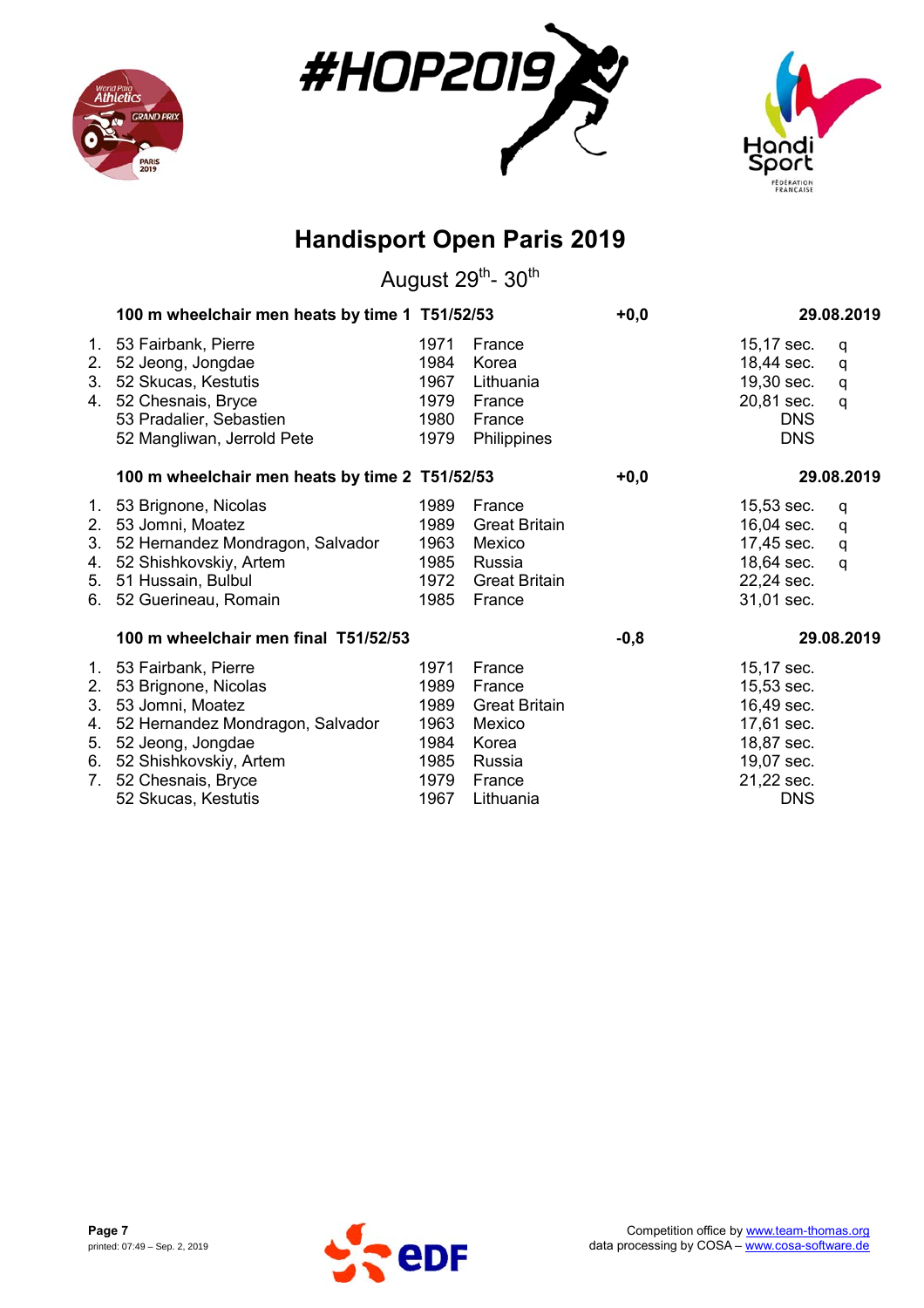





|    | 100 m wheelchair men heats by time 1 T54 |      |                            | $+0,1$ |            | 29.08.2019 |
|----|------------------------------------------|------|----------------------------|--------|------------|------------|
| 1. | 54 Tahti, Leo Pekka                      | 1983 | Finland                    |        | 14,12 sec. | q          |
| 2. | 54 Bychenok, Aleksei                     | 1986 | Russia                     |        | 14,38 sec. | q          |
| 3. | 54 Aripin, Jaenal                        | 1988 | Indonesia                  |        | 14,53 sec. | q          |
| 4. | 54 Kurbanov, Arsen                       | 1996 | Russia                     |        | 14,94 sec. | q          |
| 5. | 54 Singer, Paul                          | 2000 | France                     |        | 16,84 sec. |            |
| 6. | 54 Capelle de Queiroz, Louenn            | 2004 | France                     |        | 19,57 sec. |            |
| 7. | 54 Tan, William Tan                      | 1957 | Singapore                  |        | 19,63 sec. |            |
|    | 100 m wheelchair men heats by time 2 T54 |      |                            | $+1,0$ |            | 29.08.2019 |
| 1. | 54 Ikoma, Tomoki                         | 1992 | Japan                      |        | 14,58 sec. | q          |
| 2. | 54 Casoli, Julien                        | 1982 | France                     |        | 14,72 sec. | q          |
| 3. | 54 Musanganya, Yasser                    | 2002 | France                     |        | 14,98 sec. | q          |
| 4. | 54 Quintero Macias, Jose Manuel          | 1998 | Spain                      |        | 16,31 sec. | q          |
| 5. | 54 Knight, Jabari                        | 1988 | <b>Trinidad and Tobago</b> |        | 16,96 sec. |            |
| 6. | 54 Daurat, Thibault                      | 2003 | France                     |        | 18,45 sec. |            |
| 7. | 54 Fatouaki, Nabil                       | 1976 | France                     |        | 19,81 sec. |            |
|    | 100 m wheelchair men final T54           |      |                            | $+0,6$ |            | 29.08.2019 |
| 1. | 54 Tahti, Leo Pekka                      | 1983 | Finland                    |        | 13,96 sec. |            |
| 2. | 54 Ikoma, Tomoki                         | 1992 | Japan                      |        | 14,48 sec. |            |
| 3. | 54 Bychenok, Aleksei                     | 1986 | Russia                     |        | 14,53 sec. |            |
| 4. | 54 Aripin, Jaenal                        | 1988 | Indonesia                  |        | 14,53 sec. |            |
| 5. | 54 Casoli, Julien                        | 1982 | France                     |        | 14,80 sec. |            |
| 6. | 54 Kurbanov, Arsen                       | 1996 | Russia                     |        | 14,89 sec. |            |
| 7. | 54 Musanganya, Yasser                    | 2002 | France                     |        | 14,96 sec. |            |
|    | 8. 54 Quintero Macias, Jose Manuel       | 1998 | Spain                      |        | 15,80 sec. |            |

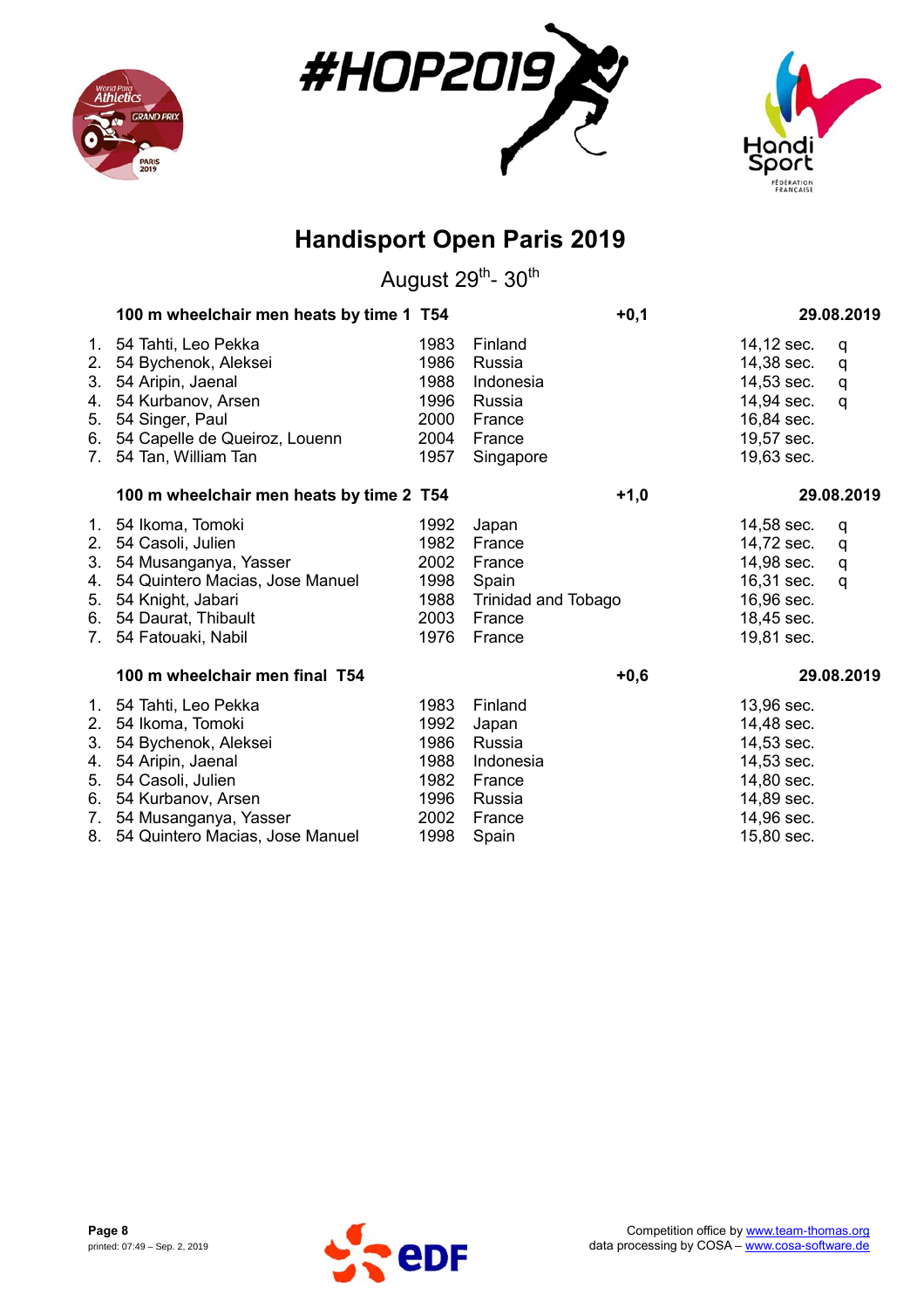





August 29<sup>th</sup>- 30<sup>th</sup>

|                            | 100 m men heats by time 1 T61-64                                                                                                                                  |                                                      |                                                                          | $+0,4$ |                                                                                                | 29.08.2019  |
|----------------------------|-------------------------------------------------------------------------------------------------------------------------------------------------------------------|------------------------------------------------------|--------------------------------------------------------------------------|--------|------------------------------------------------------------------------------------------------|-------------|
| 2.<br>3.<br>4.<br>5.<br>6. | 1. 62 Floors, Johannes<br>64 Lee, Alex<br>64 Ikeda, Mikio<br>64 Flores, Antonio<br>63 Kosuda, Junta<br>63 Robert, Philippe<br>63 Mbuyamba, Noah                   | 1995<br>1989<br>1996<br>1990<br>1990<br>1987<br>1998 | Germany<br>Ireland<br>Japan<br>Malta<br>Japan<br>France<br>Netherlands   |        | 10,89 sec.<br>12,15 sec.<br>12,40 sec.<br>12,90 sec.<br>13,73 sec.<br>15,92 sec.<br><b>DNS</b> | q<br>q<br>q |
|                            | 100 m men heats by time 2 T61-64                                                                                                                                  |                                                      |                                                                          | $+1,1$ |                                                                                                | 29.08.2019  |
| 5.<br>7.                   | 1. 64 Itani, Shunsuke<br>2. 63 Schaefer, Leon<br>3. 63 Boersch, Bastian<br>4. 63 de Jong, Joel<br>63 Anyfantis, Georgios<br>6. 64 Fode, Soumah<br>64 Bugada, Neal | 1995<br>1997<br>1992<br>2002<br>1983<br>1995<br>2006 | Japan<br>Germany<br>Germany<br>Netherlands<br>Greece<br>France<br>France |        | 11,47 sec.<br>12,56 sec.<br>13,89 sec.<br>13,98 sec.<br>14,39 sec.<br>15,29 sec.<br>17,14 sec. | q           |
|                            | 100 m men heats by time 3 T61-64                                                                                                                                  |                                                      |                                                                          | $+0,2$ |                                                                                                | 29.08.2019  |
| 1.<br>2.<br>4.<br>5.       | 64 Streng, Felix<br>64 Pavade, Dimitri<br>3. 64 Avila Chamorro, Alberto<br>63 Yamamoto, Atsushi<br>63 Khumphong, Kantinan<br>63 Espinola Galli, Sebastian Fr      | 1995<br>1989<br>1996<br>1982<br>2000<br>1995         | Germany<br>France<br>Spain<br>Japan<br>Thailand<br>Paraguay              |        | 11,22 sec.<br>12,01 sec.<br>12,55 sec.<br>13,36 sec.<br>13,43 sec.<br><b>DNS</b>               | q<br>q      |
|                            | 100 m men heats by time 4 T61-64                                                                                                                                  |                                                      |                                                                          | $+0,1$ |                                                                                                | 29.08.2019  |
|                            | 1. 62 Du Plessis, Daniel<br>2. 64 Sato, Keita<br>3. 61 Lacin, Ali<br>4. 63 Wagner, Daniel<br>5. 63 Kart, Nurullah<br>6. 64 Ates, Mahir                            | 1993<br>1991<br>1988<br>1993<br>1981<br>1996         | South Africa<br>Japan<br>Germany<br>Denmark<br>Turkey<br>Turkey          |        | 11,83 sec.<br>11,97 sec.<br>12,90 sec.<br>12,92 sec.<br>14,78 sec.<br>15,47 sec.               | q<br>q      |
|                            | Now African Booord by Daniel du Ploegie (DCA)                                                                                                                     |                                                      |                                                                          |        |                                                                                                |             |

New African Record by Daniel du Plessis (RSA) New Asian Record by Shunsuke Itani (JPN) New European Record by Ali Lacin (GER)

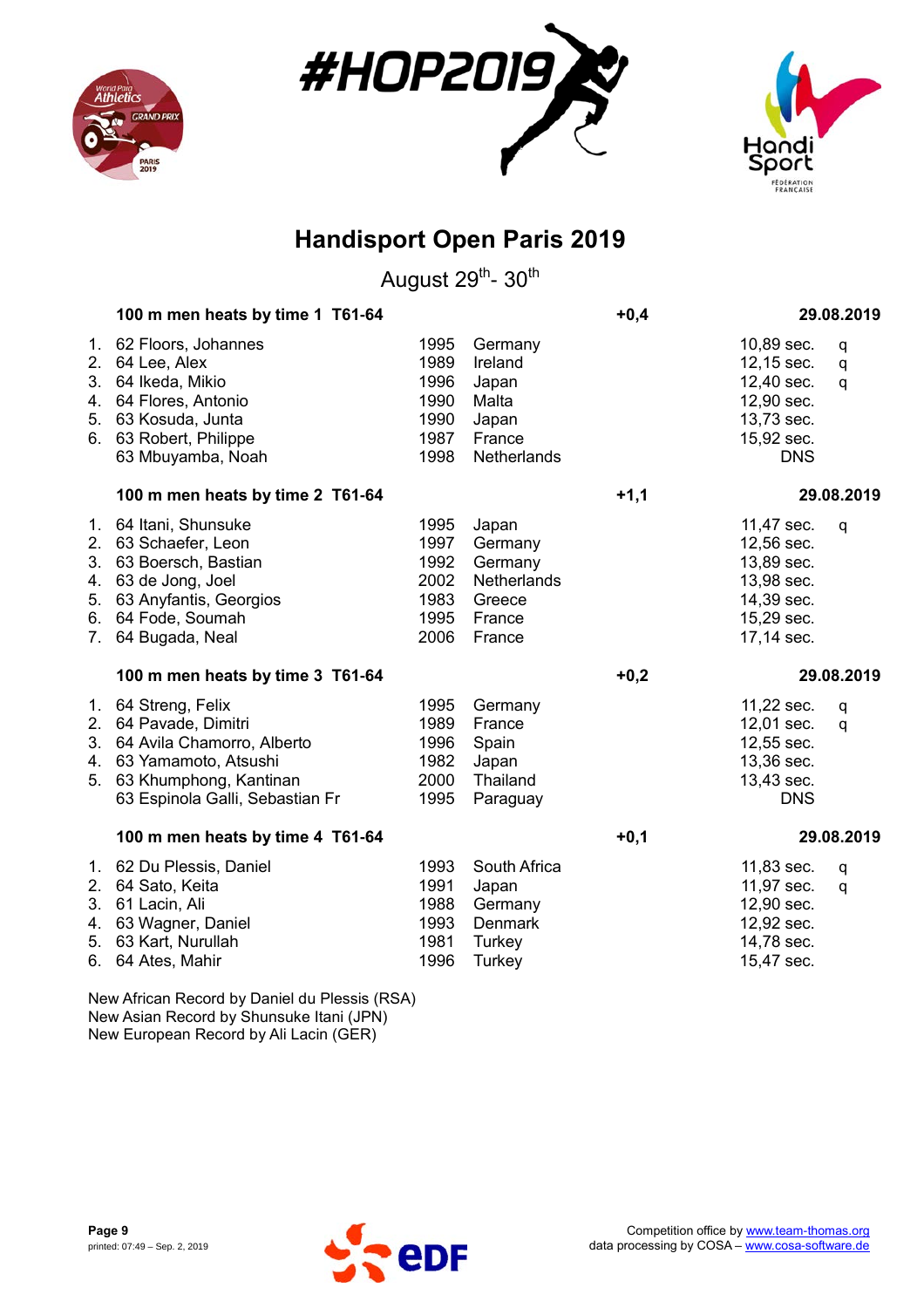





|                | 100 m men final T61-64                                                                                                  |                                      |                                                      | $-1,4$ | 29.08.2019                                                         |
|----------------|-------------------------------------------------------------------------------------------------------------------------|--------------------------------------|------------------------------------------------------|--------|--------------------------------------------------------------------|
|                | 1. 62 Floors, Johannes<br>2. 64 Streng, Felix<br>3. 64 Itani, Shunsuke<br>4. 62 Du Plessis, Daniel<br>5. 64 Sato, Keita | 1995<br>1995<br>1995<br>1993<br>1991 | Germany<br>Germany<br>Japan<br>South Africa<br>Japan |        | 11,02 sec.<br>11,29 sec.<br>11,58 sec.<br>11,68 sec.<br>11,94 sec. |
|                | 6. 64 Lee, Alex<br>7. 64 Pavade, Dimitri<br>64 Avila Chamorro, Alberto                                                  | 1989<br>1989<br>1996                 | Ireland<br>France<br>Spain                           |        | 12,16 sec.<br>12,16 sec.<br><b>SO</b>                              |
|                | 400 m men time-race 1 T11/12                                                                                            |                                      |                                                      |        | 29.08.2019                                                         |
|                | 1. 12 Hili, Abdeslam<br>2. 12 Masuge, Edwin<br>3. 11 Axelsson, Patrekur                                                 | 1996<br>2000<br>1994                 | Morocco<br>Botswana<br>Iceland                       |        | 48,98 sec.<br>54,05 sec.<br>58,26 sec.                             |
|                | 400 m men time-race 2 T11/12                                                                                            |                                      |                                                      |        | 29.08.2019                                                         |
|                | 1. 12 Lloveras, Paul<br>2. 12 Bernard, Youenn<br>12 Mabote, Keatlaretse                                                 | 1999<br>2003<br>1987                 | France<br>France<br><b>Botswana</b>                  |        | 55,38 sec.<br>59,81 sec.<br><b>DNS</b>                             |
|                | 400 m men time-race 3 T11/12                                                                                            |                                      |                                                      |        | 29.08.2019                                                         |
| 2.<br>3.<br>4. | 1. 11 Makunda, Gauthier<br>11 Kossakowski, Aleksander<br>11 Songphinit, Suphachai<br>11 Bova, Sylvain                   | 1983<br>1994<br>1984<br>1986         | France<br>Poland<br>Thailand<br>France               |        | 54,75 sec.<br>54,87 sec.<br>55,03 sec.<br>56,20 sec.               |
|                | 400 m men time-race 4 T11/12                                                                                            |                                      |                                                      |        | 29.08.2019                                                         |
|                | 1. 12 Kuzmin, Andrei<br>2. 12 Langenhoven, Hilton<br>3. 11 Shikongo, Ananias<br>4. 12 Ciorap, Abel                      | 1994<br>1983<br>1986<br>1997         | Russia<br>South Africa<br>Namibia<br>Romania         |        | 51,68 sec.<br>52,93 sec.<br>53,14 sec.<br>54,06 sec.               |
|                | 400 m men time-race 5 T11/12                                                                                            |                                      |                                                      |        | 29.08.2019                                                         |
|                | 1. 12 Afri, Mahdi<br>2. 12 Akbulut, Oguz<br>3. 12 Lahouel, Achraf<br>4. 12 Kuliatin, Anton                              | 1996<br>1992<br>1994<br>1991         | Morocco<br>Turkey<br>Tunisia<br>Russia               |        | 48,98 sec.<br>49,41 sec.<br>50,83 sec.<br>52,17 sec.               |

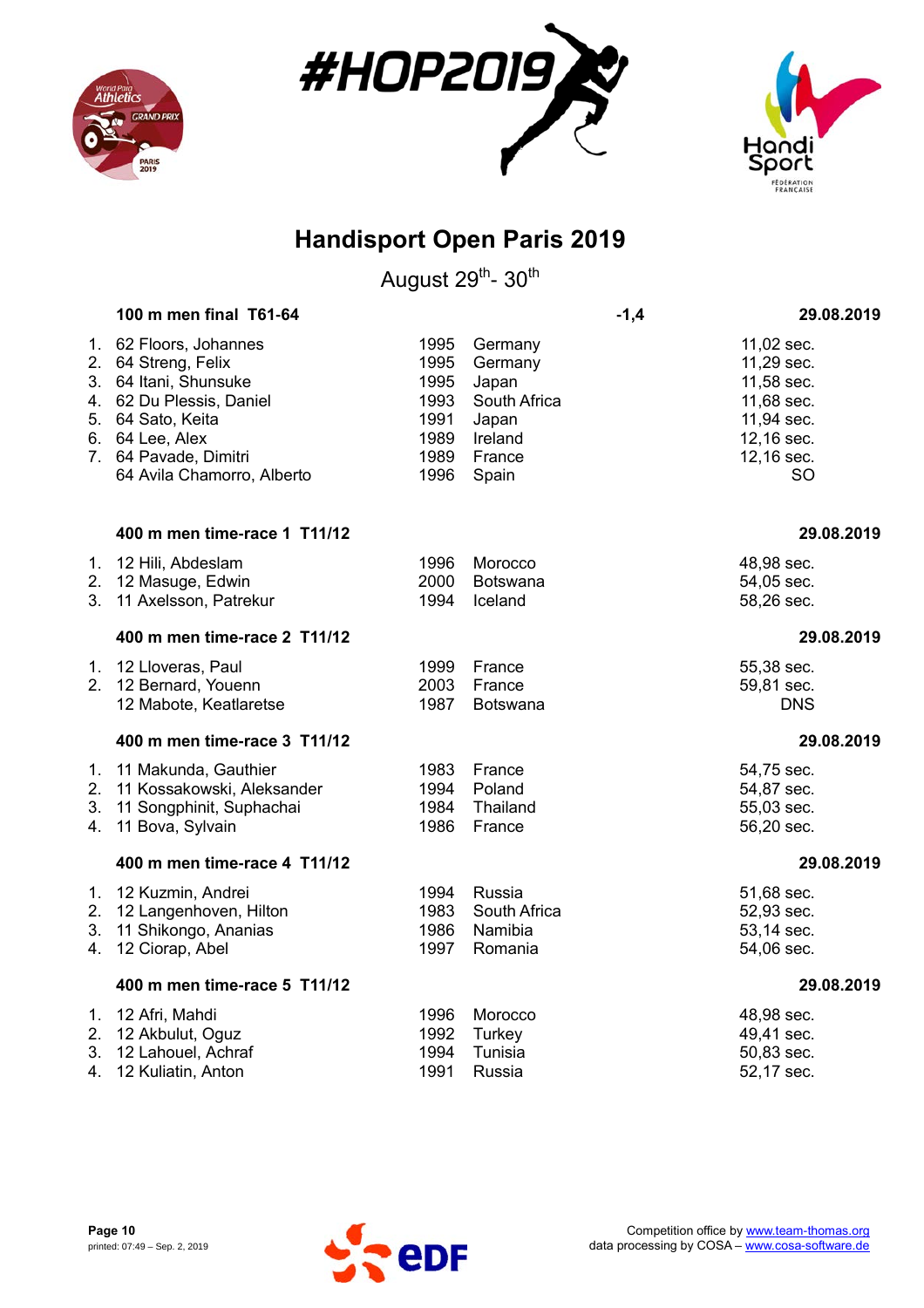





August 29<sup>th</sup>- 30<sup>th</sup>

### **400 m men ranking time races T11/12 29.08.2019**

| 12 Afri, Mahdi<br>1.           | 1996 | Morocco         | 48,98 sec. |
|--------------------------------|------|-----------------|------------|
| 12 Hili, Abdeslam<br>1.        | 1996 | Morocco         | 48,98 sec. |
| 12 Akbulut, Oguz<br>3.         | 1992 | Turkey          | 49,41 sec. |
| 12 Lahouel, Achraf<br>4.       | 1994 | Tunisia         | 50,83 sec. |
| 12 Kuzmin, Andrei<br>5.        | 1994 | Russia          | 51,68 sec. |
| 6.<br>12 Kuliatin, Anton       | 1991 | Russia          | 52,17 sec. |
| 12 Langenhoven, Hilton<br>7.   | 1983 | South Africa    | 52,93 sec. |
| 11 Shikongo, Ananias<br>8.     | 1986 | Namibia         | 53,14 sec. |
| 12 Masuge, Edwin<br>9.         | 2000 | <b>Botswana</b> | 54,05 sec. |
| 10. 12 Ciorap, Abel            | 1997 | Romania         | 54,06 sec. |
| 11. 11 Makunda, Gauthier       | 1983 | France          | 54,75 sec. |
| 12. 11 Kossakowski, Aleksander | 1994 | Poland          | 54,87 sec. |
| 13. 11 Songphinit, Suphachai   | 1984 | Thailand        | 55,03 sec. |
| 14. 12 Lloveras, Paul          | 1999 | France          | 55,38 sec. |
| 15. 11 Bova, Sylvain           | 1986 | France          | 56,20 sec. |
| 16. 11 Axelsson, Patrekur      | 1994 | Iceland         | 58,26 sec. |
| 17. 12 Bernard, Youenn         | 2003 | France          | 59,81 sec. |
| 12 Mabote, Keatlaretse         | 1987 | <b>Botswana</b> | <b>DNS</b> |
| 400 m men time-race 1 T13/20   |      |                 | 29.08.2019 |

# 1. 13 Barbant, Paul 2001 France 52,77 sec.

| 2. 13 Pillard, Charles   | 2000 France  | 57,47 sec.  |
|--------------------------|--------------|-------------|
| 3. 13 Bothany, Alexandre | 1991 France  | 58,90 sec.  |
| 13 Chattoui, Younes      | 1996 Morocco | <b>DNS</b>  |
| 13 Plazy, Matthieu       | 1995 France  | <b>DNS</b>  |
| 13 Amguoun, Mohamed      | 1988 Morocco | <b>DNS</b>  |
| nh Courtois, Mickael     | 1987 France  | 1:01,02min. |
| nh Pretot, Stephane      | 1986 France  | 1:01,98min. |
|                          |              |             |

### **400 m men time-race 2 T13/20 29.08.2019**

| 1. 13 Nambala, Johannes<br>2. 20 Ishida, Shota<br>3. 13 Mokgwathi, Bose<br>4. 20 Jeong, Junsu<br>5. 13 Kumar, Avnil<br>6. 13 Lamsan, Songwut<br>7. 13 Krapikas, Petras | 1991<br>1993 | Namibia<br>1996 Japan<br>2002 Botswana<br>1992 Korea<br>India<br>1990 Thailand<br>1998 Lithuania | 49,67 sec.<br>51,13 sec.<br>52,03 sec.<br>52,71 sec.<br>52,91 sec.<br>55,21 sec.<br>55,81 sec. |
|------------------------------------------------------------------------------------------------------------------------------------------------------------------------|--------------|--------------------------------------------------------------------------------------------------|------------------------------------------------------------------------------------------------|
| 8. 13 Gonzalez, Antoine                                                                                                                                                | 1991         | France                                                                                           | 1:04,19min.                                                                                    |



| 52.77 sec. |
|------------|
| 57,47 sec. |
| 58,90 sec. |
| DNS        |
| DNS        |
| DNS        |
| :01,02min. |
| :01.98min. |

| 1:04,19min. |  |
|-------------|--|
|             |  |
|             |  |
|             |  |

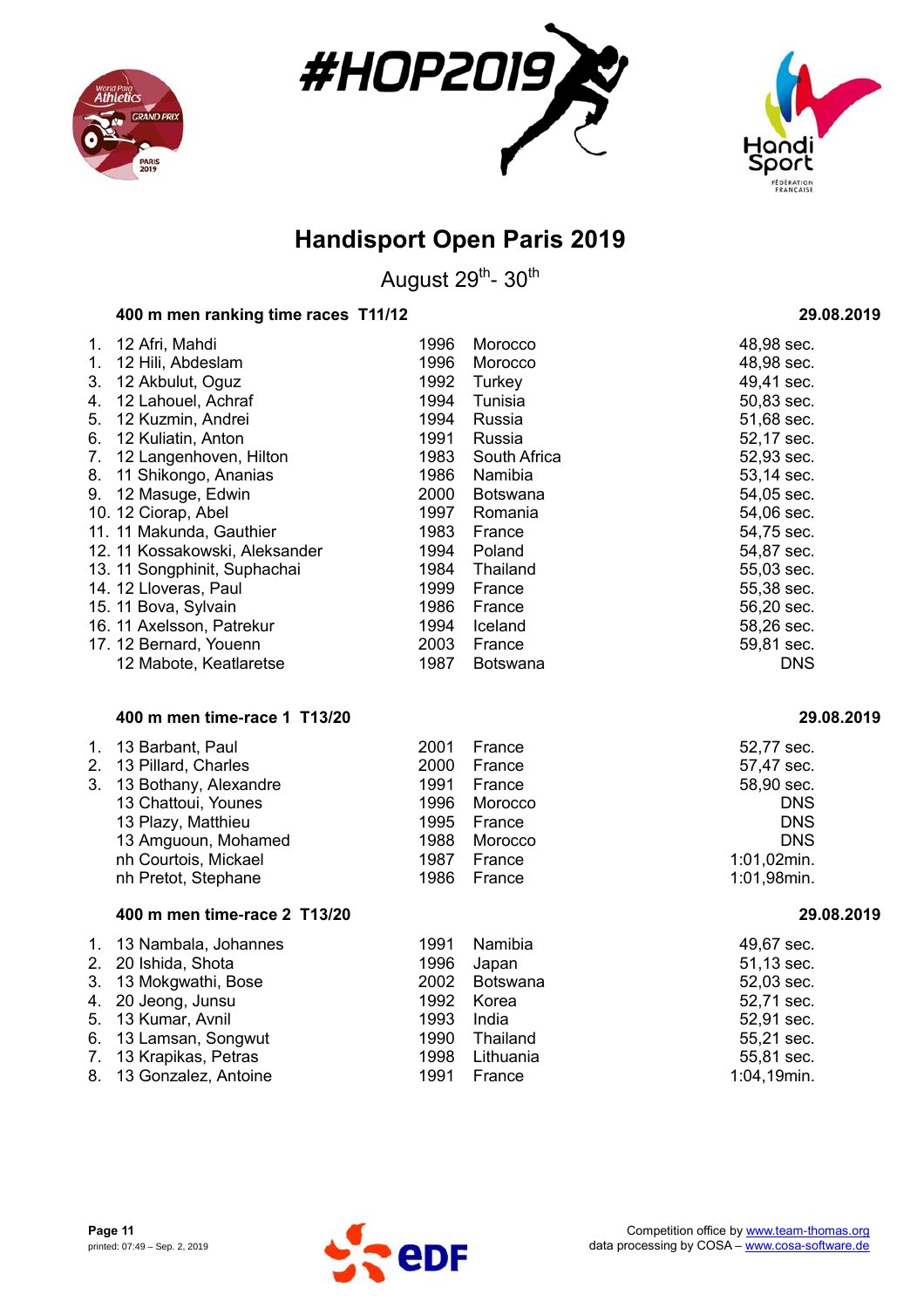





August 29<sup>th</sup>- 30<sup>th</sup>

### **400 m men ranking time races T13/20 29.08.2019**

| $1_{\cdot}$ | 13 Nambala, Johannes         | 1991 | Namibia               | 49,67 sec.     |
|-------------|------------------------------|------|-----------------------|----------------|
| 2.          | 20 Ishida, Shota             | 1996 | Japan                 | 51,13 sec.     |
| 3.          | 13 Mokgwathi, Bose           | 2002 | <b>Botswana</b>       | 52,03 sec.     |
| 4.          | 20 Jeong, Junsu              | 1992 | Korea                 | 52,71 sec.     |
| 5.          | 13 Barbant, Paul             | 2001 | France                | 52,77 sec.     |
| 6.          | 13 Kumar, Avnil              | 1993 | India                 | 52,91 sec.     |
| 7.          | 13 Lamsan, Songwut           | 1990 | Thailand              | 55,21 sec.     |
| 8.          | 13 Krapikas, Petras          | 1998 | Lithuania             | 55,81 sec.     |
| 9.          | 13 Pillard, Charles          | 2000 | France                | 57,47 sec.     |
|             | 10. 13 Bothany, Alexandre    | 1991 | France                | 58,90 sec.     |
|             | 11. 13 Gonzalez, Antoine     | 1991 | France                | 1:04,19min.    |
|             | 13 Chattoui, Younes          | 1996 | Morocco               | <b>DNS</b>     |
|             | 13 Plazy, Matthieu           | 1995 | France                | <b>DNS</b>     |
|             | 13 Amguoun, Mohamed          | 1988 | Morocco               | <b>DNS</b>     |
|             | Out of ranking               |      |                       |                |
|             | nh Courtois, Mickael         | 1987 | France                | $1:01,02$ min. |
|             | nh Pretot, Stephane          | 1986 | France                | 1:01,98min.    |
|             | 400 m men time-race 1 T35/37 |      |                       | 29.08.2019     |
|             |                              | 1988 | Russia                | 56,16 sec.     |
| 1.<br>2.    | 36 Shvetsov, Evgenii         | 1993 |                       |                |
|             | 37 Mostek, Jan               |      | <b>Czech Republic</b> | 1:01,69min.    |

| 2. 37 Mostek, Jan            |      | 1993 Czech Republic | 1:01.69min.    |
|------------------------------|------|---------------------|----------------|
| 3. 37 Kone, Ibrahima         |      | 1987 France         | $1:15,14$ min. |
| 35 Kumar, Ravi               | 1991 | India               | <b>DNS</b>     |
| 37 Mohamed, Mostafa Fathalla |      | 1987 Egypt          | <b>DNS</b>     |

### **400 m men time-race 2 T35/37 29.08.2019**

| 1. 37 Du Toit, Charl     | 1993 South Africa | 52.96 sec.     |
|--------------------------|-------------------|----------------|
| 2. 37 Clerc, Renaud      | 2001 France       | 55,59 sec.     |
| 3. 37 Bertrand, Valentin | 1995 France       | 57,52 sec.     |
| 4. 37 Saewang, Sakphet   | 1992 Thailand     | $1:00,57$ min. |
| 5. 37 Hoffmann, Moritz   | 1998 Germany      | $1:03,02$ min. |

#### **400 m men ranking time races T35/37 29.08.2019**

| 1. 37 Du Toit, Charl         | 1993 | South Africa          | 52,96 sec.     |
|------------------------------|------|-----------------------|----------------|
|                              |      |                       |                |
| 2. 37 Clerc, Renaud          | 2001 | France                | 55,59 sec.     |
| 3. 36 Shvetsov, Evgenii      | 1988 | Russia                | 56,16 sec.     |
| 4. 37 Bertrand, Valentin     | 1995 | France                | 57,52 sec.     |
| 5. 37 Saewang, Sakphet       | 1992 | Thailand              | 1:00,57min.    |
| 6. 37 Mostek, Jan            | 1993 | <b>Czech Republic</b> | 1:01,69min.    |
| 7. 37 Hoffmann, Moritz       | 1998 | Germany               | 1:03,02min.    |
| 8. 37 Kone, Ibrahima         | 1987 | France                | $1:15,14$ min. |
| 35 Kumar, Ravi               | 1991 | India                 | <b>DNS</b>     |
| 37 Mohamed, Mostafa Fathalla | 1987 | Egypt                 | <b>DNS</b>     |

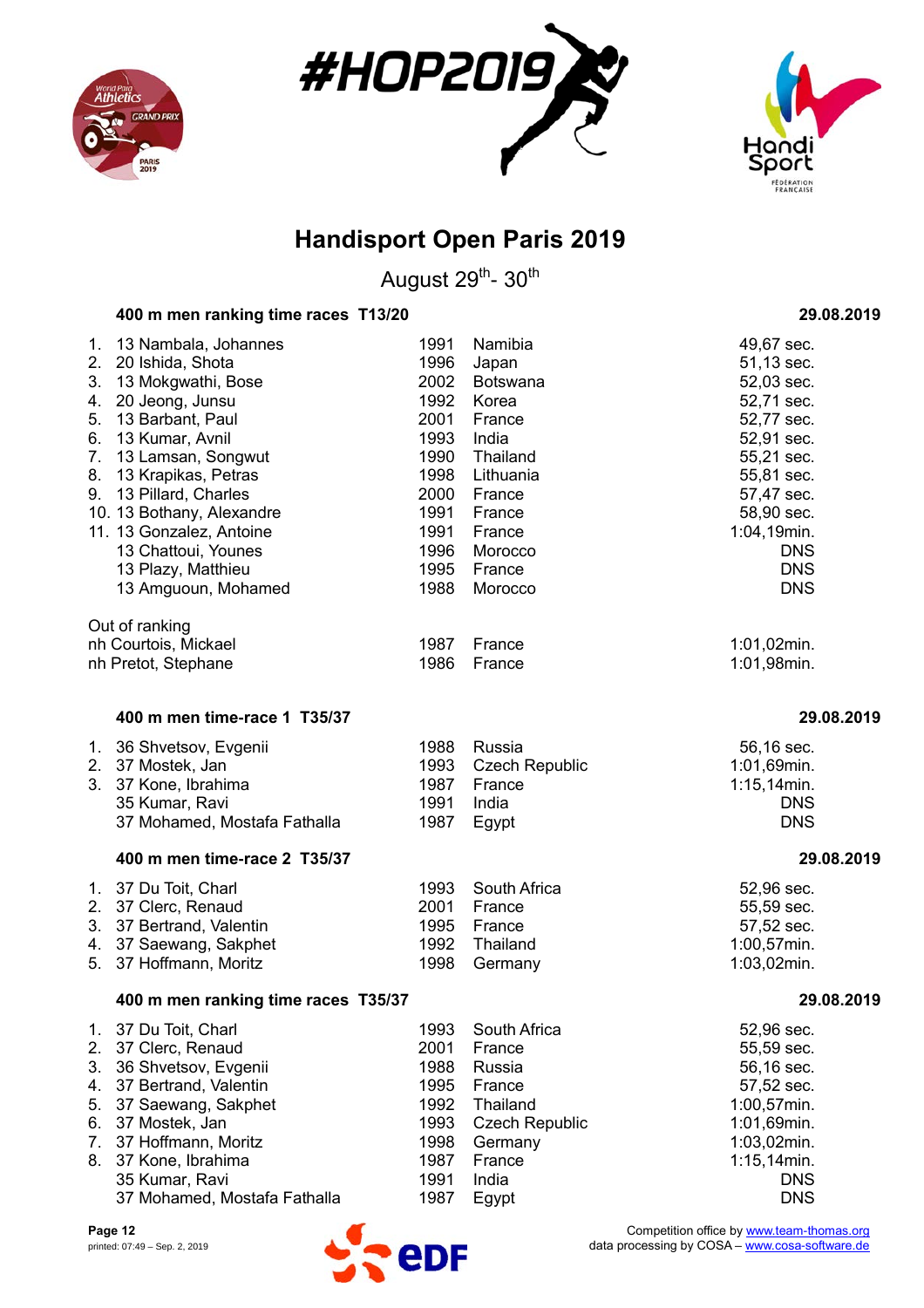





August 29<sup>th</sup>- 30<sup>th</sup>

|                                        | 400 m men time-race 1 T38                                                                                                                                                                               |                                                                      |                                                                                                                                    | 29.08.2019                                                                                                                 |
|----------------------------------------|---------------------------------------------------------------------------------------------------------------------------------------------------------------------------------------------------------|----------------------------------------------------------------------|------------------------------------------------------------------------------------------------------------------------------------|----------------------------------------------------------------------------------------------------------------------------|
| 1.<br>2.                               | 38 Repin, Konstantin<br>38 Harris, Dylan<br>3. 38 Malcoste, Kerrian                                                                                                                                     | 1996<br>1997<br>2003                                                 | Russia<br><b>Great Britain</b><br>France                                                                                           | 56,65 sec.<br>57,00 sec.<br>57,73 sec.                                                                                     |
|                                        | 4. 38 Damchoom, Surasak                                                                                                                                                                                 | 1997                                                                 | Thailand                                                                                                                           | 58,24 sec.                                                                                                                 |
|                                        | 400 m men time-race 2 T38                                                                                                                                                                               |                                                                      |                                                                                                                                    | 29.08.2019                                                                                                                 |
| 2.<br>5.                               | 1. 38 Buis, Dyan<br>38 Feoktistov, Anton<br>3. 38 Burrows, Shaun<br>4. 38 Sekailwe, Union<br>38 Taprom, Apisit                                                                                          | 1990<br>2001<br>1997<br>1986<br>1998                                 | South Africa<br>Russia<br><b>Great Britain</b><br>South Africa<br>Thailand                                                         | 52,82 sec.<br>53,73 sec.<br>56,10 sec.<br>56,62 sec.<br>56,68 sec.                                                         |
|                                        | 400 m men ranking time races T38                                                                                                                                                                        |                                                                      |                                                                                                                                    | 29.08.2019                                                                                                                 |
| 2.<br>3.<br>4.<br>5.<br>6.<br>7.<br>9. | 1. 38 Buis, Dyan<br>38 Feoktistov, Anton<br>38 Burrows, Shaun<br>38 Sekailwe, Union<br>38 Repin, Konstantin<br>38 Taprom, Apisit<br>38 Harris, Dylan<br>8. 38 Malcoste, Kerrian<br>38 Damchoom, Surasak | 1990<br>2001<br>1997<br>1986<br>1996<br>1998<br>1997<br>2003<br>1997 | South Africa<br>Russia<br><b>Great Britain</b><br>South Africa<br>Russia<br>Thailand<br><b>Great Britain</b><br>France<br>Thailand | 52,82 sec.<br>53,73 sec.<br>56,10 sec.<br>56,62 sec.<br>56,65 sec.<br>56,68 sec.<br>57,00 sec.<br>57,73 sec.<br>58,24 sec. |
|                                        | 400 m men final T43/44/62                                                                                                                                                                               |                                                                      |                                                                                                                                    | 29.08.2019                                                                                                                 |
|                                        | 1. 62 Floors, Johannes<br>2. 62 Du Plessis, Daniel<br>3. 44 Lal, Vinay Kumar<br>4. 44 Lombard, Brice Arhle                                                                                              | 1995<br>1993<br>1999<br>1982                                         | Germany<br>South Africa<br>India<br>France                                                                                         | 47,99 sec.<br>55,34 sec.<br>55,35 sec.<br>58,05 sec.                                                                       |

5. 44 Kumar, Sandeep 1993 India 1:02,21min. 6. 43 Stamatiadis, Achileas 1992 Greece 1:43,79min. New World Record by Achileas Stamatiadis (GRE)

New African Record by Daniel du Plessis (RSA) New European Record by Brice Arhle Lombard (FRA)

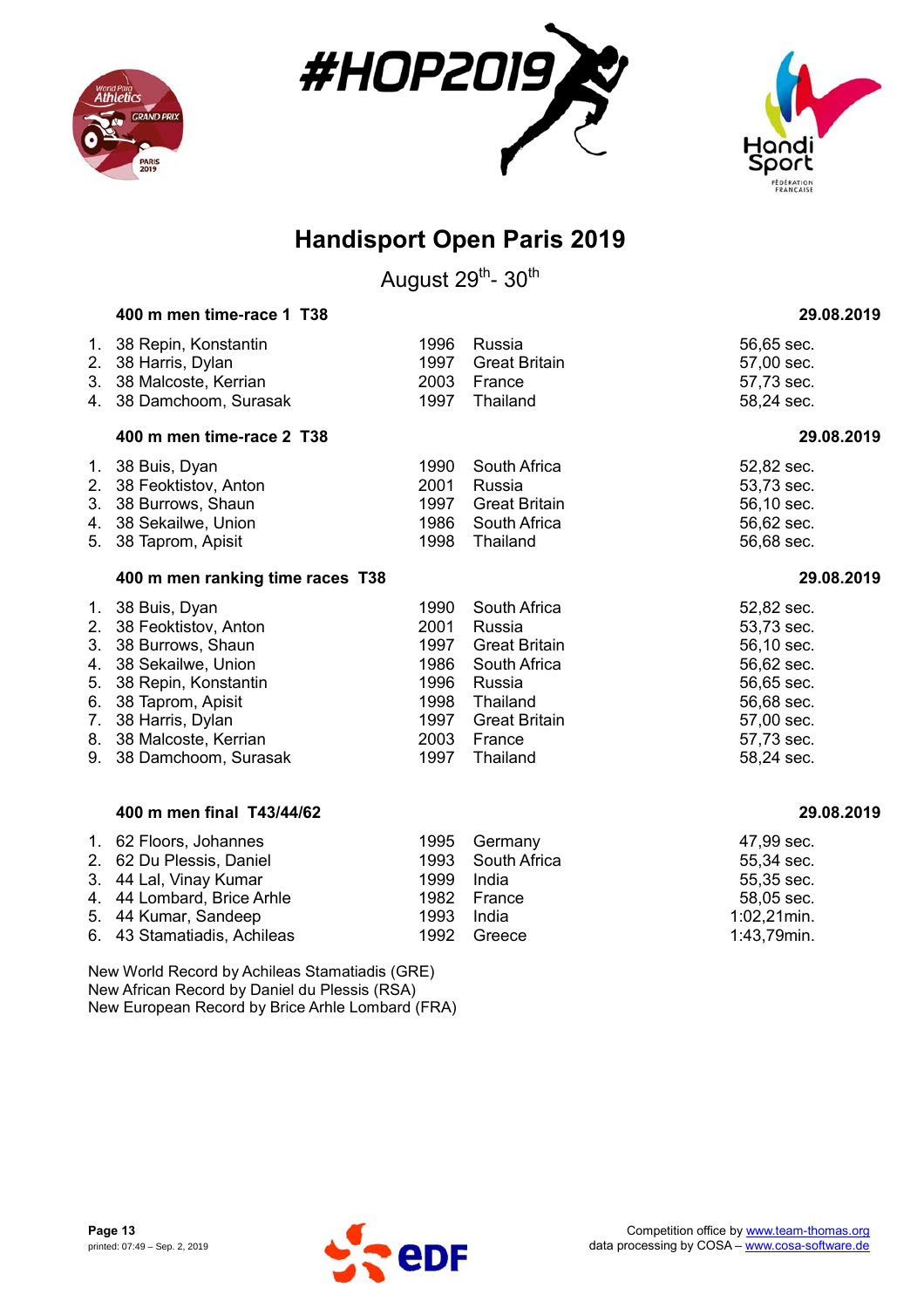





August 29<sup>th</sup>- 30<sup>th</sup>

|                                        | 400 m men time-race 1 T46/47                                                                                                                                                                                                                                                                                                                   |                                                                                                      |                                                                                                                                                    | 29.08.2019                                                                                                                                                                   |
|----------------------------------------|------------------------------------------------------------------------------------------------------------------------------------------------------------------------------------------------------------------------------------------------------------------------------------------------------------------------------------------------|------------------------------------------------------------------------------------------------------|----------------------------------------------------------------------------------------------------------------------------------------------------|------------------------------------------------------------------------------------------------------------------------------------------------------------------------------|
| 1.<br>2.<br>3.                         | 47 Pradana, Nur Ferry<br>46 Fernandez, Jerome<br>46 Praud, Antoine<br>4. 47 Portets, Benoit<br>46 Murere, Bradley<br>46 Ndlovu, Neo Richard                                                                                                                                                                                                    | 1995<br>1994<br>2003<br>1999<br>2002<br>1996                                                         | Indonesia<br>Philippines<br>France<br>France<br>Namibia<br>South Africa                                                                            | 51,55 sec.<br>56,22 sec.<br>$1:00,31$ min.<br>$1:02,12$ min.<br>DQ<br><b>DNS</b>                                                                                             |
|                                        | 400 m men time-race 2 T46/47                                                                                                                                                                                                                                                                                                                   |                                                                                                      |                                                                                                                                                    | 29.08.2019                                                                                                                                                                   |
| 4.                                     | 1. 46 Ishida, Kakeru<br>2. 47 Kotlov, Aleksei<br>3. 47 de Witasse Thezy, Kevin<br>46 Maan, Sandeep Singh<br>5. 47 Dino, Arman<br>47 Haddi, Yassin<br>47 Sadni, Ayoub                                                                                                                                                                           | 1999<br>1993<br>1998<br>1993<br>1984<br>1987<br>1999                                                 | Japan<br>Russia<br>France<br>India<br>Philippines<br>Morocco<br>Morocco                                                                            | 50,31 sec.<br>50,61 sec.<br>52,07 sec.<br>52,67 sec.<br>55,12 sec.<br><b>DNS</b><br><b>DNS</b>                                                                               |
|                                        | 400 m men ranking time races T46/47                                                                                                                                                                                                                                                                                                            |                                                                                                      |                                                                                                                                                    | 29.08.2019                                                                                                                                                                   |
|                                        | 1. 46 Ishida, Kakeru<br>2. 47 Kotlov, Aleksei<br>3. 47 Pradana, Nur Ferry<br>4. 47 de Witasse Thezy, Kevin<br>5. 46 Maan, Sandeep Singh<br>6. 47 Dino, Arman<br>7. 46 Fernandez, Jerome<br>8. 46 Praud, Antoine<br>9. 47 Portets, Benoit<br>46 Murere, Bradley<br>46 Ndlovu, Neo Richard<br>47 Haddi, Yassin<br>47 Sadni, Ayoub<br>Rule 163.3a | 1999<br>1993<br>1995<br>1998<br>1993<br>1984<br>1994<br>2003<br>1999<br>2002<br>1996<br>1987<br>1999 | Japan<br>Russia<br>Indonesia<br>France<br>India<br>Philippines<br>Philippines<br>France<br>France<br>Namibia<br>South Africa<br>Morocco<br>Morocco | 50,31 sec.<br>50,61 sec.<br>51,55 sec.<br>52,07 sec.<br>52,67 sec.<br>55,12 sec.<br>56,22 sec.<br>1:00,31min.<br>1:02,12min.<br>DQ<br><b>DNS</b><br><b>DNS</b><br><b>DNS</b> |
|                                        | 1500 m men final T11/12                                                                                                                                                                                                                                                                                                                        |                                                                                                      |                                                                                                                                                    | 29.08.2019                                                                                                                                                                   |
| 1.<br>2.<br>3.<br>4.<br>5.<br>6.<br>7. | 12 Kuliatin, Anton<br>12 Hanyn, Hicham<br>12 Chentouf, El Amin<br>11 Rudakov, Fedor<br>11 Kacar, Hasan Huseyin<br>11 Krapikas, Povilas<br>12 Delion, Vincent                                                                                                                                                                                   | 1991<br>1993<br>1981<br>1994<br>1988<br>1998<br>1977                                                 | Russia<br>Morocco<br>Morocco<br>Russia<br><b>Turkey</b><br>Lithuania<br>France                                                                     | 3:54,71min.<br>4:04,70min.<br>4:09,24min.<br>4:24,33min.<br>4:25,35min.<br>5:08,30min.<br>5:10,25min.                                                                        |

7. 12 Delion, Vincent



12 Rigaudeau, Thibaut 1990 France **Constructs** DNS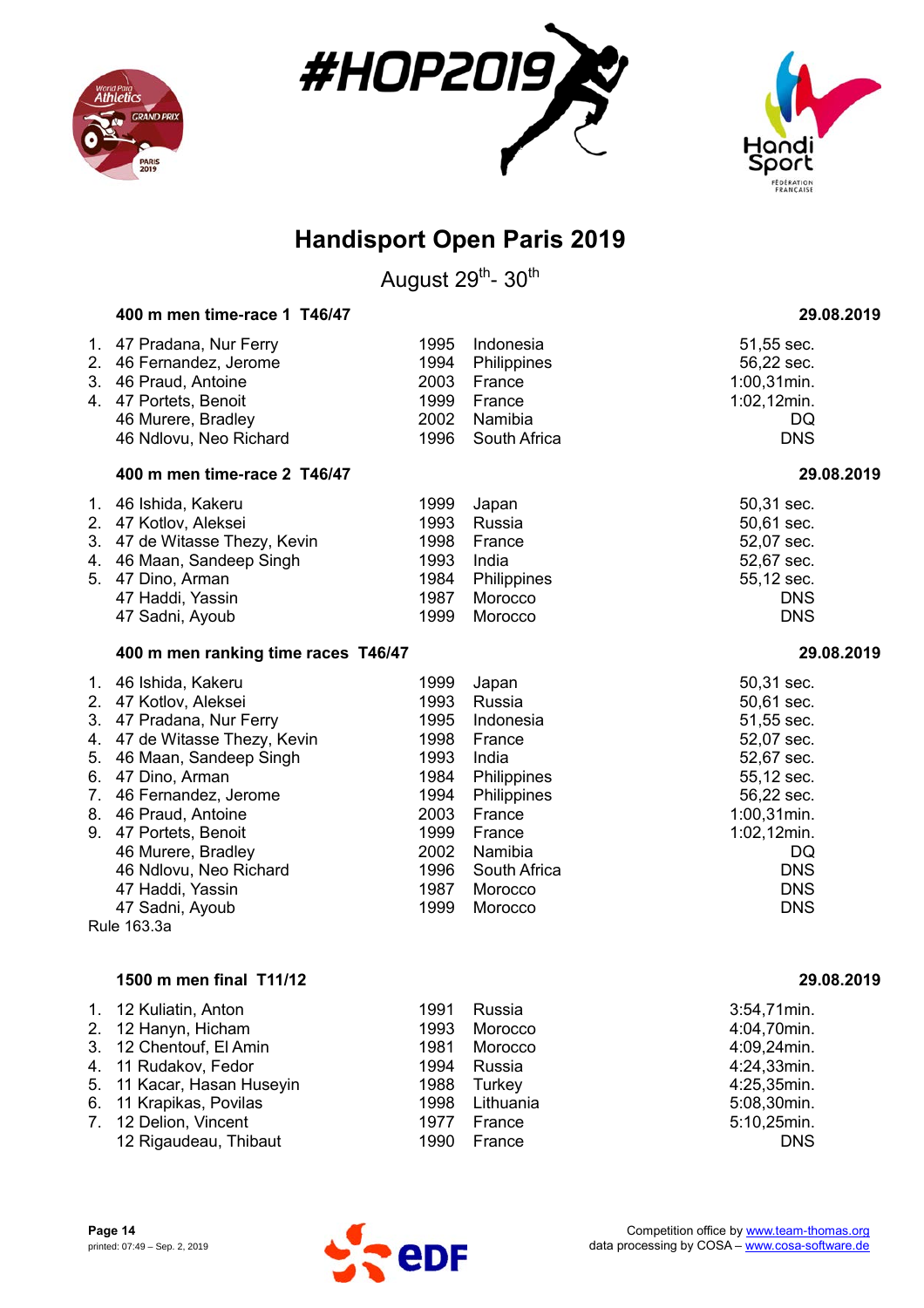





August 29<sup>th</sup>- 30<sup>th</sup>

#### **1500 m men final T13/46 29.08.2019**

| $\mathbf{1}$ . | 46 Birdaha, Khalid              | 1986 | France      | 4:04,00min. |
|----------------|---------------------------------|------|-------------|-------------|
|                | 2. 46 Bessell, Johannes         | 1990 | Germany     | 4:21,30min. |
| 3.             | 46 Muhammad Haisham, Muhamad As | 1996 | Malaysia    | 4:24,51min. |
|                | 4. 46 Ouguerd, Driss            | 1972 | France      | 4:26,04min. |
|                | 5. 46 Praud, Antoine            | 2003 | France      | 4:44,88min. |
|                | 6. 13 Lacointe, Christian       | 1997 | France      | 4:50,33min. |
|                | 7. 46 Vildosola, Isidro         | 1976 | Philippines | 4:52,92min. |
|                | 8. 13 Petitdemange, Ludovic     | 1983 | France      | 4:56,21min. |
|                | 9. 46 Angoluan, Raul            | 1978 | Philippines | 5:06,96min. |
|                | 10. 13 Wagner, Manuel           | 1988 | France      | 5:21,88min. |
|                | 13 Hammami, Bilel               | 1990 | Tunisia     | <b>DNS</b>  |

#### **1500 m men final T20/Deaf 29.08.2019**

| $1_{\cdot}$<br>3.<br>4.<br>5.<br>6.<br>$7_{\scriptscriptstyle{\ddots}}$ | 20 Brannigan, Michael<br>2. 20 Akai, Daiki<br>20 Morris, Steve<br>20 Pereira, Cristiano<br>20 Togawa, Yuji<br>20 Nakagawa, Daisuke<br>20 Iwata, Yuki<br>8. 20 Kobayashi, Keiya<br>9. 20 Turker, Oguz | 1996<br>1999<br>1988<br>1996<br>1996<br>1990<br>1998<br>1992<br>2000 | <b>United States of America</b><br>Japan<br><b>Great Britain</b><br>Portugal<br>Japan<br>Japan<br>Japan<br>Japan<br>Turkey | 3:52,89min.<br>3:59,38min.<br>3:59,82min.<br>4:04,29min.<br>4:04,88min.<br>4:06,59min.<br>4:06,72min.<br>4:17,95min.<br>4:19,16min. |
|-------------------------------------------------------------------------|------------------------------------------------------------------------------------------------------------------------------------------------------------------------------------------------------|----------------------------------------------------------------------|----------------------------------------------------------------------------------------------------------------------------|-------------------------------------------------------------------------------------------------------------------------------------|
|                                                                         | 10. 60 Acheghane, Mehdi                                                                                                                                                                              | 1991                                                                 | France                                                                                                                     | 4:26,74min.                                                                                                                         |
|                                                                         | Out of ranking                                                                                                                                                                                       |                                                                      |                                                                                                                            |                                                                                                                                     |
|                                                                         | nh Courtois, Mickael                                                                                                                                                                                 | 1987                                                                 | France                                                                                                                     | 4:37,23min.                                                                                                                         |
|                                                                         | nh Pretot, Stéphane                                                                                                                                                                                  | 1986                                                                 | France                                                                                                                     | 4:51,96min.                                                                                                                         |
|                                                                         | nh Ranchin, Mickael                                                                                                                                                                                  | 1989                                                                 | France                                                                                                                     | 5:33,42min.                                                                                                                         |

#### **1500 m men final T37/38 29.08.2019**

|    | 1. 38 Hennouni-Bouzidi, Redouane   | 1989 | France       | 4:21,92min. |
|----|------------------------------------|------|--------------|-------------|
|    | 2. 38 Kruesemann, Felix Maximilian | 2001 | Germany      | 4:22,57min. |
| 3. | 38 Radius, Louis                   | 1979 | France       | 4:22,59min. |
|    | 4. 38 Leavy, David                 | 1992 | Ireland      | 4:31,77min. |
|    | 5. 37 Mastouri, Djamel             | 1972 | France       | 4:46,65min. |
| 6. | 37 Britz, Barend                   | 1995 | South Africa | 4:49,73min. |
| 7. | 37 Peyen, Sebastien                | 1978 | France       | 5:33,66min. |
| 8. | 38 Bouchet, Nicolas                | 1984 | France       | 6:25,94min. |
|    | 37 McKillop, Michael               | 1990 | Ireland      | <b>DNF</b>  |
|    | 37 Bentaleb, Aissa                 | 2003 | Morocco      | <b>DNS</b>  |
|    | 37 Lacis, Peteris                  | 1992 | Latvia       | <b>DNS</b>  |
|    | 37 Aharak, Hafid                   | 1983 | Morocco      | <b>DNS</b>  |

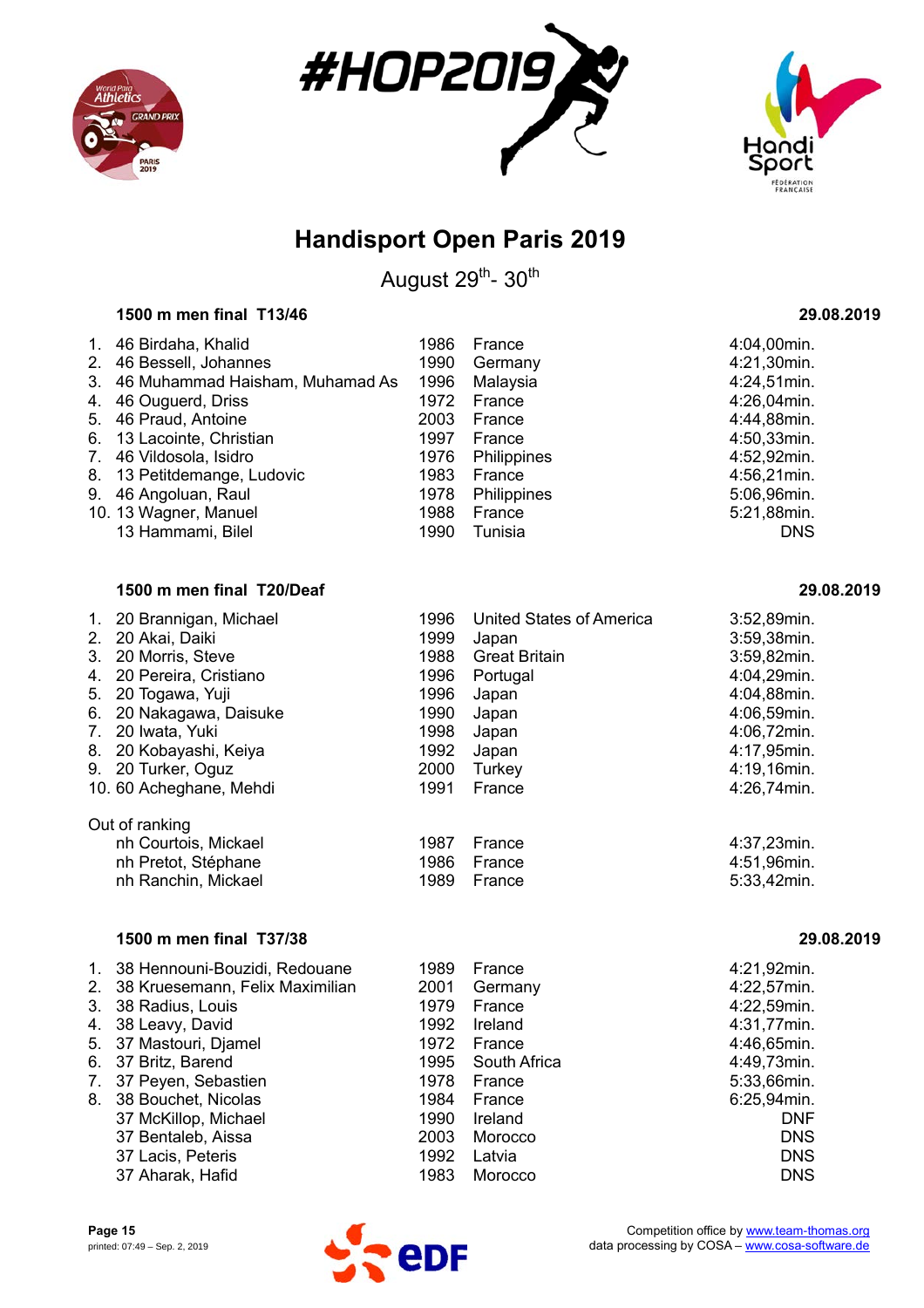





August 29<sup>th</sup>- 30<sup>th</sup>

### **1500 m wheelchair men final T52/women 29.08.2019**

| 1. 52 Skucas, Kestutis        | 1967 Lithuania   | 4:02,66min. |
|-------------------------------|------------------|-------------|
| 2. 52 Mangliwan, Jerrold Pete | 1979 Philippines | 4:09,95min. |
| 3. 52 Shishkovskiy, Artem     | 1985 Russia      | 4:27.24min. |
| 4. 52 Chesnais, Bryce         | 1979 France      | 5:01.16min. |

#### **1500 m wheelchair men time-race 1 T54 29.08.2019**

| 1. 54 Appere, Damien       | 1990 France  | 4:27.43min. |
|----------------------------|--------------|-------------|
| 2. 53 Pradalier, Sebastien | 1980 France  | 4:30.42min. |
| 3. 54 Gowaseb, Roodly      | 1982 Namibia | 4:31.46min. |
| 4. 54 Descousse, Vincent   | 1976 France  | 4:40.55min. |

#### **1500 m wheelchair men time-race 2 T54 29.08.2019**

| 1. 54 Bychenok, Aleksei  |      | 1986 Russia               | 3:16,69min. |
|--------------------------|------|---------------------------|-------------|
| 2. 54 Suzuki, Tomoki     |      | 1994 Japan                | 3:16,98min. |
| 3. 54 Casoli, Julien     |      | 1982 France               | 3:18,98min. |
| 4. 53 Brignone, Nicolas  |      | 1989 France               | 3:20,54min. |
| 54 Gharbi, Yassine       | 1990 | Tunisia                   | <b>DNF</b>  |
| 54 Alhosani, Badir Abbas |      | 1985 United Arab Emirates | <b>DNF</b>  |
| 53 Fairbank, Pierre      |      | 1971 France               | <b>DNF</b>  |

#### **1500 m wheelchair men ranking time races T54 29.08.2019**

|    | 1. 54 Bychenok, Aleksei    | 1986 | Russia                      | $3:16,69$ min. |
|----|----------------------------|------|-----------------------------|----------------|
|    | 2. 54 Suzuki, Tomoki       | 1994 | Japan                       | 3:16,98min.    |
| 3. | 54 Casoli, Julien          | 1982 | France                      | 3:18,98min.    |
|    | 4. 53 Brignone, Nicolas    | 1989 | France                      | $3:20,54$ min. |
| 5. | 54 Appere, Damien          | 1990 | France                      | 4:27,43min.    |
|    | 6. 53 Pradalier, Sebastien | 1980 | France                      | 4:30,42min.    |
| 7. | 54 Gowaseb, Roodly         | 1982 | Namibia                     | 4:31,46min.    |
| 8. | 54 Descousse, Vincent      | 1976 | France                      | 4:40,55min.    |
|    | 53 Fairbank, Pierre        | 1971 | France                      | <b>DNF</b>     |
|    | 54 Gharbi, Yassine         | 1990 | Tunisia                     | <b>DNF</b>     |
|    | 54 Alhosani, Badir Abbas   | 1985 | <b>United Arab Emirates</b> | <b>DNF</b>     |

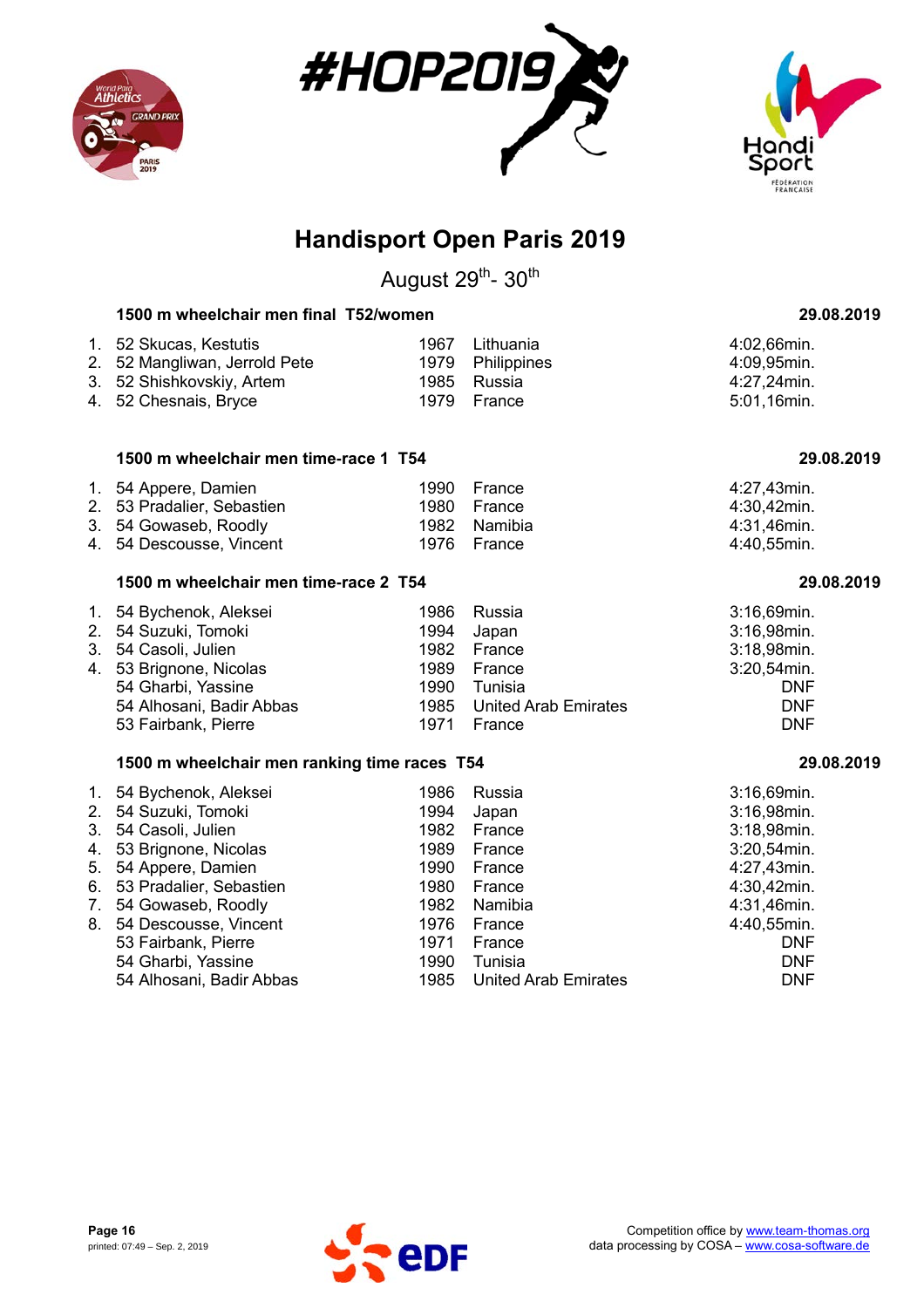





August 29<sup>th</sup>- 30<sup>th</sup>

|             | high jump men final T42/44/63/64      |      |             |                    | 29.08.2019 |
|-------------|---------------------------------------|------|-------------|--------------------|------------|
|             | 1. 42 Kumar, Sharad                   | 1992 | India       | $1,80 \; m$        | 871 P      |
| $1_{\cdot}$ | 42 Thangavelu, Mariyappan             | 1995 | India       | $1,80 \; \text{m}$ | 871 P      |
| 3.          | 42 Bhati, Varun Singh                 | 1995 | India       | $1,74 \; m$        | 777 P      |
| 3.          | 63 Mamczarz, Lukasz                   | 1988 | Poland      | $1,74 \; \text{m}$ | 777 P      |
| 5.          | 64 Suzuki, Toru                       | 1980 | Japan       | $1,92 \; \text{m}$ | 591 P      |
|             | 6. 64 Buyrukoglu, Tarik Taha          | 1998 | Turkey      | $1,77 \; m$        | 308 P      |
| 7.          | 42 Avellana, Andy                     | 1976 | Philippines | $1,50 \; \text{m}$ | 276 P      |
| 8.          | 44 Malutedi, Tom                      | 1996 | Germany     | $1,74 \; m$        | 255 P      |
| 9.          | 64 Ates, Mahir                        | 1996 | Turkey      | $1,45 \; m$        | 5 P        |
|             | 44 Narita, Gurimu                     | 1994 | Japan       |                    | <b>SO</b>  |
|             | New World Record by Toru Suzuki (JPN) |      |             |                    |            |
|             | high jump men final T46/47            |      |             |                    | 29.08.2019 |

| 1. 47 Lee, Jordan             | 2000 | Ireland                         | $1,92 \; m$        | 860 P      |
|-------------------------------|------|---------------------------------|--------------------|------------|
| 2. 47, Ram Pal                | 1989 | India                           | $1,82 \; m$        | 702 P      |
| 2. 47 Chanaboon, Angkarn      | 1983 | Thailand                        | $1,82 \; \text{m}$ | 702 P      |
| 4. 46 Dipoko-Ewane, Alexandre | 1996 | France                          | $1,78 \text{ m}$   | 628 P      |
| 5. 47 Ilgaz, Abdullah         | 1998 | Turkey                          | 1,74 $m$           | 549 P      |
| 6. 47 Perez Martinez, Daniel  | 1995 | Spain                           | $1,74 \; m$        | 549 P      |
| 7. 46 Akin, Gokhan            | 1999 | Turkev                          | $1,65 \; m$        | 362 P      |
| 46 Townsend-Roberts, Roderick | 1992 | <b>United States of America</b> |                    | <b>DNS</b> |

### **shot put wheelchair men final F32 29.08.2019**

| 1. 32 Churkin, Aleksei           |      |      | 1998 | Russia  |      | 9.93 m      |
|----------------------------------|------|------|------|---------|------|-------------|
| 7.40                             | 7.09 | 8.09 | 9.11 | 9.93    | 8,35 |             |
| 2. 32 Konstantinidis, Athanasios |      |      | 1970 | Greece  |      | $9,02 \, m$ |
| 8.70                             | 8.18 | 8,79 | 9,02 | 8.96    | 8.72 |             |
| 3. 32 Bettina, Karim             |      |      | 1978 | Algeria |      | 8.39 m      |
| 7.88                             | 8.35 | 8.19 | 8,39 | 7.83    | 7.72 |             |
| 4. 32 Park, Se Ho                |      |      | 1970 | Korea   |      | 5,85 m      |
| 4.99                             | 5.45 | 5,11 | 5.24 | 5.36    | 5,85 |             |
| 32 Suwayd, Ahmed                 |      |      | 1991 | Libya   |      | <b>DNS</b>  |

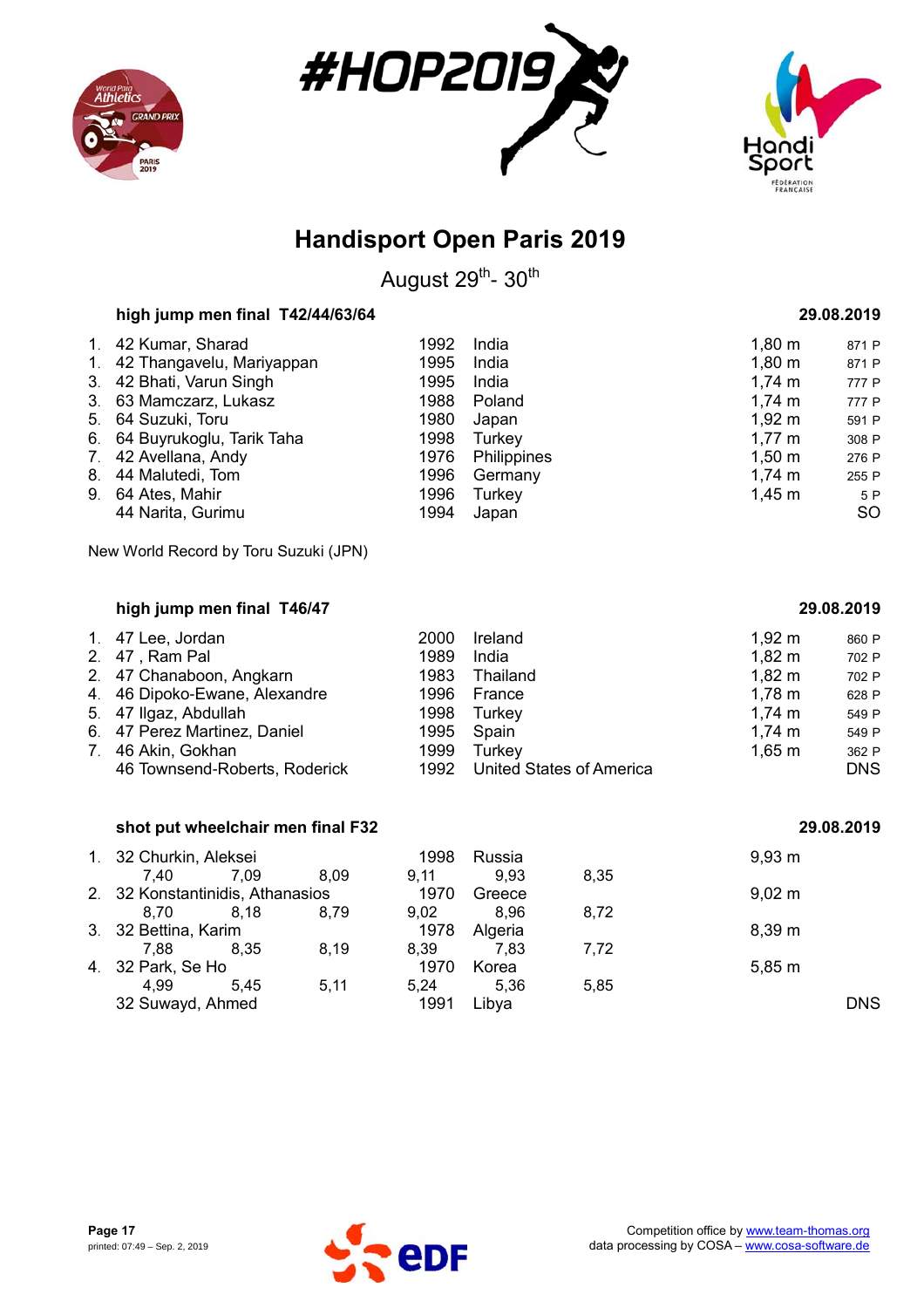





August 29<sup>th</sup>- 30<sup>th</sup>

### **shot put wheelchair men final F33/34 29.08.2019**

| 1. 33 Cerni, Deni               |             |       |      | 1993 Croatia              |        | $10,35 \; \text{m}$ | 872 P      |
|---------------------------------|-------------|-------|------|---------------------------|--------|---------------------|------------|
|                                 | 10,28 10,12 | 10,31 |      | 10,05 10,35               | 10, 13 |                     |            |
| 2. 34 Cibone, Thierry           |             |       | 1973 | France                    |        | $10,51 \text{ m}$   | 803 P      |
| 10,01 10,44                     |             | 10,05 |      | 10,07 10,51               | 10,30  |                     |            |
| 3. 34 Fiqi, Abdulrahman Abdul   |             |       | 1988 | Qatar                     |        | $10,42 \; m$        | 792 P      |
| 9,96 10,09                      |             | 8,84  |      | 10,17 10,21               | 10,42  |                     |            |
| 4. 34 Paulinski, Tomasz         |             |       | 1989 | Poland                    |        | $9,75 \; m$         | 701 P      |
| 9,32 9,75                       |             | 9,64  |      | 9,56 9,41 9,57            |        |                     |            |
| 5. 33 Alhosani, Ahmed           |             |       |      | 1987 United Arab Emirates |        | $8,67 \; m$         | 633 P      |
| 8,46 8,67                       |             | 8,27  |      | 8,48 x                    | 8,44   |                     |            |
| 6. 34 Dvorak, Martin            |             |       | 1994 | Czech Republic            |        | $8,10 \; \text{m}$  | 435 P      |
| 7,17                            | 7,37        | 7,42  |      | 8,10 7,79                 | 7,59   |                     |            |
| 7. 34 Langa, Ayanda             |             |       |      | 1977 South Africa         |        | 7,89 m              | 399 P      |
| 7,30 7,10                       |             | 7,34  |      | 7,73 7,84                 | 7,89   |                     |            |
| 8. 33 Dolezel, Matej            |             |       | 1993 | Czech Republic            |        | $6,80 \; m$         | 301 P      |
| 6,52 6,25                       |             | 5,59  | 6,80 | 5,36                      | 4,76   |                     |            |
| 9. 33 Sachan, Devershee         |             |       | 1996 | India                     |        | $6,50 \; m$         | 250 P      |
| 4,32 6,50                       |             | 6,37  |      | 6,28 6,13                 | 6,30   |                     |            |
| 10. 34 Stylianakis, Konstaninos |             |       | 1985 | Greece                    |        | $5,54 \; m$         | 79 P       |
| 4,73 5,33                       |             | 5,54  |      | 4,96 5,48                 | 5,47   |                     |            |
| 11. 34 Salmon, Bryan            |             |       | 1999 | France                    |        | $5,34 \; m$         | 63 P       |
| 5,00 5,34                       |             | 5,00  |      | 5,17 5,16                 | 5,15   |                     |            |
| 12. 34 Horsky, Marek            |             |       |      | 1992 Czech Republic       |        | $4,54 \, m$         | 22 P       |
| 4,14                            | 4,39        | 4,27  | 4,54 | 4,30                      | 4,50   |                     |            |
| 34 Nouiri, Azeddine             |             |       |      | 1986 Morocco              |        |                     | <b>DNS</b> |

#### **shot put wheelchair men final F51-54 29.08.2019**

#### 1. 54 Sokulskii, Sergei 1985 Russia 1985 Russia 9,87 m 973 P 9,38 9,37 9,87 9,78 9,65 9,34 2. 53 Kashaev, Stanislav 1987 Russia 7,92 m 867 P 7,65 7,23 7,63 7,60 7,88 7,92 3. 53 Kisy, Ales **1980** Czech Republic 7,63 m 821 P 7,11 7,48 7,63 7,44 7,47 7,59 4. 53 Presecan, Marijan 1977 Croatia 6,69 m 639 P 6,11 6,39 6,11 6,61 6,37 6,69 5. 53 Broz, Jaroslav 1981 Czech Republic 5,98 m 477 P 4,55 5,23 5,48 5,98 5,81 5,23 6. 53 Huang, Kai-Lun 1997 Chinese Taipei 5,36 m 331 P 5,31 5,19 5,03 5,19 5,36 5,14 7. 52 Shinoda, Yoshihito 1968 Japan 5,78 m 270 P 5,40 5,24 5,44 5,17 5,24 5,78 52 ., Vinod Kumar 1980 India DNS

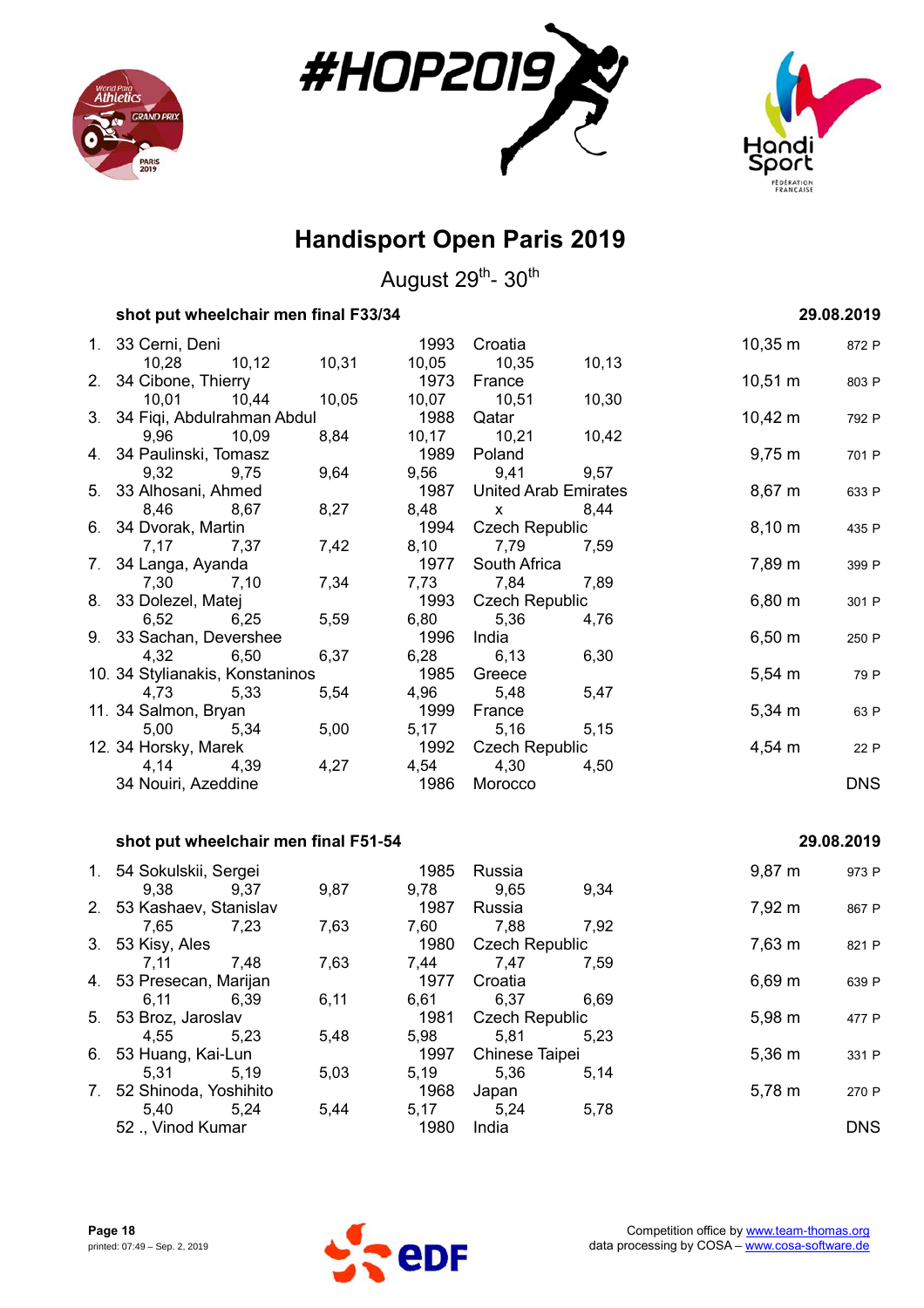





|    | shot put wheelchair men final F55/56 |       |       |                       |                        |                     | 29.08.2019 |
|----|--------------------------------------|-------|-------|-----------------------|------------------------|---------------------|------------|
| 1. | 56 Kathuniya, Yogesh                 |       | 1997  | India                 |                        | $10,57 \; m$        | 847 P      |
|    | 10,57<br>10,34                       | 9,54  | 9,31  | 9,36                  | 10,39                  |                     |            |
| 2. | 55 Yadav, Neeraj                     |       | 1984  | India                 |                        | $9,73 \; m$         | 746 P      |
|    | 8,78<br>9,52                         | 9,24  | 9,59  | 9,69                  | 9,73                   |                     |            |
| 3. | 55 Verbavicius, Ramunas              |       | 1986  | Lithuania             |                        | $9,63 \, m$         | 732 P      |
|    | 9,45<br>9,36                         | 9,54  | 9,59  | 9,51                  | 9,63                   |                     |            |
| 4. | 56 Klimes, Jaroslav                  |       | 1981  | <b>Czech Republic</b> |                        | 8,44 m              | 534 P      |
|    | 7,96<br>8,09                         | 8,43  | 8,44  | 8,30                  | 8,21                   |                     |            |
| 5. | 55 Balatucan, Joel                   |       | 1980  | Philippines           |                        | 7,76 m              | 423 P      |
|    | 7,42<br>7,72                         | 7,29  | 7,33  | 7,74                  | 7,76                   |                     |            |
| 6. | 55 Scambura, Dusan                   |       | 1966  | <b>Czech Republic</b> |                        | 7,49 m              | 376 P      |
|    | 5,51<br>7,49                         | 7,10  | 7,25  | 7,25                  | 7,14                   |                     |            |
| 7. | 55 Rotter, Michal                    |       | 1981  | <b>Czech Republic</b> |                        | $6,37 \; m$         | 196 P      |
|    | 6,04<br>6,25                         | 6,02  | 6,18  | 6,26                  | 6,37                   |                     |            |
| 8. | 55., Devendra                        |       | 1981  | India                 |                        | $5,27 \; m$         | 72 P       |
|    | 5,19<br>5,27                         | 5,16  | 4,76  | 5,16                  | 5,01                   |                     |            |
| 9. | 55 Phogat, Sunil                     |       | 1980  | India                 |                        | $4,00 \; m$         | 11 P       |
|    | 3,97<br>3,86                         | 4,00  | 3,65  | 3,89                  | 3,94                   |                     |            |
|    | 55 Pandzic, Dzevad                   |       | 1969  |                       | Bosnia and Herzegovina |                     | <b>DNS</b> |
|    | 55 Lamart, Yoan                      |       | 1987  | France                |                        |                     | <b>DNS</b> |
|    | shot put wheelchair men final F57    |       |       |                       |                        |                     | 29.08.2019 |
|    |                                      |       |       |                       |                        |                     |            |
|    | 1. 57 Fernandez Fernandez, David     |       | 1986  | Spain                 |                        | $12,33 \; m$        |            |
|    | 11,49<br>12,06                       | 12,06 | 12,22 | 12,33                 | 12,12                  |                     |            |
| 2. | 57, Virender                         |       | 1984  | India                 |                        | $12,20 \; m$        |            |
|    | 11,88<br>12,10                       | 11,72 | 12,05 | 12,20                 | 11,68                  |                     |            |
| 3. | 57 Kakol, Piotr                      |       | 1982  | Poland                |                        | $11,24 \text{ m}$   |            |
|    | 10,62<br>10,02                       | X     | 11,24 | 10, 13                | 11,11                  |                     |            |
| 4. | 57 Sastra, Alan                      |       | 1980  | Indonesia             |                        | $11,24 \; m$        |            |
|    | 10,79<br>10,59                       | 11,24 | 10,41 | 10,56                 | 10,56                  |                     |            |
| 5. | 57 Walico, Marcelin                  |       | 1994  | France                |                        | 10,96 m             |            |
|    | 10,74<br>10,96                       | 10,18 | 10,76 | 10,59                 | 10,34                  |                     |            |
| 6. | 57 Charoenying, Witaya               |       | 1994  | Thailand              |                        | $10,55 \, \text{m}$ |            |
|    | 10,15<br>10,38                       | 10,31 | 10,55 | 10, 16                | 10,06                  |                     |            |
| 7. | 57 Yimbanchang, Sakchai              |       | 1988  | Thailand              |                        | $9,29 \, m$         |            |
|    | 9,05<br>8,78                         | 9,04  | 9,19  | 8,56                  | 9,29                   |                     |            |
| 8. | 57 Fawkner, Michael                  |       | 1958  | Australia             |                        | $5,62 \; m$         |            |
|    | 5,43<br>5,09                         | 5,41  | 5,43  | 5,56                  | 5,62                   |                     |            |
|    | 57 Rajab, Mahmoud                    |       | 1985  | Libya                 |                        |                     | <b>DNS</b> |
|    | Out of ranking                       |       |       |                       |                        |                     |            |
|    | Marfil, Nicolas                      |       | 1974  | France                |                        | 10,70 m             |            |
|    | 9,57<br>x                            | 10,11 | 10,70 | 9,62                  | 10,19                  |                     |            |

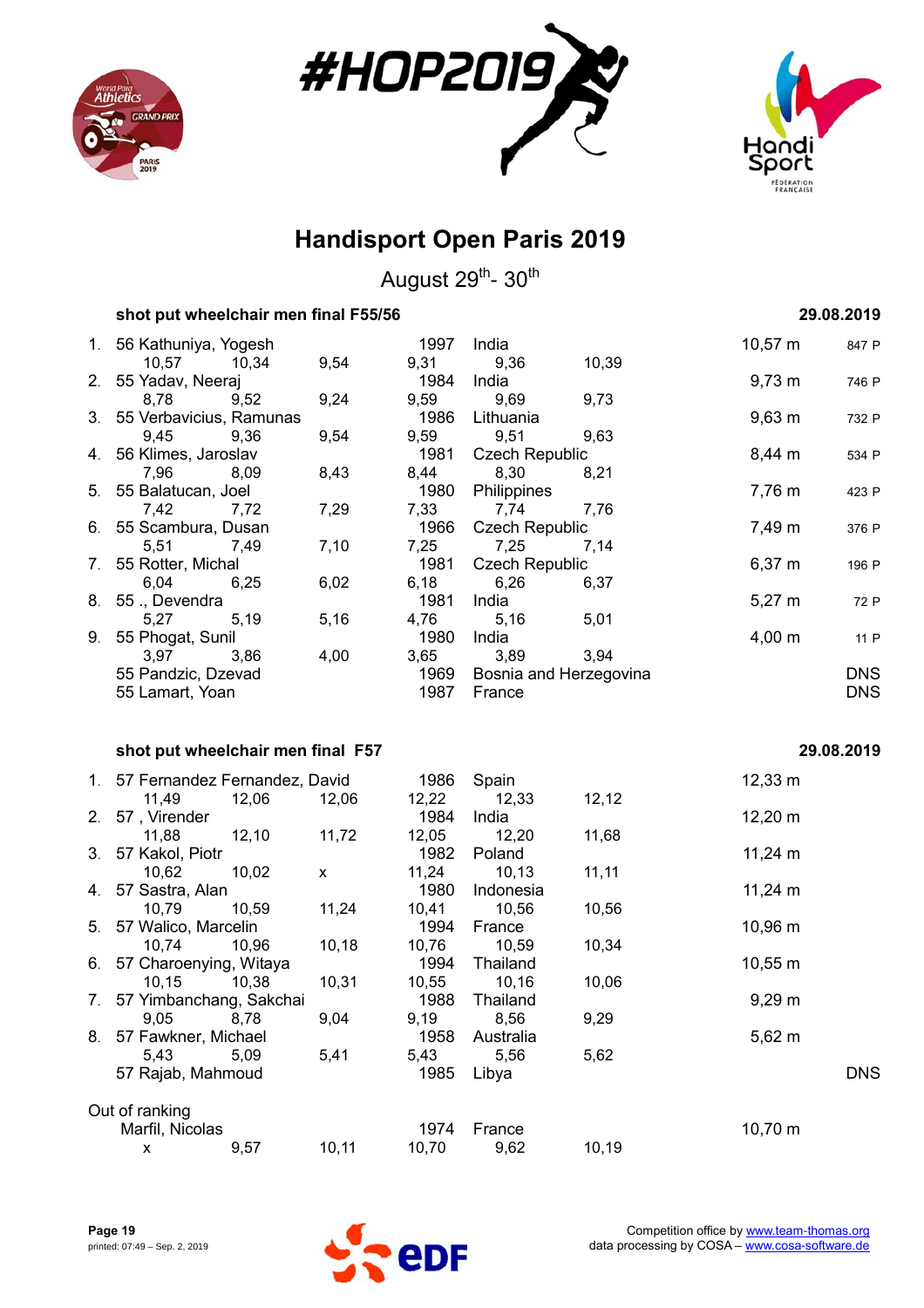





|    | discus wheelchair men final F51/52 |              |              |                |       |                   | 29.08.2019 |
|----|------------------------------------|--------------|--------------|----------------|-------|-------------------|------------|
|    | 1. 52 Sandor, Velimir              |              | 1985         | Croatia        |       | $17,72 \; m$      | 789 P      |
|    | 16,97<br>17,72                     | 16,84        | 16,74        | 17,26          | 17,53 |                   |            |
|    | 2. 52 Skucas, Kestutis             |              | 1967         | Lithuania      |       | $16,75 \; m$      | 723 P      |
|    | 16,38<br>16,75                     | 16,39        | 16,46        | 16,58          | 16,01 |                   |            |
|    | 3. 52 Varton, Filip                |              | 1991         | Czech Republic |       | $11,94 \; m$      | 329 P      |
|    | 11,94<br>10,85                     | 11,90        | 11,14        | 11,88          | 11,85 |                   |            |
|    | 4. 52, Vinod Kumar                 |              | 1980         | India          |       | $8,31 \; m$       | 87 P       |
|    | 7,48<br>7,51                       | 7,48         | 7,25         | 7,07           | 8,31  |                   |            |
| 5. | 52 Kouissi, Amar                   |              | 1966         | France         |       | $3,79 \; m$       | 2P         |
|    | 2,88<br>3,79                       | $\mathsf{x}$ | 2,42         | 2,68           | 2,55  |                   |            |
|    | 51 Kumar, Amit Kumar               |              | 1985         | India          |       |                   | <b>DNS</b> |
|    |                                    |              |              |                |       |                   |            |
|    | discus wheelchair men final F55/56 |              |              |                |       |                   | 29.08.2019 |
|    | 1. 56 Kathuniya, Yogesh            |              | 1997         | India          |       | 41,41 m           | 939 P      |
|    | 40,92<br>38,07                     | X            | $\mathsf{x}$ | $\mathsf{x}$   | 41,41 |                   |            |
|    | 2. 55 Yadav, Neeraj                |              | 1984         | India          |       | 34,88 m           | 920 P      |
|    | 32,23<br>$\mathsf{x}$              | 34,88        | 33,80        | 33,41          | 33,78 |                   |            |
| 3. | 56 Skrynnik, Ivan                  |              | 1974         | Russia         |       | 37,72 m           | 846 P      |
|    | 35,93<br>36.28                     | 36,08        | 35,88        | 37,72          | 35,89 |                   |            |
|    | 4. 55 Balatucan, Joel              |              | 1980         | Philippines    |       | 24,02 m           | 489 P      |
|    | X<br>x                             | 20,45        | 22,81        | 23,56          | 24,02 |                   |            |
| 5. | 55 Scambura, Dusan                 |              | 1966         | Czech Republic |       | $20,69 \text{ m}$ | 326 P      |
|    | 17,62<br>17,49                     | 17,48        | 18,09        | 17,60          | 20,69 |                   |            |
| 6. | 55 Rotter, Michal                  |              | 1981         | Czech Republic |       | $17,22 \; m$      | 175 P      |
|    | 15,84<br>X                         | 15,41        | 15,01        | 17,22          | 15,00 |                   |            |
|    |                                    |              |              |                |       |                   |            |

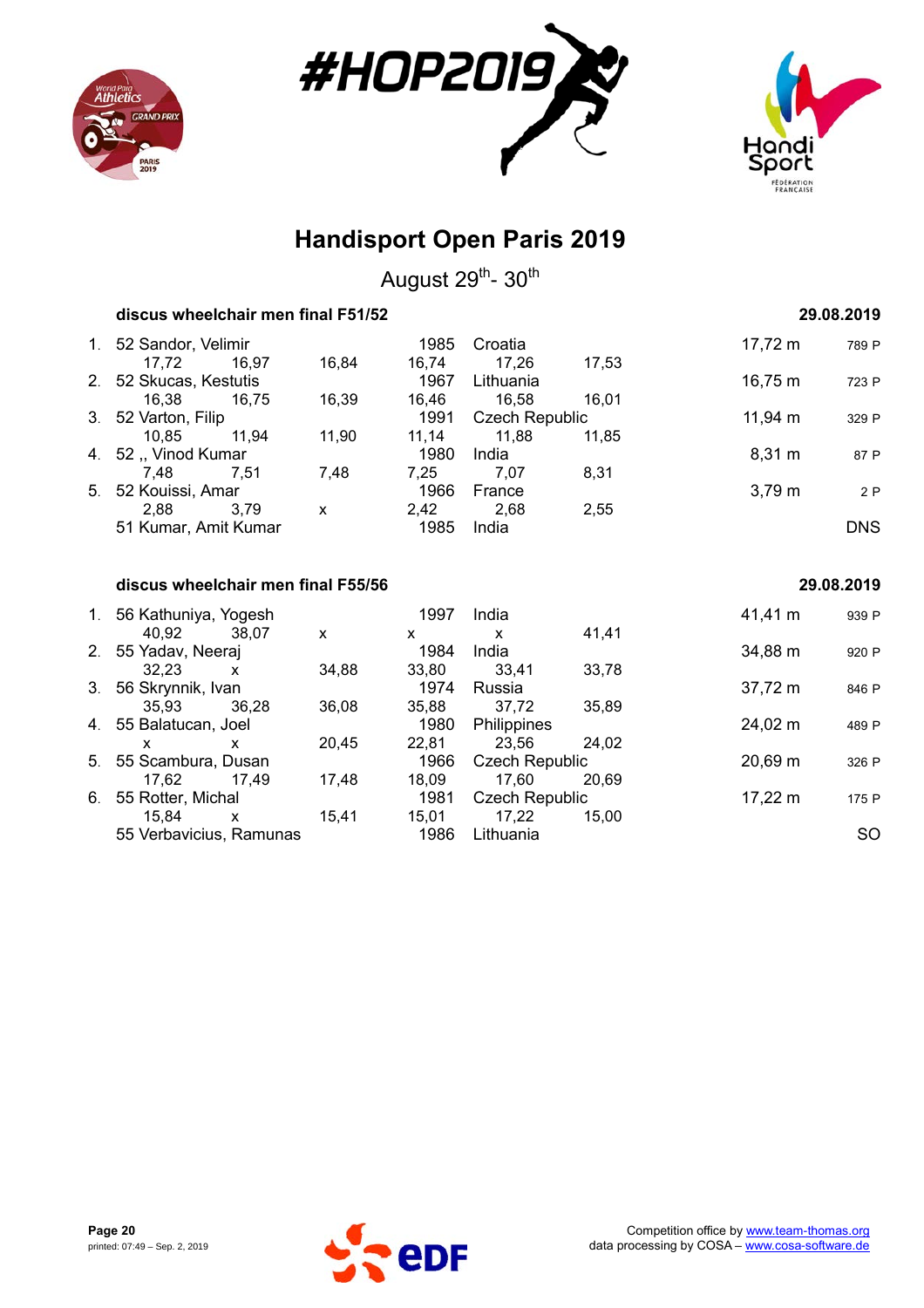





August 29<sup>th</sup>- 30<sup>th</sup>

|                | javelin men final F12/13/38/Deaf |                |       |             |       |                     | 29.08.2019 |
|----------------|----------------------------------|----------------|-------|-------------|-------|---------------------|------------|
|                | 1. 38 Doroshenko, Oleksandr      |                | 1981  | Ukraine     |       | 49,35 m             | 921 P      |
|                | 46,37<br>49,35                   | $\pmb{\times}$ | 47,96 | 46,58       | 49,08 |                     |            |
| 2.             | 38 Bilyi, Vladyslav              |                | 1997  | Ukraine     |       | $39,00 \, \text{m}$ | 634 P      |
|                | 33,50<br>39,00                   | 34,50          | X     | X           | 33,61 |                     |            |
| 3.             | 12 Tanaka, Tsukasa               |                | 1994  | Japan       |       | 46,25 m             | 603 P      |
|                | 45,95<br>38,39                   | X              | 43,58 | 46,25       | 42,32 |                     |            |
| 4.             | 12 Masanari, Haruki              |                | 1997  | Japan       |       | 42,87 m             | 502 P      |
|                | 42,87<br>40,70                   | 36,17          | 40,69 | 41,04       | 40,12 |                     |            |
|                | 5. 38 Kongsao, Thanaphon         |                | 1996  | Thailand    |       | 34,65 m             | 477 P      |
|                | 33,08<br>34,57                   | X              | 32,25 | 34,65       | 34,44 |                     |            |
| 6.             | 13 Budetic, Branimir             |                | 1990  | Croatia     |       | 42,93 m             | 427 P      |
|                | 42,93<br>41,22                   | 42,24          |       |             |       |                     |            |
| 7.             | 13 Tucaliuc, Octavian Vasile     |                | 1994  | Romania     |       | 42,85 m             | 424 P      |
|                | 42,85<br>33,96                   | 35,65          | 36,83 | 32,47       | 34,75 |                     |            |
| 8.             | 12 Butucea, Vladimir             |                | 1992  | Moldova     |       | 36,23 m             | 300 P      |
|                | 31,26<br>35,68                   | 34,70          | 34,26 | X           | 36,23 |                     |            |
|                | 9. 38 Kavtaradze, Davit          |                | 1987  | Georgia     |       | 24,98 m             | 148 P      |
|                | 24,98<br>23,85                   | 21,48          |       |             |       |                     |            |
|                | 10. 38 Mauchant, Jean-Philippe   |                | 1970  | France      |       | 20,54 m             | 56 P       |
|                | x<br>x                           | 20,54          |       |             |       |                     |            |
|                | 11. 38 Biree, Johann             |                | 1984  | France      |       | 17,88 m             | 26 P       |
|                | 17,10<br>17,88                   | 16,72          |       |             |       |                     |            |
|                | 12. 60 Azdad, Ali                |                | 1980  | France      |       | 13,90 m             | 1P         |
|                | 13,67<br>12,42                   | 13,90          |       |             |       |                     |            |
|                | javelin men final F40/41         |                |       |             |       |                     | 29.08.2019 |
|                |                                  |                |       |             |       |                     |            |
|                | 1. 41 Navdeep, Navdeep           |                | 2000  | India       |       | $35,42 \; m$        | 733 P      |
|                | 30,50<br>35,12                   | 35,42          | X     | 31,17       | 31,01 |                     |            |
| 2 <sub>1</sub> | 41 Amara, Mohamed                |                | 1986  | Tunisia     |       | 34,83 m             | 711 P      |
|                | 33,78<br>33,10                   | 34,83          | 33,95 | 32,46       | 34,41 |                     |            |
| 3.             | 41 Gaspar, Vladimir              |                | 1991  | Croatia     |       | 34,34 m             | 693 P      |
|                | 32,72<br>34,34                   | 30,99          | 32,10 | 33,08       | X     |                     |            |
| 4.             | 41 Valciukas, Egidijus           |                | 1998  | Lithuania   |       | 24,95 m             | 292 P      |
|                | 23,80<br>23,48                   | 23,22          | X     | 24,95       | 23,68 |                     |            |
| 5.             | 41 Karuppaiah, Ganesan           |                | 1981  | India       |       | 19,20 m             | 96 P       |
|                | 18,65<br>x                       | 19,05          | X     | 19,20       | X     |                     |            |
| 6.             | 41 Dick, Peter                   |                | 1988  | Switzerland |       | 16,06 m             | 37 P       |

40 Rakrouk, Ahmed 2001 Libya DNS 40 Alagappan, Selvaraj 1996 India DNS

41 Singaraja, Manoj 1994 India DNS



16,06 15,41 14,86 15,47 x x

40 Rajkumar, Balasubramanian 1997 India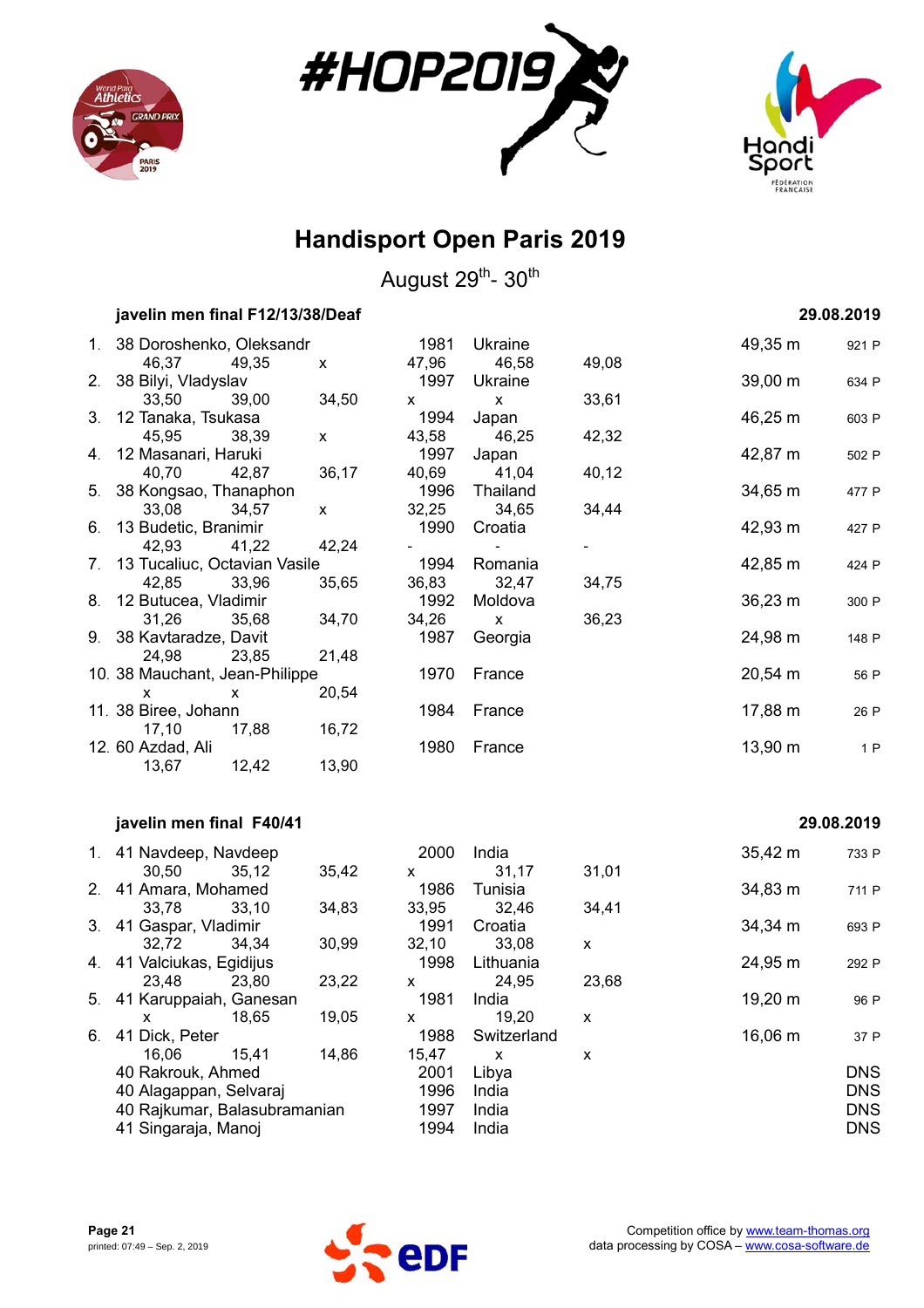





|                | javelin men final F42-46/63/64         |        |       |                      |                       |       |                   | 29.08.2019 |
|----------------|----------------------------------------|--------|-------|----------------------|-----------------------|-------|-------------------|------------|
|                | 1. 44, Sandeep<br>62,64                | 62,17  |       | 1996                 | India                 |       | 62,64 m           | 1037 P     |
| 2 <sub>1</sub> | 64, Sumit                              |        | 62,00 | $\mathsf{x}$<br>1998 | $\mathsf{x}$<br>India | X     | 61,32 m           | 1022 P     |
|                | 56,81                                  | 56,87  | 60,95 | 61,32                | $\mathsf{x}$          | 59,82 |                   |            |
|                | 3. 46 Gurjar, Sundar Singh             |        |       | 1996                 | India                 |       | 60,59 m           | 1013 P     |
|                | 56,67                                  | 60,59  | X     | X                    | 59,88                 | X     |                   |            |
| 4.             | 46, Rinku                              |        |       | 1999                 | India                 |       | 54,67 m           | 919 P      |
|                | X                                      | 50,50  | 52,82 | 54,62                | 54,67                 | X     |                   |            |
| 5.             | 63 Ricci, Stanislav                    |        |       | 1983                 | Italy                 |       | 47,00 m           | 891 P      |
|                | 44,35                                  | 47,00  | X     | 44,41                | X                     | X     |                   |            |
| 6.             | 46., Devendra                          |        |       | 1981                 | India                 |       | $52,05 \; m$      | 866 P      |
|                | 49,83                                  | 48,64  | 52,05 | 50,93                | 51,87                 | 50,38 |                   |            |
| 7.             | 44 Spudis, Jonas                       |        |       | 1979                 | Lithuania             |       | $51,02 \; m$      | 843 P      |
|                | 46,20                                  | 49,29  | X     | X                    | 51,02                 | 49,30 |                   |            |
|                | 8. 44 ., Narender                      |        |       | 1989                 | India                 |       | $50,25 \; m$      | 825 P      |
|                | x                                      | 49,56  | 50,25 | X                    | $\mathsf{x}$          | X     |                   |            |
| 9.             | 46 Skuja, Andrius                      |        |       | 1992                 | Lithuania             |       | 44,36 m           | 668 P      |
|                | 41,29                                  | 44,08  | 44,36 |                      |                       |       |                   |            |
|                | 10. 46 Nam, Kiwon                      |        |       | 1981                 | Korea                 |       | 43,87 m           | 653 P      |
|                | 42,58                                  | 43,87  | X     |                      |                       |       |                   |            |
|                | 11. 42 del Rosario Gonzalez, Fernando  |        |       | 1988                 | Mexico                |       | 35,76 m           | 546 P      |
|                | 35,76<br>12. 64 Giakoumakis, Emmanouil | 34,89  | 34,66 | 1994                 | Greece                |       | $32,21 \text{ m}$ |            |
|                | X                                      | 28,08  | 32,21 |                      |                       |       |                   | 271 P      |
|                | 13. 44 Bielobokov, Oleksandr           |        |       | 1986                 | Ukraine               |       | 25,20 m           | 94 P       |
|                | 25,20                                  | 24,33  | 22,27 |                      |                       |       |                   |            |
|                | 14. 64 Bugada, Neal                    |        |       | 2006                 | France                |       | 14,88 m           | 4 P        |
|                | 14,88                                  | 14, 10 | X     |                      |                       |       |                   |            |
|                | 44 Kodithuwakku, Dulan                 |        |       | 1990                 | Sri Lanka             |       |                   | <b>DNS</b> |
|                | 46 Chanaboon, Angkarn                  |        |       | 1983                 | Thailand              |       |                   | <b>DNS</b> |
|                | 46 Herath Mudiyanselage, Dinesh        |        |       | 1986                 | Sri Lanka             |       |                   | <b>DNS</b> |
|                |                                        |        |       |                      |                       |       |                   |            |

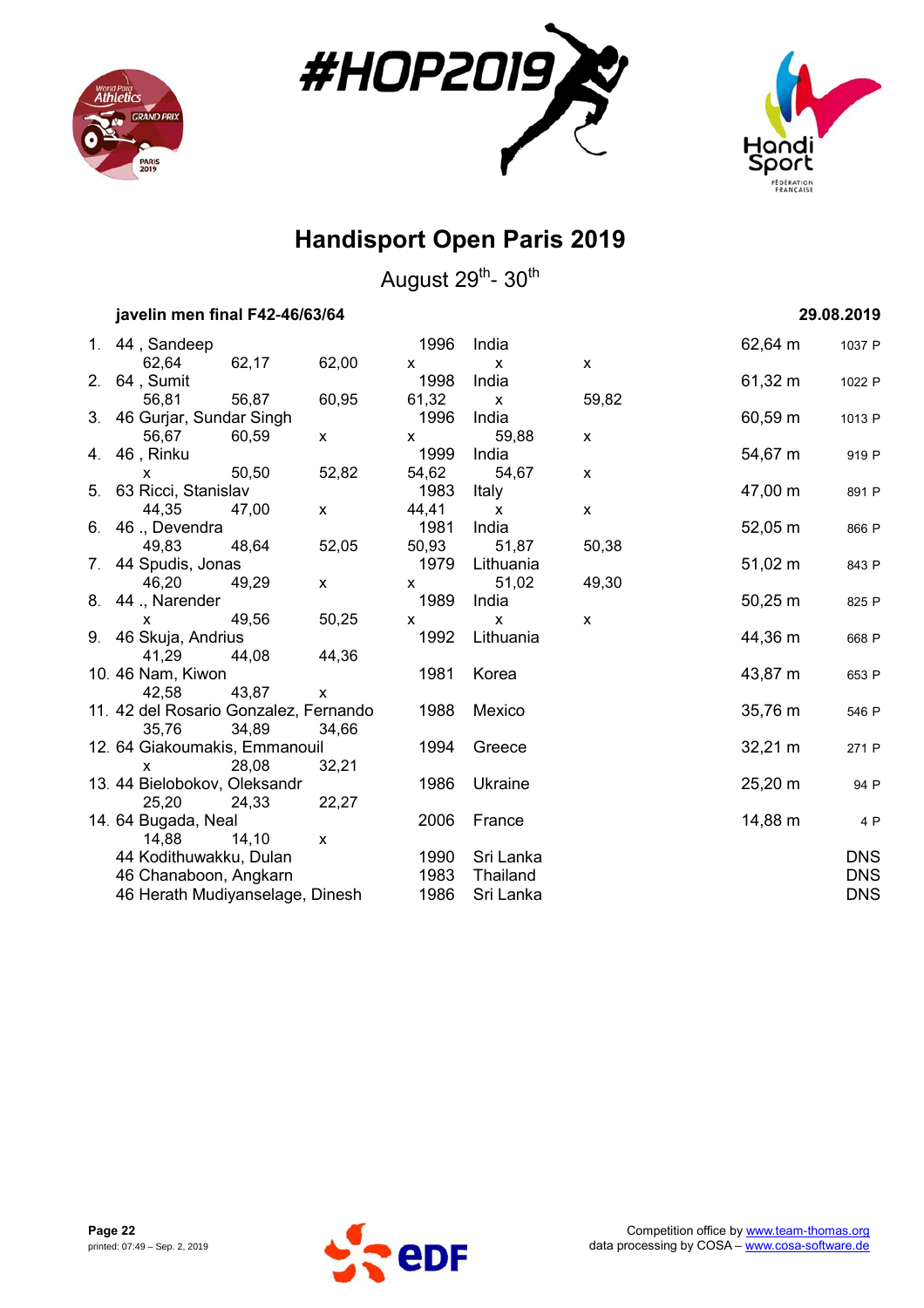





|                | 100 m women heats by time 1 T11                                                                         |                              |                                          | $-0,5$ |                                                      | 29.08.2019  |
|----------------|---------------------------------------------------------------------------------------------------------|------------------------------|------------------------------------------|--------|------------------------------------------------------|-------------|
| 2 <sub>1</sub> | 1. 11 Panyatib, Janjira<br>11 Rizzi, Gaia<br>11 Gicaso, Esperanca                                       | 1996<br>1997<br>1992         | Thailand<br>Italy<br>Angola              |        | 13,72 sec.<br>15,83 sec.<br><b>DNS</b>               | q           |
|                | 100 m women heats by time 2 T11                                                                         |                              |                                          | $+0,7$ |                                                      | 29.08.2019  |
| 1.<br>2.<br>3. | 11 Dedaj, Arjola<br>11 Khunprom, Athitiya<br>11 Ishitile, Lahja<br>11 Dumbo, Regina Josefina V          | 1981<br>2001<br>1997<br>2003 | Italy<br>Thailand<br>Namibia<br>Angola   |        | 13,86 sec.<br>14,11 sec.<br>14,41 sec.<br><b>DNS</b> | q<br>q<br>q |
|                | 100 m women final T11                                                                                   |                              |                                          | $-0,5$ |                                                      | 29.08.2019  |
| 2.<br>3.<br>4. | 1. 11 Panyatib, Janjira<br>11 Dedaj, Arjola<br>11 Ishitile, Lahja<br>11 Khunprom, Athitiya              | 1996<br>1981<br>1997<br>2001 | Thailand<br>Italy<br>Namibia<br>Thailand |        | 13,40 sec.<br>13,73 sec.<br>13,80 sec.<br>14,12 sec. |             |
|                | 100 m women heats by time 1 T12                                                                         |                              |                                          | $+0,5$ |                                                      | 29.08.2019  |
| 3.             | 1. 12 Boturchuk, Oksana<br>2. 12 Sawada, Uran<br>12 Majaga, Gloria                                      | 1984<br>1990<br>2001         | Ukraine<br>Japan<br>Botswana             |        | 12,48 sec.<br>12,63 sec.<br>14,62 sec.               | q<br>q      |
|                | 100 m women heats by time 2 T12                                                                         |                              |                                          | $+1,0$ |                                                      | 29.08.2019  |
| 4.             | 1. 12 Logette-Lods, Tiffany<br>2. 12 Kim, Ha Eun<br>3. 12 Picard, Charlotte<br>12 Mencoboni, Anna Maria | 1994<br>1990<br>2003<br>1968 | France<br>Korea<br>France<br>Italy       |        | 13,93 sec.<br>14,45 sec.<br>15,05 sec.<br>15,13 sec. | q<br>q      |
|                | 100 m women final T12                                                                                   |                              |                                          | $+1,9$ |                                                      | 29.08.2019  |
| 4.             | 1. 12 Boturchuk, Oksana<br>2. 12 Sawada, Uran<br>3. 12 Logette-Lods, Tiffany<br>12 Kim, Ha Eun          | 1984<br>1990<br>1994<br>1990 | Ukraine<br>Japan<br>France<br>Korea      |        | 12,16 sec.<br>12,39 sec.<br>13,84 sec.<br>14,37 sec. |             |

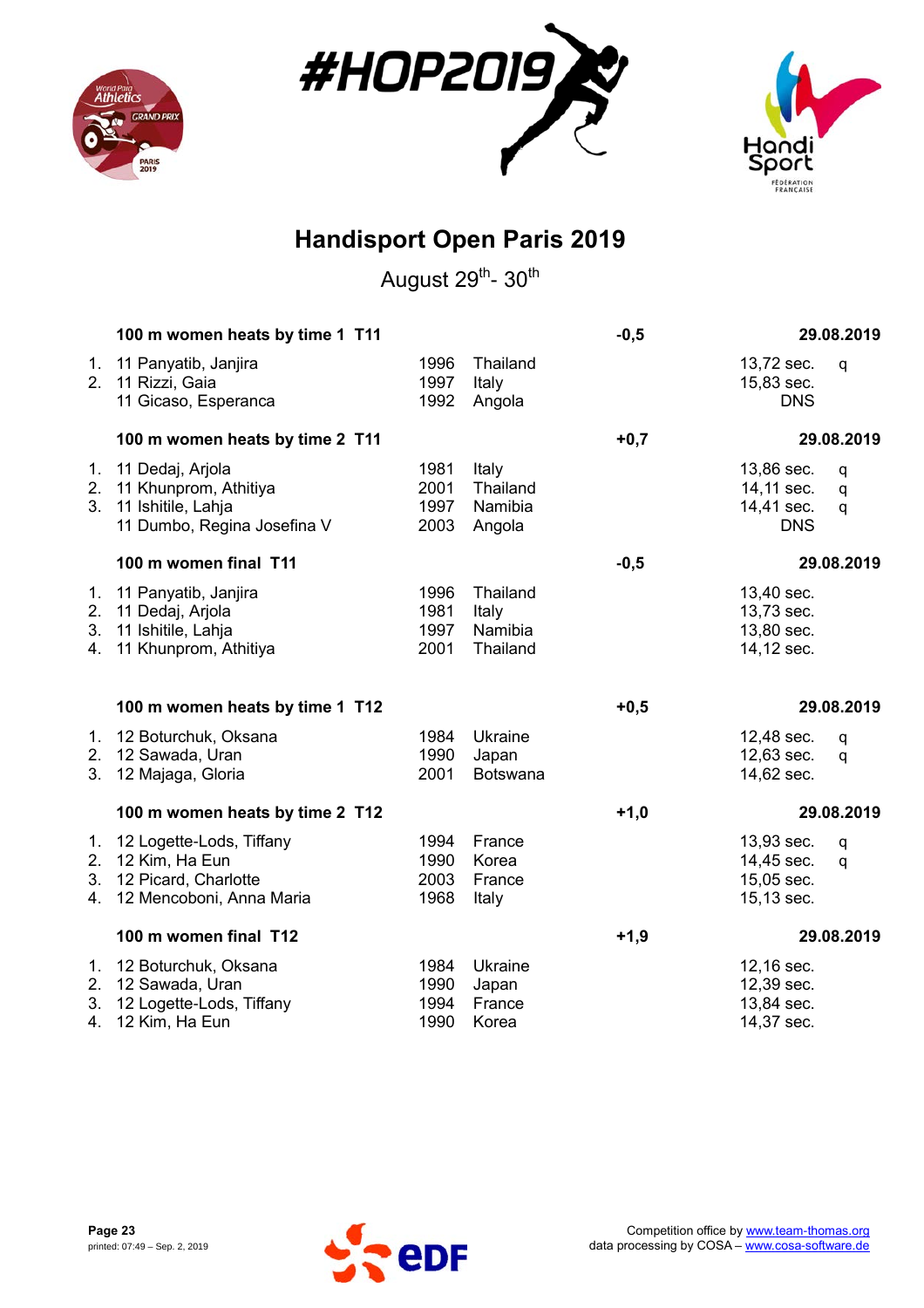





|                                        | 100 m women final T13/Deaf                                                                                                                                                   |                                                              |                                                                                                            | $+0,0$ |                                                                                                              | 29.08.2019            |
|----------------------------------------|------------------------------------------------------------------------------------------------------------------------------------------------------------------------------|--------------------------------------------------------------|------------------------------------------------------------------------------------------------------------|--------|--------------------------------------------------------------------------------------------------------------|-----------------------|
| 2.<br>3.<br>4.<br>5.<br>6.             | 1. 13 Aulia, Putri<br>13 Engeleiter, Janne Sophie<br>60 Perrochon, Lola<br>13 Walter, Lea<br>13 Le Vourc'h, Gwenaig<br>13 Hayotte, Eloise                                    | 1994<br>1995<br>2001<br>2001<br>2003<br>1999                 | Indonesia<br>Germany<br>France<br>France<br>France<br>France                                               |        | 12,60 sec.<br>13,08 sec.<br>13,55 sec.<br>14,32 sec.<br>15,02 sec.<br>16,61 sec.                             |                       |
|                                        | 100 m wheelchair women final T33/34                                                                                                                                          |                                                              |                                                                                                            | $-0,2$ |                                                                                                              | 29.08.2019            |
|                                        | 1. 34 Andre, Fabienne<br>2. 34 Kitaura, Haruka<br>3. 33 Gallagher, Olivia<br>4. 33 Settelen, Natasha                                                                         | 1996<br>1992<br>2001<br>1999                                 | <b>Great Britain</b><br>Japan<br><b>Great Britain</b><br><b>Great Britain</b>                              |        | 20,40 sec.<br>21,11 sec.<br>23,49 sec.<br>25,52 sec.                                                         |                       |
|                                        | 100 m women heats by time 1 T35/36                                                                                                                                           |                                                              |                                                                                                            | $-1,0$ |                                                                                                              | 29.08.2019            |
| 2.<br>3.                               | 1. 35 Lyle, Maria<br>36 Nicoleitzik, Nicole<br>36 Bouthoorn, Cheyenne<br>4. 36 Yam, Kwok Fan<br>5. 36 Wong, Sze Yan<br>6. 35 Kadetova, Lenka                                 | 2000<br>1995<br>1997<br>1997<br>1996<br>1990                 | <b>Great Britain</b><br>Germany<br><b>Netherlands</b><br>Hong Kong<br>Hong Kong<br><b>Czech Republic</b>   |        | 14,72 sec.<br>15,80 sec.<br>16,16 sec.<br>16,37 sec.<br>17,26 sec.<br>18,85 sec.                             | q<br>q<br>q<br>q<br>q |
|                                        | 100 m women heats by time 2 T35/36                                                                                                                                           |                                                              |                                                                                                            | $+0,3$ |                                                                                                              | 29.08.2019            |
|                                        | 1. 36 Jeon, Min Jae<br>2. 36 Yu, Chun Lai<br>3. 36 Luyue, Suphatsara<br>4. 35 Luxova, Anna<br>5. 36 Nicholson, Anna<br>6. 35 Doucet, Justine                                 | 1977<br>1978<br>1984<br>1997<br>1995<br>1998                 | Korea<br>Hong Kong<br>Thailand<br><b>Czech Republic</b><br><b>Great Britain</b><br>France                  |        | 15,46 sec.<br>15,93 sec.<br>16,76 sec.<br>17,50 sec.<br>18,10 sec.<br>19,85 sec.                             | q<br>q<br>q           |
|                                        | 100 m women final T35/36                                                                                                                                                     |                                                              |                                                                                                            | $-0,1$ |                                                                                                              | 29.08.2019            |
| 2.<br>3.<br>4.<br>5.<br>6.<br>7.<br>8. | 1. 35 Lyle, Maria<br>36 Jeon, Min Jae<br>36 Nicoleitzik, Nicole<br>36 Bouthoorn, Cheyenne<br>36 Yu, Chun Lai<br>36 Yam, Kwok Fan<br>36 Wong, Sze Yan<br>36 Luyue, Suphatsara | 2000<br>1977<br>1995<br>1997<br>1978<br>1997<br>1996<br>1984 | <b>Great Britain</b><br>Korea<br>Germany<br>Netherlands<br>Hong Kong<br>Hong Kong<br>Hong Kong<br>Thailand |        | 14,25 sec.<br>15,40 sec.<br>15,77 sec.<br>15,92 sec.<br>16,10 sec.<br>16,51 sec.<br>16,67 sec.<br>16,92 sec. |                       |

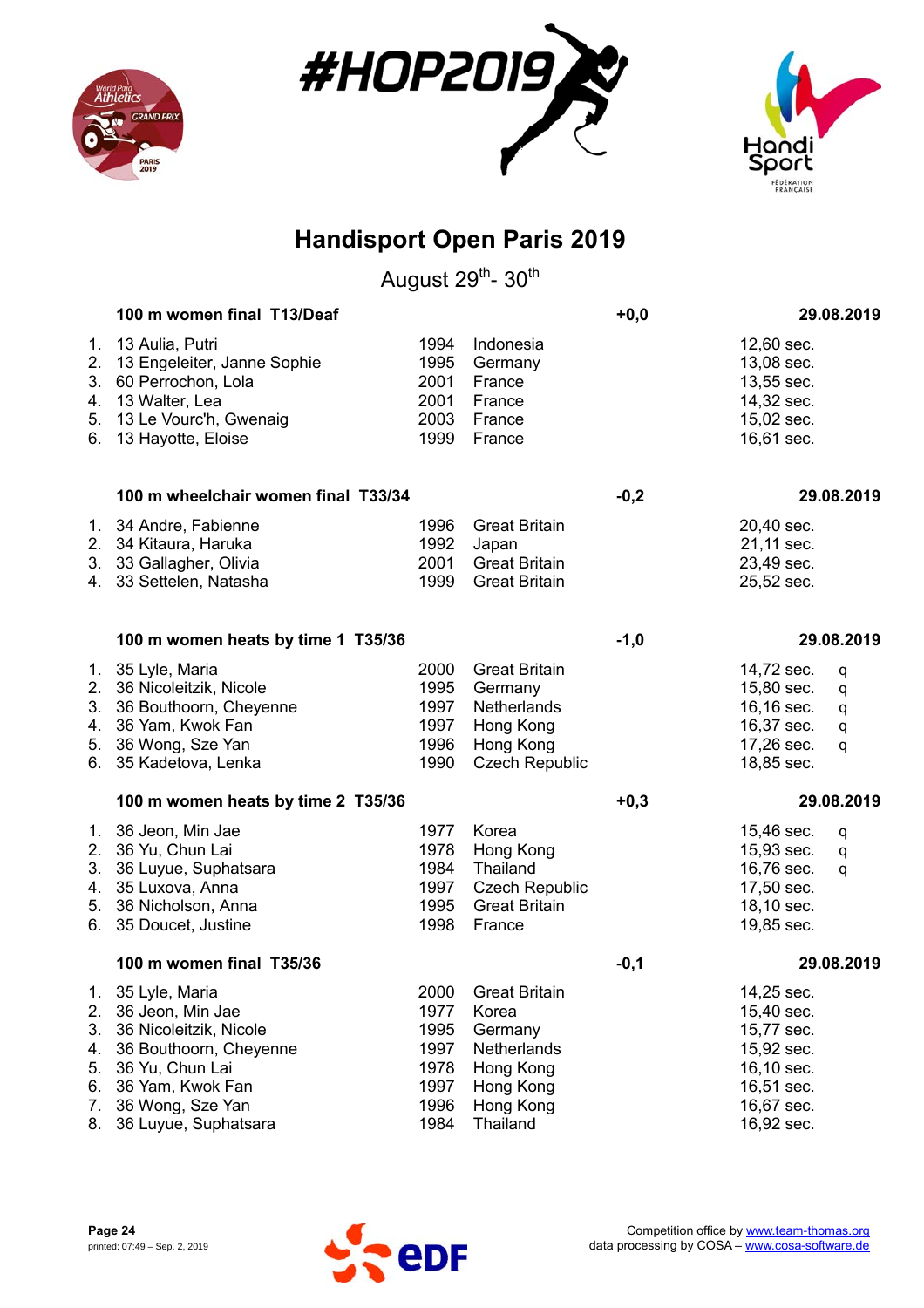





| 100 m women heats by time 1 T37/38                                                                                                                             |                                                                                                                                                                                               |                                                                                          | $+0,7$ | 29.08.2019                                                                                                                                 |
|----------------------------------------------------------------------------------------------------------------------------------------------------------------|-----------------------------------------------------------------------------------------------------------------------------------------------------------------------------------------------|------------------------------------------------------------------------------------------|--------|--------------------------------------------------------------------------------------------------------------------------------------------|
| 38 Memmer, Anika Sophie<br>37 Slanova, Viktoriia<br>37 Terekh, Alina<br>38 Boulard, Romane<br>38 Hardies, Katia<br>37 Chimpaen, Aorawan<br>38 Kozakowska, Roza | 1989<br>2002<br>1997<br>2004<br>2001<br>1987<br>2002<br>1989                                                                                                                                  | France<br>Germany<br>Russia<br>Ukraine<br>France<br><b>Belgium</b><br>Thailand<br>Poland |        | 13,34 sec.<br>q<br>14,40 sec.<br>q<br>14,47 sec.<br>q<br>15,03 sec.<br>q<br>15,34 sec.<br>q<br>15,49 sec.<br>q<br>15,81 sec.<br><b>DNF</b> |
| 100 m women heats by time 2 T37/38                                                                                                                             |                                                                                                                                                                                               |                                                                                          | $+0,6$ | 29.08.2019                                                                                                                                 |
| 38 Takemura, Ayumi<br>37 Foerder, Isabelle<br>38 Saint-Vil, Ludeline<br>37 Vedel, Marion<br>37, Muktta<br>38 Trener-Wierciak, Anna                             | 2000<br>1999<br>1979<br>2001<br>2002<br>2001<br>1984<br>1991                                                                                                                                  | Ukraine<br>Japan<br>Germany<br>France<br>France<br>France<br>India<br>Poland             |        | 13,93 sec.<br>q<br>14,24 sec.<br>q<br>15,96 sec.<br>16,71 sec.<br>17,81 sec.<br>19,13 sec.<br>21,94 sec.<br><b>SO</b>                      |
|                                                                                                                                                                |                                                                                                                                                                                               |                                                                                          | $+0,5$ | 29.08.2019                                                                                                                                 |
| 37 Kobzar, Nataliia<br>37 Slanova, Viktoriia<br>38 Takemura, Ayumi<br>38 Memmer, Anika Sophie<br>38 Hardies, Katia                                             | 1989<br>2000<br>1997<br>1999<br>2002<br>2004<br>1987                                                                                                                                          | France<br>Ukraine<br>Russia<br>Japan<br>Germany<br>Ukraine<br><b>Belgium</b>             |        | 13,26 sec.<br>13,58 sec.<br>14,20 sec.<br>14,27 sec.<br>14,49 sec.<br>15,18 sec.<br>15,40 sec.<br>16,06 sec.                               |
| 1.                                                                                                                                                             | 37 Francois-Elie, Mandy<br>7.<br>1. 37 Kobzar, Nataliia<br>6. 37 Remy, Théa-Luna<br>7.<br>100 m women final T37/38<br>1. 37 Francois-Elie, Mandy<br>6. 37 Terekh, Alina<br>38 Boulard, Romane | 2001                                                                                     | France |                                                                                                                                            |

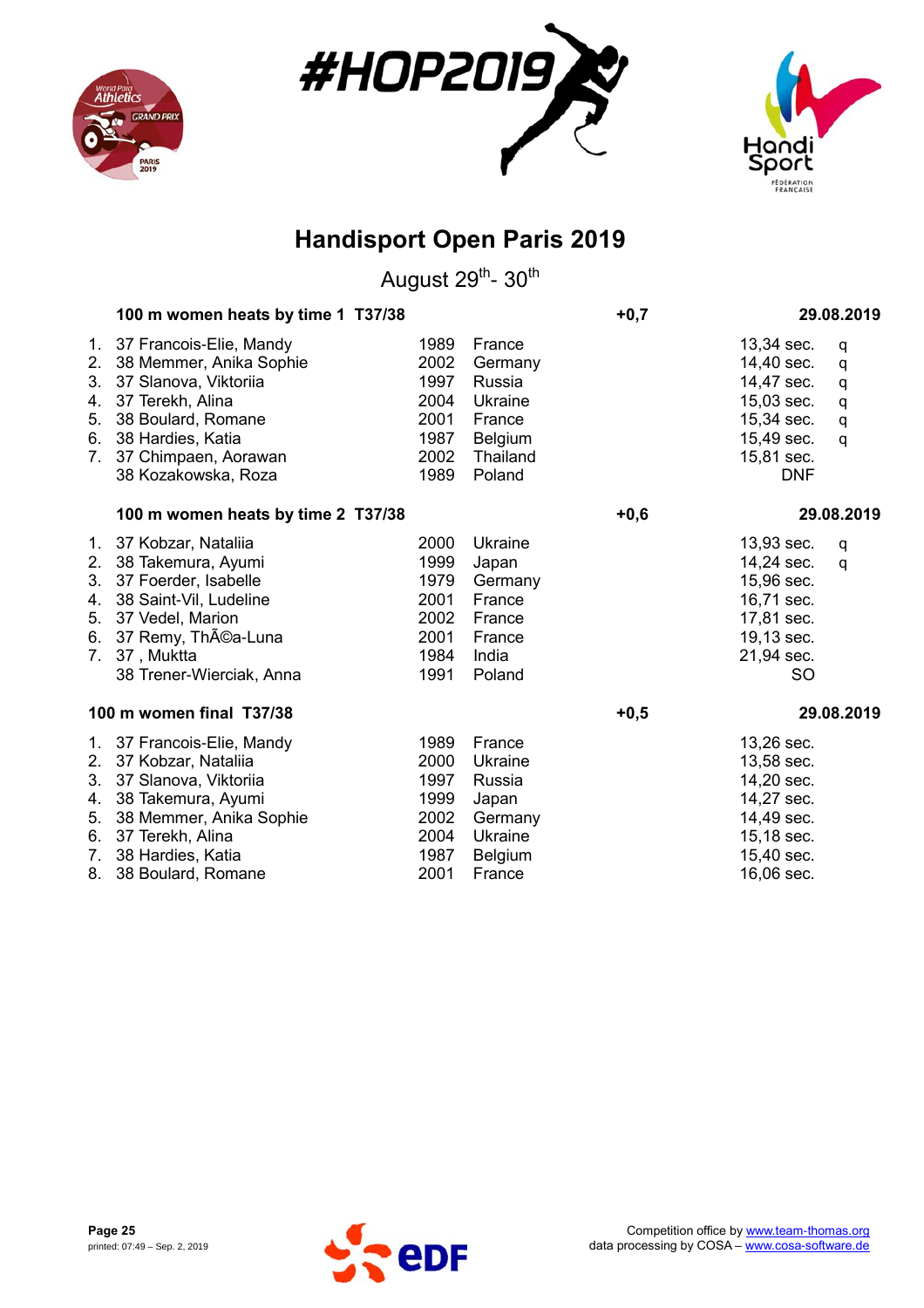





August 29<sup>th</sup>- 30<sup>th</sup>

| 100 m women heats by time 1 T42-46                                                                                                                                                                             |                                                              |                                                                                          | $-1,0$ |                                                                                                              | 29.08.2019            |
|----------------------------------------------------------------------------------------------------------------------------------------------------------------------------------------------------------------|--------------------------------------------------------------|------------------------------------------------------------------------------------------|--------|--------------------------------------------------------------------------------------------------------------|-----------------------|
| 1. 46 Tanrikulu, Dilba<br>2. 46 Fleury, Amelie<br>3. 44 Felix, Charne<br>46 Fibleuil, Laurence                                                                                                                 | 1998<br>1985<br>1986<br>2001                                 | Turkey<br>France<br>South Africa<br>France                                               |        | 13,45 sec.<br>14,19 sec.<br>14,90 sec.<br>DQ                                                                 | q<br>q<br>q           |
| 100 m women heats by time 2 T42-46                                                                                                                                                                             |                                                              |                                                                                          | $+0,2$ |                                                                                                              | 29.08.2019            |
| 1. 46 Lanza, Angelina<br>2. 46 Gagun, Pagjiraporn<br>3. 44 Bensusan, Irmgard<br>4. 46 Lhuillery, Joanne<br>5. 42 Tiarani, Karisma Evi<br>Rule 162.8                                                            | 1993<br>1991<br>1991<br>1991<br>2001                         | France<br>Thailand<br>Germany<br>France<br>Indonesia                                     |        | 12,92 sec.<br>12,96 sec.<br>13,01 sec.<br>13,85 sec.<br>14,90 sec.                                           | q<br>q<br>q<br>q<br>q |
| New World Record by Karisma Evi Tiarani (INA)<br>New African Record by Charne Felix (RSA)                                                                                                                      |                                                              |                                                                                          |        |                                                                                                              |                       |
| 100 m women final T42-46                                                                                                                                                                                       |                                                              |                                                                                          | $+0,0$ |                                                                                                              | 29.08.2019            |
| 1. 46 Gagun, Pagjiraporn<br>2. 44 Bensusan, Irmgard<br>3. 46 Lanza, Angelina<br>4. 46 Tanrikulu, Dilba<br>5. 46 Lhuillery, Joanne<br>6. 46 Fleury, Amelie<br>7. 44 Felix, Charne<br>8. 42 Tiarani, Karisma Evi | 1991<br>1991<br>1993<br>1998<br>1991<br>1985<br>1986<br>2001 | Thailand<br>Germany<br>France<br>Turkey<br>France<br>France<br>South Africa<br>Indonesia |        | 12,85 sec.<br>12,91 sec.<br>12,94 sec.<br>13,33 sec.<br>13,69 sec.<br>14,09 sec.<br>14,98 sec.<br>15,06 sec. |                       |
| 100 m women final T47                                                                                                                                                                                          |                                                              |                                                                                          | $-1,1$ |                                                                                                              | 29.08.2019            |
| 1. 47 Weyers, Anrune<br>2. 47 Soloveva, Anastasiia<br>3. 47 Jakschova, Tereza<br>4. 47 Shigemoto, Sae<br>5. 47 Overland, Ida-Louise<br>6. 47 Vulturar, Tabita                                                  | 1992<br>1997<br>1995<br>1994<br>2003<br>1995                 | South Africa<br>Russia<br><b>Czech Republic</b><br>Japan<br>Norway<br>Romania            |        | 12,68 sec.<br>12,76 sec.<br>13,18 sec.<br>13,25 sec.<br>13,30 sec.<br>14,74 sec.                             |                       |

7. 47 Genc, Esra **2001** Turkey **15,07 sec.** 

New African Record by Anrune Weyers (RSA)

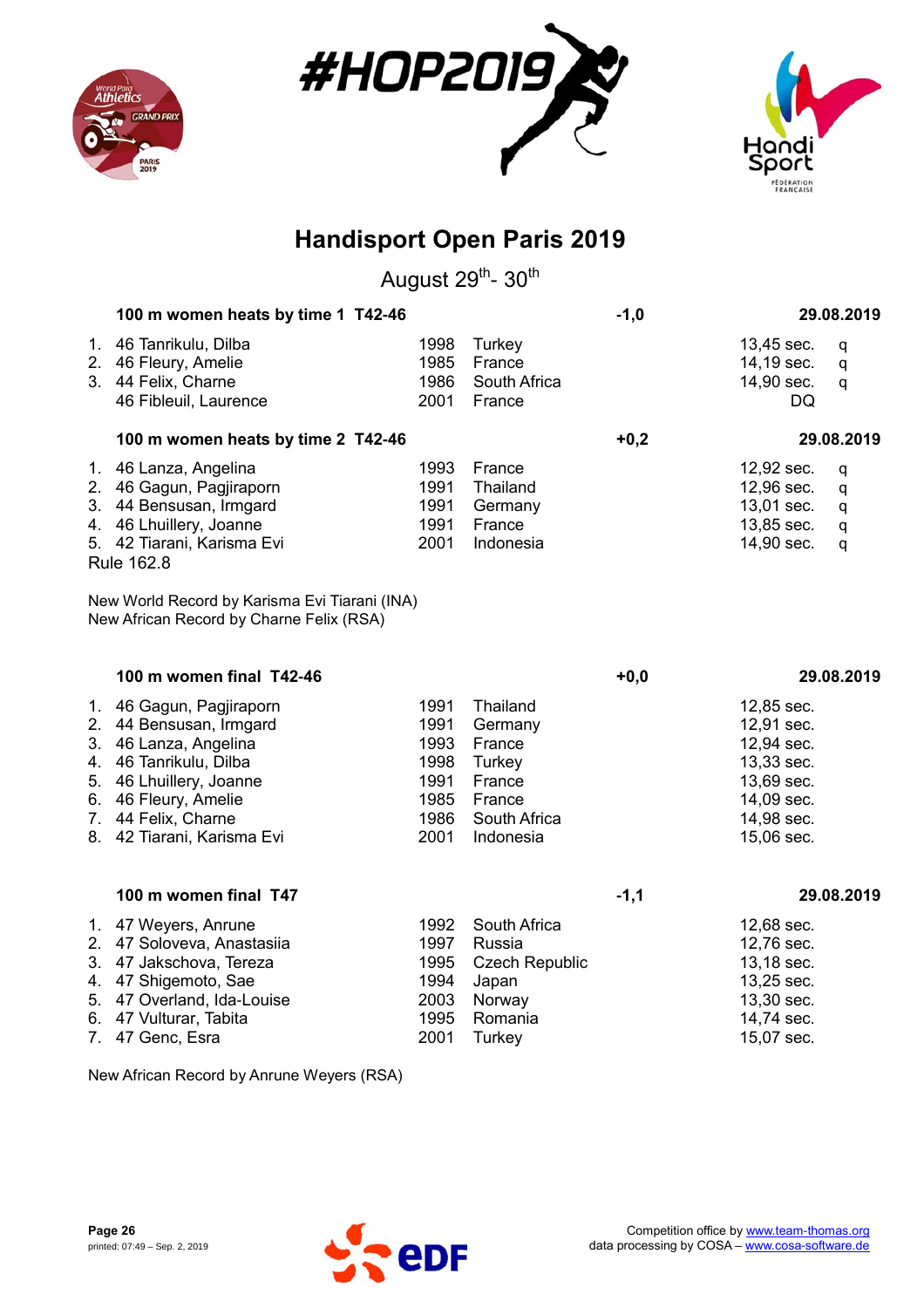





August 29<sup>th</sup>- 30<sup>th</sup>

|                            | 100 m wheelchair women heats by time 1 T53/54                                                                                                                                            |                                                              |                                                                                        |        |                                                                                                              | 29.08.2019                         |
|----------------------------|------------------------------------------------------------------------------------------------------------------------------------------------------------------------------------------|--------------------------------------------------------------|----------------------------------------------------------------------------------------|--------|--------------------------------------------------------------------------------------------------------------|------------------------------------|
| 1.<br>2.<br>3.<br>5.       | 54 Muraoka, Momoka<br>53 Konishi, Keiko<br>54 Yagi, Akiho<br>4. 54 Deac, Cristina<br>54 Monchalin, Nadège<br>53 Acet, Zeynep<br>54 Supurgeci, Zubeyde                                    | 1997<br>1978<br>1991<br>1986<br>1999<br>1995<br>1993         | Japan<br>Japan<br>Japan<br>Romania<br>France<br>Turkey<br>Turkey                       |        | 17,50 sec.<br>17,98 sec.<br>23,25 sec.<br>23,91 sec.<br>25,63 sec.<br><b>DNS</b><br><b>DNS</b>               | q<br>q                             |
|                            | 100 m wheelchair women heats by time 2 T53/54                                                                                                                                            |                                                              |                                                                                        | $+0,5$ |                                                                                                              | 29.08.2019                         |
| 3.<br>4.<br>5.<br>6.       | 1. 54 Lopez Fernandez, Nuria<br>2. 54 Chen, Yu-Lien<br>54 Mazza, Lea<br>54 Panaligan, Prudencia<br>54 Eriksson, Hanne<br>54 Magnin, Tayina<br>53 Dogangun, Hamide                        | 1990<br>1981<br>2000<br>1988<br>1994<br>2003<br>1993         | Spain<br>Chinese Taipei<br>France<br>Philippines<br>Norway<br>France<br>Turkey         |        | 18,47 sec.<br>18,69 sec.<br>19,18 sec.<br>19,33 sec.<br>21,75 sec.<br>22,71 sec.<br><b>DNS</b>               | q<br>${\sf q}$<br>q<br>q<br>q<br>q |
|                            | 100 m wheelchair women final T53/54                                                                                                                                                      |                                                              |                                                                                        | $-0,1$ |                                                                                                              | 29.08.2019                         |
| 1.<br>3.<br>4.<br>5.<br>8. | 54 Muraoka, Momoka<br>2. 53 Konishi, Keiko<br>54 Lopez Fernandez, Nuria<br>54 Chen, Yu-Lien<br>54 Mazza, Lea<br>6. 54 Panaligan, Prudencia<br>7. 54 Eriksson, Hanne<br>54 Magnin, Tayina | 1997<br>1978<br>1990<br>1981<br>2000<br>1988<br>1994<br>2003 | Japan<br>Japan<br>Spain<br>Chinese Taipei<br>France<br>Philippines<br>Norway<br>France |        | 17,63 sec.<br>18,44 sec.<br>18,77 sec.<br>18,93 sec.<br>19,36 sec.<br>19,39 sec.<br>21,89 sec.<br>22,99 sec. |                                    |
|                            | 100 m women heats by time 1 T62-64                                                                                                                                                       |                                                              |                                                                                        | $-0,5$ |                                                                                                              | 29.08.2019                         |
| 6.                         | 1. 62 Rahmani, Abassia<br>2. 64 Nakanishi, Maya<br>3. 63 Lambert, Noelle<br>4. 63 Maegawa, Kaede<br>5. 63 Schouten, Fleur<br>63 Tikunova, Lara                                           | 1992<br>1985<br>1997<br>1998<br>2001<br>2002                 | Switzerland<br>Japan<br>United States of America<br>Japan<br>Netherlands<br>France     |        | 14,17 sec.<br>14,83 sec.<br>16,85 sec.272727<br>17,04 sec.272727<br>17,81 sec.272727<br>23,43 sec.272727     | q<br>q                             |
|                            | Out of ranking<br>62 Andres Barrio, Sara                                                                                                                                                 | 1986                                                         | Spain                                                                                  |        | 13,51 sec.                                                                                                   |                                    |

New American Record by Noelle Lambert (USA)

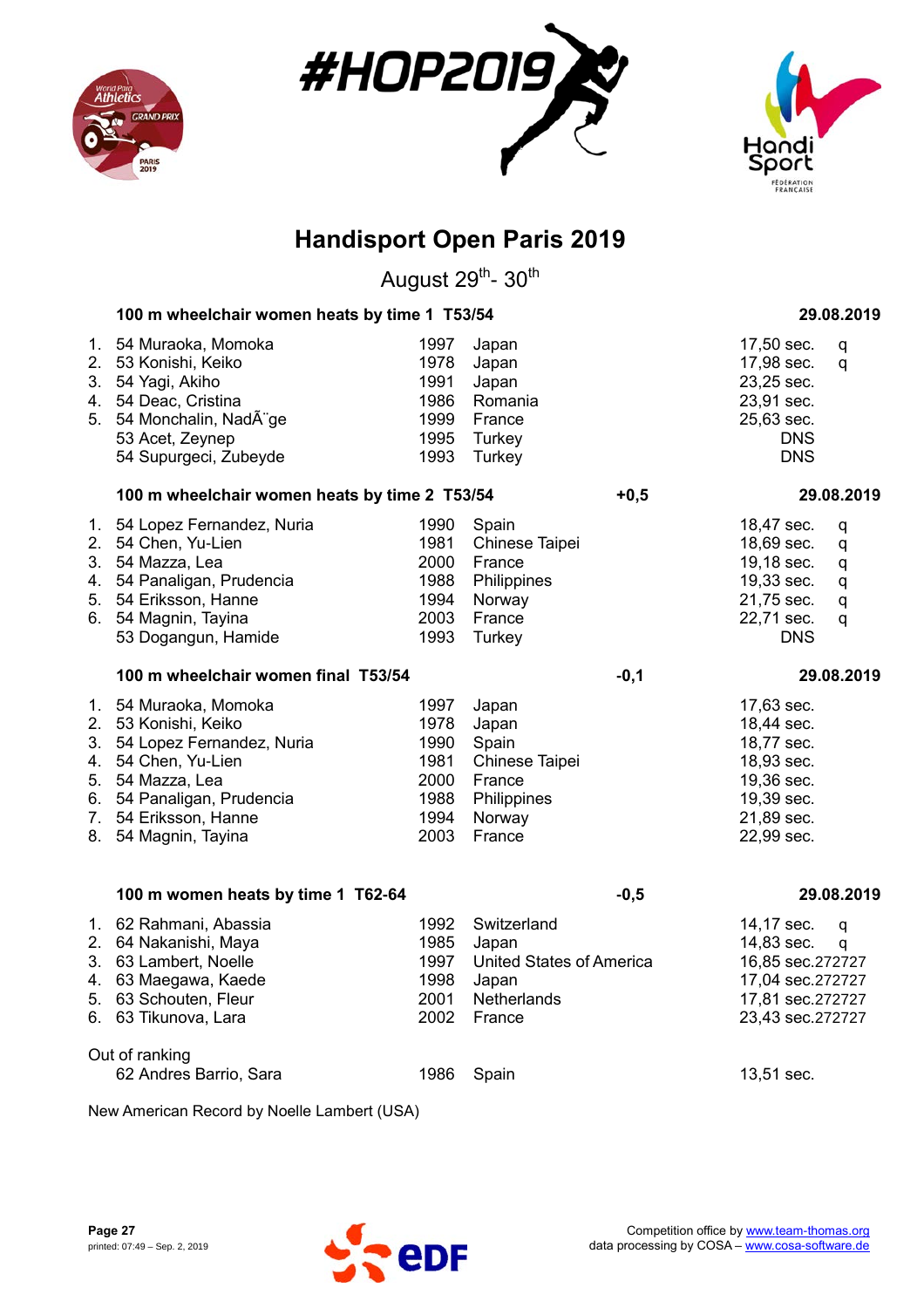





August 29<sup>th</sup>- 30<sup>th</sup>

|                            | 100 m women heats by time 2 T62-64                                                                                                                                   |                                                      |                                                                                  | $+0,3$ | 29.08.2019                                                                                                         |
|----------------------------|----------------------------------------------------------------------------------------------------------------------------------------------------------------------|------------------------------------------------------|----------------------------------------------------------------------------------|--------|--------------------------------------------------------------------------------------------------------------------|
| 2.<br>3.<br>4.<br>5.<br>6. | 1. 62 Jong, Fleur<br>64 Tietze, Maria<br>63 Tozawa, Tomomi<br>63 Caironi, Martina<br>63 Gonzalez, Sofia<br>63 Rogers, Julie                                          | 1995<br>1989<br>1999<br>1989<br>2001<br>1998         | Netherlands<br>Germany<br>Japan<br>Italy<br>Switzerland<br><b>Great Britain</b>  |        | 13,20 sec.<br>q<br>13,89 sec.<br>q<br>16,64 sec.282828<br>16,81 sec.282828<br>17,12 sec.282828<br>17,29 sec.282828 |
|                            | 100 m women heats by time 3 T62-64                                                                                                                                   |                                                      |                                                                                  | $+0,0$ | 29.08.2019                                                                                                         |
| 3.                         | 1. 62 van Rhijn, Marlou<br>2. 64 Takakuwa, Saki<br>64 Solde, Typhaine<br>4. 63 Haenen, Gitte<br>5. 63 Kratter, Elena<br>6. 63 Onishi, Hitomi                         | 1991<br>1992<br>2002<br>1986<br>1996<br>1976         | Netherlands<br>Japan<br>France<br>Belgium<br>Switzerland<br>Japan                |        | 13,30 sec.<br>q<br>13,83 sec.<br>q<br>15,67 sec.<br>q<br>16,05 sec.<br>q<br>16,98 sec.282828<br>17,82 sec.282828   |
|                            | 100 m women final T62-64                                                                                                                                             |                                                      |                                                                                  | $+1,0$ | 29.08.2019                                                                                                         |
|                            | 1. 62 Jong, Fleur<br>2. 62 van Rhijn, Marlou<br>3. 64 Takakuwa, Saki<br>4. 62 Rahmani, Abassia<br>5. 64 Tietze, Maria<br>6. 64 Solde, Typhaine<br>64 Nakanishi, Maya | 1995<br>1991<br>1992<br>1992<br>1989<br>2002<br>1985 | Netherlands<br>Netherlands<br>Japan<br>Switzerland<br>Germany<br>France<br>Japan |        | 13,16 sec.<br>13,28 sec.<br>13,74 sec.<br>13,77 sec.<br>13,95 sec.<br>16,20 sec.<br><b>SO</b>                      |
|                            | Out ranking<br>62 Andres Barrio, Sara                                                                                                                                | 1986                                                 | Spain                                                                            |        | 13,31 sec.                                                                                                         |
|                            | New World Record by Fleur Jong (NEL)                                                                                                                                 |                                                      |                                                                                  |        |                                                                                                                    |
|                            | 400 m women time-race 1 T11/12                                                                                                                                       |                                                      |                                                                                  |        | 29.08.2019                                                                                                         |
|                            | 1. 12 Majaga, Gloria<br>2. 12 Terki, Celia<br>11 Gicaso, Esperanca                                                                                                   | 2001<br>1999<br>1992                                 | Botswana<br>France<br>Angola                                                     |        | 1:08,21min.<br>$1:14,13$ min.<br><b>DNS</b>                                                                        |
|                            | 400 m women time-race 2 T11/12                                                                                                                                       |                                                      |                                                                                  |        | 29.08.2019                                                                                                         |
|                            | 1. 11 Samigulina, Alina<br>12 Mogweng, Tshedimoso One<br>11 Dumbo, Regina Josefina V                                                                                 | 1997<br>1996<br>2003                                 | Russia<br>Botswana<br>Angola                                                     |        | 1:09,84min.<br>DQ<br><b>DNS</b>                                                                                    |
|                            | 400 m women time-race 3 T11/12                                                                                                                                       |                                                      |                                                                                  |        | 29.08.2019                                                                                                         |
| 1.<br>3.                   | 11 Alumur, Oznur<br>2. 12, Radha Venkatesh<br>11 Boulaghlem, Delya                                                                                                   | 1997<br>1999<br>1989                                 | Turkey<br>India<br>France                                                        |        | 1:03,79min.<br>1:07,15min.<br>1:07,85min.                                                                          |



**Page 28** Competition office by www.team-thomas.org printed: 07:49 – Sep. 2, 2019 **and a separate and a separate and a separate and a separate and a separate and a separate and a separate and a separate and a separate and a separate and a separate and a separate and a separ**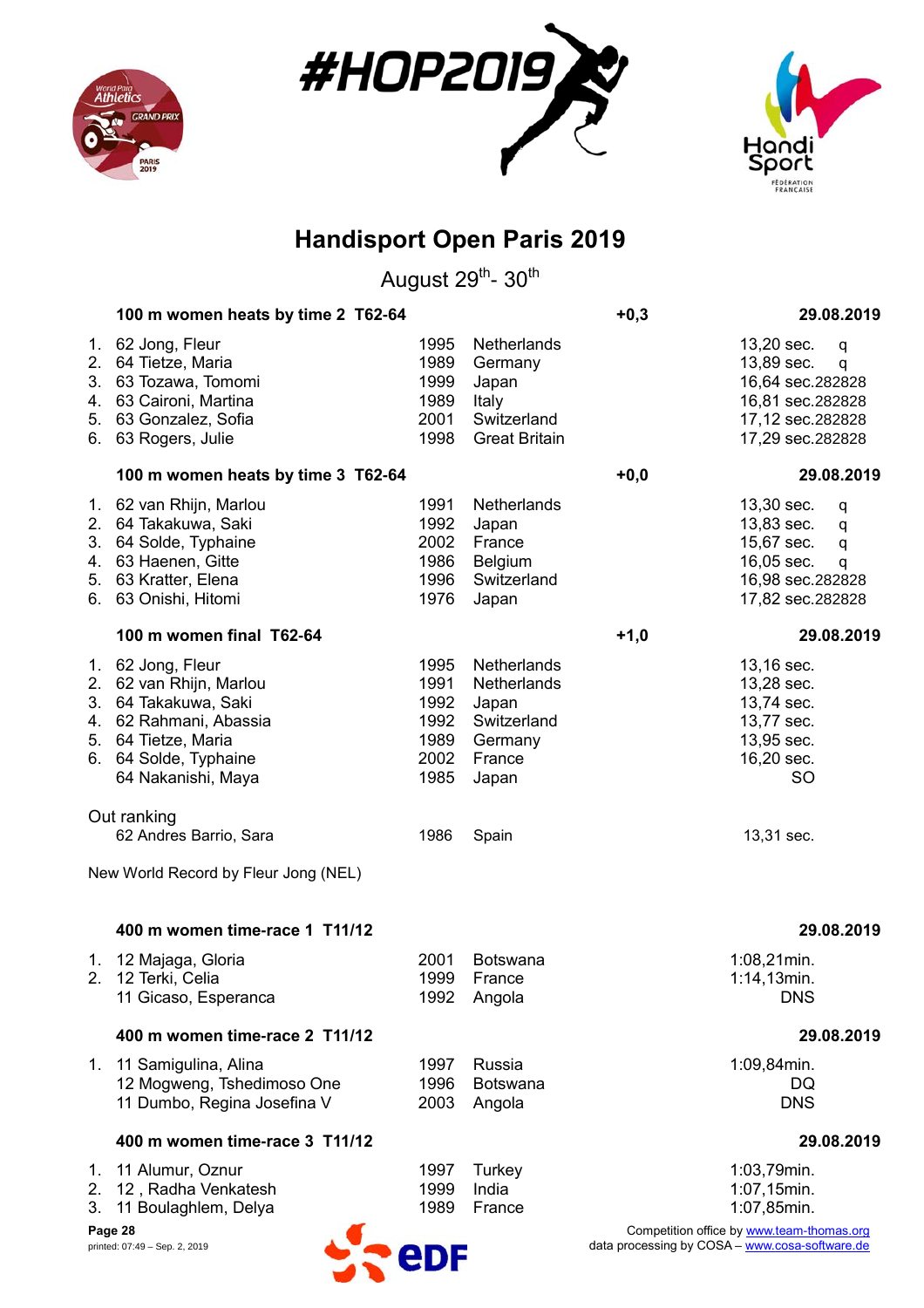





August 29<sup>th</sup>- 30<sup>th</sup>

#### **400 m women time-race 4 T11/12 29.08.2019**

| 1. 12 Boturchuk, Oksana       | 1984 Ukraine  |
|-------------------------------|---------------|
| 2. 12 Kilinc Cirakoglu, Sevda | 1993 Turkey   |
| 3. 11 Tanomwong, Suneeporn    | 1988 Thailand |
| 11 Ishitile, Lahja            | 1997 Namibia  |

#### **400 m women ranking time races T11/12 29.08.2019**

|                                | 1. 12 Boturchuk, Oksana       | 1984 | Ukraine         | 57,05 sec.     |
|--------------------------------|-------------------------------|------|-----------------|----------------|
|                                | 2. 12 Kilinc Cirakoglu, Sevda | 1993 | Turkey          | 1:02,45min.    |
| 3.                             | 11 Alumur, Oznur              | 1997 | Turkey          | 1:03,79min.    |
|                                | 4. 11 Tanomwong, Suneeporn    | 1988 | Thailand        | 1:05,80min.    |
| 5.                             | 12, Radha Venkatesh           | 1999 | India           | 1:07,15min.    |
| 6.                             | 11 Boulaghlem, Delya          | 1989 | France          | 1:07,85min.    |
| $7_{\scriptscriptstyle{\sim}}$ | 12 Majaga, Gloria             | 2001 | <b>Botswana</b> | $1:08,21$ min. |
| 8.                             | 11 Samigulina, Alina          | 1997 | Russia          | 1:09,84min.    |
| 9.                             | 12 Terki, Celia               | 1999 | France          | $1:14,13$ min. |
|                                | 12 Mogweng, Tshedimoso One    | 1996 | <b>Botswana</b> | DQ             |
|                                | 11 Dumbo, Regina Josefina V   | 2003 | Angola          | <b>DNS</b>     |
|                                | 11 Ishitile, Lahja            | 1997 | Namibia         | <b>DNS</b>     |
|                                | 11 Gicaso, Esperanca          | 1992 | Angola          | <b>DNS</b>     |

57,05 sec. 1:02,45min. 1:05,80min.<br>DNS

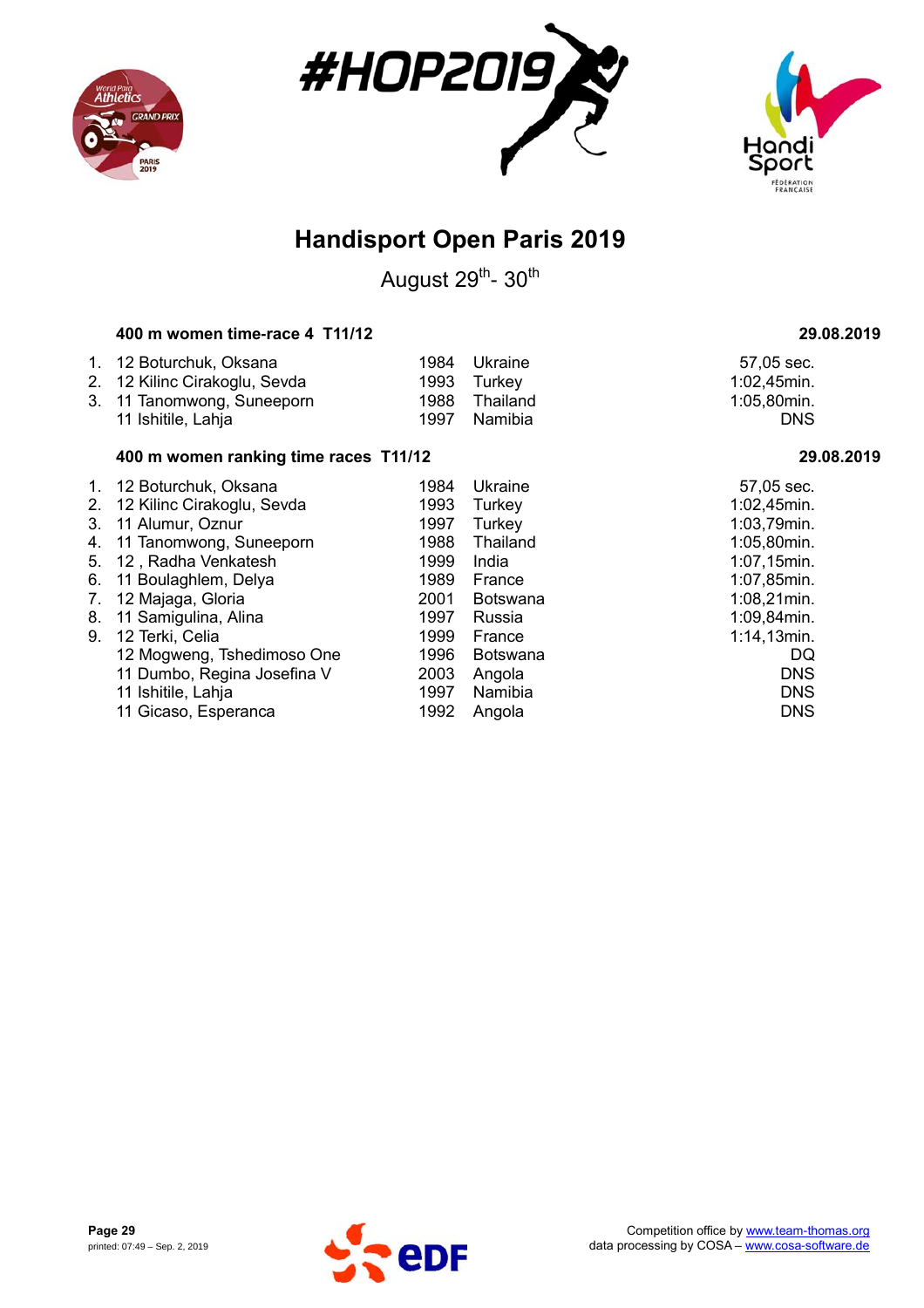





August 29<sup>th</sup>- 30<sup>th</sup>

### **400 m women time-race 1 T13/20 29.08.2019**

| 1.<br>2.<br>3.<br>4.<br>5.                   | 13 El Idrissi, Fatima Ezzahra<br>13 Aulia, Putri<br>20 Demircan, Sevim<br>20 Husakova, Katerina<br>13 Razet, Lucile                                                             | 1995<br>1994<br>2000<br>1998<br>2001                         | Morocco<br>Indonesia<br>Turkey<br><b>Czech Republic</b><br>France              | 1:02,06min.<br>$1:03,20$ min.<br>1:04,05min.<br>1:04,08min.<br>1:04,88min.                                        |
|----------------------------------------------|---------------------------------------------------------------------------------------------------------------------------------------------------------------------------------|--------------------------------------------------------------|--------------------------------------------------------------------------------|-------------------------------------------------------------------------------------------------------------------|
|                                              | 400 m women time-race 2 T13/20                                                                                                                                                  |                                                              |                                                                                | 29.08.2019                                                                                                        |
| 1.<br>2.<br>3.<br>4.<br>5.                   | 20 Shuliar, Yuliia<br>13 Sasaki, Mana<br>20 Toyama, Aimi<br>13 Ulianenko, Mariia<br>20 Kawaguchi, Rio<br>13 Benhama, Sanaa                                                      | 1997<br>1997<br>1998<br>1997<br>2002<br>1982                 | Ukraine<br>Japan<br>Japan<br>Russia<br>Japan<br>Morocco                        | 59,05 sec.<br>59,42 sec.<br>59,54 sec.<br>1:00,92min.<br>1:02,58min.<br><b>DNF</b>                                |
|                                              | 400 m women ranking time races T13/20                                                                                                                                           |                                                              |                                                                                | 29.08.2019                                                                                                        |
| 1.<br>2.<br>3.<br>4.<br>5.<br>6.<br>7.<br>8. | 20 Shuliar, Yuliia<br>13 Sasaki, Mana<br>20 Toyama, Aimi<br>13 Ulianenko, Mariia<br>13 El Idrissi, Fatima Ezzahra<br>20 Kawaguchi, Rio<br>13 Aulia, Putri<br>20 Demircan, Sevim | 1997<br>1997<br>1998<br>1997<br>1995<br>2002<br>1994<br>2000 | Ukraine<br>Japan<br>Japan<br>Russia<br>Morocco<br>Japan<br>Indonesia<br>Turkey | 59,05 sec.<br>59,42 sec.<br>59,54 sec.<br>1:00,92min.<br>1:02,06min.<br>1:02,58min.<br>1:03,20min.<br>1:04,05min. |
| 9.                                           | 20 Husakova, Katerina                                                                                                                                                           | 1998                                                         | <b>Czech Republic</b>                                                          | 1:04,08min.                                                                                                       |

10. 13 Razet, Lucile 2001 France 1:04,88min.<br>13 Benhama, Sanaa 1982 Morocco 1:04,88min. 13 Benhama, Sanaa 1982 Morocco

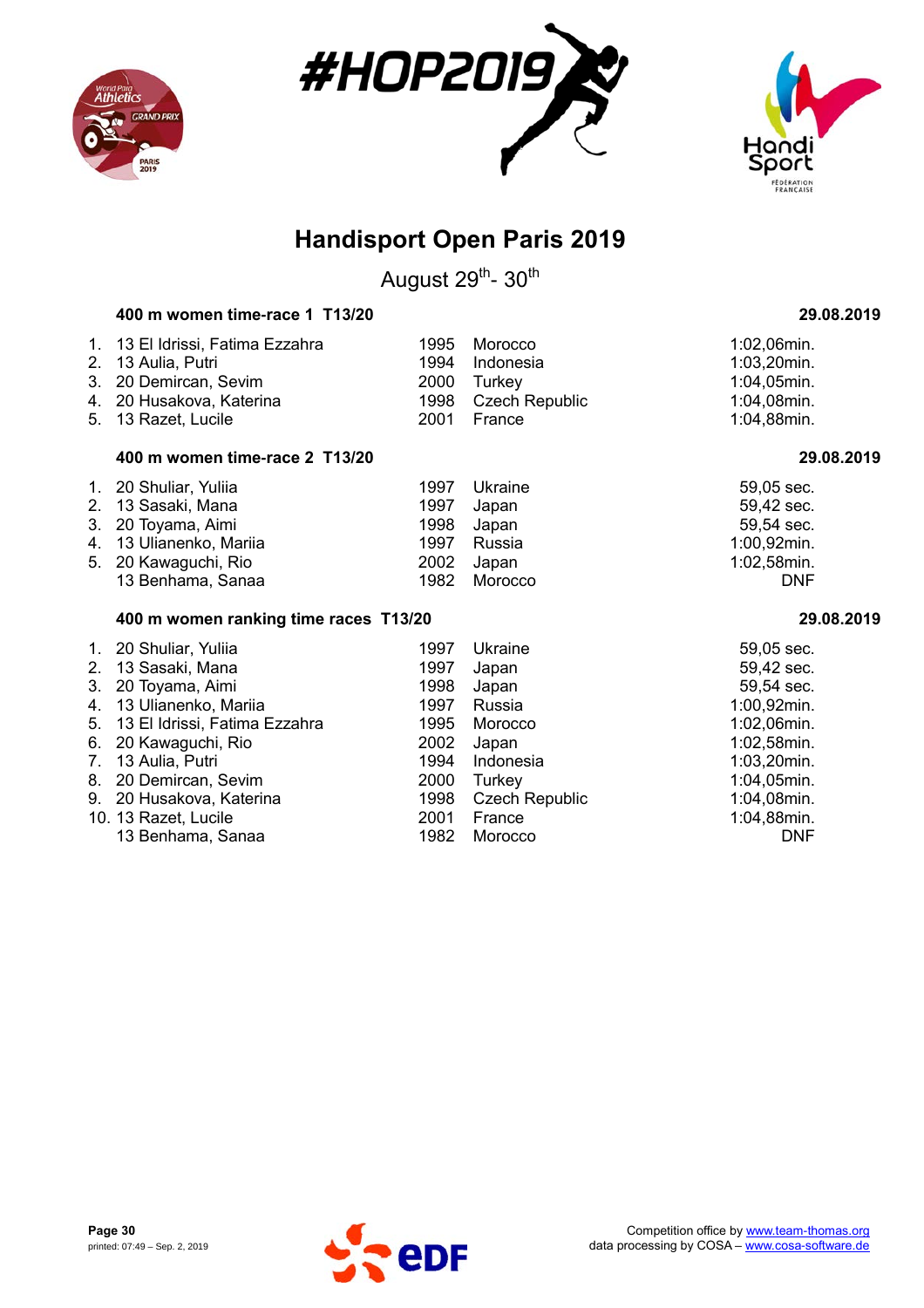





August 29<sup>th</sup>- 30<sup>th</sup>

#### **400 m women time-race 1 T37/38 29.08.2019**

| 1. 37 Gouws, Liezel<br>2. 37 Slanova, Viktoriia<br>3. 37 Terekh, Alina<br>4. 37 Ustaritz, Laure<br>5. 37 Foerder, Isabelle<br>6. 37 Bohnenstengel, Eva<br>7. 37 Remy, Thea-Luna | 1997<br>2004<br>1995<br>2003<br>2001 | 1998 South Africa<br>Russia<br>Ukraine<br>France<br>1979 Germany<br>France<br>France | 1:07,84min.313131<br>1:08,82min.313131<br>1:09,24min.313131<br>1:10,47min.313131<br>1:20,04min.313131<br>1:23,48min.313131<br>1:40,42min.313131 |
|---------------------------------------------------------------------------------------------------------------------------------------------------------------------------------|--------------------------------------|--------------------------------------------------------------------------------------|-------------------------------------------------------------------------------------------------------------------------------------------------|
|                                                                                                                                                                                 |                                      |                                                                                      |                                                                                                                                                 |

#### **400 m women time-race 2 T37/38 29.08.2019**

| 1. 38 Cox, Kadeena     | 1991 Great Britain | 1:02,97min.313131 |
|------------------------|--------------------|-------------------|
| 2. 37 Kobzar, Natalija | 2000 Ukraine       | 1:02,99min.313131 |
| 3. 38 Mansour, Sonia   | 1988 Tunisia       | 1:05,80min.313131 |
| 4. 38 Takemura, Ayumi  | 1999 Japan         | 1:07,16min.313131 |
| 5. 38 Smith, Ali       | 1988 Great Britain | 1:07,26min.313131 |
| 6. 38 Takamatsu, Yuka  | 1993 Japan         | 1:07,31min.313131 |
| 7. 37 Genest, Manon    | 1992 France        | 1:08,47min.313131 |

#### **400 m women ranking time races T37/38 29.08.2019**

| 1. 38 Cox, Kadeena       | 1991 | <b>Great Britain</b> | 1:02,97min. |
|--------------------------|------|----------------------|-------------|
| 2. 37 Kobzar, Nataliia   | 2000 | Ukraine              | 1:02,99min. |
| 3. 38 Mansour, Sonia     | 1988 | Tunisia              | 1:05,80min. |
| 4. 38 Takemura, Ayumi    | 1999 | Japan                | 1:07,16min. |
| 5. 38 Smith, Ali         | 1988 | <b>Great Britain</b> | 1:07,26min. |
| 6. 38 Takamatsu, Yuka    | 1993 | Japan                | 1:07,31min. |
| 7. 37 Gouws, Liezel      | 1998 | South Africa         | 1:07,84min. |
| 8. 37 Genest, Manon      | 1992 | France               | 1:08,47min. |
| 9. 37 Slanova, Viktoriia | 1997 | Russia               | 1:08,82min. |
| 10. 37 Terekh, Alina     | 2004 | Ukraine              | 1:09,24min. |
| 11. 37 Ustaritz, Laure   | 1995 | France               | 1:10,47min. |
| 12. 37 Foerder, Isabelle | 1979 | Germany              | 1:20,04min. |
| 13.37 Bohnenstengel, Eva | 2003 | France               | 1:23,48min. |
| 14.37 Remy, Thea- Luna   | 2001 | France               | 1:40,42min. |
|                          |      |                      |             |

#### **400 m women final T46/47 29.08.2019**

| 1. 47 Weyers, Anrune       |      | 1992 South Africa | 55,75 sec.     |
|----------------------------|------|-------------------|----------------|
| 2. 47 Soloveva, Anastasiia | 1997 | Russia            | 58,94 sec.     |
| 3. 47 Shigemoto, Sae       | 1994 | Japan             | $1:00,45$ min. |
| 4. 46 Lhuillery, Joanne    | 1991 | France            | $1:09,11$ min. |
| 5. 47 Vulturar, Tabita     |      | 1995 Romania      | $1:13.91$ min. |

New African Record by Anrune Weyers (RSA)



1.02,97min.313131 2.99 min.313131 3. 38 Mansour, Sonia 1988 Tunisia 1:05,80min.313131 107, 16 min. 313131 :07, 26 min. 313131 8. 07,31 min.313131 07,84min.313131 8.47 min.313131 9. 82 min. 313131 109. 24 min. 313131  $10.47$ min.313131 .<br>23,48min.<br>23,48min.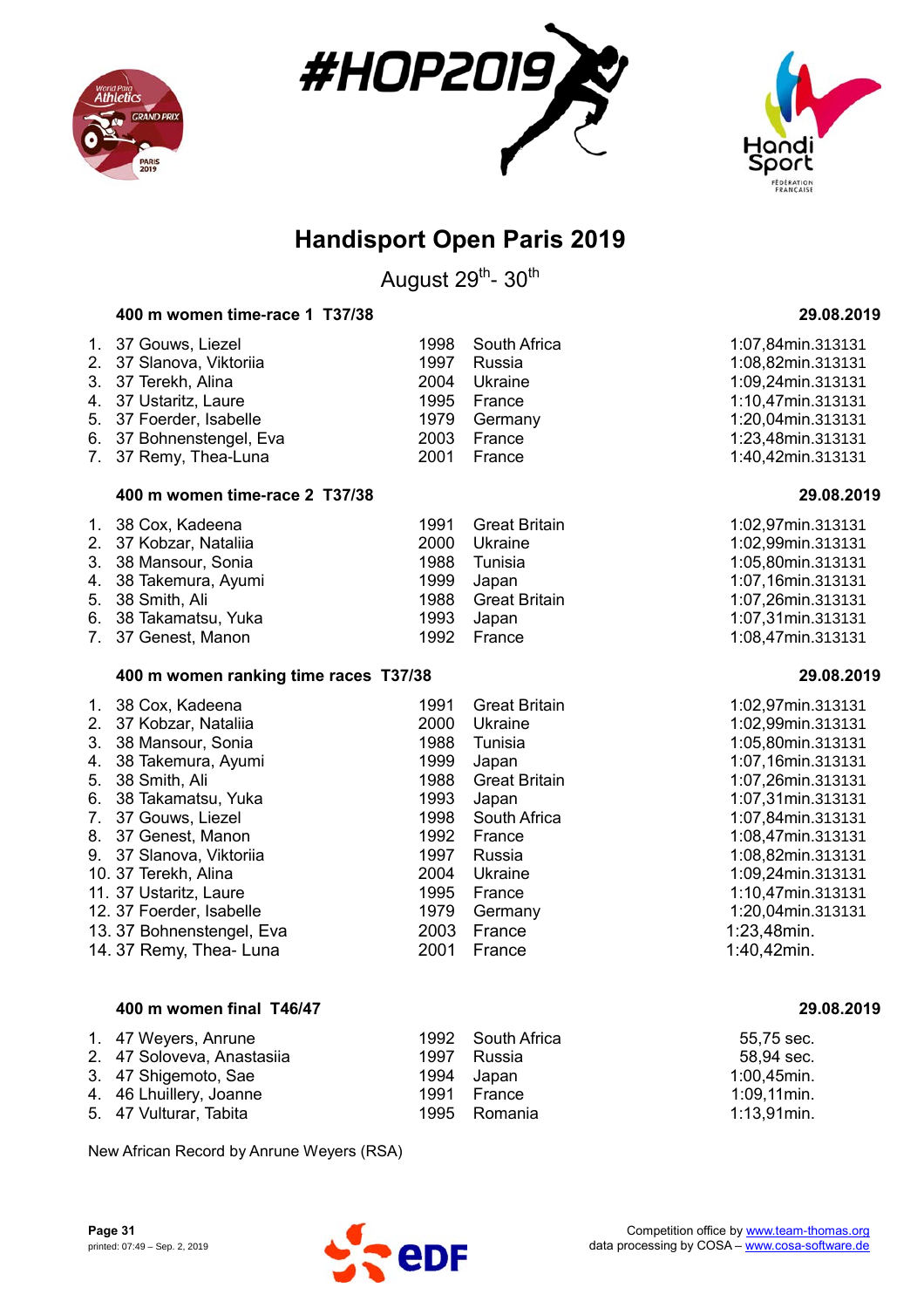





August 29<sup>th</sup>- 30<sup>th</sup>

| 1500 m women final T11-13/20 | 29.08.2019 |
|------------------------------|------------|
|------------------------------|------------|

| 1. 13 El Idrissi, Fatima Ezzahra<br>2. 13 Streimikyte, Greta<br>3. 11 Coetzee, Louzanne | 1995<br>1995<br>1993 | Morocco<br>Ireland<br>South Africa | 4:34,17min.<br>4:50,39min.<br>4:51,65min. |
|-----------------------------------------------------------------------------------------|----------------------|------------------------------------|-------------------------------------------|
| 4. 12 Kilinc Cirakoglu, Sevda                                                           | 1993                 | Turkey                             | 4:52,65min.                               |
| 5. 20 Gezer, Muhsine                                                                    | 2003                 | Turkey                             | 5:10,79min.                               |
| 6. 12 En-Nourhi, Meryem                                                                 | 1990                 | Morocco                            | 5:16,82min.                               |
| 7. 11 Raju, Rakshitha                                                                   | 2001                 | India                              | 5:29,40min.                               |
| 8. 13 Courvoisier, Eloise                                                               | 1997                 | France                             | 6:04,00min.                               |
| 12, Radha Venkatesh                                                                     | 1999                 | India                              | <b>DNS</b>                                |
| 13 Benhama, Sanaa                                                                       | 1982                 | Morocco                            | <b>DNS</b>                                |

#### **1500 m wheelchair women final T52/women 29.08.2019**

| 1. 54 Mazza, Lea | 2000 France | 4:34,65min. |
|------------------|-------------|-------------|
|                  |             |             |

#### **shot put wheelchair women final F32-34 29.08.2019**

|      |      |                                                                                                                         |                                                                     | Tunisia |      |             | 725 P       |
|------|------|-------------------------------------------------------------------------------------------------------------------------|---------------------------------------------------------------------|---------|------|-------------|-------------|
| 5.29 | 5,21 | 4.91                                                                                                                    | 4.98                                                                | 5.53    | 5,29 |             |             |
|      |      |                                                                                                                         | 1990                                                                | Germany |      | $6,65 \; m$ | 699 P       |
| 6.44 | 6.46 | 6.65                                                                                                                    | 6,35                                                                | 6.47    | 6,60 |             |             |
|      |      |                                                                                                                         | 1985                                                                | Greece  |      | 4,78 m      | 647 P       |
| 4.71 | 4,76 | 4,72                                                                                                                    | 4.78                                                                | 4.75    | 4,72 |             |             |
|      |      |                                                                                                                         | 1996                                                                | France  |      | $5,96 \; m$ | 542 P       |
| 5.81 | 5,79 | 5,96                                                                                                                    | 5.92                                                                | 5.78    | 5,61 |             |             |
|      |      |                                                                                                                         | 1996                                                                | Germany |      | 4,42 m      | 409 P       |
| 4.23 | 4.42 | 4.32                                                                                                                    | 4.06                                                                | 4.32    | 4,16 |             |             |
|      |      |                                                                                                                         | 1992                                                                | Morocco |      |             | <b>DNS</b>  |
|      |      |                                                                                                                         | 1980                                                                | Morocco |      |             | <b>DNS</b>  |
|      |      | 1. 32 Ibrahmi, Maroua<br>3. 33 Liagkou, Anthi<br>4. 34 Dubois, Marie-Suze<br>33 El Kassioui, Fouzia<br>34 Amoudi, Saida | 2. 34 Braemer-Skowronek, Marie<br>5. 32 Wichmann, Hanna Laura Magda | 1988    |      |             | $5,53 \; m$ |

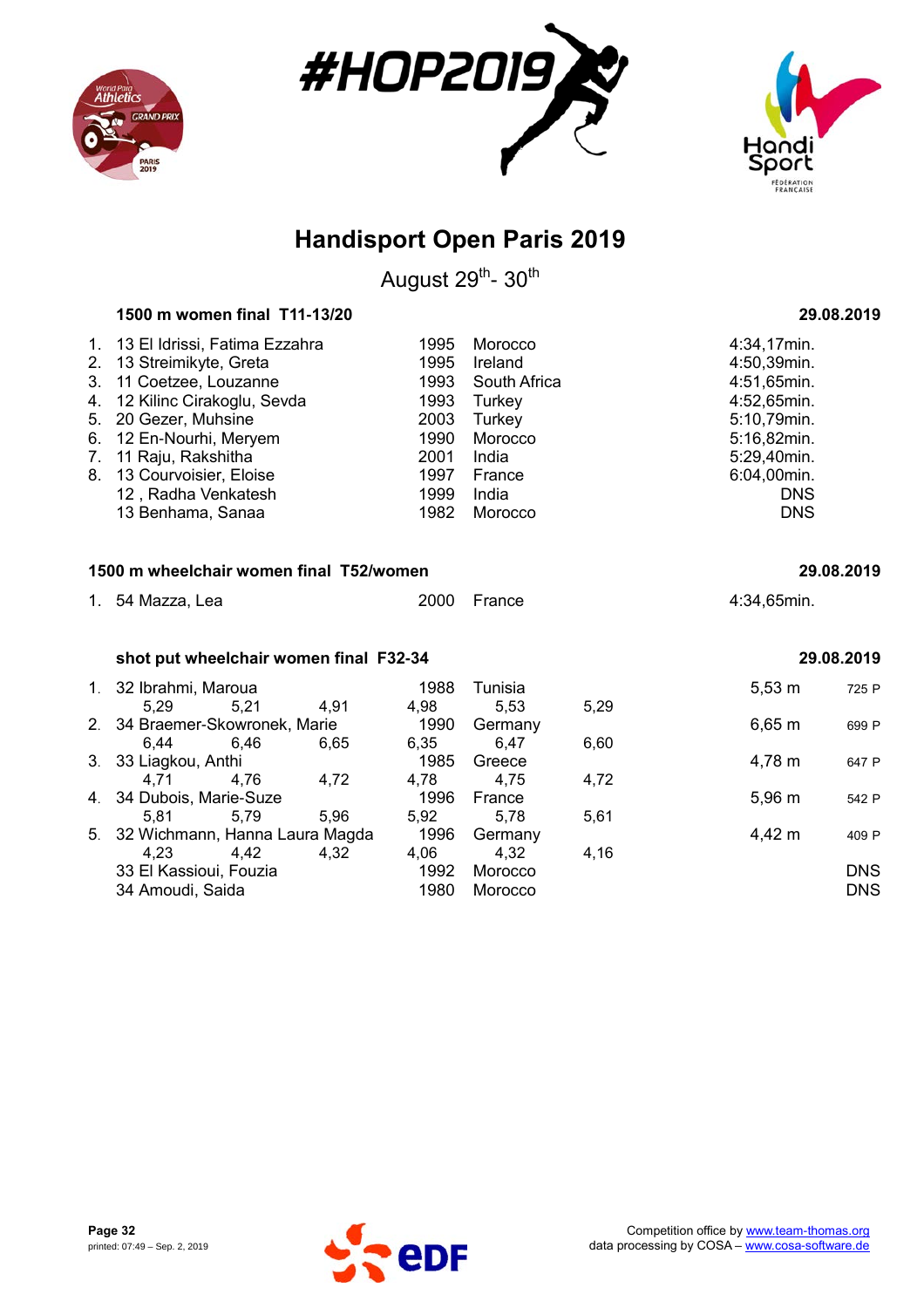





August 29<sup>th</sup>- 30<sup>th</sup>

| shot put wheelchair women final F54-57 | 29.08.2019 |
|----------------------------------------|------------|
|                                        |            |

| 1. 57 Gardner, Christy     |              | 1982 | United States of America |      | $9,16 \; m$        | 824 P      |
|----------------------------|--------------|------|--------------------------|------|--------------------|------------|
| 8,70 8,79                  | 9,06         |      | 8,96 9,16                | 9,00 |                    |            |
| 2. 56 Willing, Martina     |              | 1959 | Germany                  |      | $7,22 \, \text{m}$ | 792 P      |
| 6,79                       | 7,02<br>7,09 | 7,14 | 7,22                     | 6,66 |                    |            |
| 3. 54 Nafati, Fadhila      |              | 1987 | Tunisia                  |      | $6,38 \; m$        | 758 P      |
| 6,09 6,14                  | 6,30         | 6,11 | 6,28                     | 6,38 |                    |            |
| 4. 54 Aidi, Hania          |              | 1977 | Tunisia                  |      | $6,35 \; m$        | 752 P      |
| 5,88<br>6,15               | 6,30         |      | 6,28 6,35                | 6,13 |                    |            |
| 5. 55 Strawinska, Karolina |              | 1997 | Poland                   |      | $6,22 \, m$        | 691 P      |
| 5,98 6,22                  | 6,03         |      | 6,05 5,86                | 6,13 |                    |            |
| 6. 54 Asusano, Cendy       |              |      | 1990 Philippines         |      | $5,38 \; m$        | 516 P      |
| 5,08<br>5,38               | 5,17         | 5,16 | $\mathsf{X}$             | 5,24 |                    |            |
| 7. 56 Sobocan, Natasa      |              | 1976 | Croatia                  |      | $5,56 \; m$        | 425 P      |
| 5,03 5,56                  | 5,33         |      | 5,27 5,45                | 5,40 |                    |            |
| 8. 54 Burce, Marites       |              |      | 1975 Philippines         |      | $4,64 \, m$        | 319 P      |
| 4,64 4,63                  | 4,61         |      | 4,53 4,63                | 4,56 |                    |            |
| 9. 57 Bidilie, Marie       |              | 1971 | France                   |      | $5,67 \; m$        | 202 P      |
| 5,25 5,47                  | 5,51         |      | 5,46 5,12                | 5,67 |                    |            |
| 10. 54 Raj, Suvarna        |              | 1982 | India                    |      | $3,05 \; m$        | 36 P       |
| 2,98<br>2,81               | 2,89         |      | 3,05 2,94                | 2,96 |                    |            |
| 55 Bizaouagane, Rkia       |              | 1980 | France                   |      |                    | <b>DNS</b> |
|                            |              |      |                          |      |                    |            |

#### **discus wheelchair women final F51-55 29.08.2019**

#### 1. 55 Chebakova, Nataliia 1991 Russia 20,15 m 821 P 18,42 19,82 20,15 19,97 19,55 20,05 2. 54 Asusano, Cendy **1990 Philippines** 14,36 m 750 Philippines 12,77 13,20 14,13 13,75 13,84 14,36 3. 55 Strawinska, Karolina 1997 Poland 18,30 m 709 P 17,13 17,04 17,92 16,50 17,12 18,30 4. 53 Son, Junghee 1988 Korea 1988 Korea 8,40 m 493 P<br>8,30 7,47 7,78 8,40 8,12 7,80 8,30 7,47 7,78 8,40 8,12 7,80 5. 54 Burce, Marites 1975 Philippines 11,62 m 492 P 11,19 11,20 10,94 11,52 11,62 10,95 6. 55 Lysenko, Nataliia 1982 Ukraine 14,28 m 410 P 11,27 13,17 14,23 13,95 13,12 14,28 7. 55 Tordecilla, Jesebel 1971 Philippines 10,38 m 140 P 8,68 8,53 9,43 10,38 9,29 9,88 8. 54 Raj, Suvarna 1982 India 1982 India 1982 India 1982 Research 1982 India 1989 PM 139 PM 139 PM 139 PM 139 P 6,48 5,83 7,53 6,48 7,62 7,85 9. 51 Bhyan, Ekta 1985 India 5,55 m 126 P 5,53 5,55 4,83 x 3,95 4,28 10. 55 Bizaouagane, Rkia 1980 France 1980 France 9,14 m 82 P 8,42 8,00 8,32 x 8,41 9,14 55 Kasana, Sakshi 1996 India DNS

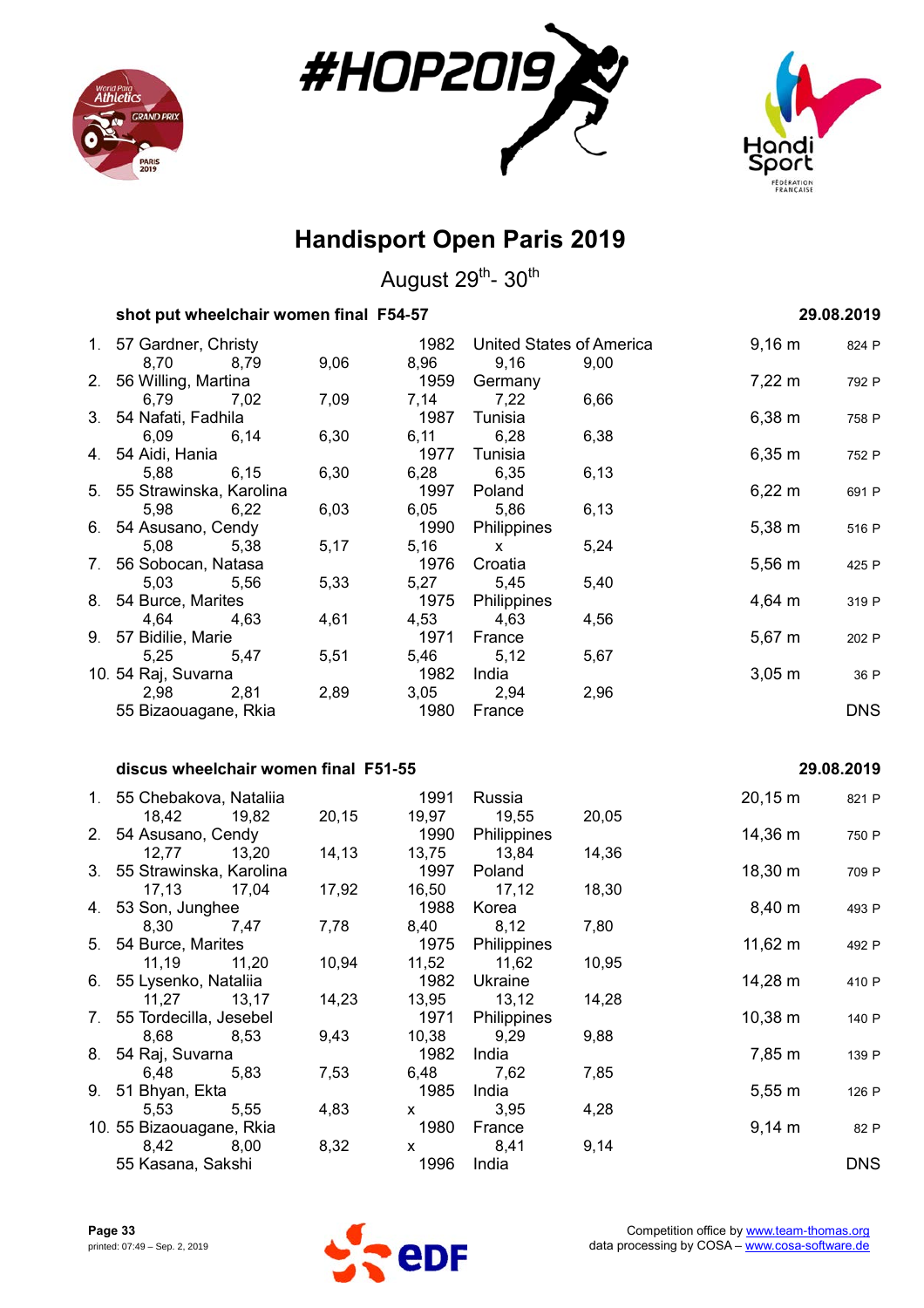





August 29<sup>th</sup>- 30<sup>th</sup>

| discus wheelchair women final F56/57 |       |       |              |                       |                                 |                     | 29.08.2019 |
|--------------------------------------|-------|-------|--------------|-----------------------|---------------------------------|---------------------|------------|
| 1. 56 Willing, Martina               |       |       | 1959         | Germany               |                                 | $20,05 \, \text{m}$ | 847 P      |
| 19.05                                | 19.32 | 19,17 | 20,05        | 19.72                 | 19,78                           |                     |            |
| 2. 56 Obrova, Miroslava              |       |       | 1975         | <b>Czech Republic</b> |                                 | 19,43 m             | 812 P      |
| 18.71                                | 18.36 | 19,04 | 18,58        | 18.61                 | 19,43                           |                     |            |
| 3. 57 Barry, Orla                    |       |       | 1989         | Ireland               |                                 | 26,12 m             | 799 P      |
| 25.61                                | 25,35 | 25,09 | 25,55        | 25,59                 | 26.12                           |                     |            |
| 4. 57 Gardner, Christy               |       |       | 1982         |                       | <b>United States of America</b> | 24,85 m             | 740 P      |
| 23,55                                | 22,63 | 24,29 | 23,75        | X                     | 24,85                           |                     |            |
| 5. 57 Bidilie, Marie                 |       |       | 1971         | France                |                                 | $15,55 \; m$        | 223 P      |
| 15,25                                | 13,32 | 13,97 | $\mathsf{x}$ | 15.10                 | 15,55                           |                     |            |
| javelin women final F12/13/46        |       |       |              |                       |                                 |                     | 29.08.2019 |
| 1. 46 Roorda, Noelle                 |       |       | 2000         | <b>Netherlands</b>    |                                 | 38,06 m             | 911 P      |
| 33.96                                | 38,06 | 35,62 | 32,44        | 35,37                 | 33,46                           |                     |            |
| 2. 12 Eder, Natalija                 |       |       | 1980         | Austria               |                                 | $36,30 \; m$        | 808 P      |
| 33,69                                | 36,30 | 33,43 | 32,77        | 35,15                 | 33,15                           |                     |            |

3. 12 Liu, Ya-Ting 1991 Chinese Taipei 28,80 m 553 P<br>27,11 x 28,80 27,61 27,30 25,73

4. 13 Walter, Chloe 2001 France 16,86 m 131 P<br>16,86 x 16,83 14,80 x 14,61

5. 13 Walter, Lea <br>14.27 15.67 x 2001 France 12.00 15,67 m 102 P

6. 46 Vasudevan, Roopa 1977 India 1977 India 11,56 m 39 P

12 Ayaubayeva, Zhaniya 1969 Kazakhstan DNS

27,11 x 28,80 27,61 27,30 25,73

16,86 x 16,83 14,80 x 14,61

14,27 15,67 x x 13,73 12,00

x 9,22 x x 11,37 11,56

46 Nagaranai Shanmugam, Ramya

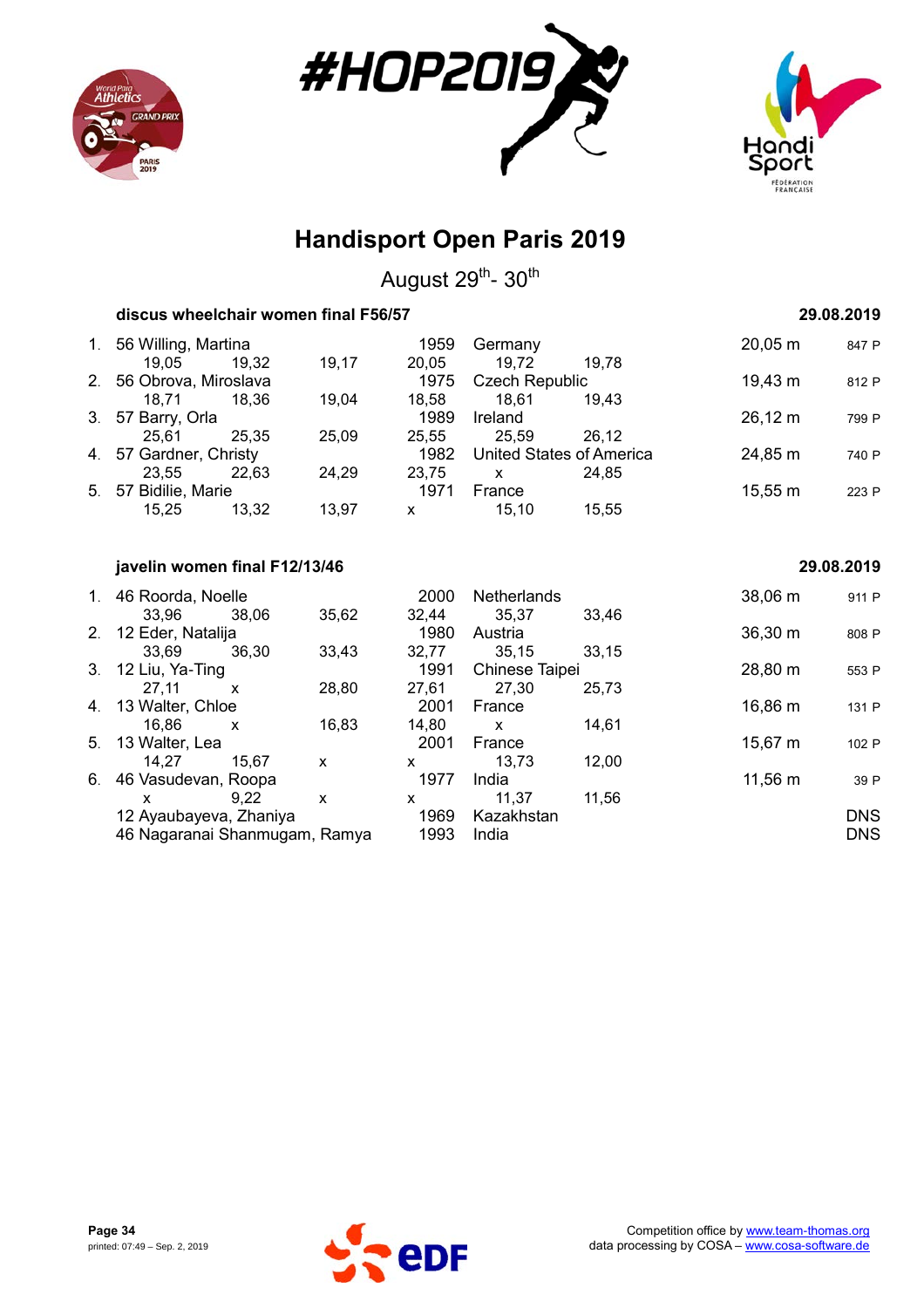





August 29<sup>th</sup>- 30<sup>th</sup>

### **RESULTS Day 2**

|                                                          | 200 m men time-race 1 T11/12                                                                                                                                                                                                            |                                                                              |                                                                                                                         | $-0,3$ | 30.08.2019                                                                                                                               |
|----------------------------------------------------------|-----------------------------------------------------------------------------------------------------------------------------------------------------------------------------------------------------------------------------------------|------------------------------------------------------------------------------|-------------------------------------------------------------------------------------------------------------------------|--------|------------------------------------------------------------------------------------------------------------------------------------------|
| 1.<br>2.                                                 | 11 Axelsson, Patrekur<br>11 Grauslys, Modestas<br>12 Gauny, Maxence                                                                                                                                                                     | 1994<br>1995<br>1999                                                         | Iceland<br>Lithuania<br>France                                                                                          |        | 25,35 sec.<br>26,47 sec.<br><b>DNS</b>                                                                                                   |
|                                                          | 200 m men time-race 2 T11/12                                                                                                                                                                                                            |                                                                              |                                                                                                                         | $-0,3$ | 30.08.2019                                                                                                                               |
| 1.<br>2 <sub>1</sub>                                     | 11 Songphinit, Suphachai<br>11 Watbok, Peerapon<br>12 Shaw, Zachary                                                                                                                                                                     | 1984<br>1995<br>1995                                                         | Thailand<br>Thailand<br><b>Great Britain</b>                                                                            |        | 24,55 sec.<br>24,94 sec.<br><b>DNS</b>                                                                                                   |
|                                                          | 200 m men time-race 3 T11/12                                                                                                                                                                                                            |                                                                              |                                                                                                                         | $-1,0$ | 30.08.2019                                                                                                                               |
| 1.<br>2.<br>3.<br>4.                                     | 12 Kashafali, Salum Ageze<br>11 Shikongo, Ananias<br>12 Yamaji, Shunya<br>12 Ciorap, Abel                                                                                                                                               | 1993<br>1986<br>1995<br>1997                                                 | Norway<br>Namibia<br>Japan<br>Romania                                                                                   |        | 22,30 sec.<br>23,62 sec.<br>23,98 sec.<br>24,46 sec.                                                                                     |
|                                                          | 200 m men ranking time races T11/12                                                                                                                                                                                                     |                                                                              |                                                                                                                         | $-1,0$ | 30.08.2019                                                                                                                               |
| 1.<br>2.<br>3.<br>4.<br>5.<br>6.<br>7 <sub>1</sub><br>8. | 12 Kashafali, Salum Ageze<br>11 Shikongo, Ananias<br>12 Yamaji, Shunya<br>12 Ciorap, Abel<br>11 Songphinit, Suphachai<br>11 Watbok, Peerapon<br>11 Axelsson, Patrekur<br>11 Grauslys, Modestas<br>12 Shaw, Zachary<br>12 Gauny, Maxence | 1993<br>1986<br>1995<br>1997<br>1984<br>1995<br>1994<br>1995<br>1995<br>1999 | Norway<br>Namibia<br>Japan<br>Romania<br>Thailand<br>Thailand<br>Iceland<br>Lithuania<br><b>Great Britain</b><br>France |        | 22,30 sec.<br>23,62 sec.<br>23,98 sec.<br>24,46 sec.<br>24,55 sec.<br>24,94 sec.<br>25,35 sec.<br>26,47 sec.<br><b>DNS</b><br><b>DNS</b> |

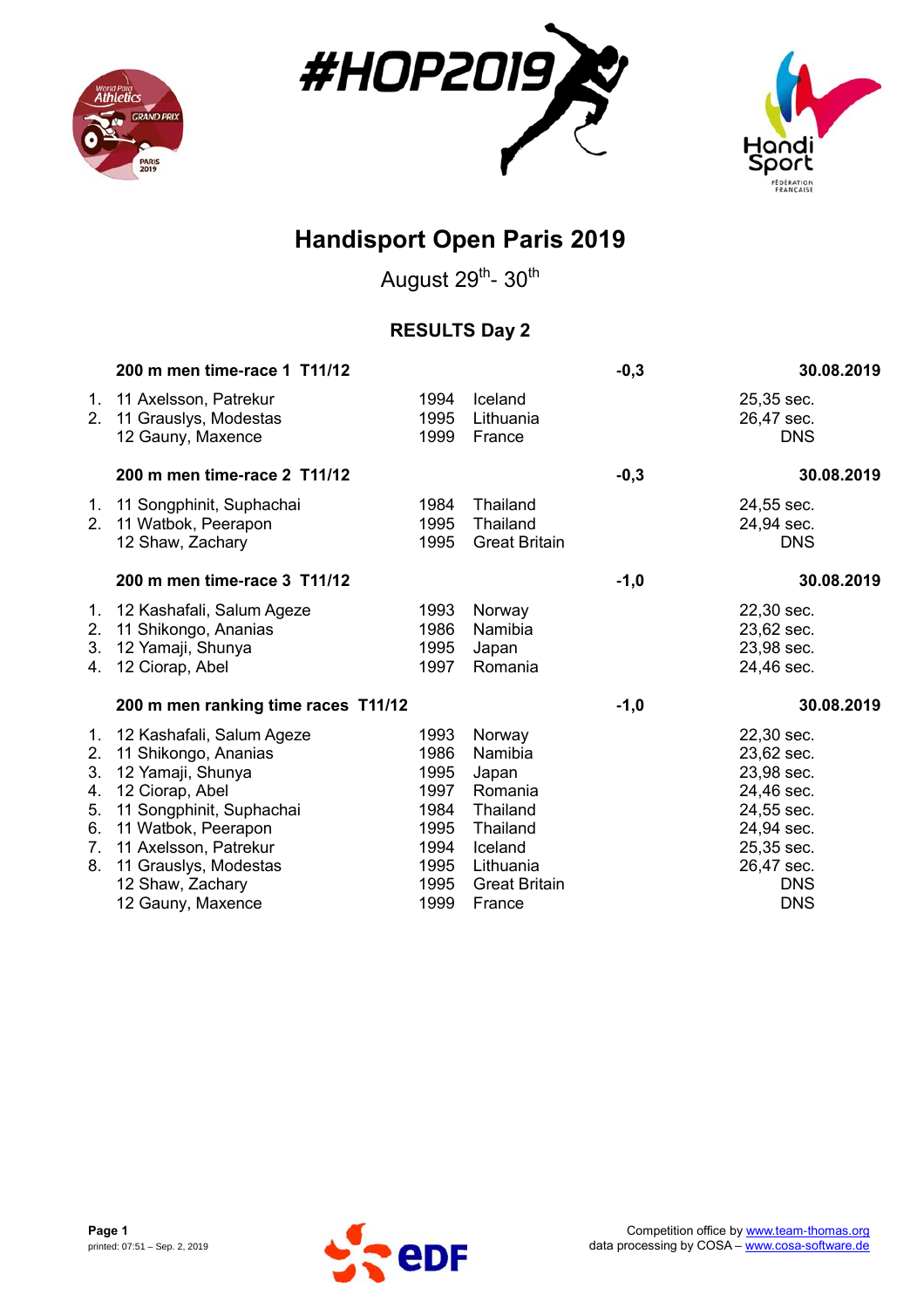





August 29<sup>th</sup>- 30<sup>th</sup>

|          | 200 m men time-race 1 T35/37                                       |                      |                                           | $-1,1$ | 30.08.2019                             |
|----------|--------------------------------------------------------------------|----------------------|-------------------------------------------|--------|----------------------------------------|
| 2.<br>3. | 1. 37 Mostek, Jan<br>35 Majdoub, Marouane<br>37 Maquigneau, Adrien | 1993<br>1999<br>1982 | <b>Czech Republic</b><br>France<br>France |        | 27,14 sec.<br>33,51 sec.<br>33,59 sec. |
| 4.       | 37 Kone, Ibrahima                                                  | 1987                 | France                                    |        | 33,95 sec.                             |
|          | 5. 35 Pomeau, Fantin                                               | 2000                 | France                                    |        | 35,80 sec.                             |
|          | 6. 35 Da Silva, Joachim                                            | 1991                 | France                                    |        | 49,05 sec.                             |
|          | 200 m men time-race 2 T35/37                                       |                      |                                           | $+1,1$ | 30.08.2019                             |
| 1.       | 37 Du Toit, Charl                                                  | 1993                 | South Africa                              |        | 23,71 sec.                             |
| 2.       | 37 Purnomo, Saptoyoga                                              | 1998                 | Indonesia                                 |        | 23,84 sec.                             |
| 3.       | 37 Kotkowski, Michal                                               | 1998                 | Poland                                    |        | 23,87 sec.                             |
| 4.       | 37 Meesap, Chatchawal                                              | 2001                 | Thailand                                  |        | 26,25 sec.                             |
| 5.       | 37 Bertrand, Valentin                                              | 1995                 | France                                    |        | 26,33 sec.                             |
|          | 37 Kobesov, Chermen                                                | 1996                 | Russia                                    |        | <b>DNS</b>                             |
|          | 37 van Rooyen, Ruhan                                               | 1994                 | South Africa                              |        | <b>DNS</b>                             |
|          | 200 m men ranking time races T35/37                                |                      |                                           | $+1,1$ | 30.08.2019                             |
|          | 1. 37 Du Toit, Charl                                               | 1993                 | South Africa                              |        | 23,71 sec.                             |
| 2.       | 37 Purnomo, Saptoyoga                                              | 1998                 | Indonesia                                 |        | 23,84 sec.                             |
| 3.       | 37 Kotkowski, Michal                                               | 1998                 | Poland                                    |        | 23,87 sec.                             |
| 4.       | 37 Meesap, Chatchawal                                              | 2001                 | Thailand                                  |        | 26,25 sec.                             |
| 5.       | 37 Bertrand, Valentin                                              | 1995                 | France                                    |        | 26,33 sec.                             |
| 6.       | 37 Mostek, Jan                                                     | 1993                 | <b>Czech Republic</b>                     |        | 27,14 sec.                             |
| 7.       | 35 Majdoub, Marouane                                               | 1999                 | France                                    |        | 33,51 sec.                             |
| 8.       | 37 Maquigneau, Adrien                                              | 1982                 | France                                    |        | 33,59 sec.                             |
|          | 9. 37 Kone, Ibrahima                                               | 1987                 | France                                    |        | 33,95 sec.                             |
|          | 10. 35 Pomeau, Fantin                                              | 2000                 | France                                    |        | 35,80 sec.                             |
|          | 11. 35 Da Silva, Joachim                                           | 1991                 | France                                    |        | 49,05 sec.                             |
|          | 37 Kobesov, Chermen                                                | 1996                 | Russia                                    |        | <b>DNS</b>                             |
|          | 37 van Rooyen, Ruhan                                               | 1994                 | South Africa                              |        | <b>DNS</b>                             |
|          | 200 m men final T43/44                                             |                      |                                           | $+1,3$ | 30.08.2019                             |
|          | 1. 44 di Marino, Emanuele                                          | 1989 Italy           |                                           |        | 25,25 sec.                             |
|          | 2. 44 Namene, Denzel                                               | 1994                 | Namibia                                   |        | 25,50 sec.                             |
| 3.       | 44 Kotcharang, Denpoom                                             | 2000                 | Thailand                                  |        | 25,57 sec.                             |
| 4.       | 44 Malutedi, Tom                                                   | 1996                 | Germany                                   |        | 25,71 sec.                             |
| 5.       | 44 Lombard, Brice Arhle                                            | 1982                 | France                                    |        | 26,77 sec.                             |
| 6.       | 44 Kumar, Sandeep                                                  | 1993                 | India                                     |        | 28,33 sec.                             |
| 7.       | 43 Stamatiadis, Achileas                                           | 1992                 | Greece                                    |        | 45,21 sec.                             |
|          | 44 Mhlongo, Mpumelelo                                              | 1994                 | South Africa                              |        | <b>DNS</b>                             |

New World Record by Achileas Stamatiadis (GRE)

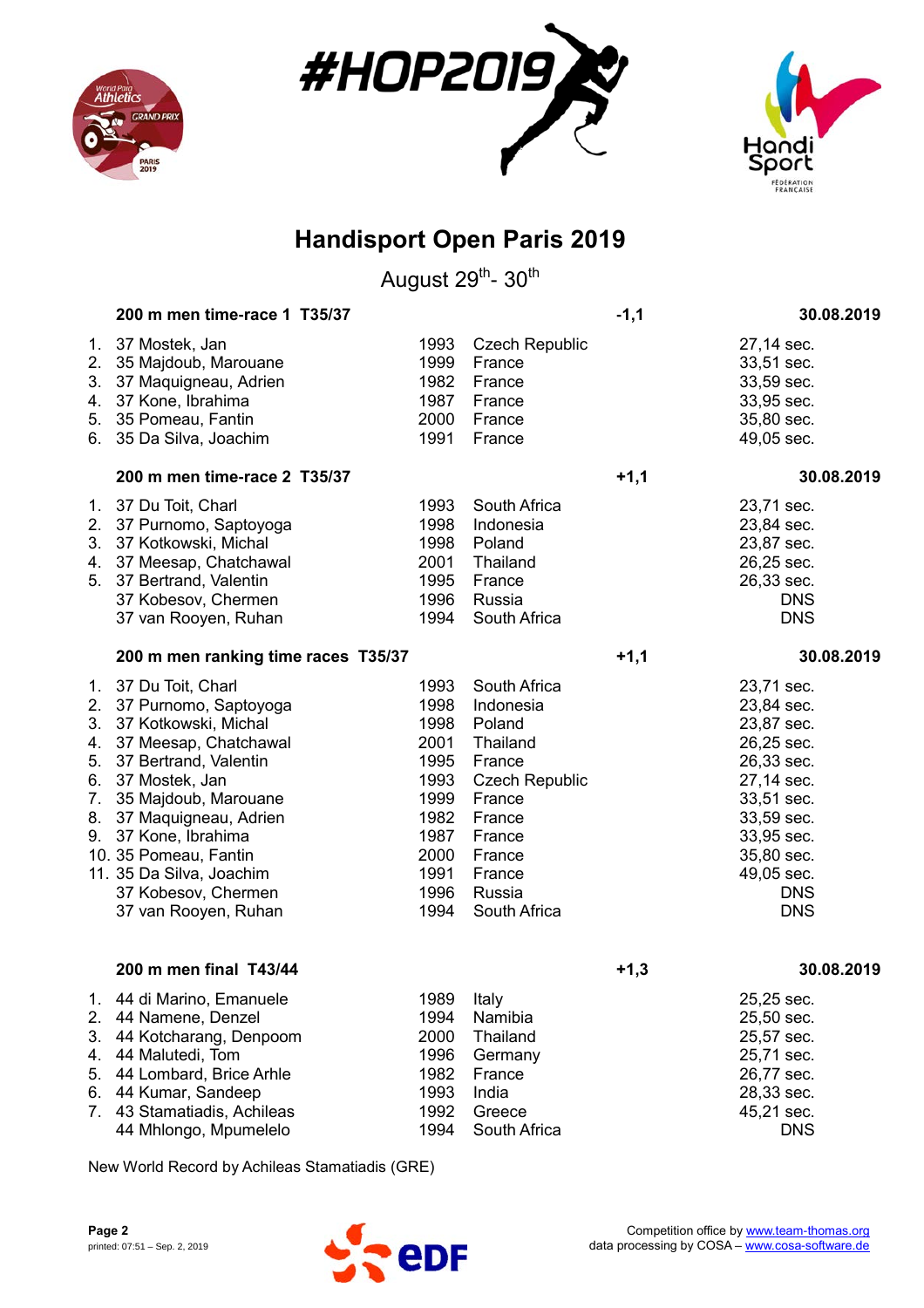





|          | 200 m wheelchair men final T51/52/53                                                                                                                                                                                                                                                        |                                                                                      |                                                                                                                                       | $-0,4$ | 30.08.2019                                                                                                                                             |
|----------|---------------------------------------------------------------------------------------------------------------------------------------------------------------------------------------------------------------------------------------------------------------------------------------------|--------------------------------------------------------------------------------------|---------------------------------------------------------------------------------------------------------------------------------------|--------|--------------------------------------------------------------------------------------------------------------------------------------------------------|
| 1.<br>5. | 53 Fairbank, Pierre<br>2. 53 Brignone, Nicolas<br>3. 52 Hernandez Mondragon, Salvador<br>4. 52 Mangliwan, Jerrold Pete<br>53 Pradalier, Sebastien<br>6. 51 Hussain, Bulbul<br>53 Jomni, Moatez                                                                                              | 1971<br>1989<br>1963<br>1979<br>1980<br>1972<br>1989                                 | France<br>France<br>Mexico<br>Philippines<br>France<br><b>Great Britain</b><br><b>Great Britain</b>                                   |        | 26,77 sec.<br>27,31 sec.<br>32,52 sec.<br>34,14 sec.<br>40,85 sec.<br>43,43 sec.<br><b>DNS</b>                                                         |
|          | 200 m wheelchair men time-race 1 T54                                                                                                                                                                                                                                                        |                                                                                      |                                                                                                                                       | $-1,0$ | 30.08.2019                                                                                                                                             |
| 6.       | 1. 54 Knight, Jabari<br>2. 54 Singer, Paul<br>3. 54 Appere, Damien<br>4. 54 Fatouaki, Nabil<br>5. 54 Daurat, Thibault<br>54 Capelle de Queiroz, Louenn                                                                                                                                      | 1988<br>2000<br>1990<br>1976<br>2003<br>2004                                         | <b>Trinidad and Tobago</b><br>France<br>France<br>France<br>France<br>France                                                          |        | 30,25 sec.<br>31,60 sec.<br>34,84 sec.<br>35,72 sec.<br>37,21 sec.<br>37,54 sec.                                                                       |
|          | 200 m wheelchair men time-race 2 T54                                                                                                                                                                                                                                                        |                                                                                      |                                                                                                                                       | $-0,1$ | 30.08.2019                                                                                                                                             |
| 6.       | 1. 54 Gharbi, Yassine<br>2. 54 Tahti, Leo Pekka<br>3. 54 Aripin, Jaenal<br>4. 54 Musanganya, Yasser<br>5. 54 Quintero Macias, Jose Manuel<br>54 Tan, William Tan                                                                                                                            | 1990<br>1983<br>1988<br>2002<br>1998<br>1957                                         | Tunisia<br>Finland<br>Indonesia<br>France<br>Spain<br>Singapore                                                                       |        | 25,06 sec.<br>25,15 sec.<br>25,92 sec.<br>26,91 sec.<br>28,80 sec.<br>35,31 sec.                                                                       |
|          | 200 m wheelchair men ranking time races T54                                                                                                                                                                                                                                                 |                                                                                      |                                                                                                                                       | $-0,1$ | 30.08.2019                                                                                                                                             |
| 7.       | 1. 54 Gharbi, Yassine<br>2. 54 Tahti, Leo Pekka<br>3. 54 Aripin, Jaenal<br>4. 54 Musanganya, Yasser<br>5. 54 Quintero Macias, Jose Manuel<br>6. 54 Knight, Jabari<br>54 Singer, Paul<br>8. 54 Appere, Damien<br>9. 54 Tan, William Tan<br>10. 54 Fatouaki, Nabil<br>11. 54 Daurat, Thibault | 1990<br>1983<br>1988<br>2002<br>1998<br>1988<br>2000<br>1990<br>1957<br>1976<br>2003 | Tunisia<br>Finland<br>Indonesia<br>France<br>Spain<br><b>Trinidad and Tobago</b><br>France<br>France<br>Singapore<br>France<br>France |        | 25,06 sec.<br>25,15 sec.<br>25,92 sec.<br>26,91 sec.<br>28,80 sec.<br>30,25 sec.<br>31,60 sec.<br>34,84 sec.<br>35,31 sec.<br>35,72 sec.<br>37,21 sec. |
|          | 12. 54 Capelle de Queiroz, Louenn                                                                                                                                                                                                                                                           | 2004                                                                                 | France                                                                                                                                |        | 37,54 sec.                                                                                                                                             |

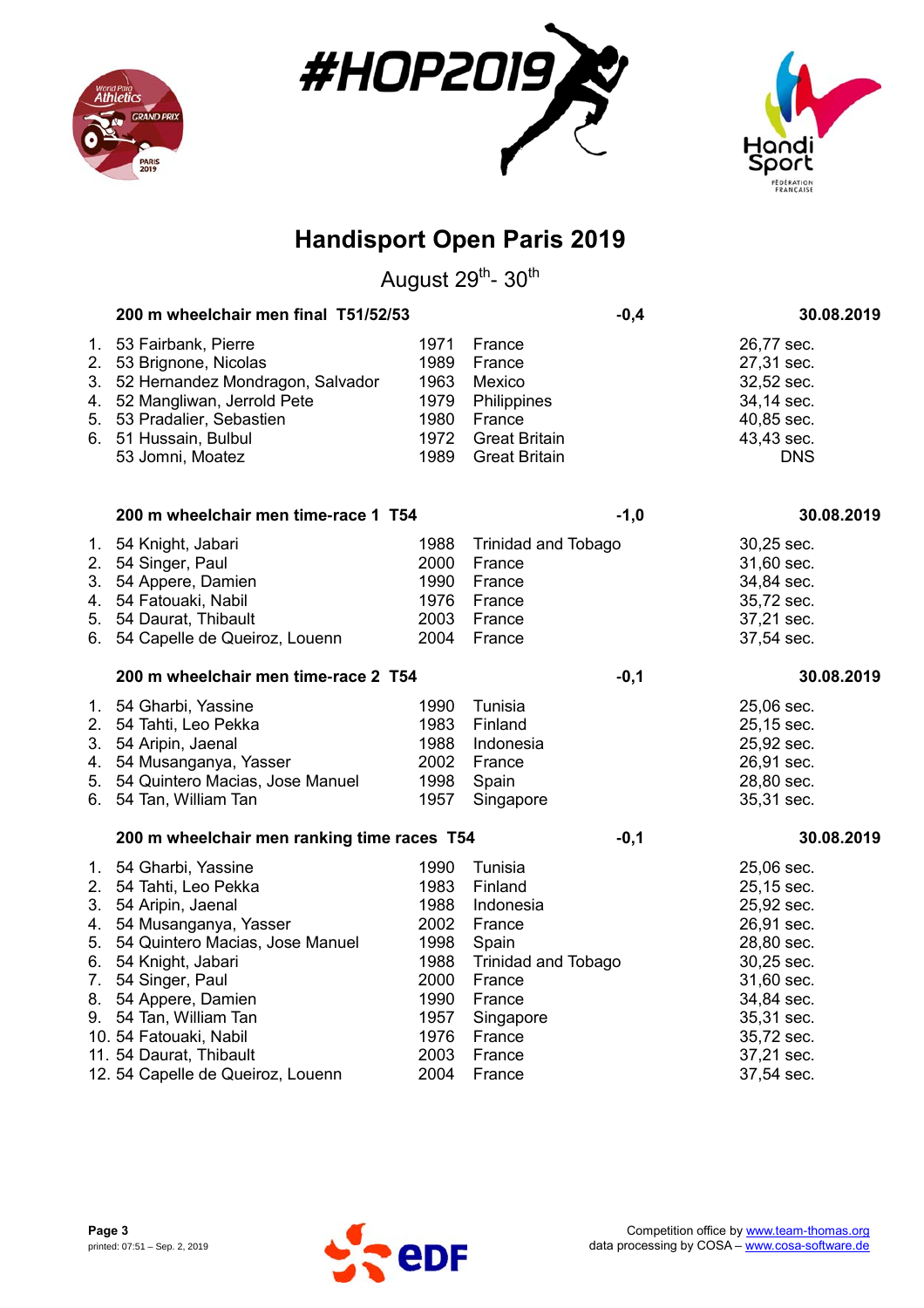





|    | 200 m men final T61-63                                                                                                                                                         |                                                      |                                                                                     | $-1,0$ | 30.08.2019                                                                                     |
|----|--------------------------------------------------------------------------------------------------------------------------------------------------------------------------------|------------------------------------------------------|-------------------------------------------------------------------------------------|--------|------------------------------------------------------------------------------------------------|
|    | 1. 62 Floors, Johannes<br>2. 61 Lacin, Ali<br>3. 63 Schaefer, Leon<br>4. 63 Boersch, Bastian<br>5. 63 Robert, Philippe<br>13 Mokgwathi, Bose                                   | 1995<br>1988<br>1997<br>1992<br>1987<br>2002         | Germany<br>Germany<br>Germany<br>Germany<br>France<br>Botswana                      |        | 21,12 sec.<br>24,73 sec.<br>27,22 sec.<br>29,65 sec.<br>34,78 sec.<br><b>DNS</b>               |
|    | New World Record by Johannes Floors (GER)<br>New European Record by Ali Lacin (GER)<br>New European Record by Leon Schäfer (GER)                                               |                                                      |                                                                                     |        |                                                                                                |
|    | 200 m men final T64                                                                                                                                                            |                                                      |                                                                                     | $-0,5$ | 30.08.2019                                                                                     |
|    | 1. 64 Gunasekaran, Anandan<br>2. 64 Pavade, Dimitri<br>3. 64 Sato, Keita<br>4. 64 Avila Chamorro, Alberto<br>5. 64 Lee, Alex<br>6. 64 Flores, Antonio<br>7. 64 Itani, Shunsuke | 1987<br>1989<br>1991<br>1996<br>1989<br>1990<br>1995 | India<br>France<br>Japan<br>Spain<br>Ireland<br>Malta<br>Japan                      |        | 24,29 sec.<br>24,55 sec.<br>24,59 sec.<br>25,03 sec.<br>25,18 sec.<br>27,05 sec.<br>29,33 sec. |
|    | Out of ranking<br>nh Appin, Maurille                                                                                                                                           | 1976                                                 | France                                                                              |        | 26,65 sec.                                                                                     |
|    | 400 m wheelchair men time-race 1 T33/34                                                                                                                                        |                                                      |                                                                                     |        | 30.08.2019                                                                                     |
| 4. | 1. 34 Al-Kubaisi, Mohammed Rashid<br>2. 34 White, Shaun<br>3. 33 Freeman, James<br>34 Patteson-Knight, Hugo                                                                    | 1993<br>1997<br>1996<br>1996                         | Qatar<br><b>Great Britain</b><br><b>Great Britain</b><br><b>Great Britain</b>       |        | 57,50 sec.<br>1:10,26min.<br>1:11,09min.<br>1:19,90min.                                        |
|    | 400 m wheelchair men time-race 2 T33/34                                                                                                                                        |                                                      |                                                                                     |        | 30.08.2019                                                                                     |
|    | 1. 34 Ktila, Walid<br>2. 34 Rattana, Chaiwat<br>3. 34 Kobata, Atsuro<br>4. 34 Edwards, Jamie<br>34 Alhammadi, Mohamed                                                          | 1985<br>1996<br>1993<br>1999<br>1985                 | Tunisia<br>Thailand<br>Japan<br><b>Great Britain</b><br><b>United Arab Emirates</b> |        | 51,13 sec.<br>53,64 sec.<br>56,80 sec.<br>1:01,09min.<br><b>DNS</b>                            |

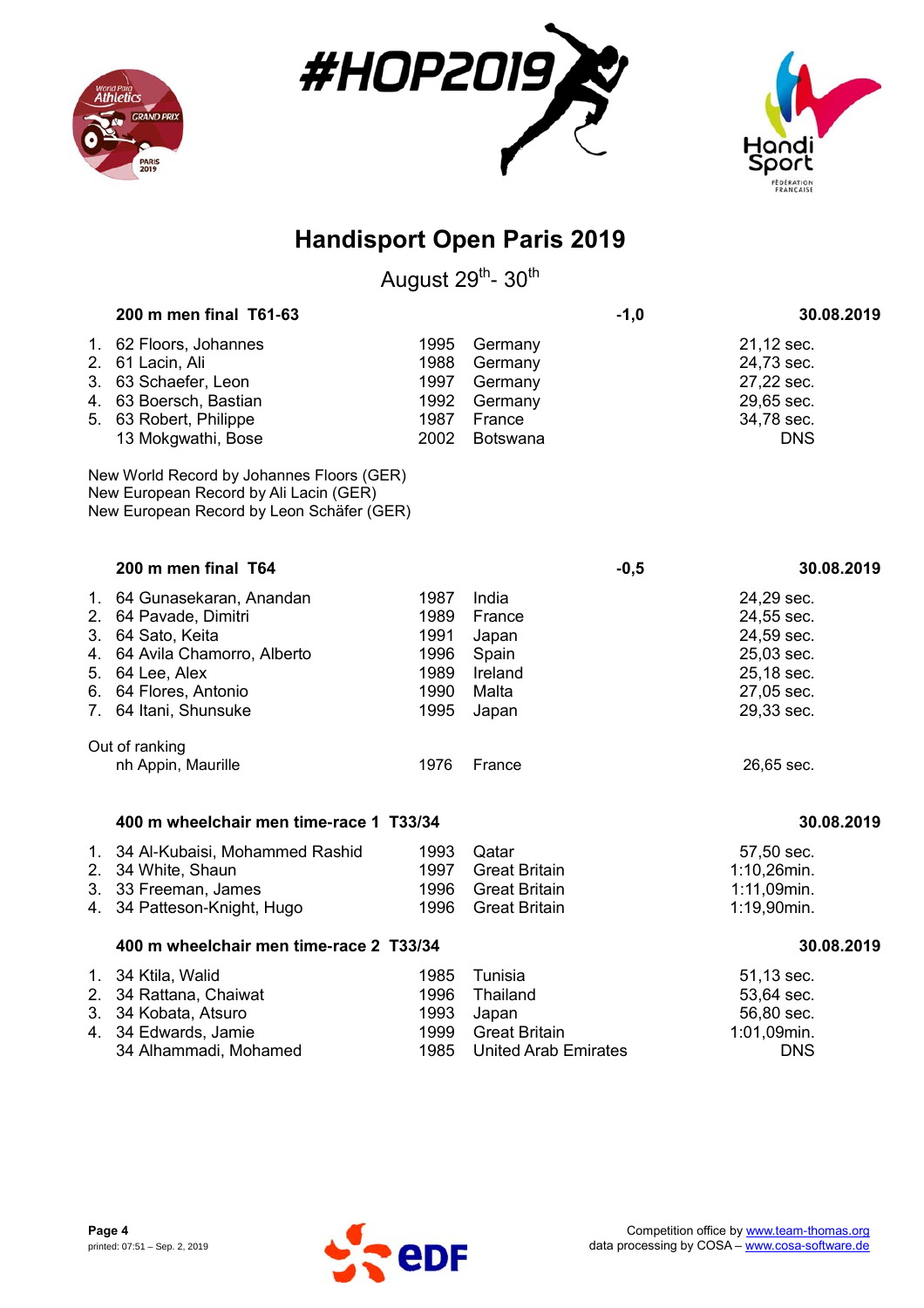





August 29<sup>th</sup>- 30<sup>th</sup>

### **400 m wheelchair men ranking time races T33/34 30.08.2019**

| 1. 34 Ktila, Walid                | 1985 | Tunisia                   | 51,13 sec.     |
|-----------------------------------|------|---------------------------|----------------|
| 2. 34 Rattana, Chaiwat            | 1996 | Thailand                  | 53,64 sec.     |
| 3. 34 Kobata, Atsuro              | 1993 | Japan                     | 56,80 sec.     |
| 4. 34 Al-Kubaisi, Mohammed Rashid | 1993 | Qatar                     | 57,50 sec.     |
| 5. 34 Edwards, Jamie              |      | 1999 Great Britain        | 1:01,09min.    |
| 6. 34 White, Shaun                |      | 1997 Great Britain        | $1:10,26$ min. |
| 7. 33 Freeman, James              |      | 1996 Great Britain        | 1:11,09min.    |
| 8. 34 Patteson-Knight, Hugo       |      | 1996 Great Britain        | 1:19,90min.    |
| 34 Alhammadi, Mohamed             |      | 1985 United Arab Emirates | <b>DNS</b>     |

#### **400 m wheelchair men time-race 1 T52/53/54 30.08.2019**

| 1. 54 Singer, Paul               | 2000 France | 59,17 sec.     |
|----------------------------------|-------------|----------------|
| 2. 54 Appere, Damien             | 1990 France | $1:04,10$ min. |
| 3. 54 Capelle de Queiroz, Louenn | 2004 France | 1:09,44min.    |
| 4. 54 Descousse, Vincent         | 1976 France | 1:09,79min.    |
| 5. 54 Daurat, Thibault           | 2003 France | 1:11,88min.    |
| 6. 53 Pradalier, Sebastien       | 1980 France | 1:20,73min.    |
| 54 Fatouaki, Nabil               | 1976 France | <b>DNS</b>     |

#### **400 m wheelchair men time-race 2 T52/53/54 30.08.2019**

| 1. 54 Knight, Jabari                |      | 1988 Trinidad and Tobago | 1:01,38min.    |
|-------------------------------------|------|--------------------------|----------------|
| 2. 52 Jeong, Jongdae                | 1984 | Korea                    | 1:03,69min.    |
| 3. 52 Mangliwan, Jerrold Pete       |      | 1979 Philippines         | 1:04,58min.    |
| 4. 52 Hernandez Mondragon, Salvador | 1963 | Mexico                   | 1:04,64min.    |
| 5. 52 Shishkovskiy, Artem           | 1985 | Russia                   | 1:06,76min.    |
| 6. 54 Tan, William Tan              | 1957 | Singapore                | 1:09,54min.    |
| 7. 52 Chesnais, Bryce               | 1979 | France                   | $1:14,05$ min. |

#### **400 m wheelchair men time-race 3 T52/53/54 30.08.2019**

|  | 1. 54 Aripin, Jaenal<br>2. 53 Brignone, Nicolas<br>3. 53 Jomni, Moatez<br>4. 54 Musanganya, Yasser<br>5. 53 Matsunaga, Hitoshi<br>6. 54 Quintero Macias, Jose Manuel<br>7. 52 Skucas, Kestutis | 1998 Spain<br>1967 | 1988 Indonesia<br>1989 France<br>1989 Great Britain<br>2002 France<br>1972 Japan<br>Lithuania | 49,01 sec.<br>50,66 sec.<br>52,64 sec.<br>52,73 sec.<br>53,08 sec.<br>56,74 sec.<br>1:03,69min. |
|--|------------------------------------------------------------------------------------------------------------------------------------------------------------------------------------------------|--------------------|-----------------------------------------------------------------------------------------------|-------------------------------------------------------------------------------------------------|
|--|------------------------------------------------------------------------------------------------------------------------------------------------------------------------------------------------|--------------------|-----------------------------------------------------------------------------------------------|-------------------------------------------------------------------------------------------------|

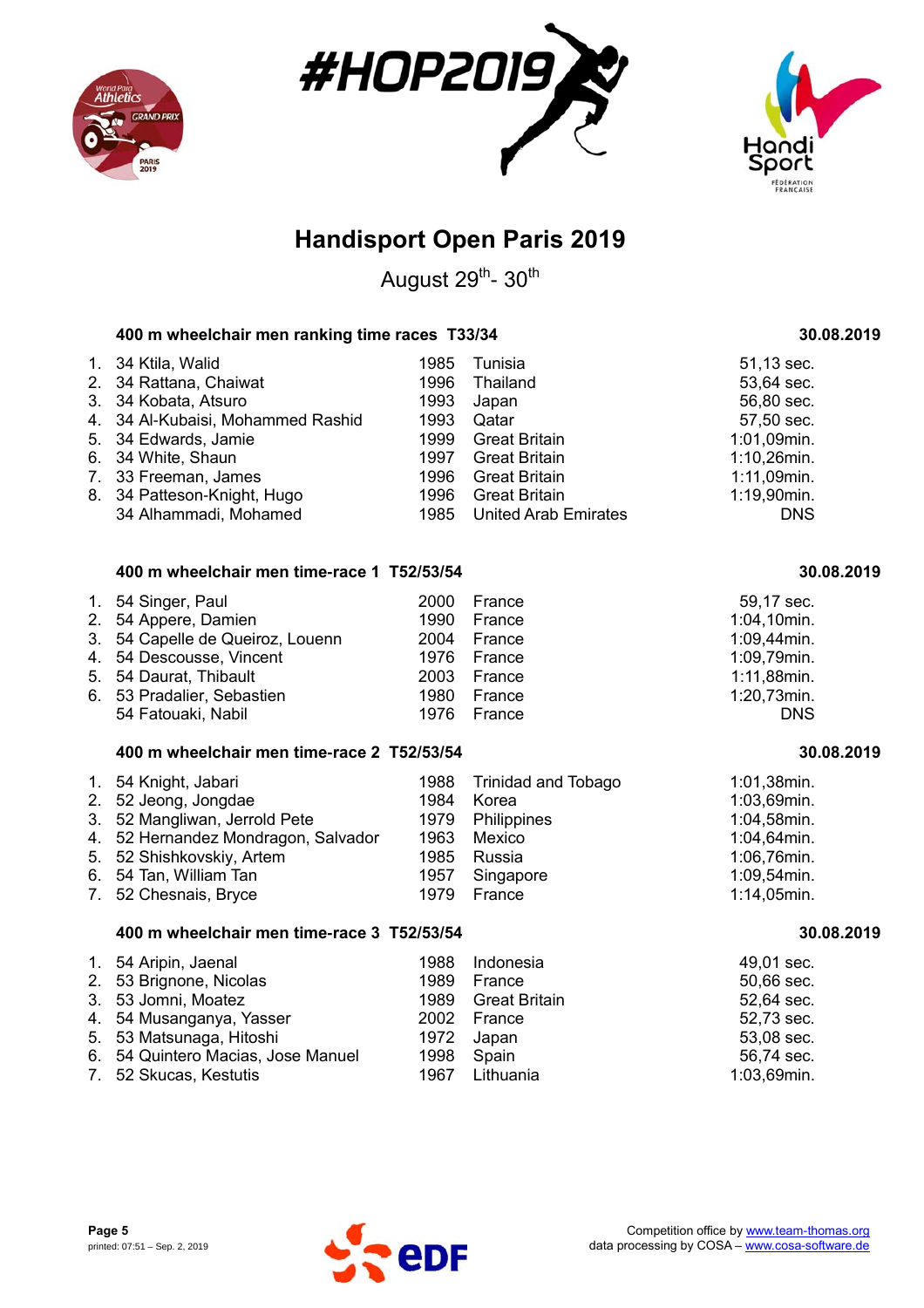





August 29<sup>th</sup>- 30<sup>th</sup>

#### **400 m wheelchair men time-race 4 T52/53/54 30.08.2019**

| 1. 54 Gharbi, Yassine   |      | 1990 Tunisia | 46,50 sec. |
|-------------------------|------|--------------|------------|
| 2. 54 Casoli, Julien    | 1982 | France       | 47,91 sec. |
| 3. 54 Bychenok, Aleksei |      | 1986 Russia  | 47,99 sec. |
| 4. 54 Tahti, Leo Pekka  |      | 1983 Finland | 48,38 sec. |
| 5. 54 Suzuki, Tomoki    | 1994 | Japan        | 48,78 sec. |
| 6. 53 Fairbank, Pierre  | 1971 | France       | 50,04 sec. |
| 7. 54 Kurbanov, Arsen   |      | 1996 Russia  | 50,41 sec. |

#### **400 m wheelchair men ranking time races T52/53/54 30.08.2019**

| 1. | 54 Gharbi, Yassine                   | 1990 | Tunisia                    | 46,50 sec.     |
|----|--------------------------------------|------|----------------------------|----------------|
| 2. | 54 Casoli, Julien                    | 1982 | France                     | 47,91 sec.     |
| 3. | 54 Bychenok, Aleksei                 | 1986 | Russia                     | 47,99 sec.     |
| 4. | 54 Tahti, Leo Pekka                  | 1983 | Finland                    | 48,38 sec.     |
| 5. | 54 Suzuki, Tomoki                    | 1994 | Japan                      | 48,78 sec.     |
| 6. | 54 Aripin, Jaenal                    | 1988 | Indonesia                  | 49,01 sec.     |
| 7. | 53 Fairbank, Pierre                  | 1971 | France                     | 50,04 sec.     |
| 8. | 54 Kurbanov, Arsen                   | 1996 | Russia                     | 50,41 sec.     |
| 9. | 53 Brignone, Nicolas                 | 1989 | France                     | 50,66 sec.     |
|    | 10. 53 Jomni, Moatez                 | 1989 | <b>Great Britain</b>       | 52,64 sec.     |
|    | 11. 54 Musanganya, Yasser            | 2002 | France                     | 52,73 sec.     |
|    | 12. 53 Matsunaga, Hitoshi            | 1972 | Japan                      | 53,08 sec.     |
|    | 13. 54 Quintero Macias, Jose Manuel  | 1998 | Spain                      | 56,74 sec.     |
|    | 14. 54 Singer, Paul                  | 2000 | France                     | 59,17 sec.     |
|    | 15. 54 Knight, Jabari                | 1988 | <b>Trinidad and Tobago</b> | 1:01,38min.    |
|    | 16. 52 Skucas, Kestutis              | 1967 | Lithuania                  | 1:03,69min.    |
|    | 16. 52 Jeong, Jongdae                | 1984 | Korea                      | 1:03,69min.    |
|    | 18. 54 Appere, Damien                | 1990 | France                     | 1:04,10min.    |
|    | 19. 52 Mangliwan, Jerrold Pete       | 1979 | Philippines                | 1:04,58min.    |
|    | 20. 52 Hernandez Mondragon, Salvador | 1963 | Mexico                     | 1:04,64min.    |
|    | 21. 52 Shishkovskiy, Artem           | 1985 | Russia                     | 1:06,76min.    |
|    | 22. 54 Capelle de Queiroz, Louenn    | 2004 | France                     | 1:09,44min.    |
|    | 23. 54 Tan, William Tan              | 1957 | Singapore                  | 1:09,54min.    |
|    | 24. 54 Descousse, Vincent            | 1976 | France                     | 1:09,79min.    |
|    | 25. 54 Daurat, Thibault              | 2003 | France                     | $1:11,88$ min. |
|    | 26. 52 Chesnais, Bryce               | 1979 | France                     | $1:14,05$ min. |
|    | 27. 53 Pradalier, Sebastien          | 1980 | France                     | 1:20,73min.    |
|    | 54 Fatouaki, Nabil                   | 1976 | France                     | <b>DNS</b>     |

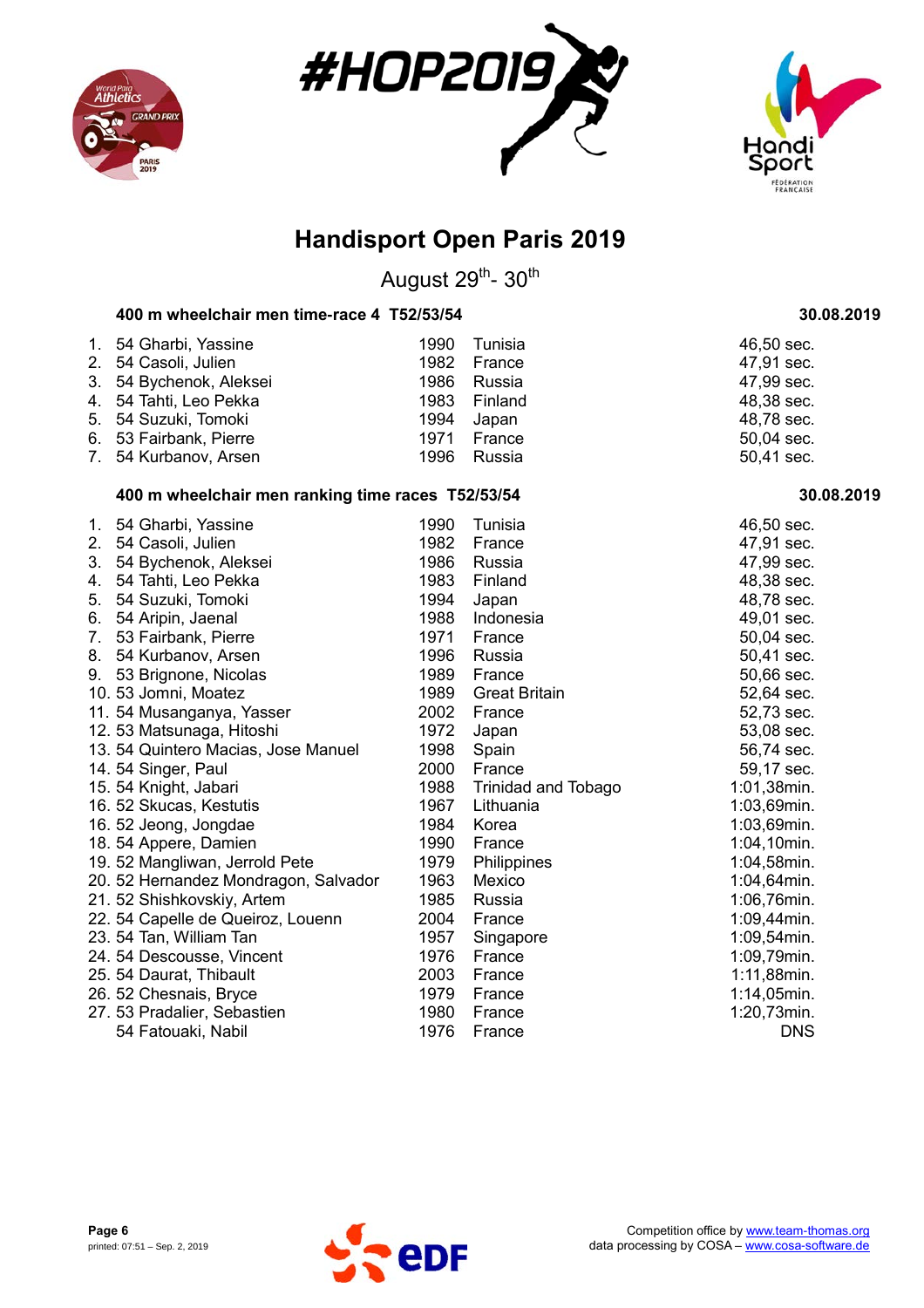





August 29<sup>th</sup>- 30<sup>th</sup>

### **800 m wheelchair men final T33/34 30.08.2019**

| 1. 34 Ktila, Walid          | 1985 | Tunisia                   | 1:42,62min.    |
|-----------------------------|------|---------------------------|----------------|
| 2. 34 Rattana, Chaiwat      | 1996 | Thailand                  | $1:50,71$ min. |
| 3. 34 Edwards, Jamie        | 1999 | <b>Great Britain</b>      | 1:57,27min.    |
| 4. 34 Kobata, Atsuro        | 1993 | Japan                     | 1:57,46min.    |
| 5. 34 White, Shaun          | 1997 | <b>Great Britain</b>      | 2:21,51min.    |
| 6. 33 Freeman, James        | 1996 | <b>Great Britain</b>      | 2:22,49min.    |
| 7. 34 Patteson-Knight, Hugo | 1996 | <b>Great Britain</b>      | 2:40,36min.    |
| 8. 34 Martig, Baptiste      | 2001 | France                    | 3:38,72min.    |
| 34 Alhammadi, Mohamed       |      | 1985 United Arab Emirates | <b>DNS</b>     |

#### **800 m wheelchair men time-race 1 T53/54 30.08.2019**

| 1. 54 Alhosani, Badir Abbas |      | 1985 United Arab Emirates | $1:43,10$ min. |
|-----------------------------|------|---------------------------|----------------|
| 2. 53 Matsunaga, Hitoshi    |      | 1972 Japan                | 1:44,23min.    |
| 3. 54 Musanganya, Yasser    | 2002 | France                    | 1:49,57min.    |
| 4. 54 Singer, Paul          |      | 2000 France               | 2:02,73min.    |
| 5. 54 Appere, Damien        | 1990 | France                    | 2:09,99min.    |
| 6. 54 Descousse, Vincent    |      | 1976 France               | 2:17,71min.    |
| 7. 54 Gowaseb, Roodly       |      | 1982 Namibia              | 2:18,77min.    |
| 53 Pradalier, Sebastien     | 1980 | France                    | <b>DNS</b>     |

#### **800 m wheelchair men time-race 2 T53/54 30.08.2019**

| 1. 54 Bychenok, Aleksei | 1986 | Russia       | 1:35,98min.    |
|-------------------------|------|--------------|----------------|
| 2. 54 Gharbi, Yassine   | 1990 | Tunisia      | 1:36,07min.    |
| 3. 54 Casoli, Julien    | 1982 | France       | 1:36,29min.    |
| 4. 53 Fairbank, Pierre  | 1971 | France       | $1:36,53$ min. |
| 5. 54 Suzuki, Tomoki    | 1994 | Japan        | 1:36,66min.    |
| 6. 54 Tahti, Leo Pekka  |      | 1983 Finland | 1:38,65min.    |
| 7. 54 Kurbanov, Arsen   | 1996 | Russia       | 1:39,49min.    |
| 8. 53 Brignone, Nicolas | 1989 | France       | $1:43,17$ min. |

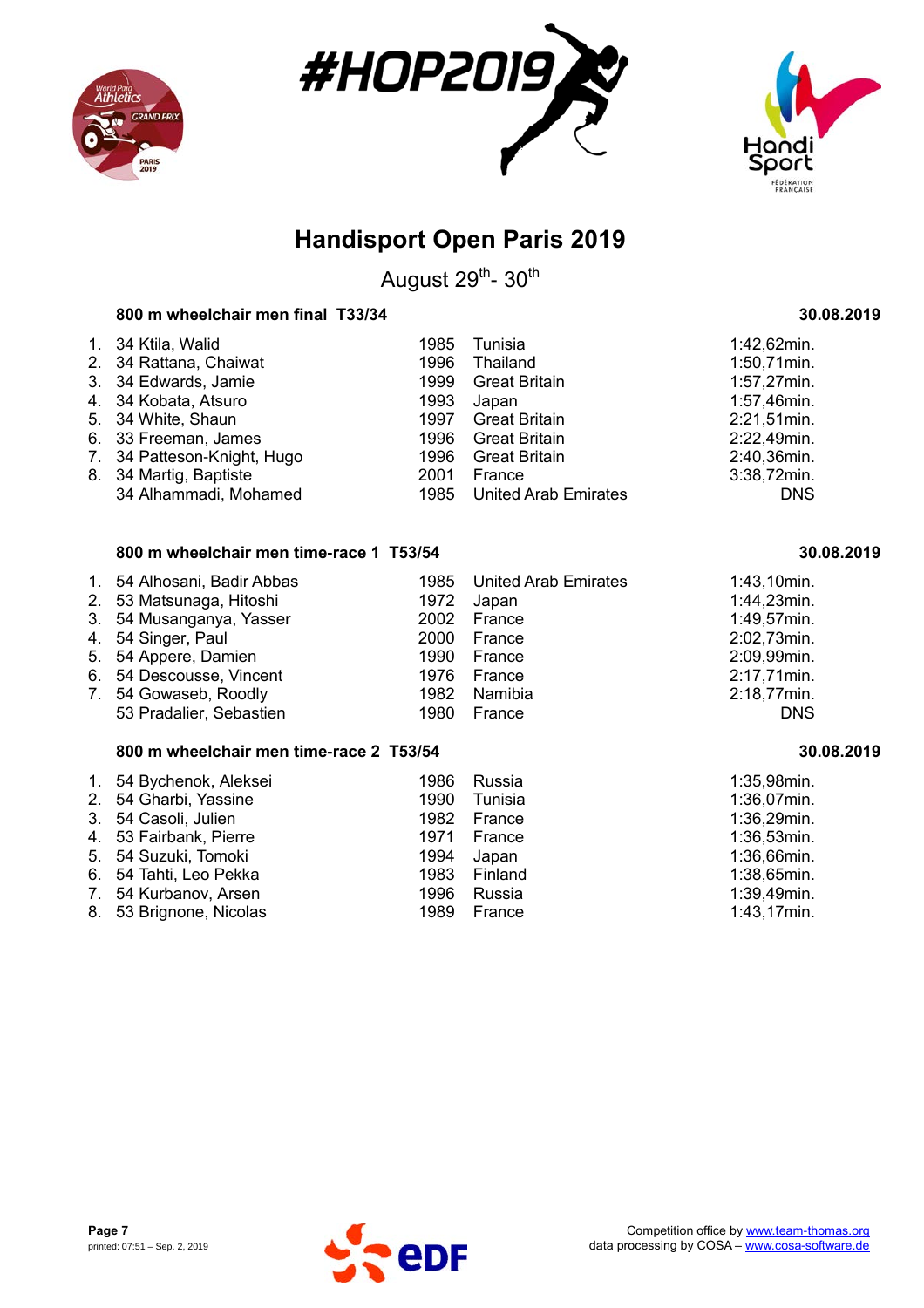





August 29<sup>th</sup>- 30<sup>th</sup>

#### **800 m wheelchair men ranking time races 30.08.2019**

| 1.             | 54 Bychenok, Aleksei      | 1986 | Russia                      | $1:35,98$ min. |
|----------------|---------------------------|------|-----------------------------|----------------|
| 2 <sub>1</sub> | 54 Gharbi, Yassine        | 1990 | Tunisia                     | $1:36,07$ min. |
|                |                           |      |                             |                |
| 3.             | 54 Casoli, Julien         | 1982 | France                      | 1:36,29min.    |
| 4.             | 53 Fairbank, Pierre       | 1971 | France                      | 1:36,53min.    |
| 5.             | 54 Suzuki, Tomoki         | 1994 | Japan                       | 1:36,66min.    |
| 6.             | 54 Tahti, Leo Pekka       | 1983 | Finland                     | 1:38,65min.    |
| 7.             | 54 Kurbanov, Arsen        | 1996 | Russia                      | 1:39,49min.    |
| 8.             | 54 Alhosani, Badir Abbas  | 1985 | <b>United Arab Emirates</b> | 1:43,10min.    |
| 9.             | 53 Brignone, Nicolas      | 1989 | France                      | $1:43,17$ min. |
|                | 10.53 Matsunaga, Hitoshi  | 1972 | Japan                       | 1:44,23min.    |
|                | 11. 54 Musanganya, Yasser | 2002 | France                      | 1:49,57min.    |
|                | 12. 54 Singer, Paul       | 2000 | France                      | 2:02,73min.    |
|                | 13. 54 Appere, Damien     | 1990 | France                      | 2:09,99min.    |
|                | 14. 54 Descousse, Vincent | 1976 | France                      | 2:17,71min.    |
|                | 15. 54 Gowaseb, Roodly    | 1982 | Namibia                     | 2:18,77min.    |
|                | 53 Pradalier, Sebastien   | 1980 | France                      | <b>DNS</b>     |

#### **5000 m wheelchair men final T54 30.08.2019**

| 1. 54 Casoli, Julien        | 1982 France               | 11:06,88min. |
|-----------------------------|---------------------------|--------------|
| 2. 54 Alhosani, Badir Abbas | 1985 United Arab Emirates | 11:08.55min. |
| 3. 53 Brignone, Nicolas     | 1989 France               | 11:10.52min. |

#### **5000 m men time-race 1 open 30.08.2019**

#### 1. 11 Rudakov, Fedor 1994 Russia 2. 11 Munsch, Michel 1974 France 3. 12 Bompard, Nicolas 1982 France

4. 11 Li, Chun Fai 1985 Hong Kong 5. 11 Krapikas, Povilas 1998 Lithuania 11 Taboada, Francisco 1976 Switzerland<br>11 Kossakowski, Aleksander 1994 Poland 11 Kossakowski, Aleksander 1994 Poland<br>11 Pechereau. Jerome 1978 France 11 Pechereau, Jerome

#### **5000 m men time-race 2 open 30.08.2019**

| 1. 12 Hanyn, Hicham         | 1993 | Morocco | 15:11,14min. |
|-----------------------------|------|---------|--------------|
| 2. 12 Chentouf, El Amin     | 1981 | Morocco | 15:12,08min. |
| 3. 13 Hammami, Bilel        | 1990 | Tunisia | 15:33,85min. |
| 4. 60 Acheghane, Mehdi      | 1991 | France  | 15:59,57min. |
| 5. 12 Gavrilov, Denis       | 1986 | Russia  | 16:53,36min. |
| 6. 12 Delion, Vincent       | 1977 | France  | 17:46,98min. |
| 7. 13 Petitdemange, Ludovic | 1983 | France  | 18:57,37min. |
| 8. 60 Azdad, Ali            | 1980 | France  | 20:40,77min. |
| 13 Lacointe, Christian      | 1997 | France  | DNF          |
| 12 Rigaudeau, Thibaut       | 1990 | France  | <b>DNS</b>   |



#### **Page 8** Competition office by www.team-thomas.org competition office by www.team-thomas.org competition of the street of the printed: 07:51 – Sep. 2, 2019 data processing by COSA – www.cosa-software.de

| 1982 France              | 11:06,88min.    |
|--------------------------|-----------------|
| 985 United Arab Emirates | 11:08,55min.    |
| 1989 France              | $11:10,52$ min. |

| 16:21,38min. |
|--------------|
| 17:29,81min. |
| 18:24,47min. |
| 19:35,88min. |
| 20:15,84min. |
| DO           |
| DNS          |
| DNS          |

| 15:11,14min. |
|--------------|
| 15:12,08min. |
| 15:33,85min. |
| 15:59,57min. |
| 16:53,36min. |
| 17:46,98min. |
| 18:57,37min. |
| 20:40,77min. |
| DNF          |
| רוחת         |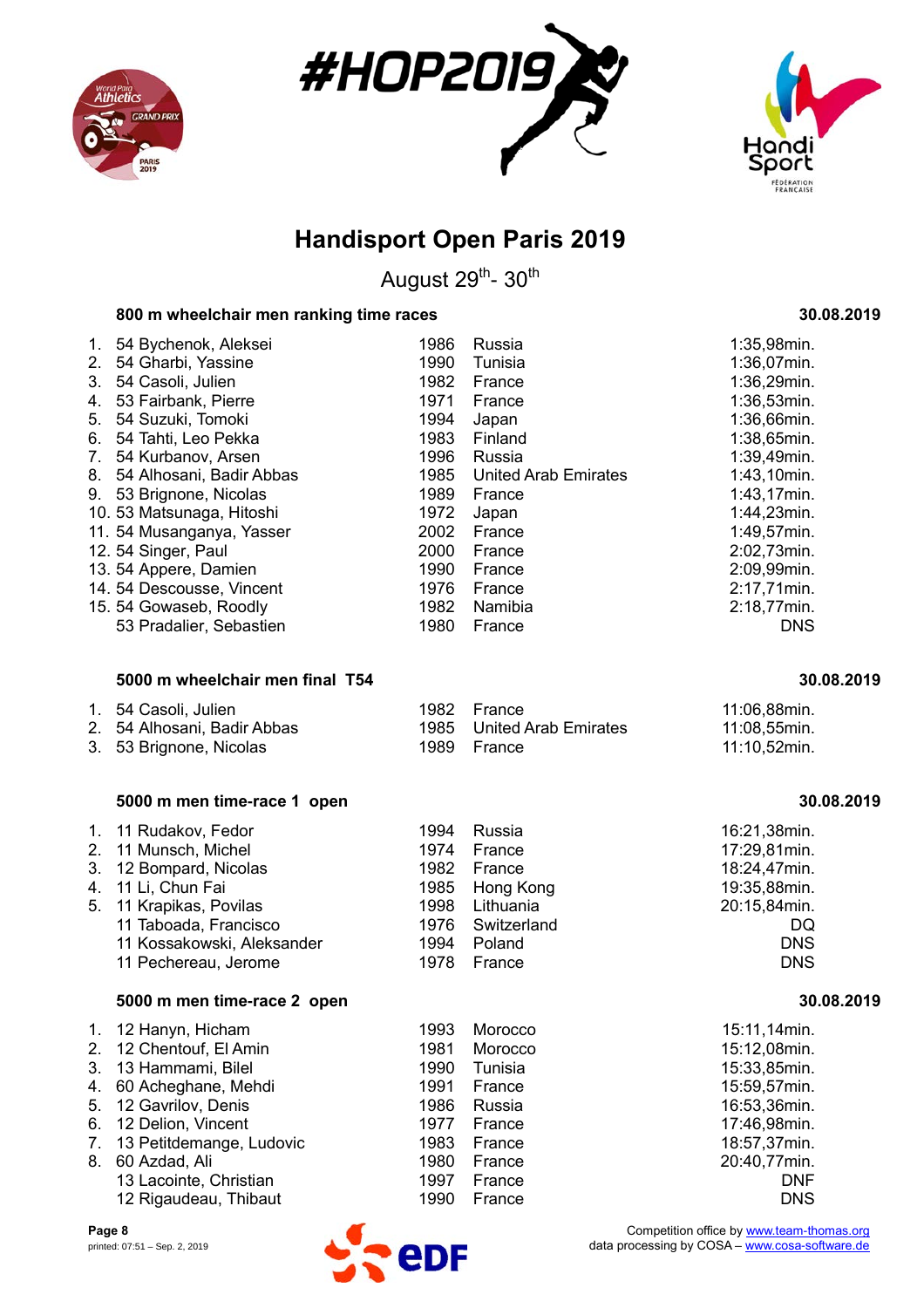





August 29<sup>th</sup>- 30<sup>th</sup>

#### **5000 m men ranking time races open 30.08.2019**

#### **4 x 100 m relay Men time-race 1 Universal 30.08.2019**

| 1. Russia,                    | 49,07 sec.               |
|-------------------------------|--------------------------|
| 2. Japan II,<br>3. France II, | 50,46 sec.<br>51,46 sec. |
| 4. Romania,                   | $1:05,09$ min.           |

#### **4 x 100 m relay Men time-race 2 Universal 30.08.2019**

| 4 x 100 m relay Men ranking time races Universal | 30.08.2019 |
|--------------------------------------------------|------------|
| 4. Turkey,                                       | 52,19 sec. |
| 3. Thailand,                                     | 51,26 sec. |
| 2. France I,                                     | 49,54 sec. |
| 1. Japan I,                                      | 48,33 sec. |
|                                                  |            |

| 1. | Japan I,<br>2. Russia,<br>3. France I<br>4. Japan II,<br>5. Thailand,<br>6. France II,<br>7. Turkey, | 48,33 sec.<br>49,07 sec.<br>49,54 sec.<br>50,46 sec.<br>51,26 sec.<br>51,46 sec.<br>52,19 sec. |
|----|------------------------------------------------------------------------------------------------------|------------------------------------------------------------------------------------------------|
|    | 8. Romania,                                                                                          | 1:05,09min.                                                                                    |
|    |                                                                                                      |                                                                                                |

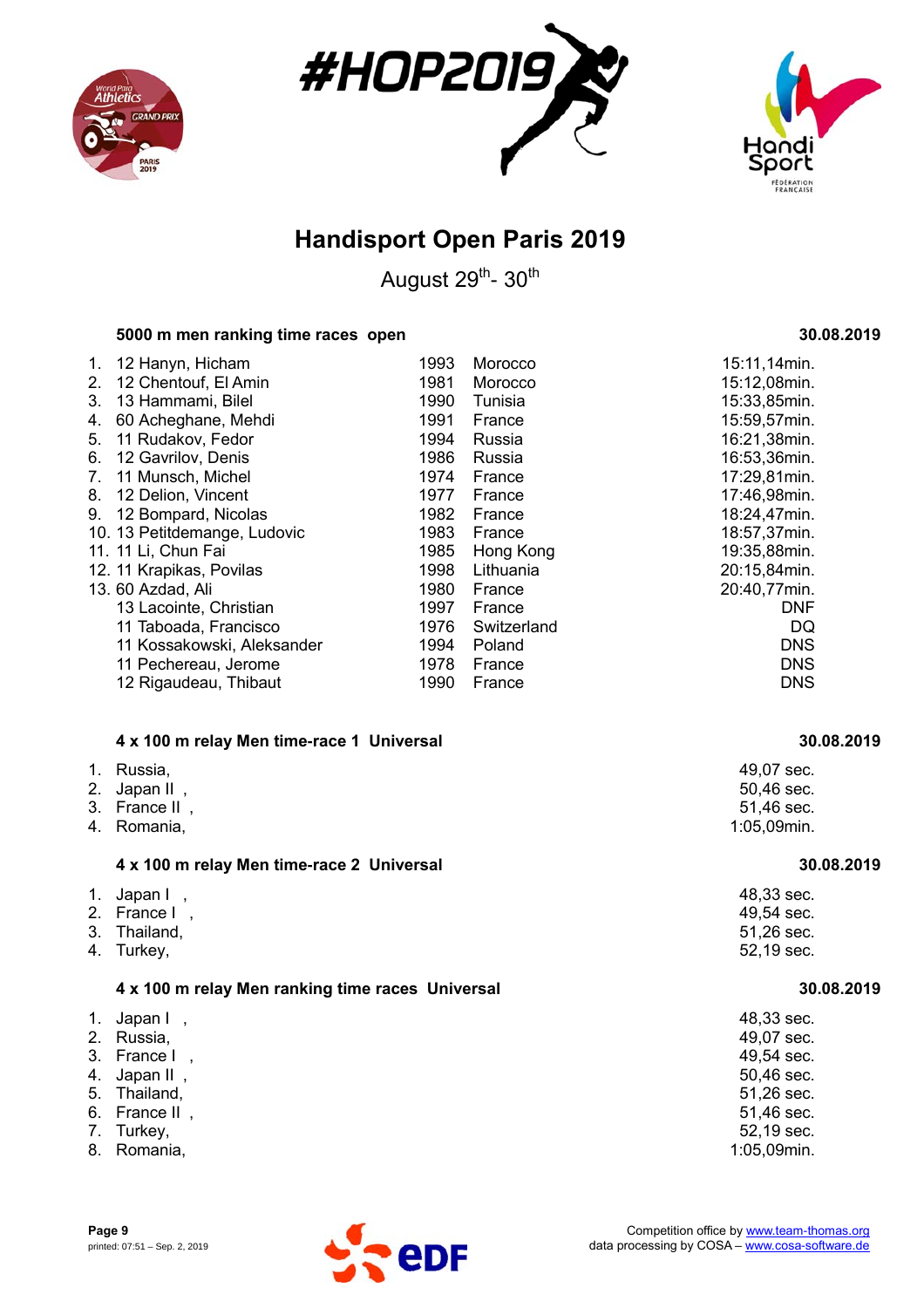





August 29<sup>th</sup>- 30<sup>th</sup>

|             | long jump men final T11/12  |               |                               |               |             | 30.08.2019 |  |
|-------------|-----------------------------|---------------|-------------------------------|---------------|-------------|------------|--|
|             | 1. 12 Wong, Kar Gee         |               | 1991<br>Malaysia              |               | 7.03 m      | 915 P      |  |
|             | $6,80 (+0,7)$ $7,03 (+0,7)$ | 6,92(.0,2)    | $6,93 (+0,9) -$               |               |             |            |  |
|             | 2. 11 Shavrikov, Maksim     |               | 1998 Russia                   |               | $5,90 \; m$ | 752 P      |  |
|             | $5,55(-0,5)$ X              | $5,87(+0,6)$  | $5,72 (+0,5)$<br>$\mathsf{X}$ | $5,90 (+0,5)$ |             |            |  |
|             | 3. 11 Grauslys, Modestas    |               | 1995 Lithuania                |               | $5,60 \; m$ | 626 P      |  |
|             | $4,75$ (+0,3) $4,60$ (+0,4) | $5,44$ (-0,2) | $5,60 (+1,4)$ X               | $5,38(+1,1)$  |             |            |  |
|             | 4. 12 Yamaji, Takaya        |               | 1991<br>Japan                 |               | $6,13 \; m$ | 616 P      |  |
|             | $5,98(+0,3)$<br>X —         | $\mathsf{X}$  | $5,92 (+1,1)$ $5,95 (+0,2)$   | $6,13$ (-0.6) |             |            |  |
|             | 5. 12 Boettger, Marcel      |               | 1993<br>Germany               |               | $6,09 \, m$ | 600 P      |  |
|             | $6,09 (+0,7)$ X             | $6,01 (+0,0)$ | $5,95(+0,4)$<br>$\mathsf{X}$  | $\mathsf{X}$  |             |            |  |
|             | 6. 12 Bernard, Youenn       |               | 2003<br>France                |               | 4,98 m      | 146 P      |  |
|             | $4,19 (+1,4)$ $4,12 (+0,3)$ | $4,98(+0,0)$  | $4,70(-0,7)$ $4,63(-0,3)$     | $4,78(+0,3)$  |             |            |  |
| $7_{\cdot}$ | 12 Cernei, Ion              |               | 1992 Moldova                  |               | 4,72 m      | 78 P       |  |
|             | $4,72 (+1,0)$ $4,38 (+0,4)$ | $\mathsf{X}$  | $4,71 (+0,1)$ $4,40 (+0,7)$   | $4,68(+0,7)$  |             |            |  |
|             | 11 Pallier, Ronan           |               | 1970<br>France                |               |             | <b>DNS</b> |  |
|             |                             |               |                               |               |             |            |  |

#### **long jump men final T13/20/deaf 30.08.2019**

#### 1. 20 Kokubo, Kanta 1999 Japan 1999 Japan 6,72 m 870 P 6,63 (-0,1) 6,70 (-0,5) 6,63 (+1,3) 6,63 (+1,5) 6,72 (+1,8) 6,48 (-0,6) 2. 20 Yamaguchi, Mitsuo 1988 Japan 6,39 (+0,5) 6,39 (+0,5) 6,36 (-0,1) x x 6,42 m 776 P 6,36 (-0,1)  $x$   $x$  6,42 (+0,1) 6,32 (+1,0) 3. 13 Gerber, David 1996 France 6,18 m 725 P 5,99 (-0,5) 5,87 (-0,6) x 6,12 (+0,4) 5,76 (+0,5) 6,18 (+0,4) 4. 20 Suhani, Suhairi 1997 Singapore 6,05 m 635 P<br>
x 5,90 (-0,5) 6,05 (-0,2) 5,72 (-0,4) 6,02 (+1,5) x 6,05 m 635 P x 5,90 (-0,5) 6,05 (-0,2) 5,72 (-0,4) 6,02 (+1,5) x 5. 13 Josan, Andrei 1978 Greece 5,92 m 620 P 5,78 (-0,3) 5,62 (-0,5) x 5,92 (+0,5) x 5,87 (+0,0) 6. 13 Zorzi, Axel **1997** France 5,88 m 603 P 5,65 (+0,1) x 5,05 (+0,6) 5,70 (-0,5) 5,17 (-0,9) 5,88 (+1,1) 7. 13 Ryberg, Olof 2000 Sweden 5,81 m 573 P 5,25 (-0,9)  $x$  5,81 (-0,3) 5,68 (+0,5)  $x$   $x$ 8. 13 Lacointe, Christian 1997 France 5,02 m 224 P 4,94 (+0,1) 5,02 (+0,4) 5,00 (+1,5) 4,87 (+0,5) 4,98 (+0,4) 5,00 (-1,0) 9. 60 Ribeiro, Nicolas 1999 France 4,48 m 63 P 4,48 (-0,4) 4,08 (-0,8) 4,15 (+0,0) 10. 13 Wagner, Manuel 1988 France 1988 France 4,17 m 20 P  $4,04$  (-0,9)  $4,17$  (-0,3) 13 Dambakate, Bacou 1990 France DNS

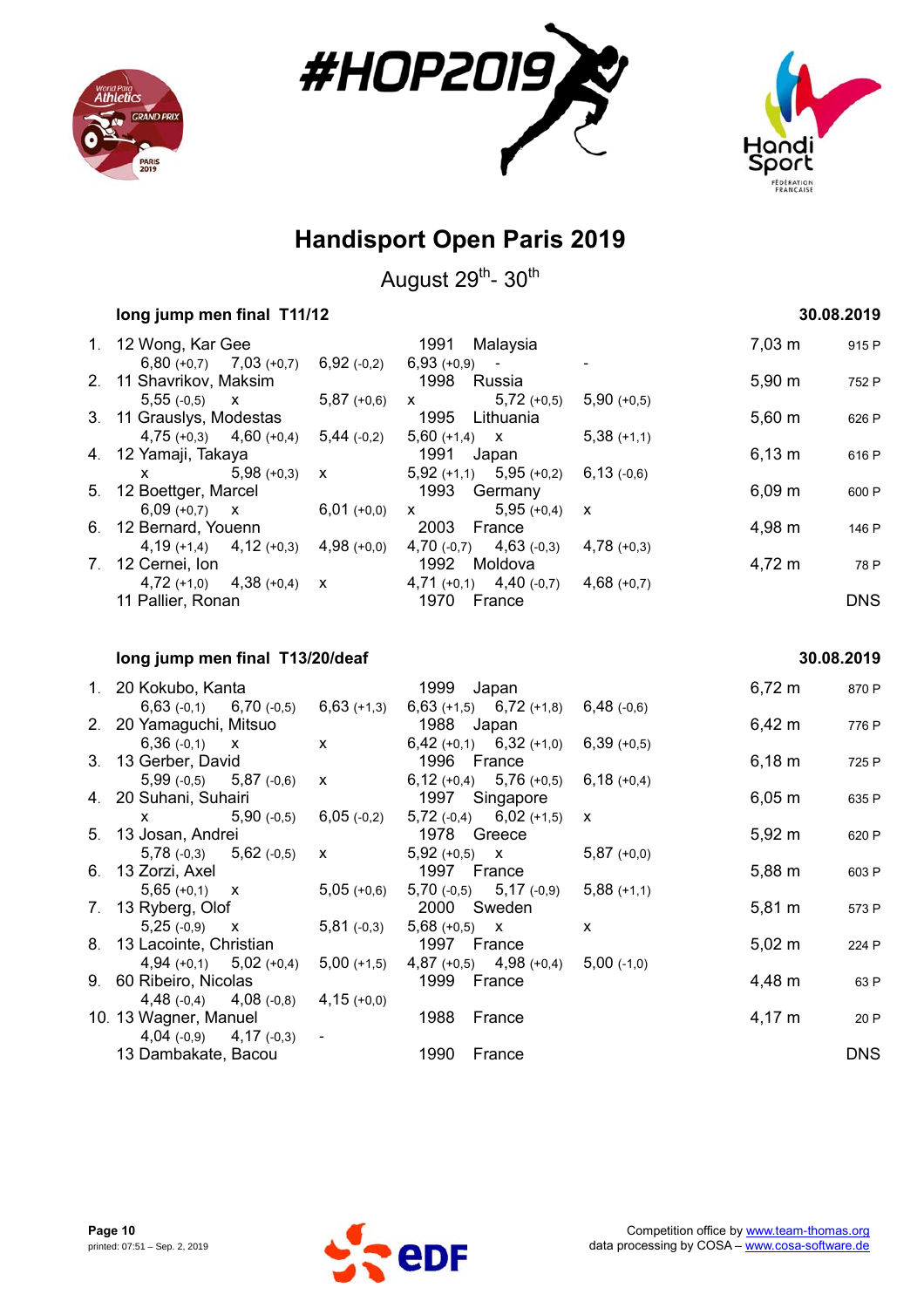





| long jump men final T36-38 |                                           |                                                                                                                                                                                                                                                                                                                                                                      |                                                                                                                                                                                                                                                                                                                  |               | 30.08.2019          |            |
|----------------------------|-------------------------------------------|----------------------------------------------------------------------------------------------------------------------------------------------------------------------------------------------------------------------------------------------------------------------------------------------------------------------------------------------------------------------|------------------------------------------------------------------------------------------------------------------------------------------------------------------------------------------------------------------------------------------------------------------------------------------------------------------|---------------|---------------------|------------|
|                            | 1. 37 Kobesov, Chermen                    |                                                                                                                                                                                                                                                                                                                                                                      | 1996 Russia                                                                                                                                                                                                                                                                                                      |               | $5,77 \; m$         | 790 P      |
|                            | $4,71$ (-0,8)<br>X.                       | $5,09$ (+0,8)                                                                                                                                                                                                                                                                                                                                                        | $5,08$ (-0,1) $5,77$ (+1,1) $4,92$ (+0,5)                                                                                                                                                                                                                                                                        |               |                     |            |
|                            | 2. 37 Owczarek, Mateusz                   |                                                                                                                                                                                                                                                                                                                                                                      | 1996 Poland                                                                                                                                                                                                                                                                                                      |               | 5,70 m              | 763 P      |
|                            | $5,30(-0,8)$ X                            | $\boldsymbol{X}$ and $\boldsymbol{X}$ and $\boldsymbol{X}$ and $\boldsymbol{X}$ and $\boldsymbol{X}$ and $\boldsymbol{X}$ and $\boldsymbol{X}$ and $\boldsymbol{X}$ and $\boldsymbol{X}$ and $\boldsymbol{X}$ and $\boldsymbol{X}$ and $\boldsymbol{X}$ and $\boldsymbol{X}$ and $\boldsymbol{X}$ and $\boldsymbol{X}$ and $\boldsymbol{X}$ and $\boldsymbol{X}$ and | $5,70 (+0,2)$ $5,63 (+0,9)$ x                                                                                                                                                                                                                                                                                    |               |                     |            |
|                            | 3. 37 Bertrand, Valentin                  |                                                                                                                                                                                                                                                                                                                                                                      | 1995 France                                                                                                                                                                                                                                                                                                      |               | $5,56 \; m$         | 705 P      |
|                            | $x = 5,31(-0,5)$ x                        |                                                                                                                                                                                                                                                                                                                                                                      | $5,34$ (+1,3) $5,55$ (+1,0)                                                                                                                                                                                                                                                                                      | $5,56(-0,4)$  |                     |            |
|                            | 4. 36 Davidson, Brayden                   |                                                                                                                                                                                                                                                                                                                                                                      | 1997 Australia                                                                                                                                                                                                                                                                                                   |               | 4,94 m              | 703 P      |
|                            |                                           |                                                                                                                                                                                                                                                                                                                                                                      | $x$ 4,94 (-0,1) 4,92 (+0,5) 4,91 (+0,0) 3,87 (+0,1)                                                                                                                                                                                                                                                              | $4,89$ (-0,2) |                     |            |
|                            | 5. 38 Kavtaradze, Davit                   |                                                                                                                                                                                                                                                                                                                                                                      | 1987 Georgia                                                                                                                                                                                                                                                                                                     |               | $5,70 \; m$         | 662 P      |
|                            |                                           |                                                                                                                                                                                                                                                                                                                                                                      | $5,64$ (-0,9) $5,70$ (+0,8) $5,12$ (+0,2) $5,67$ (+0,6) $5,67$ (+1,2) $5,53$ (-0,3)                                                                                                                                                                                                                              |               |                     |            |
|                            | 6. 37 Tambadou, Moussa                    |                                                                                                                                                                                                                                                                                                                                                                      | 1992 France                                                                                                                                                                                                                                                                                                      |               | 5,46 m              | 661 P      |
|                            | $\mathsf{X}$ 5,46 (-1,1)                  | $\mathsf{x}$                                                                                                                                                                                                                                                                                                                                                         | $\mathsf{X}$<br>$\mathsf{X}$ and $\mathsf{X}$ and $\mathsf{X}$ are $\mathsf{X}$ and $\mathsf{X}$ are $\mathsf{X}$ and $\mathsf{X}$ are $\mathsf{X}$ and $\mathsf{X}$ are $\mathsf{X}$ and $\mathsf{X}$ are $\mathsf{X}$ and $\mathsf{X}$ are $\mathsf{X}$ and $\mathsf{X}$ are $\mathsf{X}$ and $\mathsf{X}$ are | $5,34(-0,3)$  |                     |            |
|                            | 7. 38 Malcoste, Kerrian                   |                                                                                                                                                                                                                                                                                                                                                                      | 2003 France                                                                                                                                                                                                                                                                                                      |               | $5,04 \, m$         | 352 P      |
|                            | $2,00(-0,5)$ $5,04(+0,1)$ x               |                                                                                                                                                                                                                                                                                                                                                                      | $\mathsf{X}$ and $\mathsf{X}$ and $\mathsf{X}$ are $\mathsf{X}$ and $\mathsf{X}$ are $\mathsf{X}$ and $\mathsf{X}$ are $\mathsf{X}$ and $\mathsf{X}$ are $\mathsf{X}$ and $\mathsf{X}$ are $\mathsf{X}$ and $\mathsf{X}$ are $\mathsf{X}$ and $\mathsf{X}$ are $\mathsf{X}$ and $\mathsf{X}$ are<br>$\mathsf{X}$ | X             |                     |            |
|                            | 8. 38 Butthajee, Kullakorn                |                                                                                                                                                                                                                                                                                                                                                                      | 2001 Thailand                                                                                                                                                                                                                                                                                                    |               | $5,03 \; m$         | 347 P      |
|                            | 4,64 $(-0,4)$ 5,03 $(-0,7)$ 4,35 $(+0,1)$ |                                                                                                                                                                                                                                                                                                                                                                      | $4,66 (+0,5)$ $4,66 (+1,4)$ $4,36 (+0,1)$                                                                                                                                                                                                                                                                        |               |                     |            |
|                            | 9. 36 Petria, Marian                      |                                                                                                                                                                                                                                                                                                                                                                      | 1990 Romania                                                                                                                                                                                                                                                                                                     |               | $3,81 \,\mathrm{m}$ | 122 P      |
|                            | $3,53(-0,1)$ $3,80(+0,1)$ $3,81(+0,5)$    |                                                                                                                                                                                                                                                                                                                                                                      |                                                                                                                                                                                                                                                                                                                  |               |                     |            |
|                            | 10. 38 Sahin, Enes                        |                                                                                                                                                                                                                                                                                                                                                                      | 1996 Turkey                                                                                                                                                                                                                                                                                                      |               | $4,43 \; m$         | 109 P      |
|                            | $3,42 (-0,2)$ x $4,43 (+0,6)$             |                                                                                                                                                                                                                                                                                                                                                                      |                                                                                                                                                                                                                                                                                                                  |               |                     |            |
|                            | 11. 37 Djerboua, Mael                     |                                                                                                                                                                                                                                                                                                                                                                      | 2002 France                                                                                                                                                                                                                                                                                                      |               | $3,49 \, \text{m}$  | 4 P        |
|                            | $3,38(-0,3)$ $3,37(-0,2)$ $3,49(+1,3)$    |                                                                                                                                                                                                                                                                                                                                                                      |                                                                                                                                                                                                                                                                                                                  |               |                     |            |
|                            | 36 Lestoquoy, Brayann Djason              |                                                                                                                                                                                                                                                                                                                                                                      | 1996 France                                                                                                                                                                                                                                                                                                      |               |                     | <b>DNS</b> |

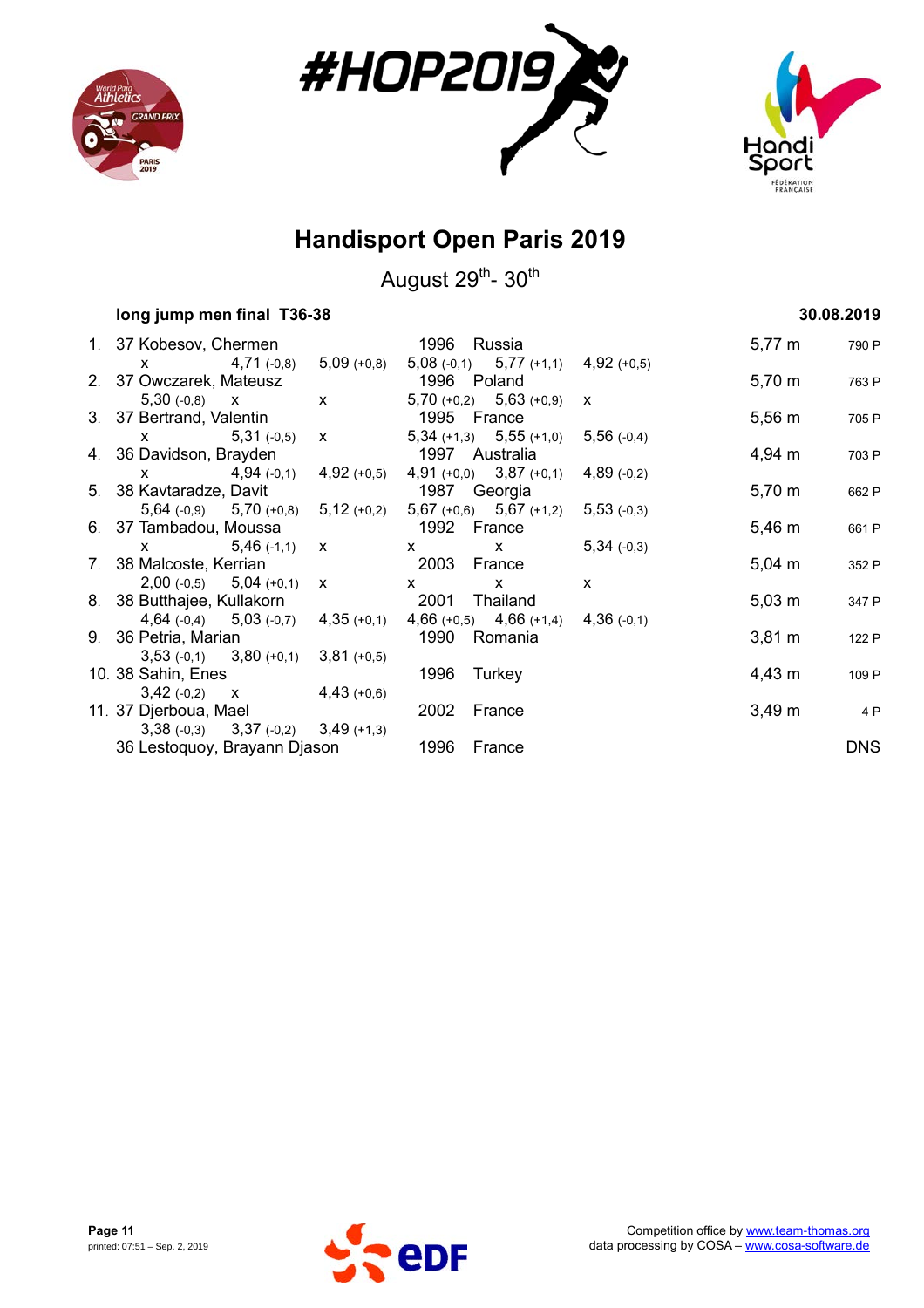





| long jump men final T42-47                                                     |                                                                                                                                                                                                                                                                                                  |                     |                                                                     |              |                    | 30.08.2019 |
|--------------------------------------------------------------------------------|--------------------------------------------------------------------------------------------------------------------------------------------------------------------------------------------------------------------------------------------------------------------------------------------------|---------------------|---------------------------------------------------------------------|--------------|--------------------|------------|
| 1. 46 Townsend-Roberts, Roderick 1992 United States of America                 |                                                                                                                                                                                                                                                                                                  |                     |                                                                     |              | $7,10 \; \text{m}$ | 991 P      |
| $7,10 (+0,4)$ $7,05 (+0,2)$<br>$\mathsf{X}$                                    |                                                                                                                                                                                                                                                                                                  | <b>All Contract</b> |                                                                     |              |                    |            |
| 2. 47 Ashida, Hajimu                                                           |                                                                                                                                                                                                                                                                                                  |                     | 1993 Japan                                                          |              | $6,87 \; m$        | 941 P      |
| $\mathsf{x}$                                                                   | $x = 6,45 (+1,2)$                                                                                                                                                                                                                                                                                |                     | $6,87$ (-1,2) $6,78$ (+1,8)                                         | $\mathsf{x}$ |                    |            |
| 3. 47 Budihartanto, Setiyo                                                     |                                                                                                                                                                                                                                                                                                  |                     | 1986 Indonesia                                                      |              | $6,84 \, m$        | 934 P      |
| $6,84$ (-1,4) $6,63$ (-1,0) $6,63$ (+0,2)                                      |                                                                                                                                                                                                                                                                                                  |                     | $6,54$ (-0,1) $5,32$ (+0,0) $\times$                                |              |                    |            |
| 4. 47 Assoumani, Arnaud                                                        |                                                                                                                                                                                                                                                                                                  | 1985 France         |                                                                     |              | $6,61 \; m$        | 873 P      |
| $6,48$ (+0,7) $6,60$ (+0,3)                                                    | $\mathsf{X}$ and $\mathsf{X}$ and $\mathsf{X}$ are $\mathsf{X}$ and $\mathsf{X}$ are $\mathsf{X}$ and $\mathsf{X}$ are $\mathsf{X}$ and $\mathsf{X}$ are $\mathsf{X}$ and $\mathsf{X}$ are $\mathsf{X}$ and $\mathsf{X}$ are $\mathsf{X}$ are $\mathsf{X}$ and $\mathsf{X}$ are $\mathsf{X}$ and |                     | $6,61(-0,3)$ X                                                      | X            |                    |            |
| 5. 44 Mhlongo, Mpumelelo                                                       |                                                                                                                                                                                                                                                                                                  |                     | 1994 South Africa                                                   |              | $6,70 \; m$        | 837 P      |
| $6,70$ (+1,1)<br>$\mathsf{X}$                                                  | $x = 6,61(-0,5)$                                                                                                                                                                                                                                                                                 |                     | $\sim$                                                              |              |                    |            |
| 6. 47 Perez Martinez, Daniel                                                   |                                                                                                                                                                                                                                                                                                  |                     | 1995 Spain                                                          |              | $6,12 \; m$        | 706 P      |
| $5,91(-0,4)$<br>$\boldsymbol{\mathsf{X}}$                                      | $6,01 (+0,4)$                                                                                                                                                                                                                                                                                    |                     | $\begin{array}{ccc} x & 6,12(-0,2) & 6,07(+0,2) \end{array}$        |              |                    |            |
| 7. 46 Nikoladze, Giorgi                                                        |                                                                                                                                                                                                                                                                                                  |                     | 1985 Georgia                                                        |              | $6,11 \; m$        | 702 P      |
| $5,82$ (-0,4) $6,11$ (-0,7) $5,91$ (-0,2) $5,98$ (+0,7) $5,92$ (+2,0) $\times$ |                                                                                                                                                                                                                                                                                                  |                     |                                                                     |              |                    |            |
| 8. 46 Perez Hernandez, Carlos Javi 1995 Spain                                  |                                                                                                                                                                                                                                                                                                  |                     |                                                                     |              | $6,10 \; m$        | 698 P      |
| $6,10 (+0,7)$ x                                                                | $\mathsf{X}$ and $\mathsf{X}$ and $\mathsf{X}$ are $\mathsf{X}$ and $\mathsf{X}$ are $\mathsf{X}$ and $\mathsf{X}$ are $\mathsf{X}$ and $\mathsf{X}$ are $\mathsf{X}$ and $\mathsf{X}$ are $\mathsf{X}$ and $\mathsf{X}$ are $\mathsf{X}$ and $\mathsf{X}$ are $\mathsf{X}$ and $\mathsf{X}$ are |                     | $\begin{array}{ccc} \times & 6,02 (+0,8) & 5,98 (+0,4) \end{array}$ |              |                    |            |
| 9. 44 Bernard, Eddy                                                            |                                                                                                                                                                                                                                                                                                  |                     | 2001 Malaysia                                                       |              | $5,98 \; m$        | 571 P      |
| $5,91 (+1,1)$ X                                                                | $5,98 (+0,6)$                                                                                                                                                                                                                                                                                    |                     |                                                                     |              |                    |            |
| 10. 47 Elyaz, Kerim                                                            |                                                                                                                                                                                                                                                                                                  |                     | 1998 Turkey                                                         |              | $5,76 \; m$        | 555 P      |
| $5,52(-0,2)$ $5,08(-0,6)$                                                      | $5,76(+0,5)$                                                                                                                                                                                                                                                                                     |                     |                                                                     |              |                    |            |
| 11. 46 Maan, Sandeep Singh                                                     |                                                                                                                                                                                                                                                                                                  | 1993                | India                                                               |              | $5,30 \; m$        | 346 P      |
| $5,30 (+0,5)$ $5,21 (+0,1)$                                                    | $\mathsf{x}$                                                                                                                                                                                                                                                                                     |                     |                                                                     |              |                    |            |
| 12. 42 Kumar, Vijay                                                            |                                                                                                                                                                                                                                                                                                  | 1987                | India                                                               |              | $4,21 \; m$        | 68 P       |
| $4,11 (+0,7)$ $4,21 (+0,5)$                                                    | X                                                                                                                                                                                                                                                                                                |                     |                                                                     |              |                    |            |
| 13. 46 Akin, Gokhan                                                            |                                                                                                                                                                                                                                                                                                  | 1999                | Turkey                                                              |              | 4,49 m             | 67 P       |
| $4,49(-1,2)$ X                                                                 | X                                                                                                                                                                                                                                                                                                |                     |                                                                     |              |                    |            |
| 14. 44 Kumar, Sandeep                                                          |                                                                                                                                                                                                                                                                                                  | 1993                | India                                                               |              | $4,22 \, m$        | 15 P       |
| $3,79(-0,8)$ $4,22(+0,7)$                                                      | X                                                                                                                                                                                                                                                                                                |                     |                                                                     |              |                    |            |
| 44 Gamage, Indika                                                              |                                                                                                                                                                                                                                                                                                  |                     | 1990 Sri Lanka                                                      |              |                    | <b>DNS</b> |

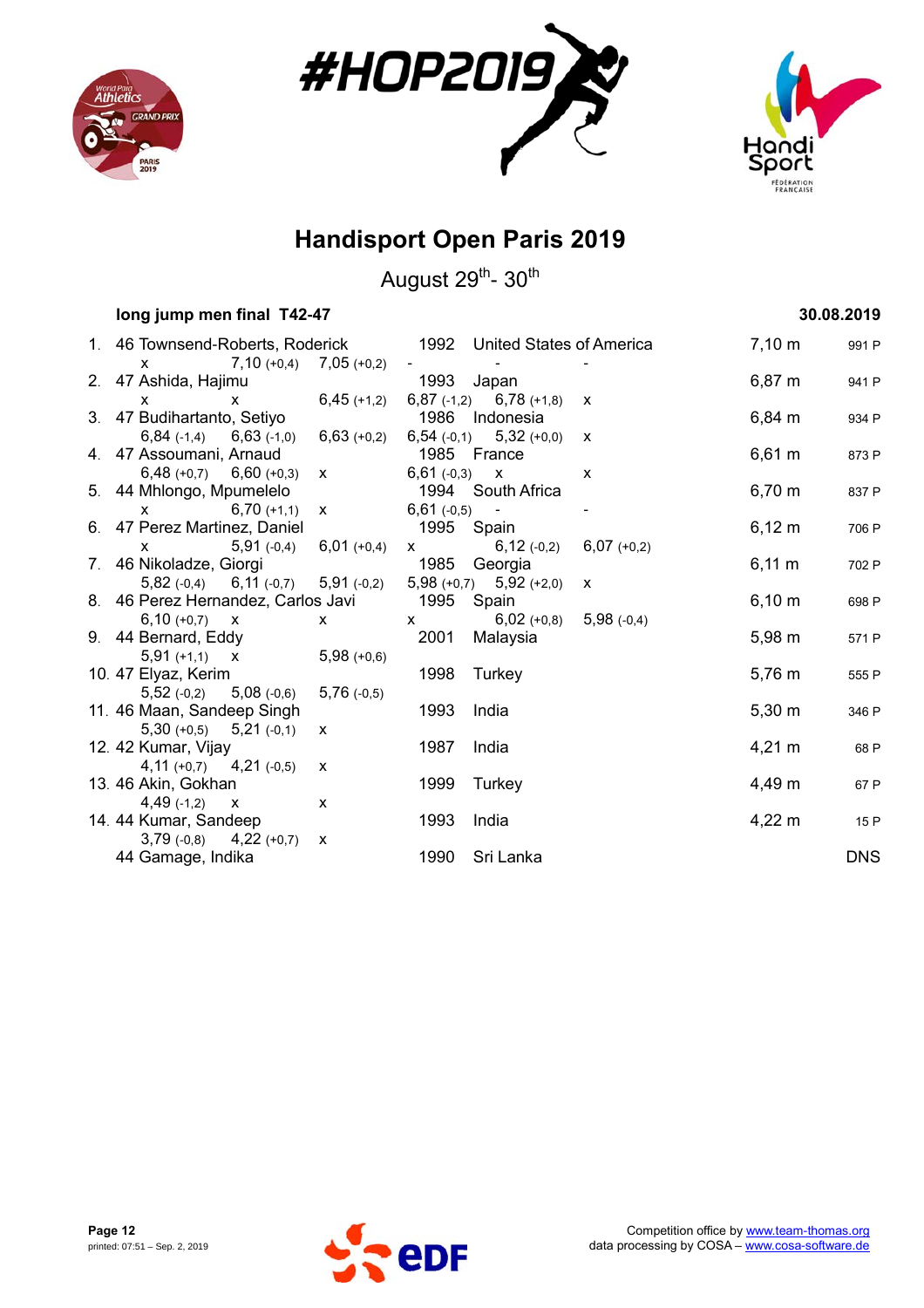





|    | long jump men final T62-64                             |                    |               |                                |                    |              | 30.08.2019 |
|----|--------------------------------------------------------|--------------------|---------------|--------------------------------|--------------------|--------------|------------|
|    | 1. 63 Schaefer, Leon                                   |                    | 1997          | Germany                        |                    | $6,60 \; m$  | 981 P      |
|    | $6,45$ (-1,0)<br>$6,42$ (-1,2)                         | $6,60(-0,1)$       | $6,49 (+1,7)$ |                                |                    |              |            |
| 2. | 63 Wagner, Daniel                                      |                    | 1993          | Denmark                        |                    | $6,58 \; m$  | 976 P      |
|    | $6,45 (+0,3)$<br>$6,16$ (-1,1)                         | 6,32(.1,1)         | X.            | $6,38$ (-0,4)                  | $6,58$ $(-0,2)$    |              |            |
|    | 3. 64 Pavade, Dimitri                                  |                    | 1989          | France                         |                    | 6,93 m       | 902 P      |
|    | $6,54(+1,1)$<br>x                                      | $6,71(-1,8)$       | $6,46$ (-0,8) | <b>X</b>                       | $6,93 (+0,0)$      |              |            |
|    | 4. 63 Yamamoto, Atsushi                                |                    | 1982          | Japan                          |                    | $6,25 \; m$  | 891 P      |
|    | $5,90 (+0,7)$ 6,11 (-0,3)                              | $6,02 (+0,0)$      | $6,25 (+1,3)$ | $6,20 (+0,5)$                  | $5,91 (+0,5)$      |              |            |
|    | 5. 63 Kosuda, Junta                                    |                    |               | 1990 Japan                     |                    | $5,36 \; m$  | 540 P      |
|    | $5,10(-0,5)$<br>X                                      | $4,82 (+1,3)$      | 5,32(.0,3)    | X                              | $5,36(+1,9)$       |              |            |
|    | 6. 63 Boersch, Bastian                                 |                    | 1992          | Germany                        |                    | $5,26 \; m$  | 491 P      |
|    | $5,01(-0,4)$<br>$3,82 (+0,7)$                          | $5,26(-0,2)$       | X.            | $5,07 (+1,2)$                  | $5,16 (+0,6)$      |              |            |
|    | 7. 63 de Jong, Joel                                    |                    | 2002          | Netherlands                    |                    | $5,10 \; m$  | 413 P      |
|    | $4,96(+0,5)$<br>$4,94(+0,0)$                           | $4,86(-0,1)$       | $4,80$ (-1,1) | $5,10 (+1,1)$<br>2000 Thailand | х                  | 4,80 m       |            |
|    | 8. 63 Khumphong, Kantinan<br>$4,77 (+1,3) 4,80 (+0,7)$ | X                  |               |                                |                    |              | 271 P      |
|    | 9. 64 Ducrocq, Guillaume                               |                    | 1987          | France                         |                    | 4,84 m       | 115 P      |
|    | $4,57 (+0,5)$ $4,84 (+0,1)$                            | $4,82 (+1,3)$      |               | $4,51(-0,3)$ $3,95(+1,8)$      | $4,51$ (-1,3)      |              |            |
|    | 10. 64 Bugada, Neal                                    |                    | 2006          | France                         |                    | $3,22 \, m$  | $\pmb{0}$  |
|    | $2,66 (+1,2)$ X                                        | $3,22 (+0,7)$      |               |                                |                    |              |            |
|    | 64 Ikeda, Mikio                                        |                    | 1996          | Japan                          |                    |              | <b>DNS</b> |
|    |                                                        |                    |               |                                |                    |              |            |
|    | shot put men final F11-13/20                           |                    |               |                                |                    |              | 30.08.2019 |
|    |                                                        |                    | 1981          | Croatia                        |                    | $13,40 \; m$ |            |
|    | 1. 11 Vucic, Miljenko<br>13,22<br>13,39                | 13,40              | 13,32         | 13,34                          | 12,82              |              | 1015 P     |
| 2. | 13 Dezier, Alexandre                                   |                    | 1994          | France                         |                    | $11,52 \; m$ | 927 P      |
|    | 11,05<br>10,99                                         | 11,52              | 10,33         | 10,69                          | $\pmb{\mathsf{X}}$ |              |            |
| 3. | 20 Ige, Jeffrey                                        |                    | 1983          | Sweden                         |                    | 14,55 m      | 833 P      |
|    | 14,08<br>14,55                                         | $\pmb{\mathsf{X}}$ | 14,42         | 13,46                          | 14,15              |              |            |
| 4. | 11 Ghangas, Monu                                       |                    | 1993          | India                          |                    | $10,79 \; m$ | 721 P      |
|    | 10,07<br>9,99                                          | 10,04              | 10,64         | 10,14                          | 10,79              |              |            |
| 5. | 12 Butucea, Vladimir                                   |                    | 1992          | Moldova                        |                    | $11,42 \; m$ | 397 P      |
|    | 10, 10<br>10,68                                        | 10,87              | 11,26         | 11,42                          | 10,90              |              |            |
|    | 6. 13 Delaunay, Andy                                   |                    | 1988          | France                         |                    | $8,34 \, m$  | 397 P      |
|    | x 8,03                                                 | 8,34               | 8,13          | 8,15                           | 7,95               |              |            |
| 7. | 20 Al-Abd, Mohammed Ali H M                            |                    | 1988          | Qatar                          |                    | 10,45 m      | 278 P      |
|    | 10,45<br>10,44                                         | 10,22              | 10,28         | $\mathsf{X}$                   |                    |              |            |
| 8. | 12 Cernei, Ion                                         |                    | 1992          | Moldova                        |                    | 8,81 m       | 85 P       |
|    | 8,81<br>8,08                                           | 8,36               | 8,19          | 8,48                           | 8,63               |              |            |
|    | Out of ranking                                         |                    |               |                                |                    |              |            |
|    | nh Meseguer-Salvador, Frederic                         |                    | 1974          | France                         |                    | 8,17 m       | 0          |
|    | 8,11<br>7,95                                           | 8,17               | 7,98          | 6,72                           | 8,09               |              |            |

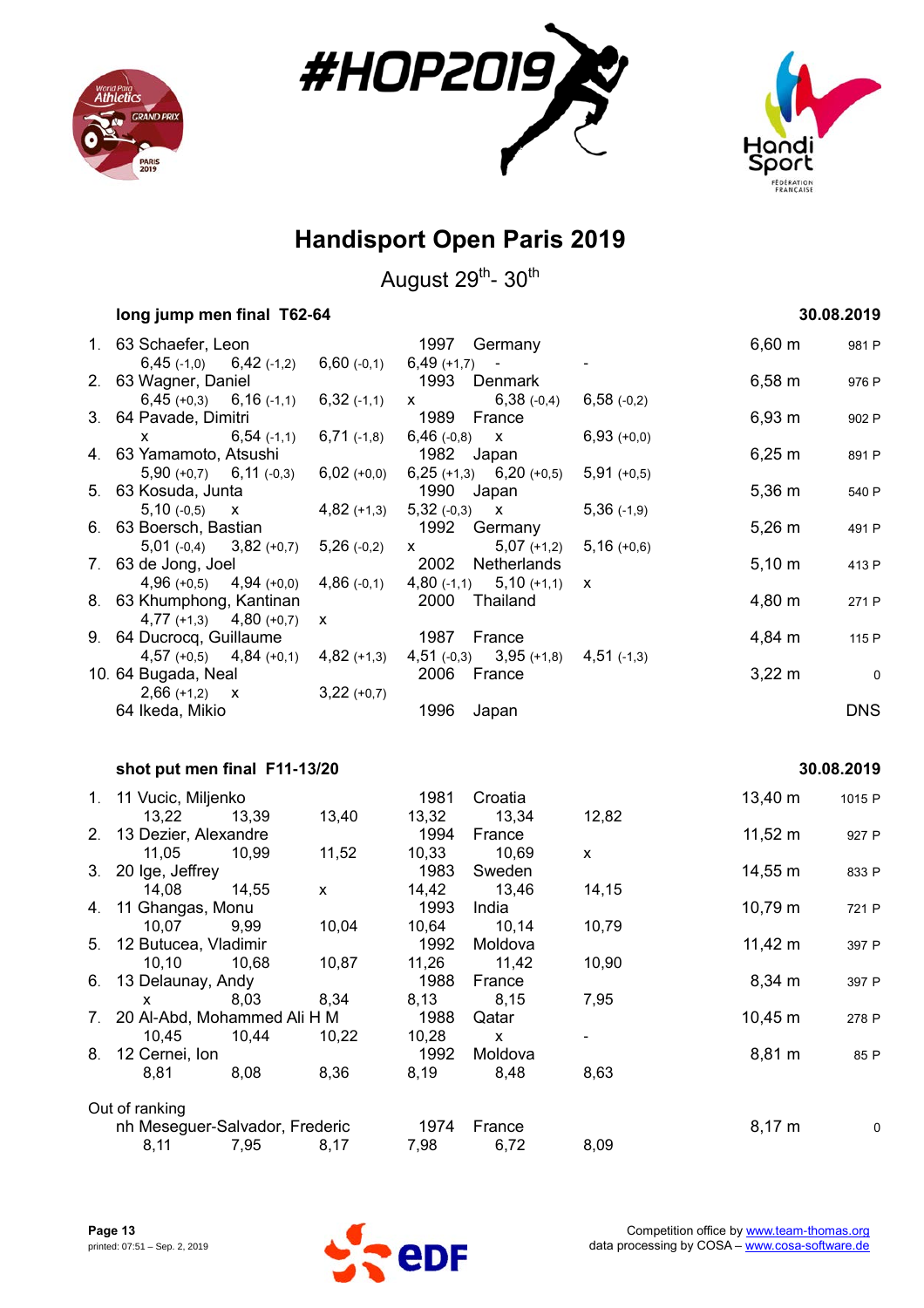





August 29<sup>th</sup>- 30<sup>th</sup>

| shot put men final F35/36   |       |      |       |                | 30.08.2019 |              |       |
|-----------------------------|-------|------|-------|----------------|------------|--------------|-------|
| 1. 36 Guenichi, Yassine     |       |      | 1995  | Tunisia        |            | $13,89 \; m$ | 928 P |
| 13.19                       | 13.89 | X    | 13,16 | 13.33          | 13,15      |              |       |
| 2. 36 Kim, Ji Tae           |       |      | 1976  | Korea          |            | $9,04 \, m$  | 236 P |
| 8.33                        | 8.78  | 8,77 | 9,03  | 9.04           | X          |              |       |
| 3. 35 Desclefs, Quentin     |       |      | 1988  | <b>Belgium</b> |            | $8,26 \, m$  | 82 P  |
| 7.79                        | 7.65  | 8,26 | 8,01  | X              | 7,54       |              |       |
| 4. 35 Sounder Vel, Prasanth |       |      | 1997  | India          |            | 8,10 m       | 70 P  |
| 7.48                        | 7.07  | 7.23 | 7.28  | 7.76           | 8,10       |              |       |
| 5. 35 Valentir, Andrei      |       |      | 1987  | Moldova        |            | $7,12 \; m$  | 21 P  |
| 6.86                        | 6.55  | 7,12 | x     | x              | 6,60       |              |       |
| 6. 35 Pomeau, Fantin        |       |      | 2000  | France         |            | $5,09 \; m$  | 0     |
| 4.86                        | X     | 5,09 | 4.74  | X              | 4,48       |              |       |

New African Record by Yassine Guenichi (TUN)

#### **shot put men final F37/38 30.08.2019**

#### 1. 37 Charitonidis, Apostolos 1982 Greece 15,27 m 1025 P 14,43 14,68 15,27 x 14,58 15,12 2. 38 Doroshenko, Oleksandr 1981 Ukraine 14,69 m 951 P 14,13 14,47 14,66 x 14,69 14,48 3. 37 Khinchagov, Albert 1996 Russia 1996 Russia 13,58 m 890 P 11,90 13,58 13,18 x 12,33 11,52 4. 37 Dundzys, Donatas **1991** Lithuania 13,43 m 875 P 12,73 x x 13,43 12,92 x 5. 38 Ouerfelli, Hamdi 1989 Tunisia 12,87 m 763 P 12,87 x x x x x 6. 37 Kukla, Martin **1993** Czech Republic 9,55 m 305 P 8,99 9,29 9,19 9,00 9,55 9,32 7. 38 Svanesohn, Victor 1991 Sweden 9,66 m 277 P 9,28 9,66 7,45 8,91 9,11 x 8. 38 Kongsao, Thanaphon 1996 Thailand 1996 Thailand 9,21 m 213 P 9,04 9,21 8,93 8,97 x x 9. 38 Mauchant, Jean-Philippe 1970 France 1970 France 7,89 m 72 P 7,14 7,89 7,57 10. 38 Biree, Johann 1984 France 1984 France 7,27 m 35 P 7,27 7,05 6,99 11. 38 Bouchet, Nicolas 1984 France 6,80 m 18 P 6,80 6,22 6,13 12. 37 Paihle, Pierre-Olivier 1999 France 1999 France 6,50 m 15 P 6,38 5,94 6,50 37 Taboura, Mahamadou 1999 France DNS

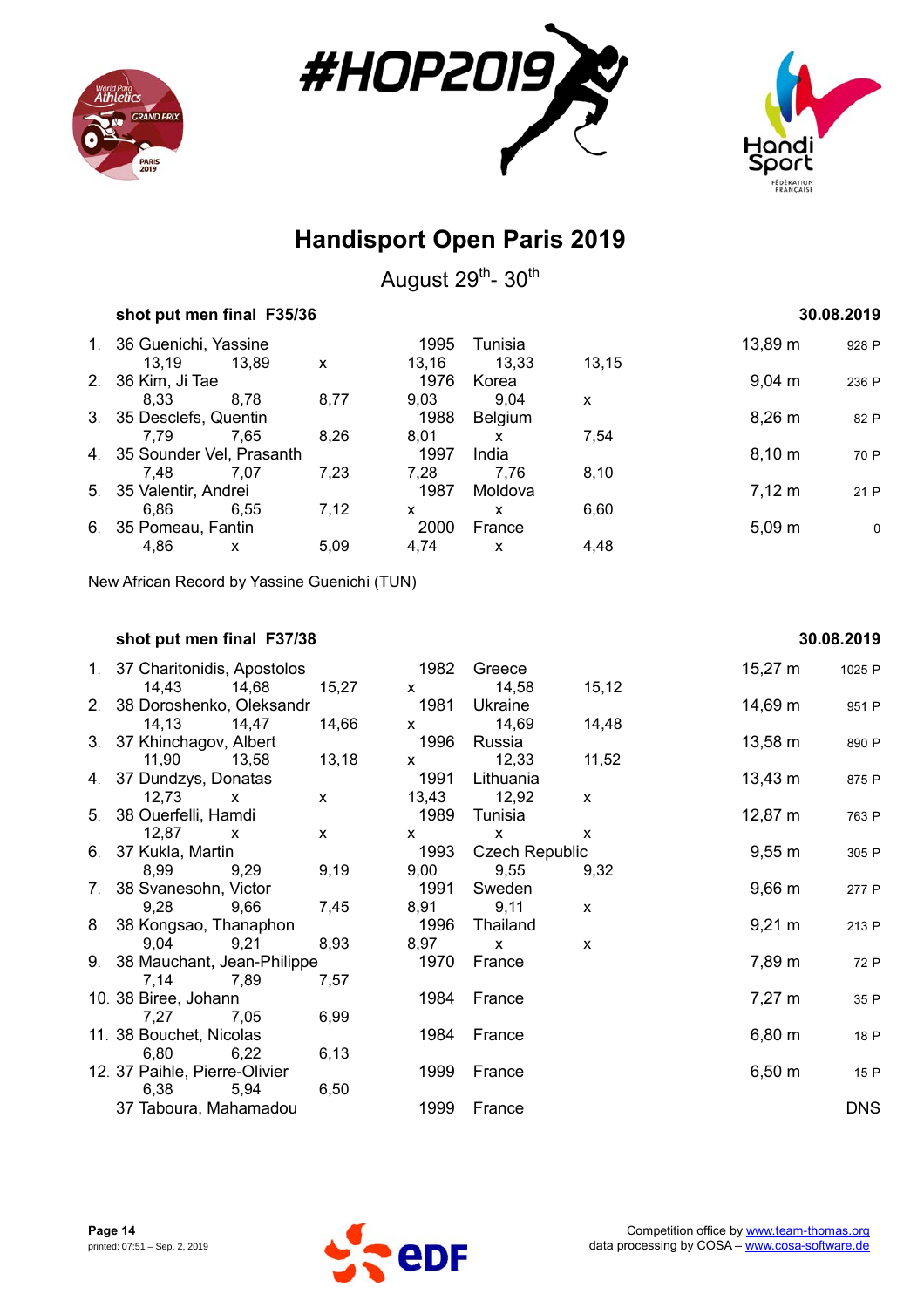





|    | shot put men final F40/41                                |                            |                   |                              |              |                    | 30.08.2019               |
|----|----------------------------------------------------------|----------------------------|-------------------|------------------------------|--------------|--------------------|--------------------------|
|    | 1. 41 Kappel, Niko<br>13,29<br>12,87                     | 13,28                      | 1995              | Germany<br>$\mathsf{X}$      | 13,62        | 13,62 m            | 1010 P                   |
|    | 2. 40 Monteiro, Miguel<br>9,92<br>9,83                   | 10,08                      | x<br>2000<br>9,61 | Portugal<br>10,03            | 10, 13       | $10,13 \; m$       | 890 P                    |
|    | 3. 40 Sloup, Matija<br>9,51<br>9,13                      | 9,66                       | 1996<br>9,41      | Croatia<br>9,88              | 9,47         | $9,88 \, \text{m}$ | 855 P                    |
|    | 4. 40 Noordin, Muhammad Diroy<br>9,07                    | $\mathsf{x}$               | 1992<br>8,56      | Singapore<br>8,18            | 8,93         | $9,07 \; m$        | 720 P                    |
|    | 8,73<br>5. 41 Valciukas, Egidijus                        |                            | 1998              | Lithuania                    |              | $9,71 \text{ m}$   | 498 P                    |
|    | 9,71<br>9,68<br>6. 41 Amara, Mohamed                     | 9,41                       | 9,07<br>1986      | 8,36<br>Tunisia              | 9,22         | $9,67 \; m$        | 491 P                    |
| 7. | 9,67<br>X.<br>40 Paulk, William                          | 9,22                       | 2001              | United States of America     |              | 7,78 m             | 449 P                    |
| 8. | 7,53<br>x.<br>41 Dick, Peter                             | 7,78                       | 7,66<br>1988      | 7,77<br>Switzerland          | 7,75         | 8,35 m             | 254 P                    |
| 9. | 8,35<br>7,68<br>41 Karuppaiah, Ganesan                   | $\mathsf X$                | 7,38<br>1981      | 7,54<br>India                | $\mathsf{x}$ | $7,14 \, m$        | 92 P                     |
|    | 7,14<br>7,09<br>40 Rakrouk, Ahmed<br>41 Navdeep, Navdeep | 7,02                       | 2001<br>2000      | Libya<br>India               |              |                    | <b>DNS</b><br><b>DNS</b> |
|    | shot put men final F42/46/63                             |                            |                   |                              |              |                    | 30.08.2019               |
|    |                                                          |                            |                   |                              |              |                    |                          |
|    | 1. 46, Mohd Yasser                                       |                            | 1993              | India                        |              | $13,94 \; m$       | 829 P                    |
| 2. | 13,48<br>12,74<br>46 Skuja, Andrius                      | 13,94                      | x.<br>1992        | 13,51<br>Lithuania           | 13,63        | 13,75 m            | 808 P                    |
| 3. | 12,39<br>X<br>44 Bielobokov, Oleksandr                   | X                          | 13,36<br>1986     | 13,75<br>Ukraine             | X            | $13,91 \; m$       | 775 P                    |
|    | 13,63<br>13,56<br>4. 42 Touzi, Badr                      | 13,91                      | x.<br>1988        | 13,88<br>France              | X            | 12,87 m            | 774 P                    |
| 5. | 12,29<br>12,29<br>63 Pillay, Tyrone                      | 12,38                      | 12,87<br>1980     | 12,81<br>South Africa        | 12,46        | $12,57 \; m$       | 736 P                    |
|    | 11,63<br>11,38<br>6. 63 Tomic, Mladen                    | 12,57                      | X.<br>1976        | 11,37<br>Croatia             | X            | 12,29 m            | 698 P                    |
|    | 12,19<br>X<br>7. 46 Dogan, Hamza                         | 12,19                      | 12,07             | 12,29<br>1987 Turkey         | 12,11        | 12,51 m            | 650 P                    |
| 8. | 12,06<br>12,18<br>46 Kaurin, Erik Fabian                 | 12,09                      | 12,25<br>2000     | 12,15<br>Croatia             | 12,51        | 12,45 m            | 642 P                    |
| 9. | 11,68<br>11,45<br>42 del Rosario Gonzalez, Fernando      | 11,67                      | 12,45<br>1988     | $\pmb{\mathsf{x}}$<br>Mexico | 11,58        | $10,51 \text{ m}$  | 422 P                    |
|    | 10,51<br>9,46<br>10. 46 Nam, Kiwon<br>10,49<br>x         | 9,58<br>$\pmb{\mathsf{x}}$ | 1981              | Korea                        |              | 10,49 m            | 344 P                    |

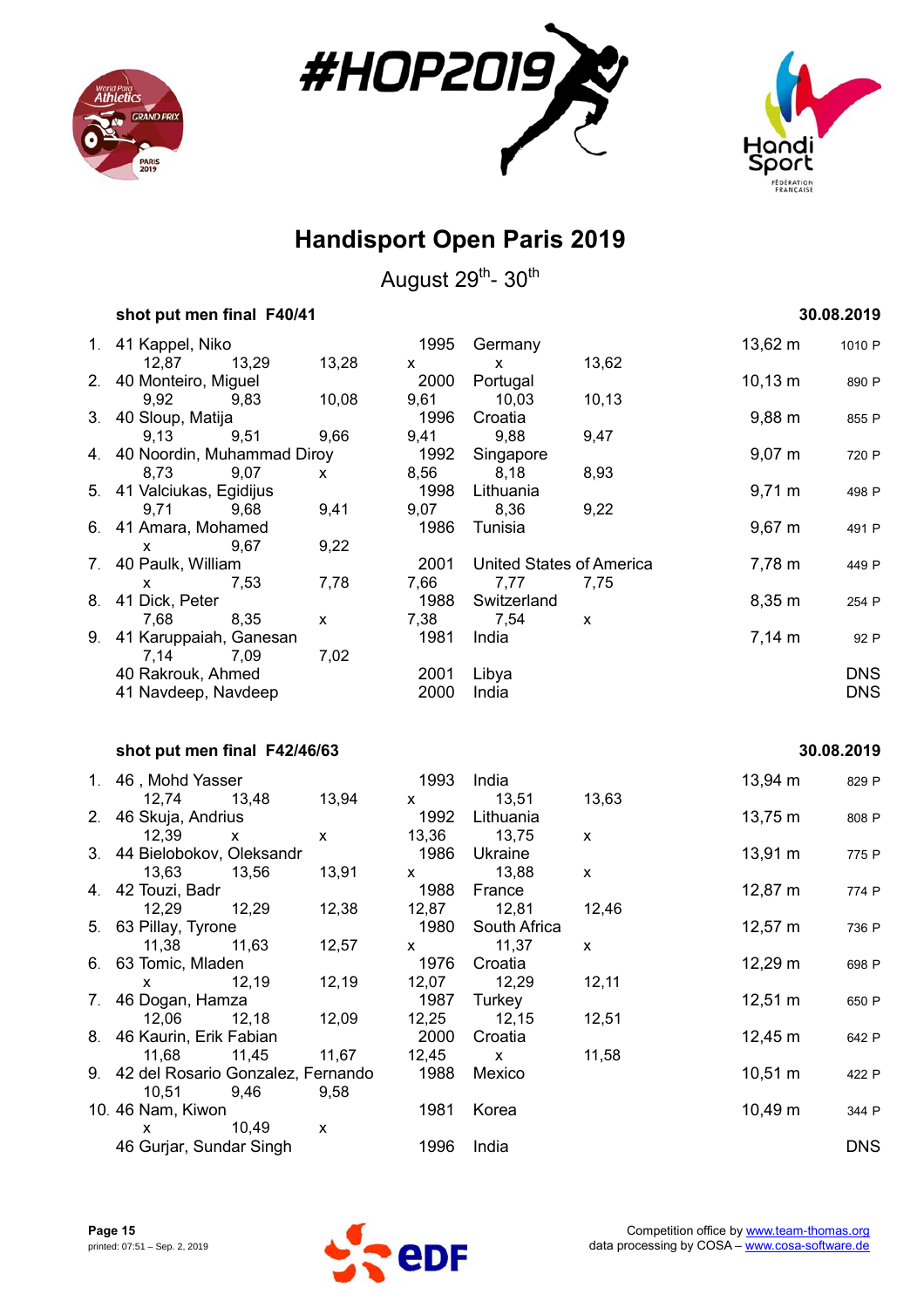





| discus men final F11/37/44/64                      |              |               |                    |          |                     | 30.08.2019 |
|----------------------------------------------------|--------------|---------------|--------------------|----------|---------------------|------------|
| 1. 64 Katanusic, Ivan                              |              | 1991          | Croatia            |          | 55,90 m             | 952 P      |
| 55,18<br>$\mathsf{X}$                              | 55,86        | 52,01<br>1987 | 55,90              | <b>X</b> |                     |            |
| 2. 37 Henly, Guy<br>43,12<br>$\mathsf{x}$          | 47,93        | 49,52         | Australia<br>45,23 | 48,28    | 49,52 m             | 926 P      |
| 3. 11 Marinkovic, Bil                              |              | 1973          | Austria            |          | 35,89 m             | 839 P      |
| $\mathsf{x}$<br>$\mathsf{x}$                       | 35,76        | $\mathsf{X}$  | 35,89              | 33,20    |                     |            |
| 4. 64 Slivar, Josip                                |              | 1970          | Croatia            |          | 48,64 m             | 785 P      |
| 47,29<br>45,62                                     | $\mathsf{x}$ | 48,64         | 46,50              | 43,29    |                     |            |
| 5. 11 Ghangas, Monu                                |              | 1993          | India              |          | 33,56 m             | 750 P      |
| 32,18                                              | 30,76        | 33,10         | 33,56              | <b>X</b> |                     |            |
| 6. 37 Dundzys, Donatas                             |              | 1991          | Lithuania          |          | 42,43 m             | 730 P      |
| 37,59<br>$\mathsf{x}$                              | 40,17        |               | 42,43 41,70        | 41,33    |                     |            |
| 7. 44 Surendran Pillai, Aneesh Kum                 |              | 1991          | India              |          | 46,55 m             | 724 P      |
| 38,88<br>46,19                                     | X            | 46,55         | 43,44              | 40,08    |                     |            |
| 8. 11 Kim, Taehun                                  |              | 1981          | Korea              |          | $31,85 \; m$        | 675 P      |
| $\mathsf{x}$<br>$\mathsf{x}$                       | 31,85        | $\mathsf{x}$  | 31,31              | 25,72    |                     |            |
| 9. 44 ., Pardeep                                   |              | 1989          | India              |          | 43,35 m             | 620 P      |
| 43,35<br>42,52                                     | 40,51        |               |                    |          |                     |            |
| 10. 44, Devender Kumar                             |              | 1994          | India              |          | 42,57 m             | 593 P      |
| 39,32<br>$\mathsf{x}$<br>11. 11 Carbonel, Evaristo | 42,57        | 1974          |                    |          | $23,93 \, \text{m}$ |            |
| 23,39<br>23,93                                     | X            |               | Philippines        |          |                     | 277 P      |
| 12. 64 Fode, Soumah                                |              | 1995          | France             |          | 27,18 m             | 94 P       |
| 26,20<br>21,01                                     | 27,18        |               |                    |          |                     |            |
| 13. 37 Paihle, Pierre-Olivier                      |              | 1999          | France             |          | $14,60 \; m$        | 1P         |
| 12,76<br>$\mathsf{x}$                              | 14,60        |               |                    |          |                     |            |
| 37 Charitonidis, Apostolos                         |              | 1982          | Greece             |          |                     | nm         |
| x<br>x                                             | X            |               |                    |          |                     |            |
| 37 Taboura, Mahamadou                              |              | 1999          | France             |          |                     | <b>DNS</b> |

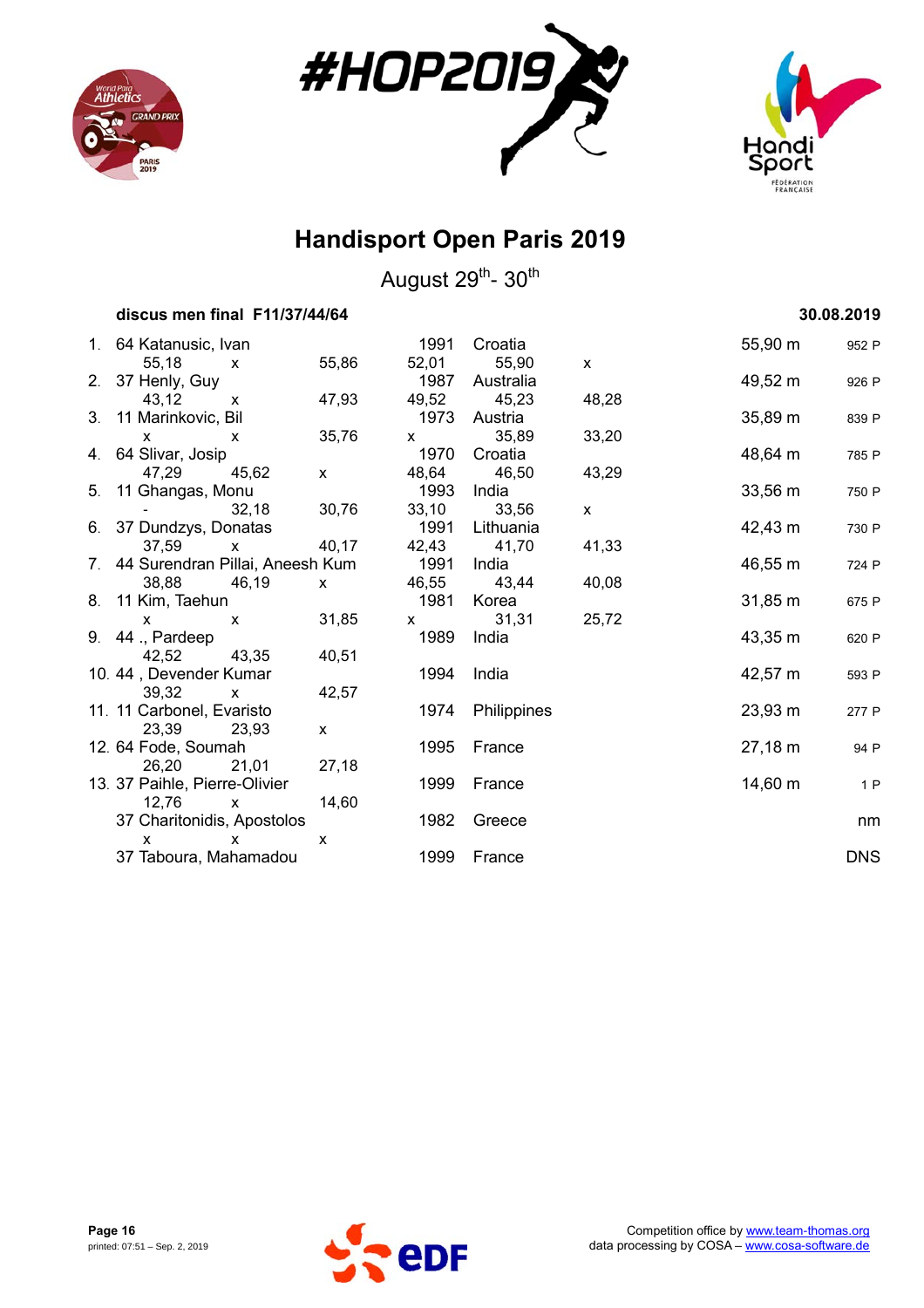





August 29<sup>th</sup>- 30<sup>th</sup>

### **javelin wheelchair men final F33/34/53 30.08.2019** 30.08.2019

| 1. 34 Rzig, Faouzi      |             |                                                                                                                                                                                                                                                                                                  |      | 1982 Tunisia              |       | 33,81 m             | 925 P      |
|-------------------------|-------------|--------------------------------------------------------------------------------------------------------------------------------------------------------------------------------------------------------------------------------------------------------------------------------------------------|------|---------------------------|-------|---------------------|------------|
|                         | 31,83 30,10 | 31,74                                                                                                                                                                                                                                                                                            |      | 33,20 32,42 33,81         |       |                     |            |
| 2. 53 Kisy, Ales        |             |                                                                                                                                                                                                                                                                                                  |      | 1980 Czech Republic       |       | 17,00 m             | 712 P      |
| 16,03 17,00             |             | 16,45                                                                                                                                                                                                                                                                                            |      | 16,12 15,79 x             |       |                     |            |
| 3. 34 Cibone, Thierry   |             |                                                                                                                                                                                                                                                                                                  |      | 1973 France               |       | $25,85 \; \text{m}$ | 619 P      |
| 22,89 25,12             |             | $\mathsf{X}$ and $\mathsf{X}$ and $\mathsf{X}$ are $\mathsf{X}$ and $\mathsf{X}$ are $\mathsf{X}$ and $\mathsf{X}$ are $\mathsf{X}$ and $\mathsf{X}$ are $\mathsf{X}$ and $\mathsf{X}$ are $\mathsf{X}$ and $\mathsf{X}$ are $\mathsf{X}$ and $\mathsf{X}$ are $\mathsf{X}$ and $\mathsf{X}$ are |      | x 25,66 25,85             |       |                     |            |
| 4. 33 Alhosani, Ahmed   |             |                                                                                                                                                                                                                                                                                                  |      | 1987 United Arab Emirates |       | $16,08 \; m$        | 520 P      |
| 14,15 16,08             |             | $\mathsf{X}$                                                                                                                                                                                                                                                                                     |      | $x \times x$              | X     |                     |            |
| 5. 34 Krid, Mohamed Ali |             |                                                                                                                                                                                                                                                                                                  | 1991 | Tunisia                   |       | $23,83 \; \text{m}$ | 519 P      |
| $x \times x$            |             | 23,83                                                                                                                                                                                                                                                                                            |      | 23,32 23,78 x             |       |                     |            |
| 6. 53 Huang, Kai-Lun    |             |                                                                                                                                                                                                                                                                                                  |      | 1997 Chinese Taipei       |       | $11,33 \; \text{m}$ | 255 P      |
| 10,11 10,18             |             | 11,31                                                                                                                                                                                                                                                                                            |      | 11,33 11,21 x             |       |                     |            |
| 7. 33 Sachan, Devershee |             |                                                                                                                                                                                                                                                                                                  |      | 1996 India                |       | $11,48 \; m$        | 187 P      |
| 11,31 10,87             |             | 11,48                                                                                                                                                                                                                                                                                            |      | 10,95 10,42 10,90         |       |                     |            |
| 8. 34 Dvorak, Martin    |             |                                                                                                                                                                                                                                                                                                  |      | 1994 Czech Republic       |       | 16,81 m             | 178 P      |
| 14,19  15,94            |             | 16,81                                                                                                                                                                                                                                                                                            |      | 15,56 15,30               | 15,76 |                     |            |
| 9. 53 Broz, Jaroslav    |             |                                                                                                                                                                                                                                                                                                  |      | 1981 Czech Republic       |       | $9,52 \; m$         | 134 P      |
| 7,28 8,82               |             | 9,14                                                                                                                                                                                                                                                                                             |      | 9,52 9,23                 | 8,71  |                     |            |
| 10. 34 Salmon, Bryan    |             |                                                                                                                                                                                                                                                                                                  | 1999 | France                    |       | $12,15 \; m$        | 44 P       |
| 11,50 11,05             |             | 11,24                                                                                                                                                                                                                                                                                            |      | 11,44 12,15 12,15         |       |                     |            |
| 11. 34 Horsky, Marek    |             |                                                                                                                                                                                                                                                                                                  |      | 1992 Czech Republic       |       | 10,88 m             | 26 P       |
| 10,88 10,01             |             | 9,47                                                                                                                                                                                                                                                                                             |      | x 9,97                    | 9,33  |                     |            |
| 34 Nouiri, Azeddine     |             |                                                                                                                                                                                                                                                                                                  |      | 1986 Morocco              |       |                     | <b>DNS</b> |
|                         |             |                                                                                                                                                                                                                                                                                                  |      |                           |       |                     |            |

New European Record by Thierry Cibone (FRA)

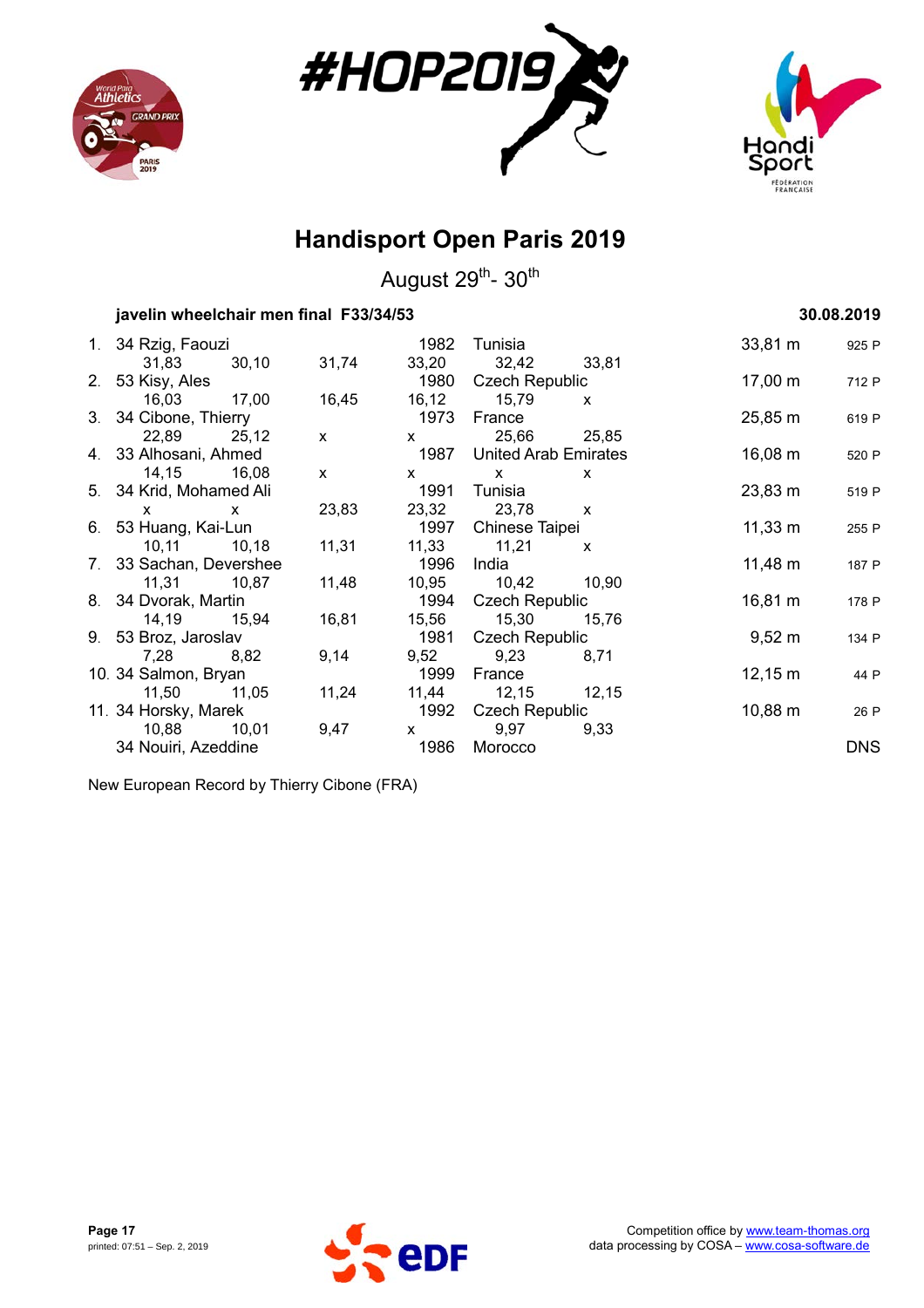





|    | javelin wheelchair men final F54-57 |       |               |                           |                    |                     | 30.08.2019 |
|----|-------------------------------------|-------|---------------|---------------------------|--------------------|---------------------|------------|
| 1. | 54 Kuznetsov, Aleksei               |       | 1981          | Russia                    |                    | 29,27 m             | 1012 P     |
|    | 28,36<br>x                          | X     | 28,03         | $\boldsymbol{\mathsf{x}}$ | 29,27              |                     |            |
| 2. | 57 Yimbanchang, Sakchai             |       | 1988          | Thailand                  |                    | 39,97 m             | 902 P      |
|    | 39,44<br>39,97                      | 39,49 | 38,14         | 38,37                     | 39,59              |                     |            |
| 3. | 54 Samaniuk, Vasyl                  |       | 1989          | Ukraine                   |                    | 25,71 m             | 898 P      |
|    | 23,64<br>22,65                      | 24,64 | 25,12         | 25,71                     | 23,90              |                     |            |
| 4. | 57 Walico, Marcelin                 |       | 1994          | France                    |                    | 36,41 m             | 802 P      |
|    | 35,06<br>35,51                      | 36,41 | 35,27         | 36,16                     | X                  |                     |            |
| 5. | 57 Sunara, Pero                     |       | 1980          | Croatia                   |                    | 28,42 m             | 502 P      |
|    | 27,74<br>26,30                      | 27,88 | 27,08         | 28,42                     | $\pmb{\mathsf{X}}$ |                     |            |
| 6. | 57 Charoenying, Witaya              |       | 1994          | Thailand                  |                    | 24,99 m             | 356 P      |
|    | 24,99<br>23,24                      | 23,70 | X             | 23,80                     | 23,50              |                     |            |
| 7. | 54 Aldossary, Dabyas Khalifa        |       | 1979          | Qatar                     |                    | 14,89 m             | 277 P      |
|    | 13,99<br>X                          | 14,89 | x             | $\mathsf{x}$              | 14,79              |                     |            |
| 8. | 55 Alyafei, Abdulrahman Qassi       |       | 1983<br>11,80 | Qatar<br>12,05            |                    | 12,86 m             | 115 P      |
| 9. | 12,86<br>x<br>57 Fawkner, Michael   | 10,73 | 1958          | Australia                 | 10,79              | 15,31 m             |            |
|    | 12,40<br>x                          | 11,21 | 14,51         | 15,31                     | X                  |                     | 54 P       |
|    | 56 Kathuniya, Yogesh                |       | 1997          | India                     |                    |                     | <b>DNS</b> |
|    | 57 Rajab, Mahmoud                   |       | 1985          | Libya                     |                    |                     | <b>DNS</b> |
|    | 55., Devendra                       |       | 1981          | India                     |                    |                     | <b>DNS</b> |
|    | 57, Virender                        |       | 1984          | India                     |                    |                     | <b>DNS</b> |
|    |                                     |       |               |                           |                    |                     |            |
|    | club 397g men final F32             |       |               |                           |                    |                     | 30.08.2019 |
| 1. | 32 Serbus, Frantisek                |       | 1985          | <b>Czech Republic</b>     |                    | $33,23 \, \text{m}$ |            |
|    | 30,75<br>31,30                      | 31,76 | 31,75         | 30,99                     | 33,23              |                     |            |
| 2. | 32 Park, Se Ho                      |       | 1970          | Korea                     |                    | 24,44 m             |            |
|    | 20,83<br>X                          | X     | 24,44         | X                         | 23,08              |                     |            |
| 3. | 32 Bettina, Karim                   |       | 1978          | Algeria                   |                    | 22,69 m             |            |
|    | 21,32<br>22,09                      | 22,09 | 22,69         | 22,39                     | 22,67              |                     |            |
|    | 32 Suwayd, Ahmed                    |       | 1991          | Libya                     |                    |                     | <b>DNS</b> |
|    |                                     |       |               |                           |                    |                     |            |
|    | club 397g men final F51             |       |               |                           |                    |                     | 30.08.2019 |
|    | 1. 51 Kumar, Amit Kumar             |       | 1985          | India                     |                    | 28,82 m             |            |
|    | 27,23<br>26,39                      | 27,17 | 25,14         | 24,02                     | 28,82              |                     |            |
| 2. | 51 Taymazov, Musa                   |       | 1984          | Russia                    |                    | 27,67 m             |            |
|    | 26,49<br>27,43                      | 27,67 | 27,21         | 23,95                     | 27,65              |                     |            |
| 3. | 51 Vanek, Jan                       |       | 1979          | <b>Czech Republic</b>     |                    | 24,26 m             |            |
|    | 23,05<br>24,21                      | 23,11 | 23,04         | 23,41                     | 24,26              |                     |            |
| 4. | 51 Jung, Jiwon                      |       | 1975          | Korea                     |                    | 16,72 m             |            |
|    | 16,72<br>13,83                      | 14,94 | 15,34         | 14,44                     | 13,30              |                     |            |
| 5. | 51 Babu Krishnappa, Anantha Rao     |       | 1989          | India                     |                    | 16,00 m             |            |
|    | 16,00<br>4,73                       | 9,94  | 10,63         | X                         | 8,43               |                     |            |

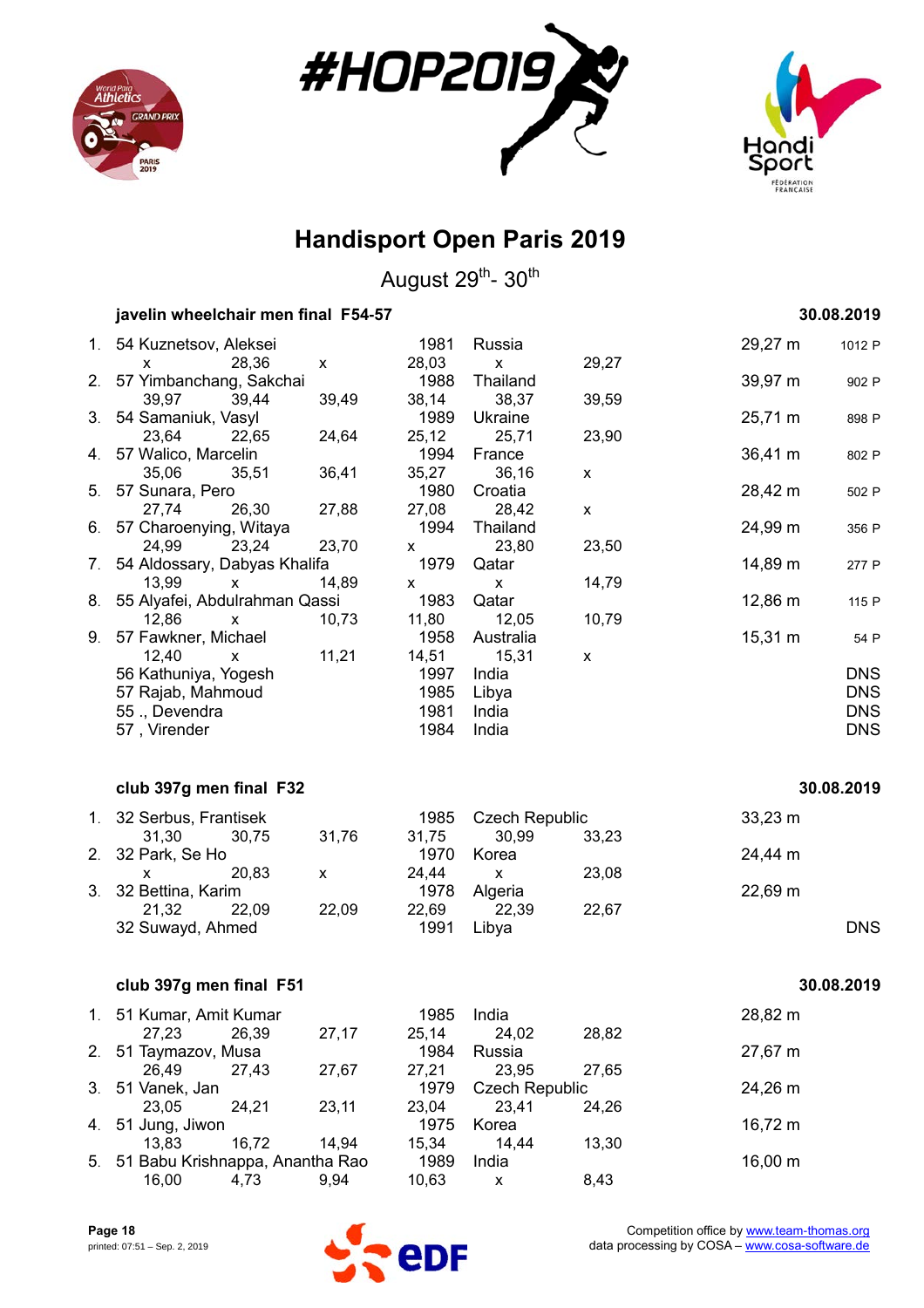





|                                              | 200 m women time-race 1 T11                                                                                                                                                                                                            |                                                                              |                                                                                                                    | $+1,1$ | 30.08.2019                                                                                                                               |
|----------------------------------------------|----------------------------------------------------------------------------------------------------------------------------------------------------------------------------------------------------------------------------------------|------------------------------------------------------------------------------|--------------------------------------------------------------------------------------------------------------------|--------|------------------------------------------------------------------------------------------------------------------------------------------|
| 1.<br>2.                                     | 11 Boulaghlem, Delya<br>11 Rizzi, Gaia<br>11 Gicaso, Esperanca                                                                                                                                                                         | 1989<br>1997<br>1992                                                         | France<br>Italy<br>Angola                                                                                          |        | 30,35 sec.<br>33,27 sec.<br><b>DNS</b>                                                                                                   |
|                                              | 200 m women time-race 2 T11                                                                                                                                                                                                            |                                                                              |                                                                                                                    | $+0,7$ | 30.08.2019                                                                                                                               |
| 1.<br>3.                                     | 11 Alumur, Oznur<br>2. 11 Samigulina, Alina<br>11 Khunprom, Athitiya                                                                                                                                                                   | 1997<br>1997<br>2001                                                         | Turkey<br>Russia<br>Thailand                                                                                       |        | 28,07 sec.<br>28,23 sec.<br>29,03 sec.                                                                                                   |
|                                              | 200 m women time-race 3 T11                                                                                                                                                                                                            |                                                                              |                                                                                                                    | $+0,0$ | 30.08.2019                                                                                                                               |
| 1.<br>2.<br>3 <sub>1</sub>                   | 11 Tanomwong, Suneeporn<br>11 Clegg, Libby<br>11 Ishitile, Lahja<br>11 Dumbo, Regina Josefina V                                                                                                                                        | 1988<br>1990<br>1997<br>2003                                                 | Thailand<br><b>Great Britain</b><br>Namibia<br>Angola                                                              |        | 28,22 sec.<br>28,89 sec.<br>29,78 sec.<br><b>DNS</b>                                                                                     |
|                                              | 200 m women ranking time races T11                                                                                                                                                                                                     |                                                                              |                                                                                                                    | $+0,7$ | 30.08.2019                                                                                                                               |
| 1.<br>2.<br>3.<br>4.<br>5.<br>6.<br>7.<br>8. | 11 Alumur, Oznur<br>11 Tanomwong, Suneeporn<br>11 Samigulina, Alina<br>11 Clegg, Libby<br>11 Khunprom, Athitiya<br>11 Ishitile, Lahja<br>11 Boulaghlem, Delya<br>11 Rizzi, Gaia<br>11 Dumbo, Regina Josefina V<br>11 Gicaso, Esperanca | 1997<br>1988<br>1997<br>1990<br>2001<br>1997<br>1989<br>1997<br>2003<br>1992 | Turkey<br>Thailand<br>Russia<br><b>Great Britain</b><br>Thailand<br>Namibia<br>France<br>Italy<br>Angola<br>Angola |        | 28,07 sec.<br>28,22 sec.<br>28,23 sec.<br>28,89 sec.<br>29,03 sec.<br>29,78 sec.<br>30,35 sec.<br>33,27 sec.<br><b>DNS</b><br><b>DNS</b> |
|                                              | 200 m women time-race 1 T12                                                                                                                                                                                                            |                                                                              |                                                                                                                    | $-0,7$ | 30.08.2019                                                                                                                               |
|                                              | 1. 12 Kim, Ha Eun<br>2. 12 Mogweng, Tshedimoso One<br>3. 12 Terki, Celia                                                                                                                                                               | 1990<br>1996<br>1999                                                         | Korea<br>Botswana<br>France                                                                                        |        | 30,83 sec.<br>30,86 sec.<br>32,98 sec.                                                                                                   |
|                                              | 200 m women time-race 2 T12                                                                                                                                                                                                            |                                                                              |                                                                                                                    | $+0,0$ | 30.08.2019                                                                                                                               |
| 2.<br>3.                                     | 1. 12 Boturchuk, Oksana<br>12 Majaga, Gloria<br>12 Mencoboni, Anna Maria                                                                                                                                                               | 1984<br>2001<br>1968                                                         | Ukraine<br><b>Botswana</b><br>Italy                                                                                |        | 24,84 sec.<br>30,42 sec.<br>31,12 sec.                                                                                                   |

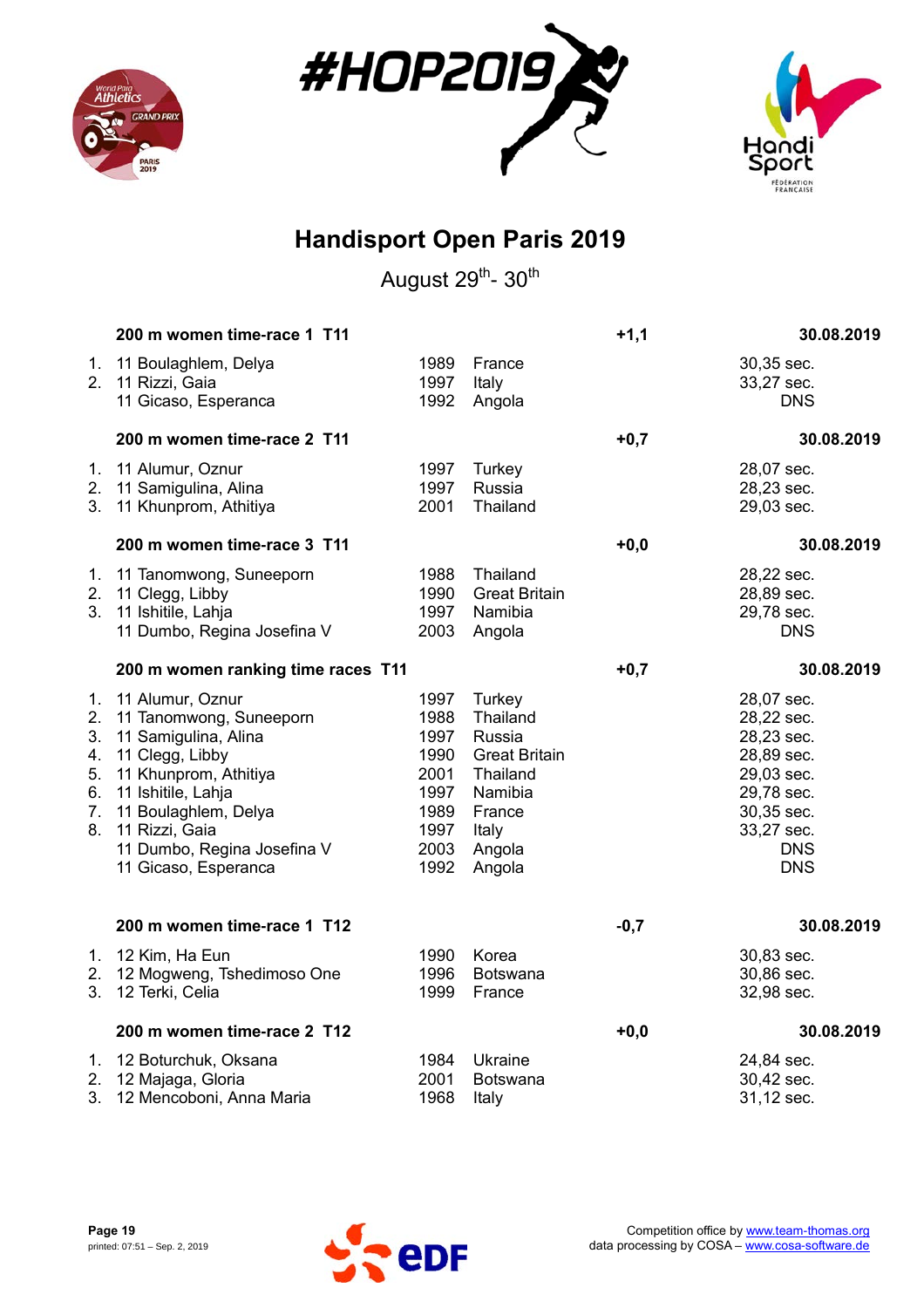





|                                                                                                              |                                                                                                                                                                                                                                                                        | $+0,0$                                                                                      | 30.08.2019            |                                                                                                              |
|--------------------------------------------------------------------------------------------------------------|------------------------------------------------------------------------------------------------------------------------------------------------------------------------------------------------------------------------------------------------------------------------|---------------------------------------------------------------------------------------------|-----------------------|--------------------------------------------------------------------------------------------------------------|
| 12 Boturchuk, Oksana<br>12 Majaga, Gloria<br>12 Kim, Ha Eun<br>12 Mogweng, Tshedimoso One<br>12 Terki, Celia | 1984<br>2001<br>1990<br>1996<br>1968<br>1999                                                                                                                                                                                                                           | Ukraine<br>Botswana<br>Korea<br><b>Botswana</b><br>Italy<br>France                          |                       | 24,84 sec.<br>30,42 sec.<br>30,83 sec.<br>30,86 sec.<br>31,12 sec.<br>32,98 sec.                             |
| 200 m women final T13/Deaf                                                                                   |                                                                                                                                                                                                                                                                        |                                                                                             | $-0,4$                | 30.08.2019                                                                                                   |
| 60 Perrochon, Lola                                                                                           | 1997<br>2001<br>2001<br>2003                                                                                                                                                                                                                                           | Russia<br>France<br>France<br>France                                                        |                       | 27,01 sec.<br>28,67 sec.<br>28,93 sec.<br>31,51 sec.                                                         |
| 200 m women final T35/36                                                                                     |                                                                                                                                                                                                                                                                        |                                                                                             | $+0,7$                | 30.08.2019                                                                                                   |
| 36 Jeon, Min Jae<br>36 Nicoleitzik, Nicole                                                                   | 2000<br>1977<br>1995<br>1997<br>1978<br>1996<br>1984                                                                                                                                                                                                                   | <b>Great Britain</b><br>Korea<br>Germany<br>Hong Kong<br>Hong Kong<br>Hong Kong<br>Thailand |                       | 30,29 sec.<br>32,73 sec.<br>33,28 sec.<br>34,69 sec.<br>35,03 sec.<br>35,29 sec.<br>35,97 sec.<br>41,90 sec. |
| 3.                                                                                                           | 5.<br>12 Mencoboni, Anna Maria<br>1. 13 Ulianenko, Mariia<br>2.<br>3. 13 Razet, Lucile<br>4. 13 Le Vourc'h, Gwenaig<br>1. 35 Lyle, Maria<br>2.<br>4. 36 Yam, Kwok Fan<br>5. 36 Yu, Chun Lai<br>6. 36 Wong, Sze Yan<br>7. 36 Luyue, Suphatsara<br>8. 35 Kadetova, Lenka | 200 m women ranking time races T12<br>1990                                                  | <b>Czech Republic</b> |                                                                                                              |

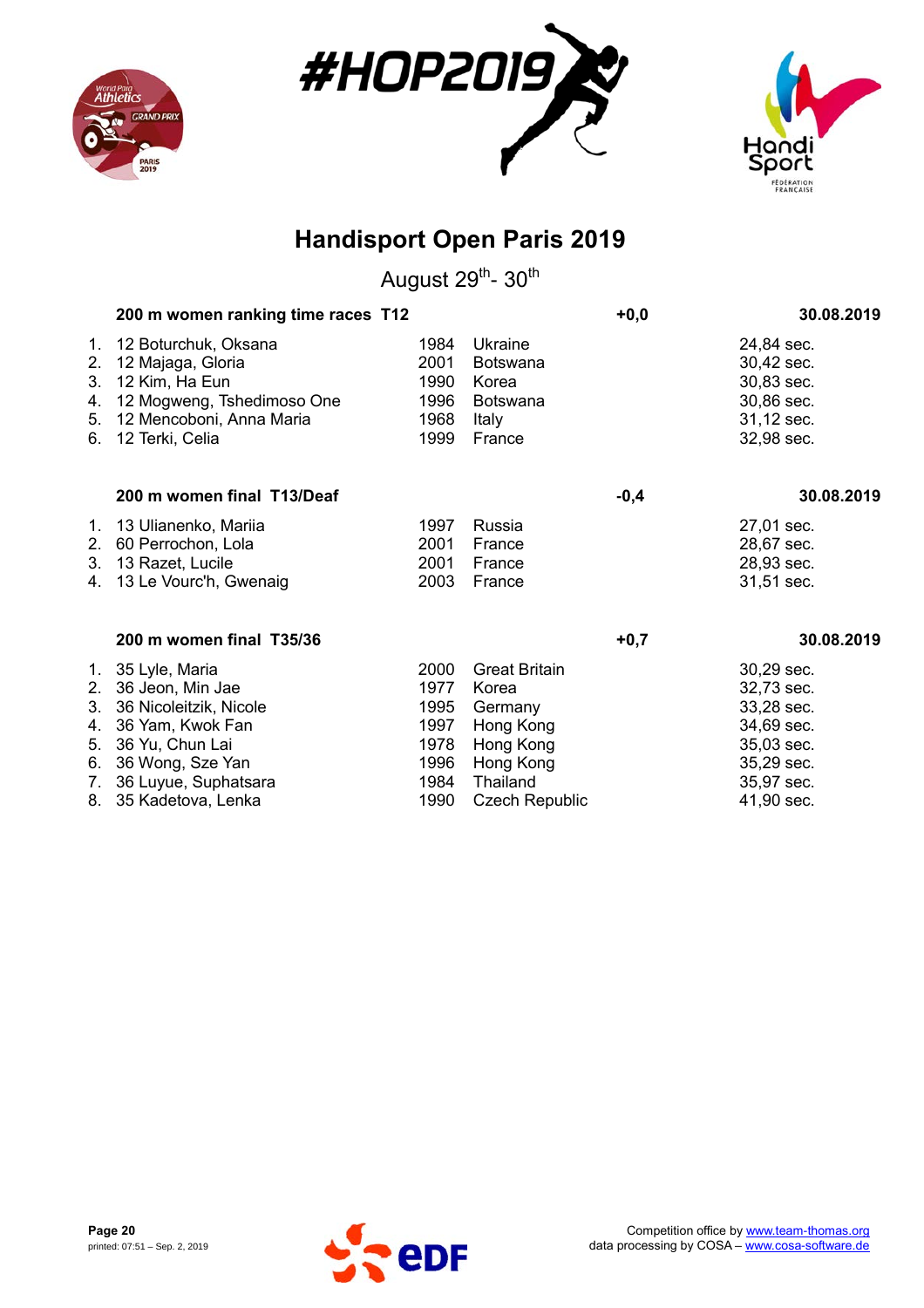





|                      | 200 m women time-race 1 T37/38                                                                                                                                                                                              |                                                                      |                                                                                                 | $+0,2$ | 30.08.2019                                                                                                                 |
|----------------------|-----------------------------------------------------------------------------------------------------------------------------------------------------------------------------------------------------------------------------|----------------------------------------------------------------------|-------------------------------------------------------------------------------------------------|--------|----------------------------------------------------------------------------------------------------------------------------|
| 4.<br>5.<br>6.<br>8. | 1. 37 Kobzar, Nataliia<br>2. 37 Slanova, Viktoriia<br>3. 37 Terekh, Alina<br>38 Hardies, Katia<br>38 Saint-Vil, Ludeline<br>37 Vedel, Marion<br>7. 37 Remy, Thea-Luna<br>37, Muktta                                         | 2000<br>1997<br>2004<br>1987<br>2001<br>2002<br>2001<br>1984         | Ukraine<br>Russia<br>Ukraine<br>Belgium<br>France<br>France<br>France<br>India                  |        | 28,56 sec.<br>29,57 sec.<br>31,14 sec.<br>32,36 sec.<br>36,24 sec.<br>38,76 sec.<br>40,02 sec.<br>51,41 sec.               |
|                      | 200 m women time-race 2 T37/38                                                                                                                                                                                              |                                                                      |                                                                                                 | $+0,0$ | 30.08.2019                                                                                                                 |
| 4.<br>5.<br>6.       | 1. 37 Francois-Elie, Mandy<br>2. 38 Mansour, Sonia<br>3. 38 Takamatsu, Yuka<br>37 Gouws, Liezel<br>38 Memmer, Anika Sophie<br>37 Genest, Manon<br>7. 37 Ustaritz, Laure<br>8. 37 Foerder, Isabelle                          | 1989<br>1988<br>1993<br>1998<br>2002<br>1992<br>1995<br>1979         | France<br>Tunisia<br>Japan<br>South Africa<br>Germany<br>France<br>France<br>Germany            |        | 28,10 sec.<br>29,32 sec.<br>29,34 sec.<br>30,53 sec.<br>30,84 sec.<br>31,11 sec.<br>31,48 sec.<br>34,15 sec.               |
|                      | 200 m women ranking time races T37/38                                                                                                                                                                                       |                                                                      |                                                                                                 | $+0,0$ | 30.08.2019                                                                                                                 |
| 3.<br>4.<br>5.       | 1. 37 Francois-Elie, Mandy<br>2. 37 Kobzar, Nataliia<br>38 Mansour, Sonia<br>38 Takamatsu, Yuka<br>37 Slanova, Viktoriia<br>6. 37 Gouws, Liezel<br>7. 38 Memmer, Anika Sophie<br>8. 37 Genest, Manon<br>9. 37 Terekh, Alina | 1989<br>2000<br>1988<br>1993<br>1997<br>1998<br>2002<br>1992<br>2004 | France<br>Ukraine<br>Tunisia<br>Japan<br>Russia<br>South Africa<br>Germany<br>France<br>Ukraine |        | 28,10 sec.<br>28,56 sec.<br>29,32 sec.<br>29,34 sec.<br>29,57 sec.<br>30,53 sec.<br>30,84 sec.<br>31,11 sec.<br>31,14 sec. |
|                      | 10. 37 Ustaritz, Laure<br>11. 38 Hardies, Katia<br>12. 37 Foerder, Isabelle<br>13. 38 Saint-Vil, Ludeline<br>14. 37 Vedel, Marion<br>15. 37 Remy, Thea-Luna                                                                 | 1995<br>1987<br>1979<br>2001<br>2002<br>2001                         | France<br>Belgium<br>Germany<br>France<br>France<br>France                                      |        | 31,48 sec.<br>32,36 sec.<br>34,15 sec.<br>36,24 sec.<br>38,76 sec.<br>40,02 sec.                                           |
|                      | 16. 37, Muktta                                                                                                                                                                                                              | 1984                                                                 | India                                                                                           |        | 51,41 sec.                                                                                                                 |

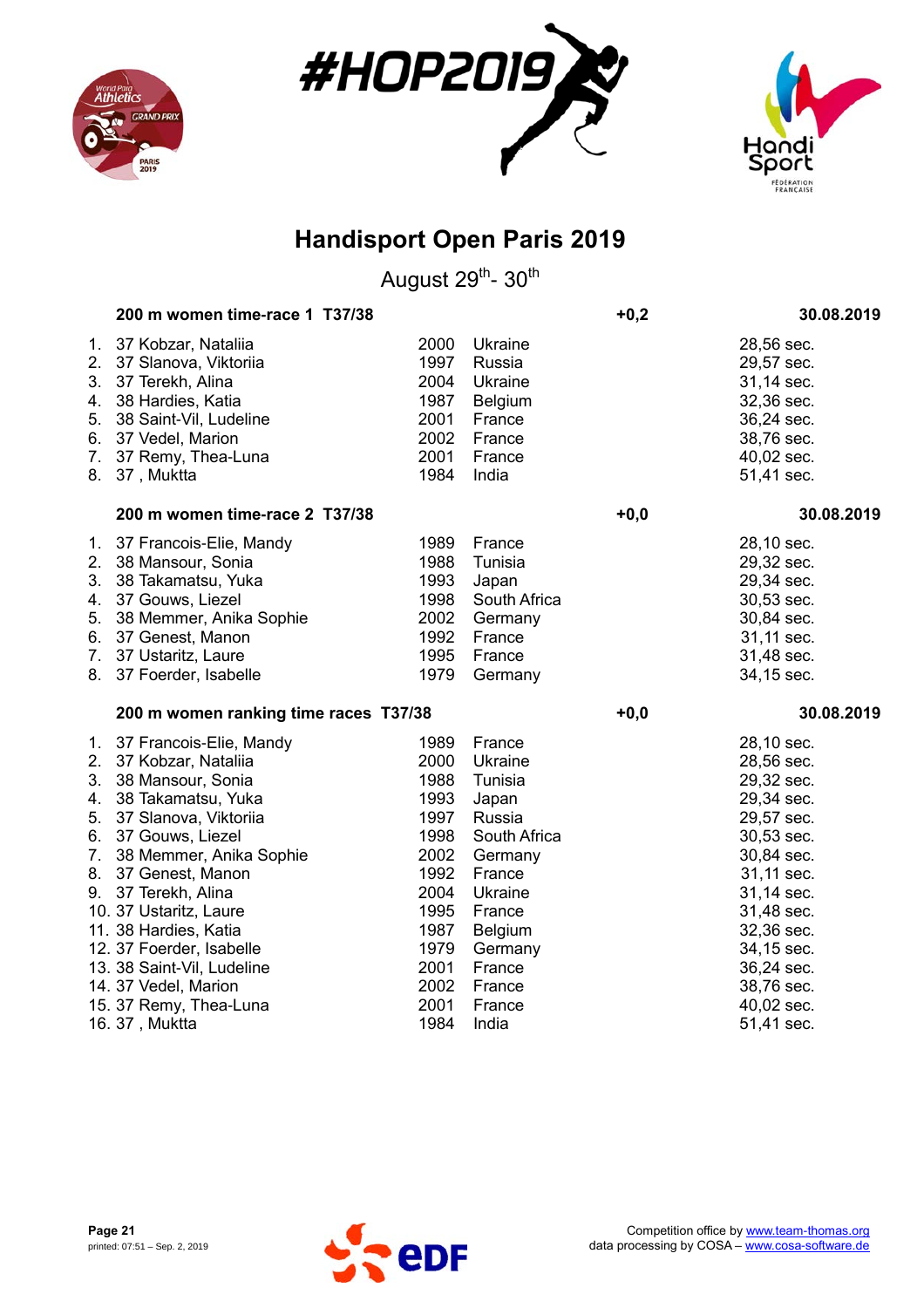





|                                        | 200 m women final T44/62/63/64                                                                                                                                                                             |                                                              |                                                                                           | $-0,1$ | 30.08.2019                                                                                                        |
|----------------------------------------|------------------------------------------------------------------------------------------------------------------------------------------------------------------------------------------------------------|--------------------------------------------------------------|-------------------------------------------------------------------------------------------|--------|-------------------------------------------------------------------------------------------------------------------|
|                                        | 1. 44 Bensusan, Irmgard<br>2. 64 Tietze, Maria<br>3. 63 Kratter, Elena                                                                                                                                     | 1991<br>1989<br>1996                                         | Germany<br>Germany<br>Switzerland                                                         |        | 26,60 sec.<br>28,59 sec.<br>35,28 sec.                                                                            |
|                                        | Out of ranking<br>62 Rahmani, Abassia<br>62 Andres Barrio, Sara                                                                                                                                            | 1992<br>1986                                                 | Switzerland<br>Spain                                                                      |        | 28,41 sec.<br>26,94 sec.                                                                                          |
|                                        | 200 m women final T46/47                                                                                                                                                                                   |                                                              |                                                                                           | $+0,0$ | 30.08.2019                                                                                                        |
|                                        | 1. 47 Weyers, Anrune<br>2. 47 Soloveva, Anastasiia<br>3. 46 Gagun, Pagjiraporn<br>4. 47 Overland, Ida-Louise<br>5. 47 Jakschova, Tereza<br>6. 46 Lhuillery, Joanne<br>46 Dalaus, Sabrina                   | 1992<br>1997<br>1991<br>2003<br>1995<br>1991<br>1979         | South Africa<br>Russia<br>Thailand<br>Norway<br><b>Czech Republic</b><br>France<br>France |        | 25,39 sec.<br>26,50 sec.<br>26,80 sec.<br>27,61 sec.<br>27,77 sec.<br>28,75 sec.<br><b>DNS</b>                    |
|                                        | New African Record by Anrune Weyers (RSA)                                                                                                                                                                  |                                                              |                                                                                           |        |                                                                                                                   |
|                                        | 200 m wheelchair women final T53/54                                                                                                                                                                        |                                                              |                                                                                           | $+0,6$ | 30.08.2019                                                                                                        |
|                                        | 1. 54 Muraoka, Momoka<br>2. 53 Konishi, Keiko<br>3. 54 Lopez Fernandez, Nuria<br>4. 54 Chen, Yu-Lien<br>5. 54 Panaligan, Prudencia<br>6. 54 Mazza, Lea<br>7. 54 Magnin, Tayina<br>8. 54 Monchalin, NadA ge | 1997<br>1978<br>1990<br>1981<br>1988<br>2000<br>2003<br>1999 | Japan<br>Japan<br>Spain<br>Chinese Taipei<br>Philippines<br>France<br>France<br>France    |        | 32,13 sec.<br>33,06 sec.<br>34,51 sec.<br>34,74 sec.<br>36,00 sec.<br>36,17 sec.<br>46,30 sec.<br>47,62 sec.      |
|                                        | 400 m wheelchair women final T53/54                                                                                                                                                                        |                                                              |                                                                                           |        | 30.08.2019                                                                                                        |
| 1.<br>2.<br>3.<br>4.<br>5.<br>6.<br>7. | 53 Dogangun, Hamide<br>54 Supurgeci, Zubeyde<br>54 Lopez Fernandez, Nuria<br>53 Acet, Zeynep<br>54 Monchalin, NadA ge<br>54 Magnin, Tayina<br>54 Deac, Cristina<br>54 Eriksson, Hanne                      | 1993<br>1993<br>1990<br>1995<br>1999<br>2003<br>1986<br>1994 | <b>Turkey</b><br>Turkey<br>Spain<br>Turkey<br>France<br>France<br>Romania<br>Norway       |        | 58,23 sec.<br>59,61 sec.<br>1:07,73min.<br>1:07,77min.<br>1:33,51min.<br>1:35,75min.<br>1:48,90min.<br><b>DNS</b> |

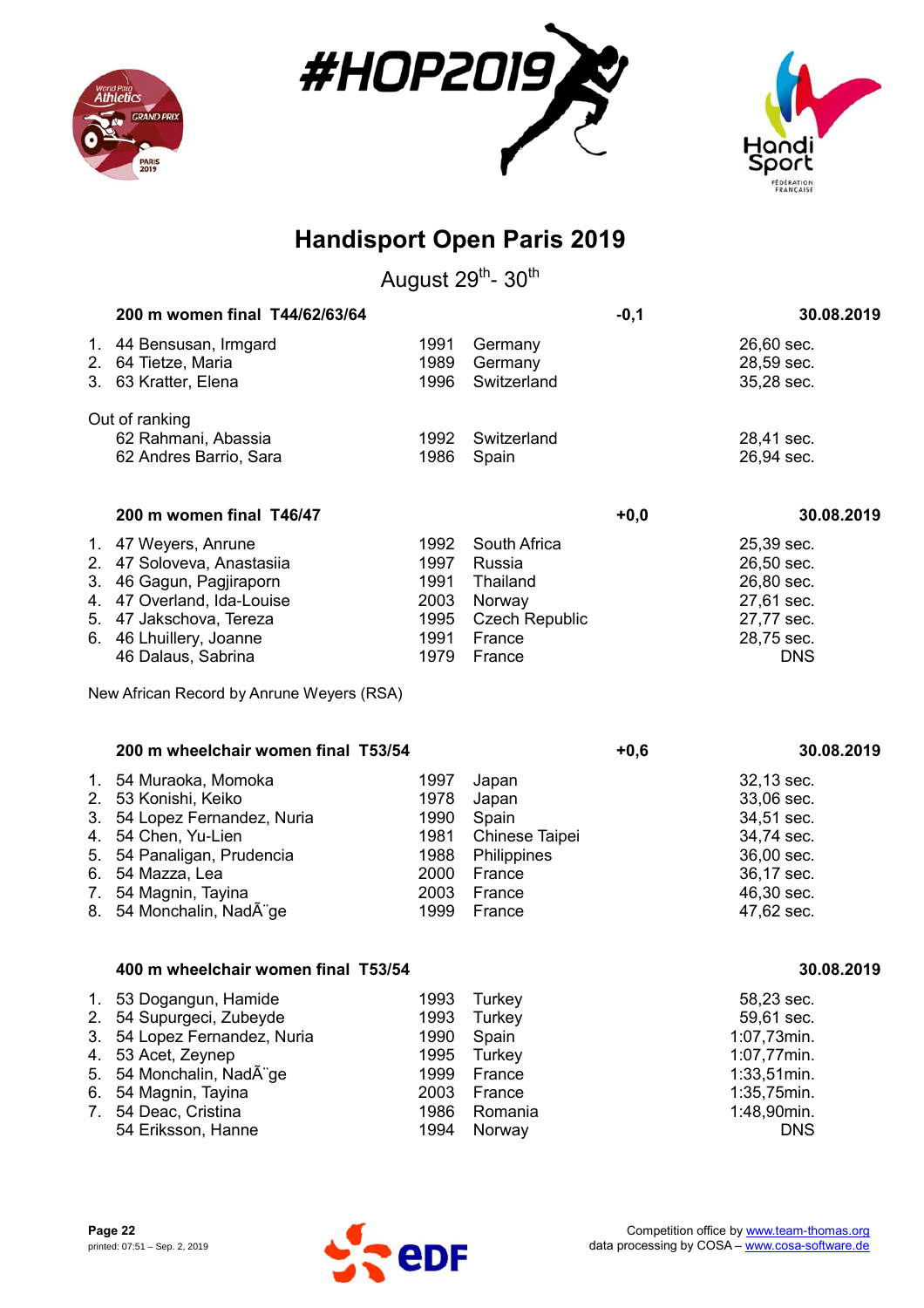





August 29<sup>th</sup>- 30<sup>th</sup>

### **800 m wheelchair women final T33/34/54 30.08.2019**

| 1. 34 Andre, Fabienne<br>2. 54 Yagi, Akiho<br>3. 34 Kitaura, Haruka |      | 1996 Great Britain<br>1991 Japan<br>1992 Japan | 2:22,10min.<br>2:34,64min.<br>2:46,34min. |
|---------------------------------------------------------------------|------|------------------------------------------------|-------------------------------------------|
| 4. 33 Gallagher, Olivia<br>5. 33 Settelen, Natasha                  | 1999 | 2001 Great Britain<br>Great Britain            | 2:50,19min.<br>$3:40,25$ min.             |

### **long jump women final T11/12 30.08.2019**

| 1. 12 Zubkovska, Oksana                   |               | 1981 Ukraine                                                          |               | $5,56 \; m$ | 815 P |
|-------------------------------------------|---------------|-----------------------------------------------------------------------|---------------|-------------|-------|
| $5,56 (+1,2) -$                           |               | $3,03 (+0,0) -$                                                       |               |             |       |
| 2. 11 Dedaj, Arjola                       |               | 1981 Italy                                                            |               | 4,49 m      | 798 P |
| $4,49 (+1,1)$ $4,31 (-0,5)$ x             |               | $4,44$ (+1,1) $4,38$ (+0,9)                                           | X             |             |       |
| 3. 12 Sawada, Uran                        |               | 1990 Japan                                                            |               | $5,41 \; m$ | 754 P |
| $4,37 (+0,7)$ $5,41 (+0,3)$               | $5,22$ (-0,1) | $5,11 (+1,1)$ $5,09 (+0,8)$ $5,13 (+0,7)$                             |               |             |       |
| 4. 11 Karlsson, Viktoria                  |               | 1997 Sweden                                                           |               | 4,40 m      | 752 P |
| $4,17$ (+0,1) $4,26$ (+1,7)               |               | 4,40 (+0,6) 4,31 (+1,4) 4,40 (+0,8) 4,27 (+0,5)                       |               |             |       |
| 5. 12 Shramko, Alina                      |               | 1998 Russia                                                           |               | $5,18 \; m$ | 649 P |
|                                           |               | $5,01$ (+0,3) $5,05$ (+0,5) $5,02$ (+1,1) $5,13$ (+1,0) $5,18$ (+0,9) | $5,09(+0,5)$  |             |       |
| 6. 12 Boturchuk, Oksana                   |               | 1984 Ukraine                                                          |               | $5,10 \; m$ | 609 P |
| $4,95 (+2,2)$ $4,95 (+1,2)$ $4,90 (+0,1)$ |               | $4,84$ (-0,6) $5,07$ (+0,0)                                           | $5,10 (+0,2)$ |             |       |
| 7. 11 Panyatib, Janjira                   |               | 1996 Thailand                                                         |               | $3,95 \; m$ | 480 P |
| $x = 3.95 (+0.6)$                         | $3,67$ (+0,7) | $3,89 (+1,3)$ $3,56 (+1,0)$                                           | $3,69$ (-0,1) |             |       |
| 8. 12 Sato, Tomomi                        |               | 1990 Japan                                                            |               | $4,59 \; m$ | 339 P |
| $4,40 (+0,0)$ $4,59 (+0,2)$ $4,42 (+0,0)$ |               | $4,43$ (+0,1) $4,28$ (-0,9)                                           | $4,40$ (-0,3) |             |       |
| 9. 11 Ishitile, Lahja                     |               | 1997 Namibia                                                          |               | $3,34 \, m$ | 122 P |
| $3,34 (+0,1)$ X                           | $\mathsf{x}$  |                                                                       |               |             |       |
| 10. 12 Picard, Charlotte                  |               | 2003 France                                                           |               | $4,07 \; m$ | 111 P |
| $4,07$ (-0,1) $3,60$ (+0,6) $3,79$ (-0,1) |               |                                                                       |               |             |       |
| 11. 12 Mencoboni, Anna Maria              |               | 1968<br>Italy                                                         |               | $3,85 \; m$ | 53 P  |
| $3,85 (+0,5)$ $3,79 (+0,1)$ $3,84 (+1,4)$ |               |                                                                       |               |             |       |

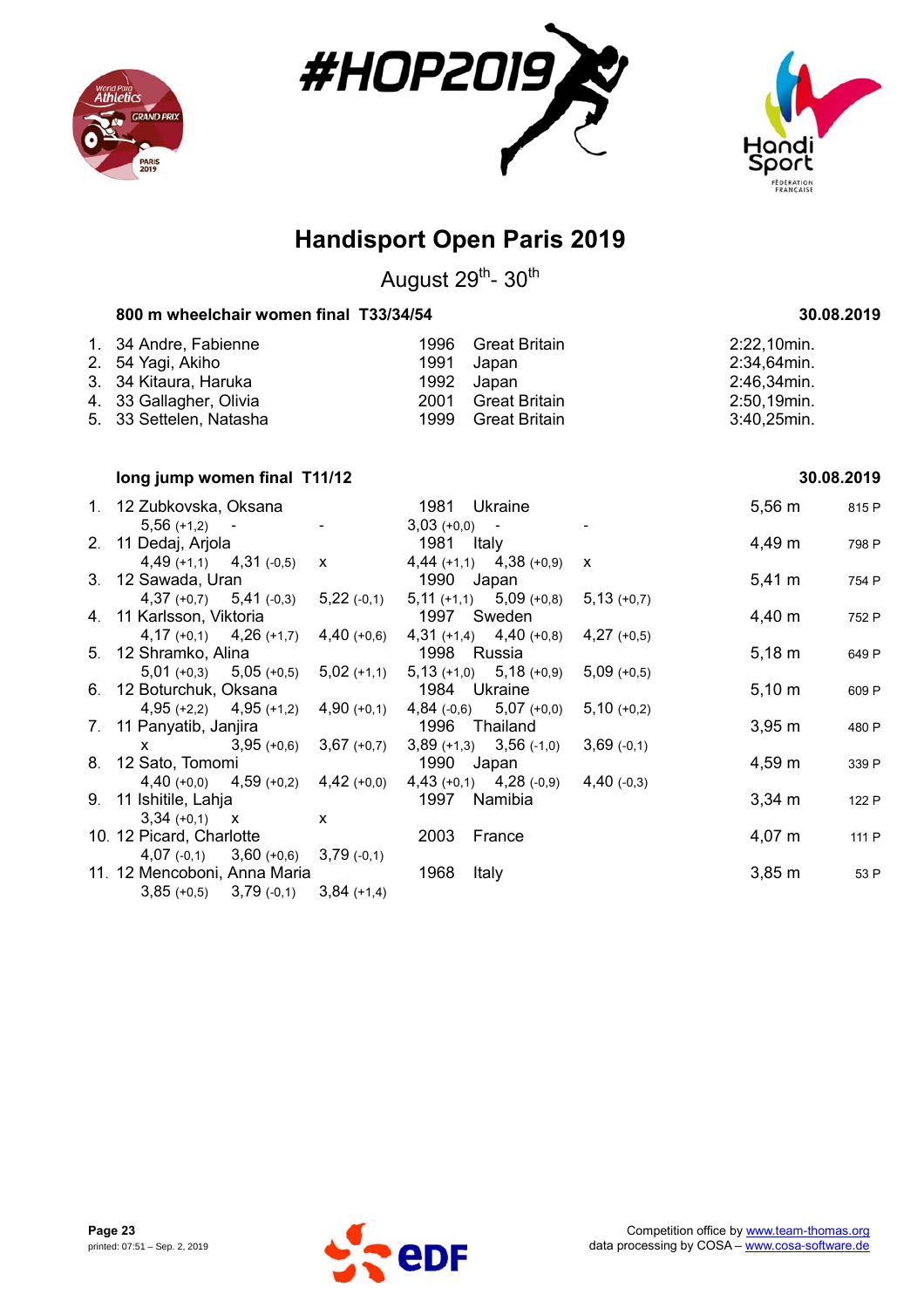





August 29<sup>th</sup>- 30<sup>th</sup>

|    | long jump women final T20   |               | 30.08.2019    |                               |               |             |
|----|-----------------------------|---------------|---------------|-------------------------------|---------------|-------------|
|    | 1. 20 Bayrak, Esra          |               |               | 1998<br>Turkey                |               | $5,17 \; m$ |
|    | X                           | $5,09$ (-0,8) | $4,98$ (-2,1) | $5,17$ (-0,6)<br>$\mathsf{X}$ | $5,10 (+0,1)$ |             |
|    | 2. 20 Octavia, Rica         |               |               | 1993 Indonesia                |               | $5,05 \; m$ |
|    | $4,97 (+0,4)$ $5,00 (+0,2)$ |               | $5,05$ (-1,0) | $4,84$ (-1,1) $4,98$ (-1,2)   | $4,72$ (-1,1) |             |
|    | 3. 20 Rozema, Salima        |               |               | 1995 Netherlands              | 4,97 m        |             |
|    | $4,89(-0,3)$ $4,97(-1,2)$   |               | $4,62$ (-1,4) | $4,76(-0,1)$ $4,77(-0,3)$     | $4,72 (+1,4)$ |             |
|    | 4. 20 Altin, Fatma Damla    |               |               | 2002 Turkey                   |               | $4,80 \; m$ |
|    | $4,27(-0,9)$ $4,54(-0,6)$   |               | $4,59$ (-1,0) | $4,64 (+0,8)$ $4,31 (+0,3)$   | $4,80(+0,1)$  |             |
|    | 5. 20 Sakai, Sonomi         |               |               | 1996<br>Japan                 |               | $4,80 \; m$ |
|    | X                           | X             | $4,47$ (-1,9) | $4,80$ (-1,5)<br>$\mathsf{X}$ | $4,61(-0,2)$  |             |
|    | 6. 20 Kawaguchi, Rio        |               |               | 2002<br>Japan                 |               | 4,70 m      |
|    | X                           | $4,57$ (-2,3) | $\mathbf{x}$  | $4,70$ (-1,7)<br>X            | $\mathsf{x}$  |             |
| 7. | 20 Judai, Akane             |               |               | 1991<br>Japan                 |               | $4,68 \; m$ |
|    | x                           | $4,53$ (-0,5) | $4,34$ (-1,6) | $4,68$ (-1,5) $4,40$ (-0,5)   | $4,59$ (-0.6) |             |
|    | 20 Gomes, Erica             |               |               | 1994<br>Portugal              |               | DNS         |
|    |                             |               |               |                               |               |             |

#### **long jump women final T37/38 30.08.2019**

| 1. 38 Kozakowska, Roza |  | 1989                                                                                                                                                                                                                                                                                                                                                     |                           |               | 4,82 m                                                                                                                                                                                                                                             | 934 P              |       |
|------------------------|--|----------------------------------------------------------------------------------------------------------------------------------------------------------------------------------------------------------------------------------------------------------------------------------------------------------------------------------------------------------|---------------------------|---------------|----------------------------------------------------------------------------------------------------------------------------------------------------------------------------------------------------------------------------------------------------|--------------------|-------|
| X.                     |  | $4,82$ (-0,7)                                                                                                                                                                                                                                                                                                                                            |                           |               |                                                                                                                                                                                                                                                    |                    |       |
|                        |  |                                                                                                                                                                                                                                                                                                                                                          |                           |               |                                                                                                                                                                                                                                                    | $4,33 \, m$        | 712 P |
|                        |  | $3,84$ (-0,8)                                                                                                                                                                                                                                                                                                                                            |                           |               | $4,33(-0.5)$                                                                                                                                                                                                                                       |                    |       |
|                        |  |                                                                                                                                                                                                                                                                                                                                                          |                           |               |                                                                                                                                                                                                                                                    | $4,06 \; m$        | 682 P |
|                        |  | $4,06$ (-1,0)                                                                                                                                                                                                                                                                                                                                            |                           |               | $3,91(-0,6)$                                                                                                                                                                                                                                       |                    |       |
|                        |  |                                                                                                                                                                                                                                                                                                                                                          |                           |               |                                                                                                                                                                                                                                                    | $3,68 \, \text{m}$ | 302 P |
|                        |  | $3,14$ (-1,7)                                                                                                                                                                                                                                                                                                                                            |                           |               | $3,46$ (-1,8)                                                                                                                                                                                                                                      |                    |       |
|                        |  | 1995 France                                                                                                                                                                                                                                                                                                                                              |                           |               |                                                                                                                                                                                                                                                    | $3,33 \, \text{m}$ | 201 P |
| $3,06(-1,0)$           |  | $\mathsf{x}$                                                                                                                                                                                                                                                                                                                                             | X.                        | $3,33(-0,5)$  | $2,00 (+0,9)$                                                                                                                                                                                                                                      |                    |       |
|                        |  |                                                                                                                                                                                                                                                                                                                                                          | 2001                      |               |                                                                                                                                                                                                                                                    | $3,49 \text{ m}$   | 192 P |
|                        |  | $3,36(-1,8)$                                                                                                                                                                                                                                                                                                                                             |                           |               | x                                                                                                                                                                                                                                                  |                    |       |
|                        |  |                                                                                                                                                                                                                                                                                                                                                          | 2002                      |               |                                                                                                                                                                                                                                                    | $3,07 \; m$        | 81 P  |
|                        |  | $3,07(-0,9)$                                                                                                                                                                                                                                                                                                                                             | $\mathsf{X}$              | $2,72$ (-1,0) | X                                                                                                                                                                                                                                                  |                    |       |
|                        |  |                                                                                                                                                                                                                                                                                                                                                          | 2002                      |               |                                                                                                                                                                                                                                                    | $2,70 \; m$        | 9 P   |
| $2,47(-0,2)$           |  | X                                                                                                                                                                                                                                                                                                                                                        |                           |               | $2,67(-0,4)$                                                                                                                                                                                                                                       |                    |       |
|                        |  | $4,66(-0,2)$<br>2. 38 Trener-Wierciak, Anna<br>$3,91(-0,7)$ $3,89(-1,1)$<br>3. 37 Genest, Manon<br>4. 38 Memmer, Anika Sophie<br>$3,42(-0,5)$ $3,68(-0,2)$<br>5. 37 Ustaritz, Laure<br>$\mathsf{X}$<br>6. 38 Boulard, Romane<br>$3,46(-1,6)$ $3,49(-0,9)$<br>7. 37 Chimpaen, Aorawan<br>$2,57(-0,9)$ $2,94(-1,0)$<br>8. 37 Vedel, Marion<br>$\mathsf{X}$ | $3,92(-0,1)$ $4,03(-0,8)$ |               | Poland<br>$4,47 (+0,7) -$<br>1991 Poland<br>$4,22 (+0,0)$ $4,23 (+0,5)$<br>1992 France<br>$3,96 (+0,7)$ $3,92 (+1,0)$<br>2002 Germany<br>$3,51(-0,9)$ $3,45(-0,5)$<br>France<br>$3,29$ (-1,3) X<br>Thailand<br>France<br>$2,70(-0,2)$ $2,66(-1,7)$ |                    |       |

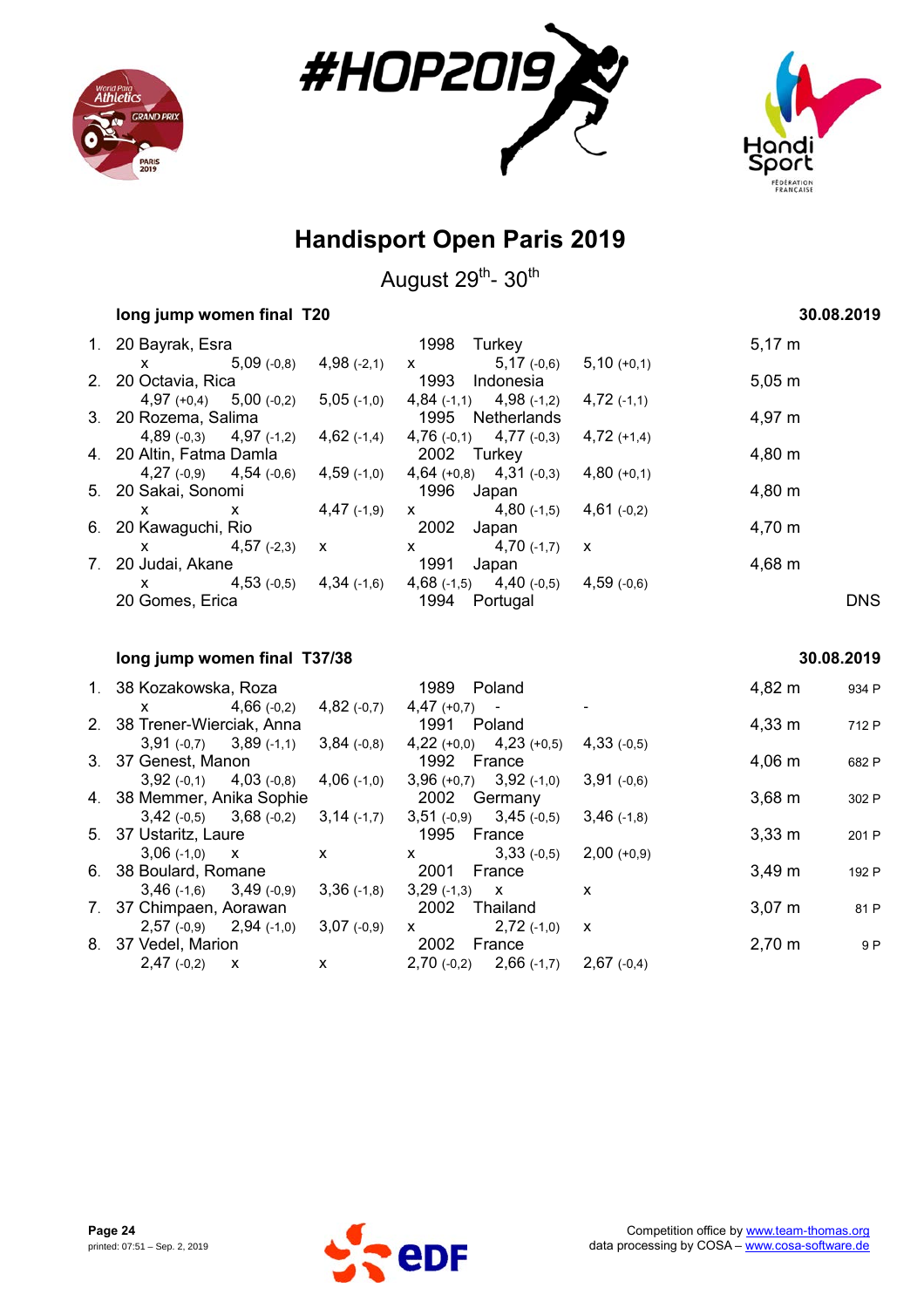





| long jump women final T42-47                                                                                                                                                                                                                                                                                                       |               | 30.08.2019    |             |                                           |               |                    |       |
|------------------------------------------------------------------------------------------------------------------------------------------------------------------------------------------------------------------------------------------------------------------------------------------------------------------------------------|---------------|---------------|-------------|-------------------------------------------|---------------|--------------------|-------|
| 1. 46 Lanza, Angelina                                                                                                                                                                                                                                                                                                              |               |               | 1993 France |                                           |               | $5,20 \; \text{m}$ | 785 P |
| X                                                                                                                                                                                                                                                                                                                                  | $5,01$ (-0,8) | $5,20(-0,3)$  |             | $5,06 (+0,2)$ $5,02 (+1,1)$               | X             |                    |       |
| 2. 42 Tiarani, Karisma Evi                                                                                                                                                                                                                                                                                                         |               |               |             | 2001 Indonesia                            |               | $3,85 \; m$        | 722 P |
| $3,41 (+1,2) 3,84 (-0,1)$                                                                                                                                                                                                                                                                                                          |               | $3,69$ (-1,3) |             | $3,83 (+0,5)$ $3,85 (+1,1)$ $3,31 (+0,9)$ |               |                    |       |
| 3. 47 Smaragdi, Styliani                                                                                                                                                                                                                                                                                                           |               |               | 1995 Greece |                                           |               | $4,95 \; m$        | 669 P |
| $4,95 (+0,2)$ $4,86 (+0,7)$                                                                                                                                                                                                                                                                                                        |               | $4,91$ (-1,7) |             | $4,86 (+0,8)$ $4,66 (+1,4)$               | $4,64$ (-1,4) |                    |       |
| 4. 46 Fibleuil, Laurence                                                                                                                                                                                                                                                                                                           |               |               | 2001 France |                                           |               | 4,70 m             | 535 P |
| $4,39 (+0,8)$ $4,70 (+1,1)$ x                                                                                                                                                                                                                                                                                                      |               |               |             | $4,03$ (-1,9) $4,20$ (-1,9)               | $4,23$ (-0,8) |                    |       |
| 5. 46 Buchok, Irina                                                                                                                                                                                                                                                                                                                |               |               | 1994 France |                                           |               | $4,53 \; m$        | 440 P |
| $4,21$ (-0,8) $\times$ $4,22$ (+0,2)                                                                                                                                                                                                                                                                                               |               |               |             | $4,35 (+0,1)$ $4,53 (+1,3)$               | $4,33(+0,0)$  |                    |       |
| 6. 46 Tanrikulu, Dilba                                                                                                                                                                                                                                                                                                             |               |               | 1998 Turkey |                                           |               | $4,52 \; m$        | 434 P |
| $4,24(-0,4)$ $4,49(-0,4)$                                                                                                                                                                                                                                                                                                          |               | $\mathsf{x}$  |             | $x = 4,52(-1,0)$                          | $\mathsf{x}$  |                    |       |
| 7. 47 Genc, Esra                                                                                                                                                                                                                                                                                                                   |               |               | 2001        | Turkey                                    |               | $4,12 \, m$        | 219 P |
| $\mathsf{X}$ and $\mathsf{X}$ and $\mathsf{X}$ and $\mathsf{X}$ are $\mathsf{X}$ and $\mathsf{X}$ and $\mathsf{X}$ are $\mathsf{X}$ and $\mathsf{X}$ are $\mathsf{X}$ and $\mathsf{X}$ are $\mathsf{X}$ and $\mathsf{X}$ are $\mathsf{X}$ and $\mathsf{X}$ are $\mathsf{X}$ and $\mathsf{X}$ are<br>X                              |               | $3,91 (+0,5)$ |             | $4,10 (+0,7)$ $4,12 (+0,6)$               | $4,02$ (+0,3) |                    |       |
| 8. 44 Felix, Charne                                                                                                                                                                                                                                                                                                                |               |               |             | 1986 South Africa                         |               | $3,79 \; m$        | 85 P  |
| $3,69 (+0,6)$ $3,79 (+0,2)$                                                                                                                                                                                                                                                                                                        |               | $3,41$ (-0,3) |             | $x$ 3,63 (+1,3) 3,43 (+0,2)               |               |                    |       |
| 46 Fleury, Amelie                                                                                                                                                                                                                                                                                                                  |               |               | 1985 France |                                           |               |                    | nm    |
| X<br>$\mathsf{x}$ and $\mathsf{x}$ and $\mathsf{x}$ and $\mathsf{x}$ and $\mathsf{x}$ and $\mathsf{x}$ are $\mathsf{x}$ and $\mathsf{x}$ and $\mathsf{x}$ are $\mathsf{x}$ and $\mathsf{x}$ are $\mathsf{x}$ and $\mathsf{x}$ are $\mathsf{x}$ and $\mathsf{x}$ are $\mathsf{x}$ and $\mathsf{x}$ are $\mathsf{x}$ and $\mathsf{x$ |               | X             |             |                                           |               |                    |       |
| 47 Overland, Ida-Louise                                                                                                                                                                                                                                                                                                            |               |               | 2003        | Norway                                    |               |                    | DNS.  |

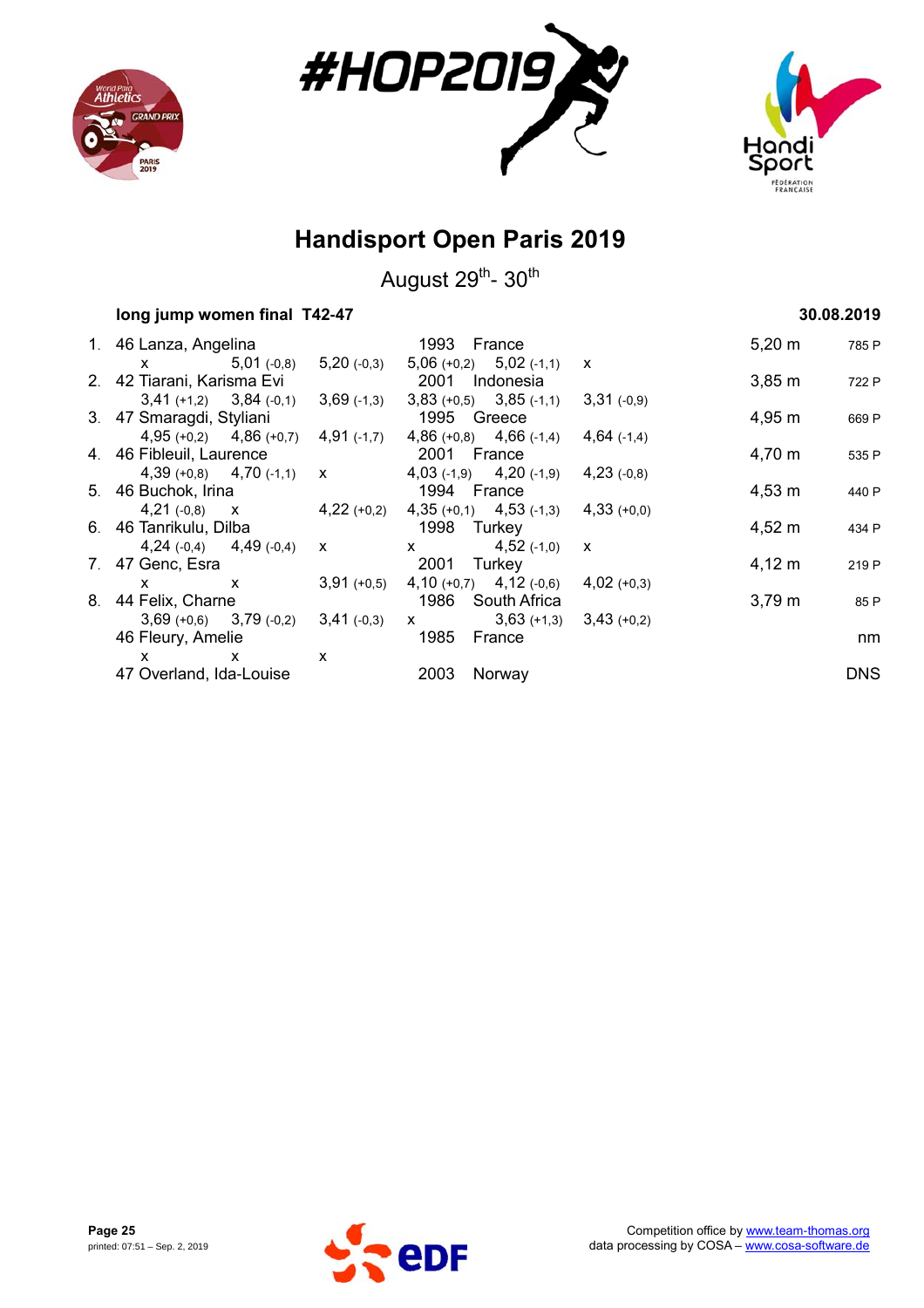





August 29<sup>th</sup>- 30<sup>th</sup>

| long jump women final T62-64                            |               |                                                                                                                                                                                                                                                                                                  |                                                 |               |                    | 30.08.2019  |
|---------------------------------------------------------|---------------|--------------------------------------------------------------------------------------------------------------------------------------------------------------------------------------------------------------------------------------------------------------------------------------------------|-------------------------------------------------|---------------|--------------------|-------------|
| 1. 63 Tozawa, Tomomi                                    |               | 1999                                                                                                                                                                                                                                                                                             | Japan                                           |               | $4,39 \; m$        | 978 P       |
| $4,29 (+0,6)$ $4,10 (+1,0)$                             | $\mathsf{x}$  |                                                                                                                                                                                                                                                                                                  | $4,39 (+1,0)$ $4,35 (+0,9)$                     | $4,10(-0,5)$  |                    |             |
| 2. 63 Haenen, Gitte<br>$3,94 (+0,2)$ X                  | $3,98 (+0,6)$ |                                                                                                                                                                                                                                                                                                  | 1986 Belgium                                    |               | $4,28 \; m$        | 938 P       |
| 3. 63 Schouten, Fleur                                   |               |                                                                                                                                                                                                                                                                                                  | $4,18 (+1,2)$ $3,99 (-0,8)$<br>2001 Netherlands | $4,28 (+0,0)$ | $4,00 \; m$        | 809 P       |
| $3,14(-0,8)$ $3,77(+0,3)$                               | $\mathsf{x}$  |                                                                                                                                                                                                                                                                                                  | $4,00(-0,1)$ $3,62(-0,1)$                       | $\mathsf{x}$  |                    |             |
| 4. 62 Jong, Fleur                                       |               |                                                                                                                                                                                                                                                                                                  | 1995 Netherlands                                |               | $5,21 \text{ m}$   | 782 P       |
| $4,70 (+0,4)$<br>$\mathsf{x}$                           | $4,97$ (+0,9) | $4,97(-0,1)$ X                                                                                                                                                                                                                                                                                   |                                                 | $5,21 (+0,4)$ |                    |             |
| 5. 64 Nakanishi, Maya                                   |               | 1985                                                                                                                                                                                                                                                                                             | Japan                                           |               | $5,05 \; m$        | 709 P       |
| $5,05(-0,5)$ $4,99(+0,2)$                               | X             | $\mathsf{x}$                                                                                                                                                                                                                                                                                     | $\mathsf{x}$                                    | X             |                    |             |
| 6. 63 Maegawa, Kaede                                    |               | 1998                                                                                                                                                                                                                                                                                             | Japan                                           |               | $3,79 \; m$        | 683 P       |
| $3,79(-0,8)$ $3,78(-0,8)$                               | $3,63(-0,8)$  | $\mathsf{X}$ and $\mathsf{X}$ and $\mathsf{X}$ are $\mathsf{X}$ and $\mathsf{X}$ are $\mathsf{X}$ and $\mathsf{X}$ are $\mathsf{X}$ and $\mathsf{X}$ are $\mathsf{X}$ and $\mathsf{X}$ are $\mathsf{X}$ and $\mathsf{X}$ are $\mathsf{X}$ and $\mathsf{X}$ are $\mathsf{X}$ and $\mathsf{X}$ are | $3,62 (+0,2)$                                   | $3,60(-0,4)$  |                    |             |
| 7. 64 Takakuwa, Saki                                    |               | 1992                                                                                                                                                                                                                                                                                             | Japan                                           |               | 4,97 m             | 670 P       |
| $4,82$ (-0,4) $4,70$ (-0,8)<br>8. 63 Onishi, Hitomi     | $4,94$ (-0,9) |                                                                                                                                                                                                                                                                                                  | $4,54(-0,4)$ $4,97(+1,4)$<br>1976 Japan         | 4,92(.0,6)    | $3,36 \, m$        |             |
| $3,36 (+0,4)$<br>$\mathsf{X}$                           | $3,19(-1,5)$  |                                                                                                                                                                                                                                                                                                  | $3,17 (+0,0)$ $3,36 (+1,2)$ x                   |               |                    | 375 P       |
| 9. 62 Andres Barrio, Sara                               |               |                                                                                                                                                                                                                                                                                                  | 1986 Spain                                      |               | 4,36 m             | 335 P       |
| $3,88$ (-0,6)<br>$\mathsf{X}$                           | $4,36(-0,3)$  |                                                                                                                                                                                                                                                                                                  |                                                 |               |                    |             |
| 10. 63 Gonzalez, Sofia                                  |               | 2001                                                                                                                                                                                                                                                                                             | Switzerland                                     |               | $3,23 \, m$        | 281 P       |
| $3,23 (+0,2)$ $3,02 (+1,0)$                             | $3,09(-0,5)$  |                                                                                                                                                                                                                                                                                                  |                                                 |               |                    |             |
| 11. 63 Lopez, Orianne                                   |               | 1989                                                                                                                                                                                                                                                                                             | France                                          |               | $3,14 \, m$        | 222 P       |
| $2,89(-0,3)$ $2,95(-0,7)$                               | $3,14(-0,3)$  |                                                                                                                                                                                                                                                                                                  |                                                 |               |                    |             |
| 12. 64 Solde, Typhaine                                  |               | 2002                                                                                                                                                                                                                                                                                             | France                                          |               | 3,95 m             | 139 P       |
| $3,95(-0,2)$<br>$\mathsf{X}$<br>13. 62 Rahmani, Abassia | $3,63(-0,5)$  | 1992                                                                                                                                                                                                                                                                                             | Switzerland                                     |               | $3,37 \; m$        |             |
| $3,06 (+0,2)$ $3,04 (+0,7)$                             | $3,37(-0,9)$  |                                                                                                                                                                                                                                                                                                  |                                                 |               |                    | 12 P        |
| 14. 63 Tikunova, Lara                                   |               | 2002                                                                                                                                                                                                                                                                                             | France                                          |               | $2,34 \, m$        | 1P          |
| $2,26 (+0,0)$<br>$\mathsf{x}$                           | $2,34(+1,2)$  |                                                                                                                                                                                                                                                                                                  |                                                 |               |                    |             |
| 15. 63 Houessionon, Ruth                                |               | 1999                                                                                                                                                                                                                                                                                             | France                                          |               | $2,05 \, \text{m}$ | $\mathbf 0$ |
| $2,00 (+0,2)$ $2,02 (+0,3)$                             | $2,05 (+1,3)$ |                                                                                                                                                                                                                                                                                                  |                                                 |               |                    |             |
| 63 Caironi, Martina                                     |               | 1989                                                                                                                                                                                                                                                                                             | Italy                                           |               |                    | <b>DNS</b>  |

New World Record by Fleur Jong (NEL)

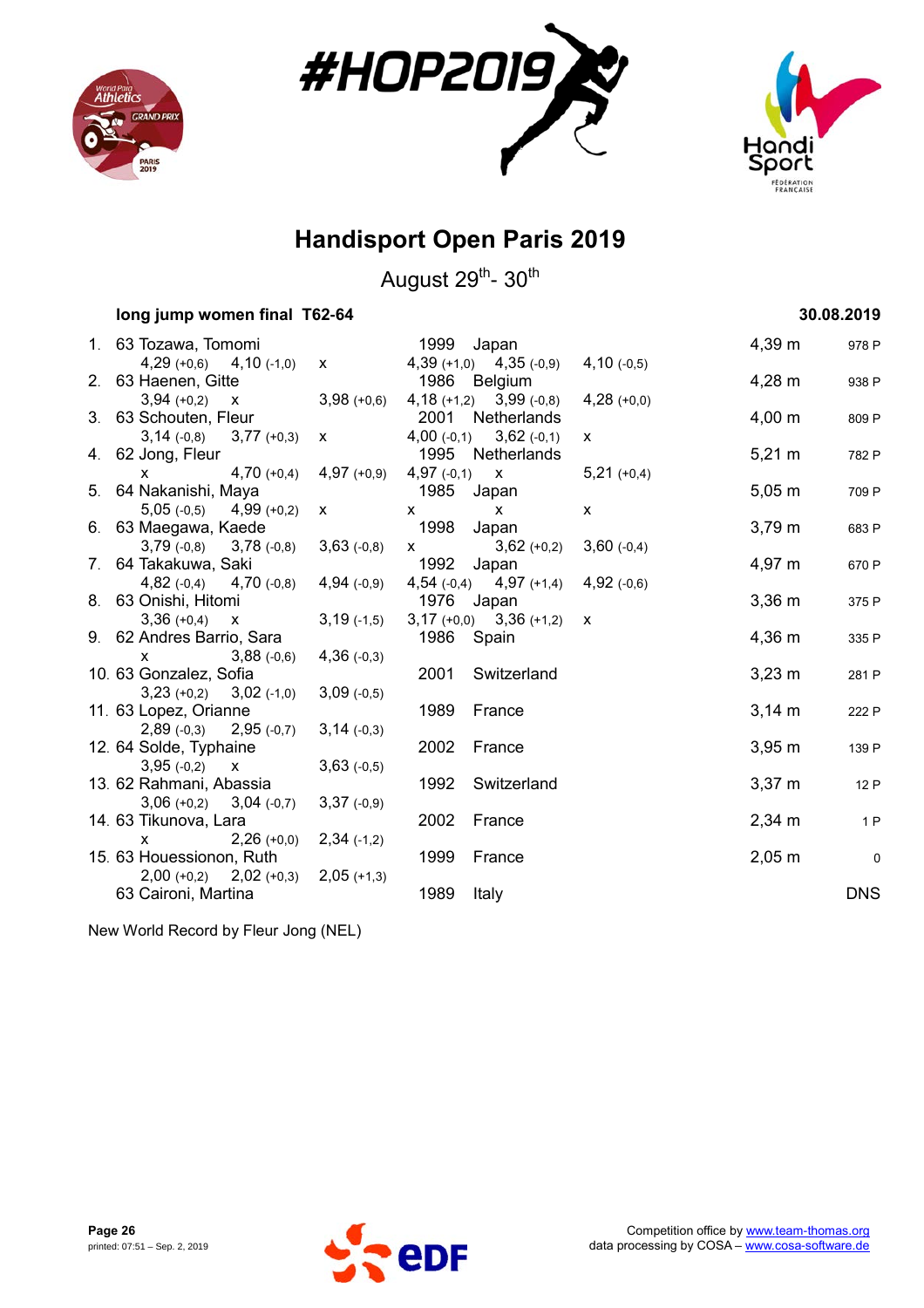





|             | shot put women final F11/12/20  |                    |       |                       |       |                   | 30.08.2019 |
|-------------|---------------------------------|--------------------|-------|-----------------------|-------|-------------------|------------|
| 1.          | 12 Church, Lydia                |                    | 1999  | <b>Great Britain</b>  |       | 11,85 m           | 859 P      |
|             | 11,18<br>11,05                  | 11, 11             | 10,85 | X                     | 11,85 |                   |            |
| 2.          | 12 Oksem, Sofia                 |                    | 1994  | Russia                |       | 11,79 m           | 853 P      |
|             | 11, 13<br>10,87                 | 11,68              | 11,33 | 11,47                 | 11,79 |                   |            |
| 3.          | 12 Eder, Natalija               |                    | 1980  | Austria               |       | $11,37 \; m$      | 809 P      |
|             | 11,37<br>X                      | 10,69              | 10,85 | 11,14                 | 10,53 |                   |            |
| 4.          | 20 Kyrgiovanaki, Valasia        |                    | 1993  | Greece                |       | $11,41 \text{ m}$ | 779 P      |
|             | 11,28<br>11,04                  | 11,35              | 11,40 | X                     | 11,41 |                   |            |
| 5.          | 12 Liu, Ya-Ting                 |                    | 1991  | Chinese Taipei        |       | $10,15 \; m$      | 660 P      |
|             | 9,96<br>9,17                    | 10,05              | 9,96  | 10,15                 | 9,22  |                   |            |
| 6.          | 20 Yati, Suparni                |                    | 1993  | Indonesia             |       | $10,27 \; m$      | 638 P      |
|             | 10,27<br>10, 12                 | 10,01              | 9,85  | 9,84                  | 9,80  |                   |            |
| 7.          | 20 Yildirim, Eda                |                    | 2003  | Turkey                |       | 10,06 m           | 610 P      |
|             | 9,11<br>9,66                    | 9,38               | 9,87  | 10,06                 | X     |                   |            |
| 8.          | 11 Dobrovolskaja, Oksana        |                    | 1996  | Lithuania             |       | 8,47 m            | 317 P      |
|             | 8,26<br>8,47                    | 8,21               | X     | X                     | X     |                   |            |
| 9.          | 11 Aceveda, Jeanette            |                    | 1971  | Philippines           |       | 6,44 m            | 96 P       |
|             | 6,44<br>6,08                    | 6,25               |       |                       |       |                   |            |
|             | 10. 11 Lorca Requena, Meritxell |                    | 1994  | Spain                 |       | 4,64 m            | 14 P       |
|             | 4,64<br>X                       | X                  |       |                       |       |                   |            |
|             | 12 Ayaubayeva, Zhaniya          |                    | 1969  | Kazakhstan            |       |                   | <b>DNS</b> |
|             | shot put women final F35-38     |                    |       |                       |       |                   | 30.08.2019 |
|             |                                 |                    |       |                       |       |                   |            |
| $1_{\cdot}$ | 37 Vertinskaya, Irina           |                    | 1984  | Russia                |       | 10,43 m           | 832 P      |
|             | 10, 10<br>9.78                  | $\pmb{\mathsf{X}}$ | X     | 9,98                  | 10,43 |                   |            |
| 2.          | 36 Bouthoorn, Cheyenne          |                    | 1997  | Netherlands           |       | 8,61 m            | 689 P      |
|             | 8,38<br>8,61                    | 8,17               | 8,37  | 8,24                  | 8,42  |                   |            |
| 3.          | 37 Fateeva, Anna                |                    | 1986  | Russia                |       | $9,27 \; m$       | 680 P      |
|             | 8,95<br>9.27                    | 9,20               | 9,21  | 8,93                  | 9,05  |                   |            |
| 4.          | 35 Nicholson, Anna              |                    | 1995  | <b>Great Britain</b>  |       | $8,12 \; m$       | 494 P      |
|             | 7,57<br>8,11                    | 8,12               | 7,87  | 7,75                  | 7,70  |                   |            |
| 5.          | 35 Luxova, Anna                 |                    | 1997  | <b>Czech Republic</b> |       | 8,04 m            | 481 P      |
|             | 8,04<br>7,35                    | 7,97               | 7,58  | 8,04                  | 7,67  |                   |            |
| 6.          | 38 Boulard, Romane              |                    | 2001  | France                |       | $6,12 \; m$       | 247 P      |
|             | 5,86<br>5,95                    | 6,05               | 6,01  | 6,12                  | 5,88  |                   |            |
| 7.          | 37., Muktta                     |                    | 1984  | India                 |       | 4,95 m            | 64 P       |
|             | 4,93<br>4,51                    | 4,95               | X     | 4,82                  | 4,79  |                   |            |
| 8.          | 37 Vedel, Marion                |                    | 2002  | France                |       | 4,49 m            | 36 P       |
|             | 3,83<br>4,13                    | 4,46               | 3,88  | 3,31                  | 4,49  |                   |            |

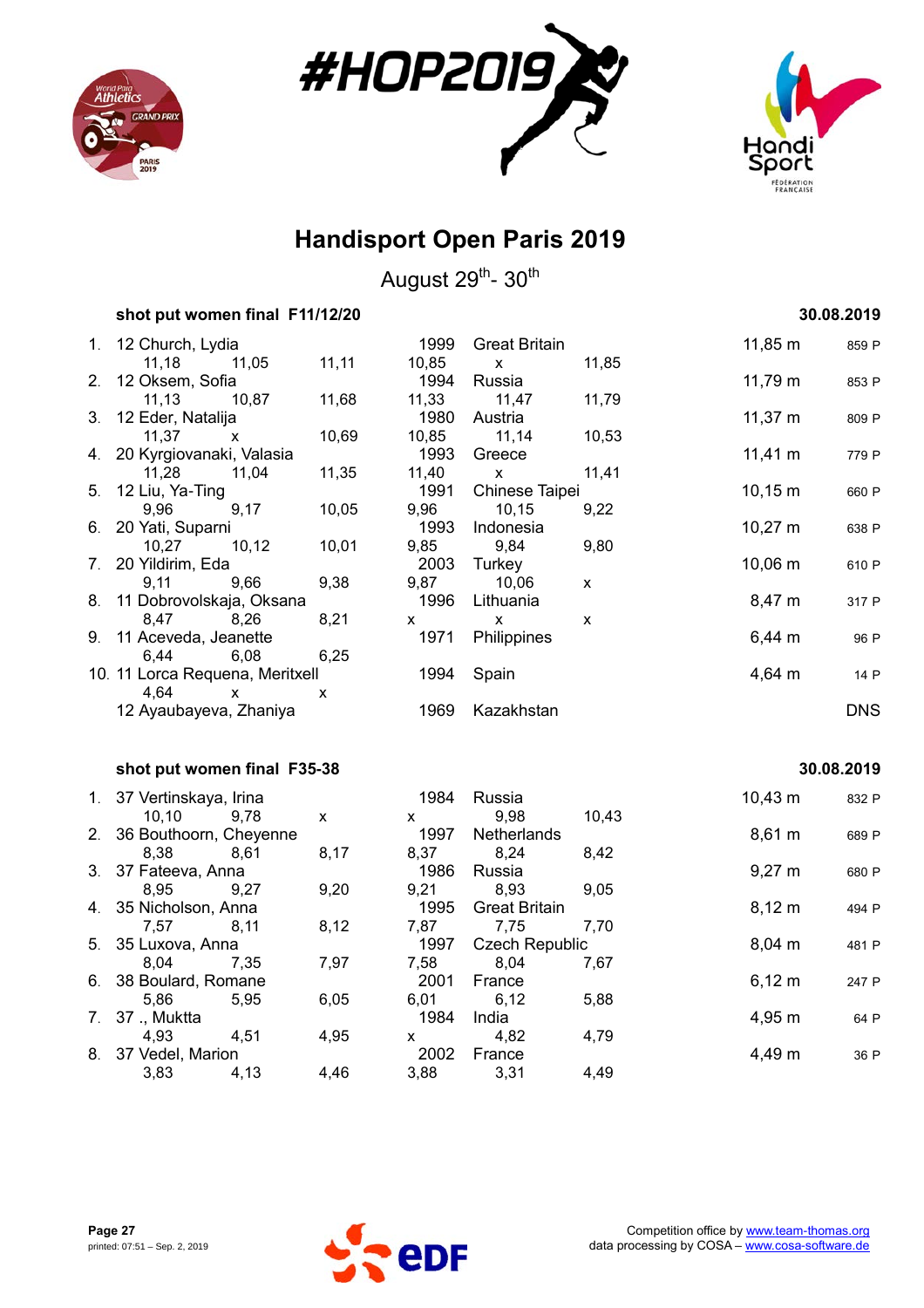





August 29<sup>th</sup>- 30<sup>th</sup>

| shot put women final F40/41 |              |      |              |                 |              |                    | 30.08.2019 |
|-----------------------------|--------------|------|--------------|-----------------|--------------|--------------------|------------|
| 1. 41 Tiili, Raoua          |              |      | 1989         | Tunisia         |              | $9,44 \, \text{m}$ | 1007 P     |
| 8,97<br>2. 40 Jebali, Raja  | 8,11         | 9,44 | 9,35<br>1997 | 8,87<br>Tunisia | X            | $8,18 \; m$        | 1007 P     |
| 8,18                        | 7,64         | 7,80 | 7,96         | 7,80            | 7,55         |                    |            |
| 3. 40 Sliwinska, Renata     |              |      |              | 1996 Poland     |              | $8,07 \; m$        | 996 P      |
| $\mathsf{X}$                | 8,07         | 7,60 | $\mathsf{X}$ | 7,92            | 7,85         |                    |            |
| 4. 41 Ben Koelleb, Samar    |              |      | 1995         | Tunisia         |              | $8,97 \; m$        | 962 P      |
| 8,82                        | 8,76         | 8,30 | 8,64         | 8,63            | 8,97         |                    |            |
| 5. 40 Abdelli, Rima         |              |      | 1988         | Tunisia         |              | $6,88 \; m$        | 829 P      |
| 6,59                        | $\mathsf{X}$ | 6,48 |              | 6,75 6,88       | X            |                    |            |
| 6. 40 Fitzgerald, Mary      |              |      | 1999         | Ireland         |              | $6,74 \; m$        | 804 P      |
| 6,12                        | $\mathsf{x}$ | 6,74 | 6,34         | 6,66            | $\mathsf{x}$ |                    |            |
| 7. 41 Vandegou, Rose        |              |      | 1988         | France          |              | 7,69 m             | 790 P      |
| 7,42                        | 7,55         | 7,56 | 7,41         | 7,69            | 7,57         |                    |            |
| 8. 41 Gradecak, Ana         |              |      | 1990         | Croatia         |              | $6,75 \; m$        | 616 P      |
| 6,38                        | 6,68         | 6,75 |              | 6,71 6,66       | 6,75         |                    |            |
| 9. 41 Cirit, Rabia          |              |      | 1998         | Turkey          |              | $6,37 \; m$        | 536 P      |
| 6,18                        | 6,19         | 6,37 |              |                 |              |                    |            |
| 10. 40 Shivolo, Sylvia      |              |      | 1992         | Namibia         |              | $5,11 \; m$        | 433 P      |
| 5,01                        | 5,08         | 5,11 |              |                 |              |                    |            |
| 41 Karim, Youssra           |              |      | 1997         | Morocco         |              |                    | <b>DNS</b> |

New European Record by Rose Vandegou (FRA)

#### **discus women final F11/12/37/38/44 30.08.2019**

#### 1. 38 Lenihan, Noelle 1999 Ireland 1999 Ireland 31,46 m 951 P 30,59 x 31,46 x 31,20 30,92 2. 38 Adomaitiene, Ramune 1968 Lithuania 1968 - 26,05 m 740 P<br>
26,05 m x 25,04 26,05 24,89 x x x 25,04 26,05 24,89 x 3. 12 Liu, Ya-Ting 1991 Chinese Taipei 34,15 m 722 P 34,15 33,80 32,72 x 33,00 32,55 4. 37 Fateeva, Anna 1986 Russia 25,76 m 642 P 25,76 23,65 x x x x 5. 11 Tirikli, Busra Nur 1994 Turkey 28,09 m 617 P 27,54 x x 27,94 28,00 28,09 6. 38 Grauer, Beth 1983 United States of America 22,76 m 564 P 19,36 19,24 22,73 x 19,76 22,76 7. 44 Simonova, Martina 1988 Czech Republic 24,64 m 422 P 20,87 22,58 x 20,45 22,56 24,64 8. 11 Aceveda, Jeanette 1971 Philippines 18,21 m 153 P x 16,47 13,96 16,97 18,21 17,92 9. 11 Torrefiel, Rosalie 1981 Philippines 16,39 m 95 P 16,08 16,39 x 11 Lorca Requena, Meritxell 1994 Spain 1994 Spain nm

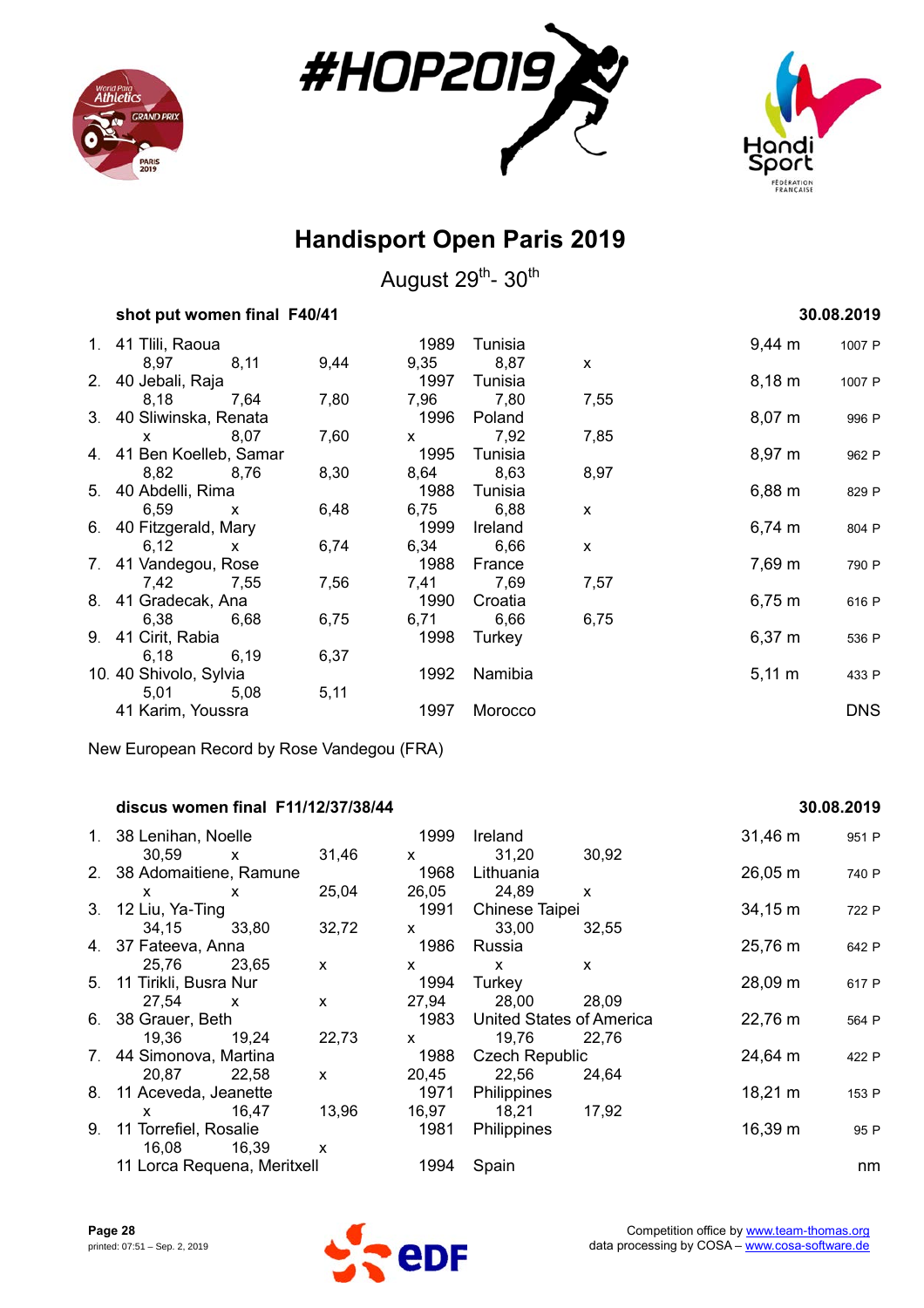





August 29<sup>th</sup>- 30<sup>th</sup>

| discus women final F40/41 |       |       |         |              |       | 30.08.2019   |       |  |
|---------------------------|-------|-------|---------|--------------|-------|--------------|-------|--|
| 1. 41 Tiili, Raoua        |       |       | 1989    | Tunisia      |       | $31,00 \; m$ | 967 P |  |
| 30.09                     | 30.95 | 31,00 | 30.13   | $\mathsf{x}$ | X     |              |       |  |
| 2. 40 Sliwinska, Renata   |       |       | 1996    | Poland       |       | 20,49 m      | 916 P |  |
| 18.69<br>X                |       | X     | X       | 20.49        | X     |              |       |  |
| 3. 41 Mc Carthy, Niamh    |       |       | 1994    | Ireland      |       | 29,09 m      | 905 P |  |
| 25.99<br>$\mathsf{x}$     |       | 29,09 | 28,86   | 29,04        | X     |              |       |  |
| 4. 41 Amaimia, Fathia     |       |       | 1989    | Tunisia      |       | 27,71 m      | 852 P |  |
| 27.20                     | 26.69 | 27,04 | 27,71   | $\mathsf{x}$ | 27,30 |              |       |  |
| 5. 41 Vandegou, Rose      |       |       | 1988    | France       |       | 19,60 m      | 414 P |  |
| 18.70<br>X                |       | 16,29 | 17.91   | 19,60        | 19,18 |              |       |  |
| 6. 40 Shivolo, Sylvia     |       |       | 1992    | Namibia      |       | 13,64 m      | 413 P |  |
| 12.28<br>X                |       | 11,53 | 10.03   | 12.82        | 13,64 |              |       |  |
| 7. 41 Cirit, Rabia        |       |       | 1998    | Turkey       |       | 15,48 m      | 180 P |  |
| 14.56                     | 15.48 | X     | 13,70   | 13.89        | 15,20 |              |       |  |
| 41 Karim, Youssra         |       | 1997  | Morocco |              |       | <b>DNS</b>   |       |  |
|                           |       |       |         |              |       |              |       |  |

#### **javelin wheelchair women final F33/34 30.08.2019**

| 1. 34 Herrmann, Frances  |       |         | 1989         | Germany |       | $16,59 \; m$ | 716 P      |
|--------------------------|-------|---------|--------------|---------|-------|--------------|------------|
| 15.91                    | 15.56 | 16.10   | 16.56        | 16.59   | 16.14 |              |            |
| 2. 33 Liagkou, Anthi     |       |         | 1985         | Greece  |       | 10.09 m      | 621 P      |
| 10.04                    | 10.02 | 10.09   | x            | 9.99    | 9.83  |              |            |
| 3. 34 Dubois, Marie-Suze |       |         | 1996         | France  |       | 9.19 m       | 104 P      |
| 6.83                     | 6.90  | 9.05    | 8.67         | 8.66    | 9.19  |              |            |
| 33 El Kassioui, Fouzia   |       |         | 1992<br>1980 | Morocco |       |              | <b>DNS</b> |
| 34 Amoudi, Saida         |       | Morocco |              |         |       | <b>DNS</b>   |            |
|                          |       |         |              |         |       |              |            |